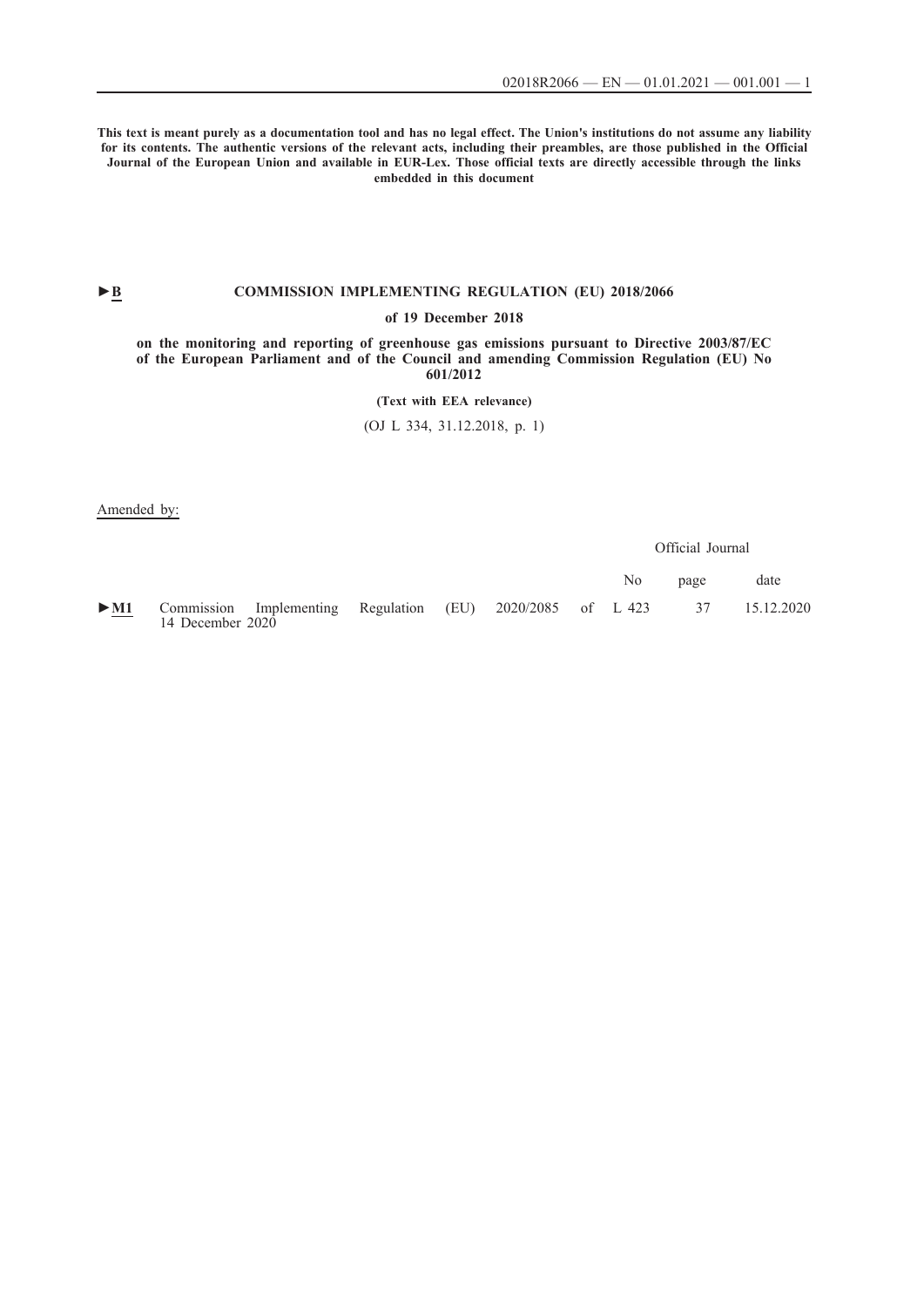### **COMMISSION IMPLEMENTING REGULATION (EU) 2018/2066**

### **of 19 December 2018**

**on the monitoring and reporting of greenhouse gas emissions pursuant to Directive 2003/87/EC of the European Parliament and of the Council and amending Commission Regulation (EU) No 601/2012**

**(Text with EEA relevance)**

### CHAPTER I

## **GENERAL PROVISIONS**

#### *SECTION 1*

### *Subject matter and definitions*

### *Article 1*

## **Subject matter**

This Regulation lays down rules for the monitoring and reporting of greenhouse gas emissions and activity data pursuant to Directive 2003/87/EC in the trading period of the Union emissions trading system commencing on 1 January 2021 and subsequent trading periods.

#### *Article 2*

### **Scope**

This Regulation shall apply to the monitoring and reporting of greenhouse gas emissions specified in relation to the activities listed in Annex I to Directive 2003/87/EC and activity data from stationary installations, from aviation activities and to the monitoring and reporting of tonne-kilometre data from aviation activities.

It shall apply to emissions and activity data occurring from 1 January 2021.

## *Article 3*

### **Definitions**

For the purposes of this Regulation, the following definitions shall apply:

- (1) 'activity data' means data on the amount of fuels or materials consumed or produced by a process relevant for the calculationbased monitoring methodology, expressed in terajoules, mass in tonnes or (for gases) volume in normal cubic metres, as appropriate;
- (2) 'trading period' means a period as referred to in Article 13 of Directive 2003/87/EC;
- (3) 'tonne-kilometre' means a tonne of payload carried a distance of one kilometre;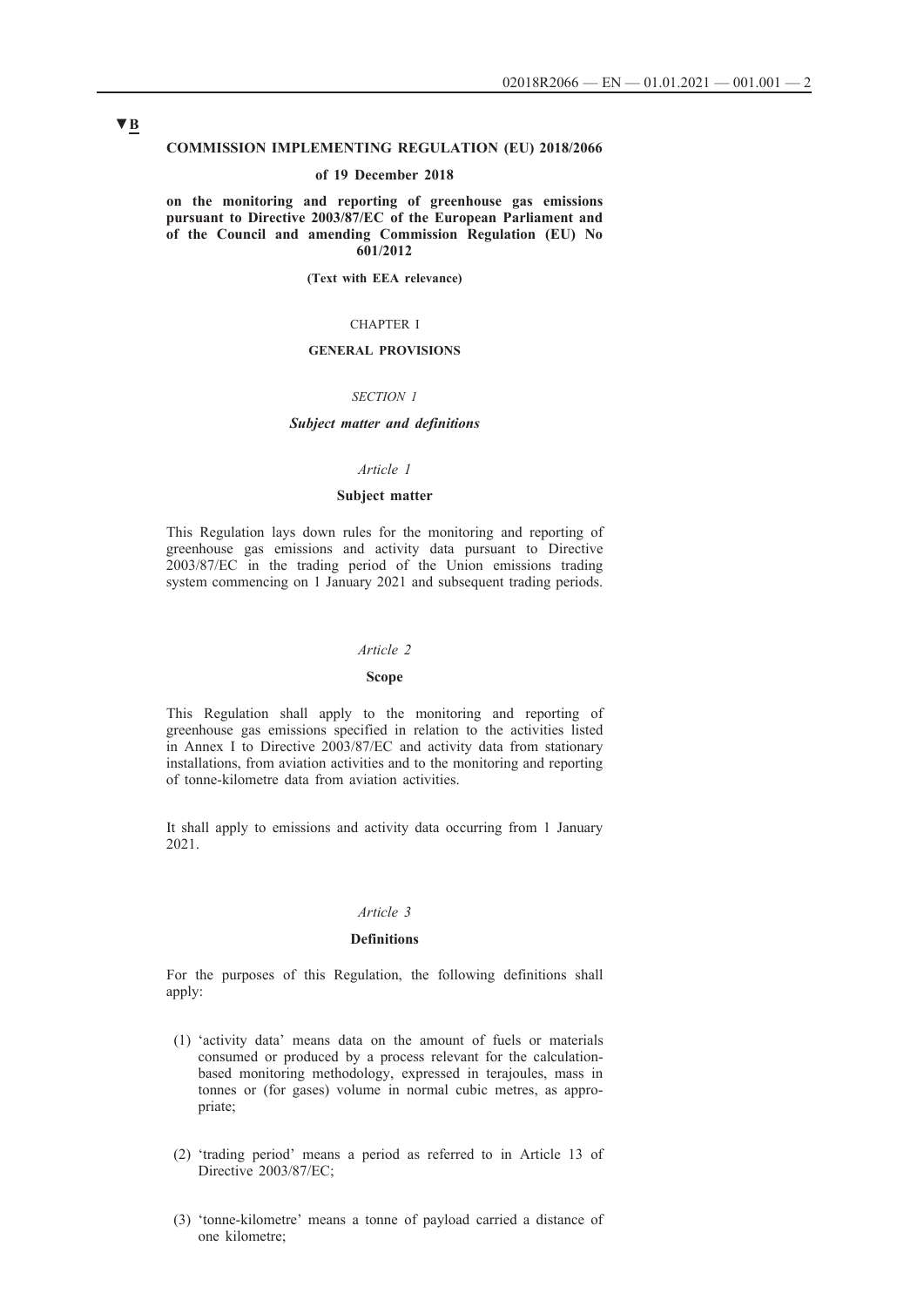- (4) 'source stream' means any of the following:
	- (a) a specific fuel type, raw material or product giving rise to emissions of relevant greenhouse gases at one or more emission sources as a result of its consumption or production;
	- (b) a specific fuel type, raw material or product containing carbon and included in the calculation of greenhouse gas emissions using a mass-balance methodology;
- (5) 'emission source' means a separately identifiable part of an installation or a process within an installation, from which relevant greenhouse gases are emitted or, for aviation activities, an individual aircraft;
- (6) 'uncertainty' means a parameter, associated with the result of the determination of a quantity, that characterises the dispersion of the values that could reasonably be attributed to the particular quantity, including the effects of systematic as well as of random factors, expressed in per cent, and describes a confidence interval around the mean value comprising 95 % of inferred values taking into account any asymmetry of the distribution of values;
- (7) 'calculation factors' means net calorific value, emission factor, preliminary emission factor, oxidation factor, conversion factor, carbon content or biomass fraction;
- (8) 'tier' means a set requirement used for determining activity data, calculation factors, annual emission and annual average hourly emission, and payload;
- (9) 'inherent risk' means the susceptibility of a parameter in the annual emissions report or tonne-kilometre report to misstatements that could be material, individually or when aggregated with other misstatements, before taking into consideration the effect of any related control activities;
- (10) 'control risk' means the susceptibility of a parameter in the annual emissions report or tonne-kilometre report to misstatements that could be material, individually or when aggregated with other misstatements, and not prevented or detected and corrected on a timely basis by the control system;
- (11) 'combustion emissions' means greenhouse gas emissions occurring during the exothermic reaction of a fuel with oxygen;
- (12) 'reporting period' means a calendar year during which emissions have to be monitored and reported or, for tonne-kilometre data, the monitoring year as referred to in Articles 3e and 3f of Directive 2003/87/EC;
- (13) 'emission factor' means the average emission rate of a greenhouse gas relative to the activity data of a source stream assuming complete oxidation for combustion and complete conversion for all other chemical reactions;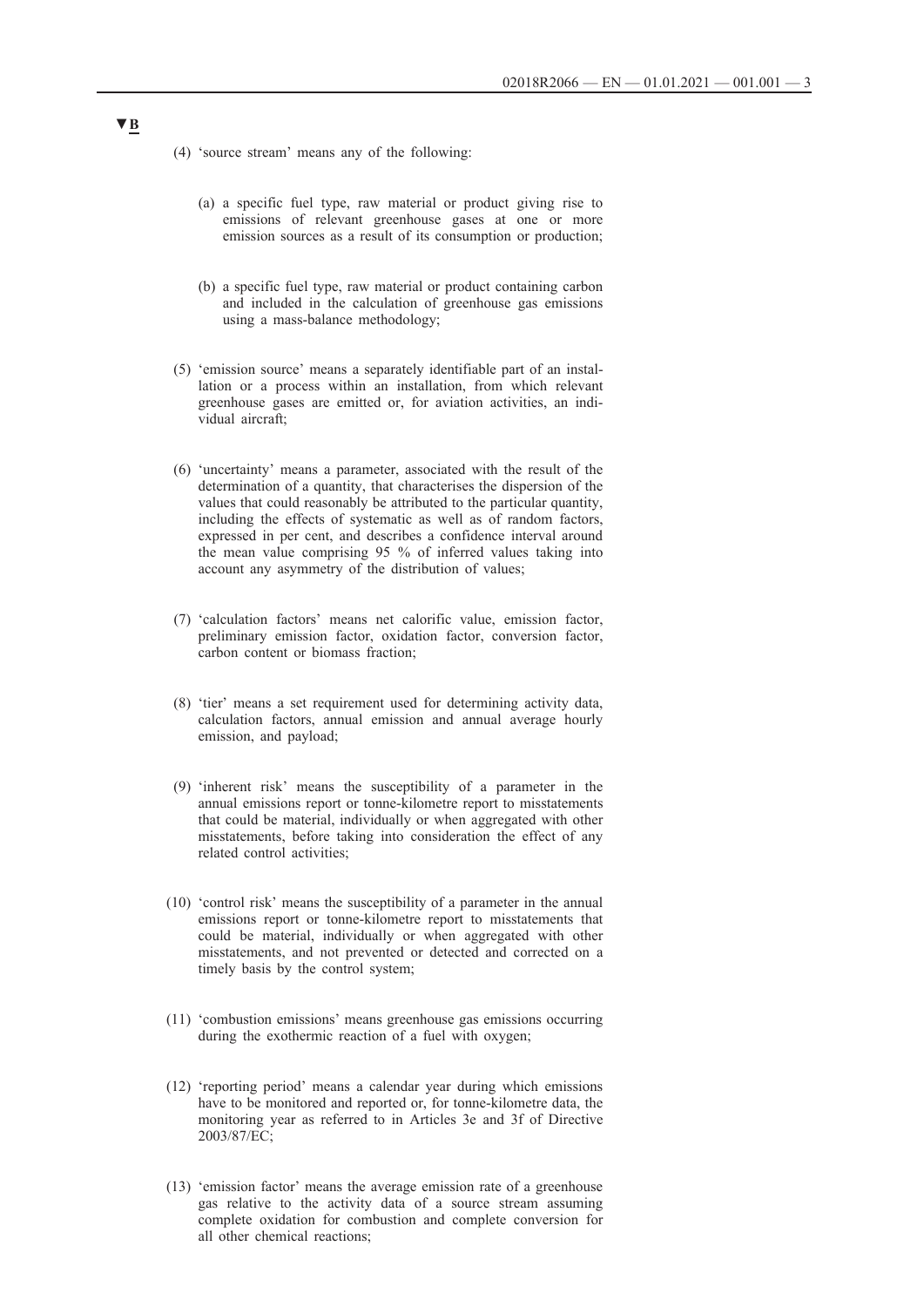- (14) 'oxidation factor' means the ratio of carbon oxidised to  $CO<sub>2</sub>$  as a consequence of combustion to the total carbon contained in the fuel, expressed as a fraction, considering carbon monoxide (CO) emitted to the atmosphere as the molar equivalent amount of  $CO<sub>2</sub>$ ;
- (15) 'conversion factor' means the ratio of carbon emitted as  $CO<sub>2</sub>$  to the total carbon contained in the source stream before the emitting process takes place, expressed as a fraction, considering CO emitted to the atmosphere as the molar equivalent amount of  $CO<sub>2</sub>$ ;
- (16) 'accuracy' means the closeness of the agreement between the result of a measurement and the true value of the particular quantity or a reference value determined empirically using internationally accepted and traceable calibration materials and standard methods, taking into account both random and systematic factors;
- (17) 'calibration' means the set of operations, which establishes, under specified conditions, the relations between values indicated by a measuring instrument or measuring system, or values represented by a material measure or a reference material and the corresponding values of a quantity realised by a reference standard;
- (18) 'flight' means flight as defined in point 1(1) of the Annex to Decision 2009/450/EC;
- (19) 'passengers' means the persons onboard the aircraft during a flight excluding its on duty crew members;
- (20) 'conservative' means that a set of assumptions is defined in order to ensure that no under-estimation of annual emissions or overestimation of tonne-kilometres occurs;
- (21) 'biomass' means the biodegradable fraction of products, waste and residues from biological origin from agriculture (including vegetal and animal substances), forestry and related industries including fisheries and aquaculture, as well as the biodegradable fraction of industrial and municipal waste; it includes bioliquids and biofuels;
- (22) 'bioliquids' means liquid fuel for energy purposes other than for transport, including electricity and heating and cooling, produced from biomass;
- (23) 'biofuels' means liquid or gaseous fuel for transport produced from biomass;
- (24) 'legal metrological control' means the control of the measurement tasks intended for the field of application of a measuring instrument, for reasons of public interest, public health, public safety, public order, protection of the environment, the levying of taxes and duties, the protection of consumers and fair trading;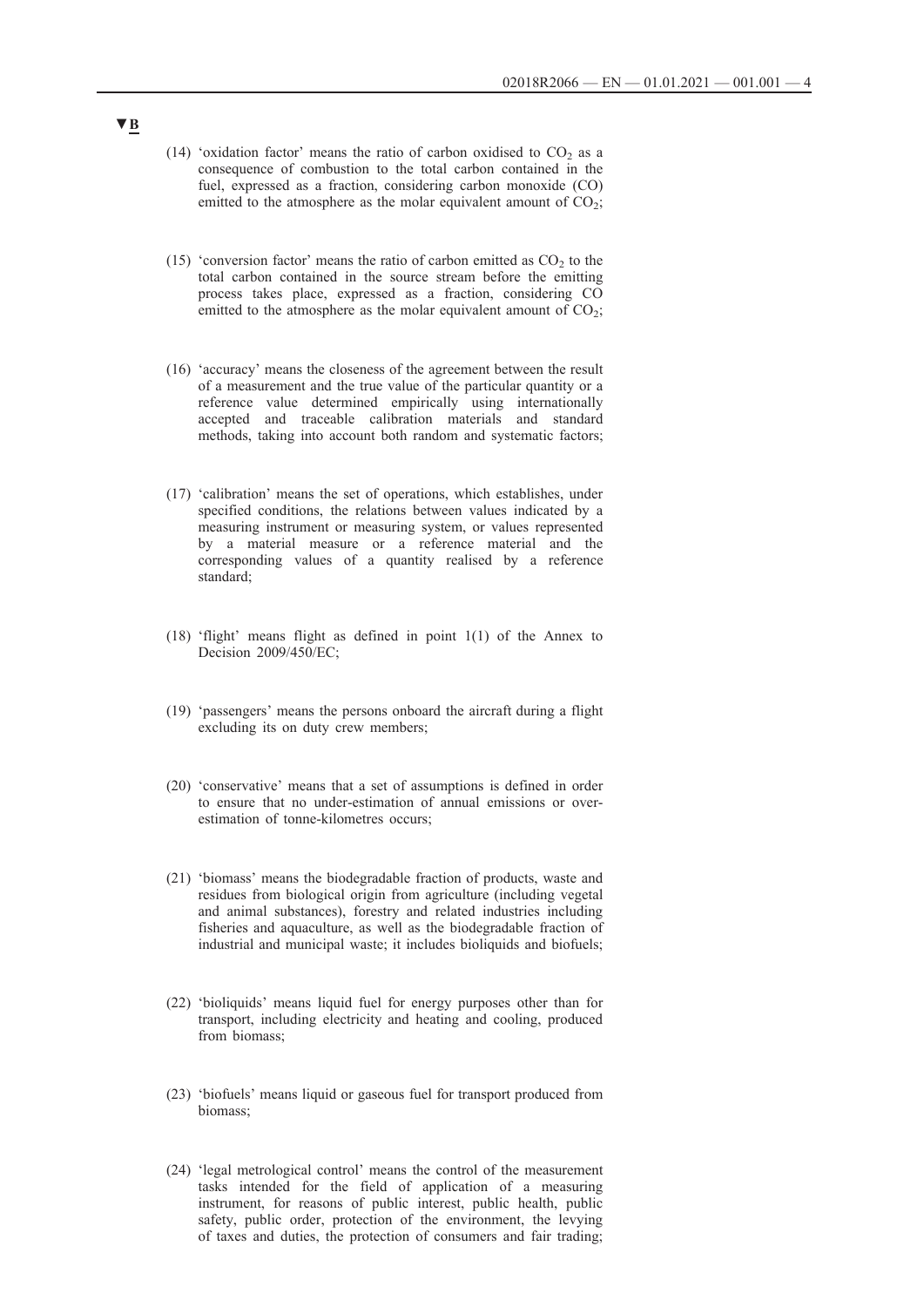- (25) 'maximum permissible error' means the error of measurement allowed as specified in Annex I and instrument-specific annexes to Directive 2014/32/EU of the European Parliament and of the Council (1), or national rules on legal metrological control, as appropriate;
- (26) 'data-flow activities' mean activities related to the acquisition, processing and handling of data that are needed to draft an emissions report from primary source data;
- (27) 'tonnes of  $CO_{2(e)}$ ' means metric tonnes of  $CO_2$  or  $CO_{2(e)}$ ;
- (28) 'CO<sub>2(e)</sub>' means any greenhouse gas, other than CO<sub>2</sub>, listed in Annex II to Directive 2003/87/EC with an equivalent globalwarming potential as  $CO<sub>2</sub>$ ;
- (29) 'measurement system' means a complete set of measuring instruments and other equipment, such as sampling and dataprocessing equipment, used to determine variables such as the activity data, the carbon content, the calorific value or the emission factor of the greenhouse gas emissions;
- (30) 'net calorific value' (NCV) means the specific amount of energy released as heat when a fuel or material undergoes complete combustion with oxygen under standard conditions, less the heat of vaporisation of any water formed;
- (31) 'process emissions' means greenhouse gas emissions other than combustion emissions occurring as a result of intentional and unintentional reactions between substances or their transformation, including the chemical or electrolytic reduction of metal ores, the thermal decomposition of substances and the formation of substances for use as product or feedstock;
- (32) 'commercial standard fuel' means the internationally standardised commercial fuels that exhibit a 95 % confidence interval of not more than 1 % for their specified calorific value, including gas oil, light fuel oil, gasoline, lamp oil, kerosene, ethane, propane, butane, jet kerosene (jet A1 or jet A), jet gasoline (jet B) and aviation gasoline (AvGas);
- (33) 'batch' means an amount of fuel or material representatively sampled and characterised, and transferred as one shipment or continuously over a specific period of time;
- (34) 'mixed fuel' means a fuel which contains both biomass and fossil carbon;
- (35) 'mixed material' means a material which contains both biomass and fossil carbon;
- (36) 'preliminary emission factor' means the assumed total emission factor of a fuel or material based on the carbon content of its biomass fraction and its fossil fraction before multiplying it by the fossil fraction to produce the emission factor;

<sup>(1)</sup> Directive 2014/32/EU of the European Parliament and of the Council of 26 February 2014 on the harmonisation of the laws of the Member States relating to the making available on the market of measuring instruments (OJ L 96, 29.3.2014, p. 149).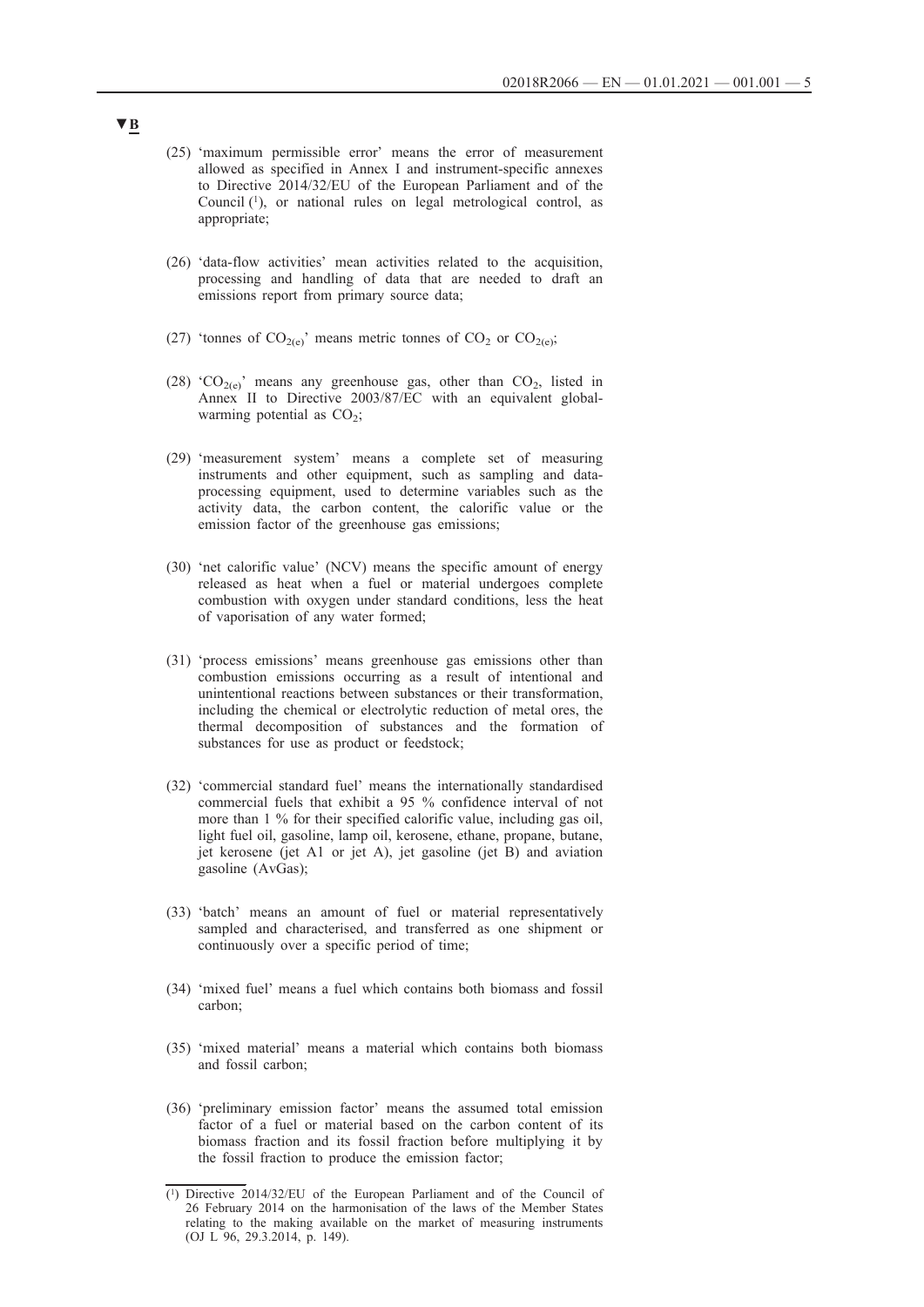- (37) 'fossil fraction' means the ratio of fossil carbon to the total carbon content of a fuel or material, expressed as a fraction;
- (38) 'biomass fraction' means the ratio of carbon stemming from biomass to the total carbon content of a fuel or material, expressed as a fraction;
- (39) 'energy balance method' means a method to estimate the amount of energy used as fuel in a boiler, calculated as the sum of utilisable heat and all relevant losses of energy by radiation, transmission and via the flue gas;
- (40) 'continuous emission measurement' means a set of operations having the objective of determining the value of a quantity by means of periodic measurements, applying either measurements in the stack or extractive procedures with a measuring instrument located close to the stack, whilst excluding measurement methodologies based on the collection of individual samples from the stack;
- (41) 'inherent  $CO<sub>2</sub>$ ' means  $CO<sub>2</sub>$  which is part of a source stream;
- (42) 'fossil carbon' means inorganic and organic carbon that is not biomass;
- (43) 'measurement point' means the emission source for which continuous emission measurement systems (CEMS) are used for emission measurement, or the cross-section of a pipeline system for which the  $CO<sub>2</sub>$  flow is determined using continuous measurement systems;
- (44) 'mass and balance documentation' means the documentation specified in international or national implementation of the standards and recommended practices (SARPs) laid down in Annex 6 to the Convention on International Civil Aviation, signed in Chicago on 7 December 1944 and specified in Section 3 of Subpart C of Annex IV to Commission Regulation (EU) No 965/2012 (1), or equivalent applicable international rules;
- (45) 'distance' means the great-circle distance between the aerodrome of departure and the aerodrome of arrival, in addition to a fixed factor of 95 km;
- (46) 'aerodrome of departure' means the aerodrome at which a flight constituting an aviation activity listed in Annex I to Directive 2003/87/EC begins;
- (47) 'aerodrome of arrival' means the aerodrome at which a flight constituting an aviation activity listed in Annex I to Directive 2003/87/EC ends;
- (48) 'payload' means the total mass of freight, mail, passengers and baggage carried onboard an aircraft during a flight;

<sup>(1)</sup> Commission Regulation (EU) No 965/2012 laying down technical requirements and administrative procedures related to air operations pursuant to Regulation (EC) No 216/2008 of the European Parliament and of the Council (OJ L 296, 25.10.2012, p. 1).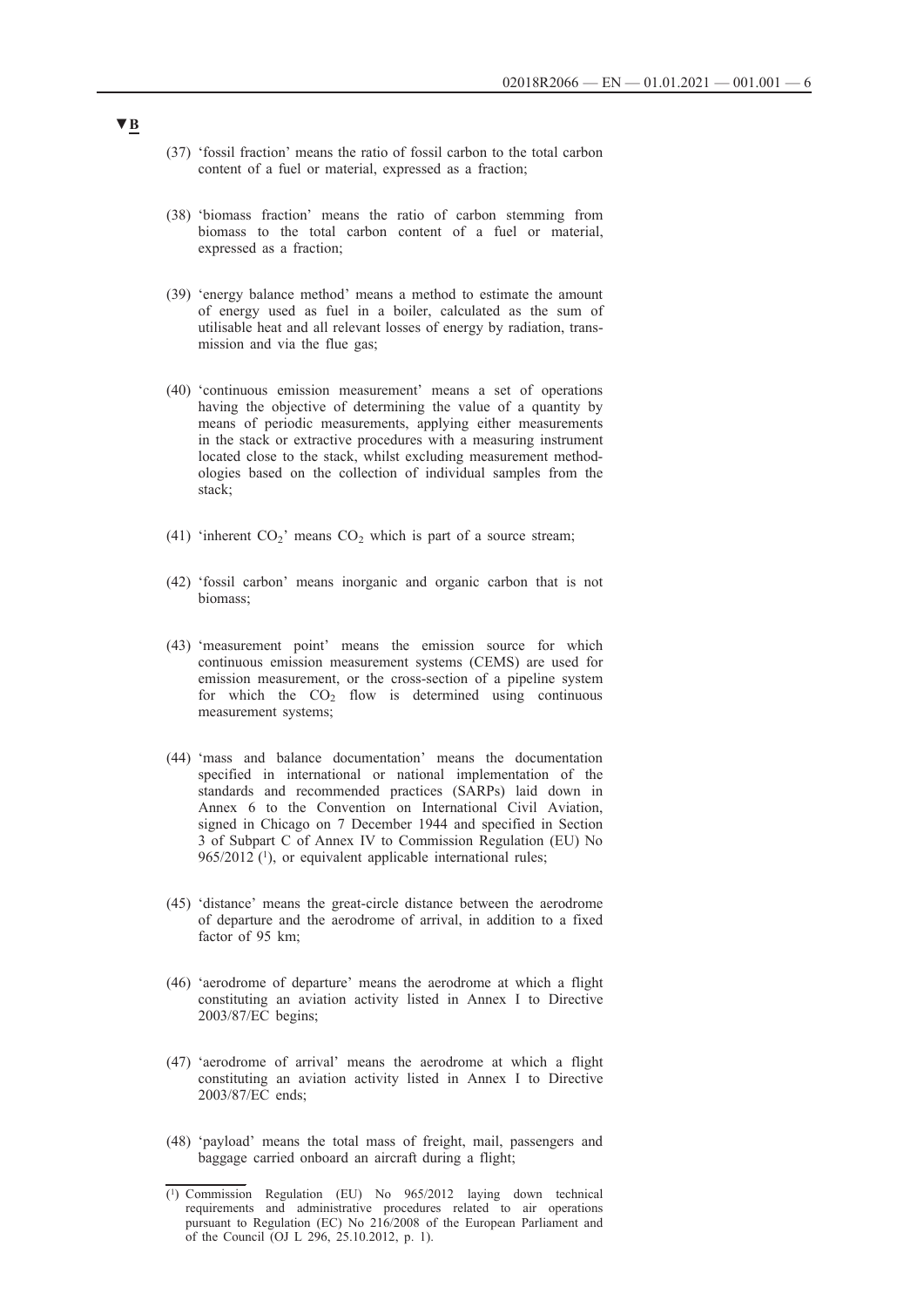- (49) 'fugitive emissions' means irregular or unintended emissions from sources that are not localised, or too diverse or too small to be monitored individually;
- (50) 'aerodrome' means aerodrome as defined in point 1(2) of the Annex to Decision 2009/450/EC;
- (51) 'aerodrome pair' means a pair constituted by the aerodrome of departure and the aerodrome of arrival;
- (52) 'standard conditions' means temperature of 273,15 K and pressure conditions of 101 325 Pa defining normal cubic metres  $(Nm^3)$ ;
- (53) 'storage site' means storage site as defined in Article 3(3) of Directive 2009/31/EC;
- (54) ' $CO<sub>2</sub>$  capture' means the activity of capturing from gas streams  $CO<sub>2</sub>$  that would otherwise be emitted, for the purposes of transport and geological storage in a storage site permitted under Directive 2009/31/EC;
- (55) 'CO<sub>2</sub> transport' means the transport of CO<sub>2</sub> by pipelines for geological storage in a storage site permitted under Directive 2009/31/EC;
- (56) 'geological storage of  $CO_2$ ' means geological storage of  $CO_2$  as defined in Article 3(1) of Directive 2009/31/EC;
- (57) 'vented emissions' means emissions deliberately released from an installation by provision of a defined point of emission;
- (58) 'enhanced hydrocarbon recovery' means the recovery of hydrocarbons in addition to those extracted by water injection or other means;
- (59) 'proxy data' means annual values which are empirically substantiated or derived from accepted sources and which an operator uses to substitute the activity data or the calculation factors for the purpose of ensuring complete reporting when it is not possible to generate all the required activity data or calculation factors in the applicable monitoring methodology;
- (60) 'water column' means water column as defined in Article 3(2) of Directive 2009/31/EC;
- (61) 'leakage' means leakage as defined in Article 3(5) of Directive 2009/31/EC;
- (62) 'storage complex' means storage complex as defined in Article 3(6) of Directive 2009/31/EC;
- (63) 'transport network' means transport network as defined in Article 3(22) of Directive 2009/31/EC.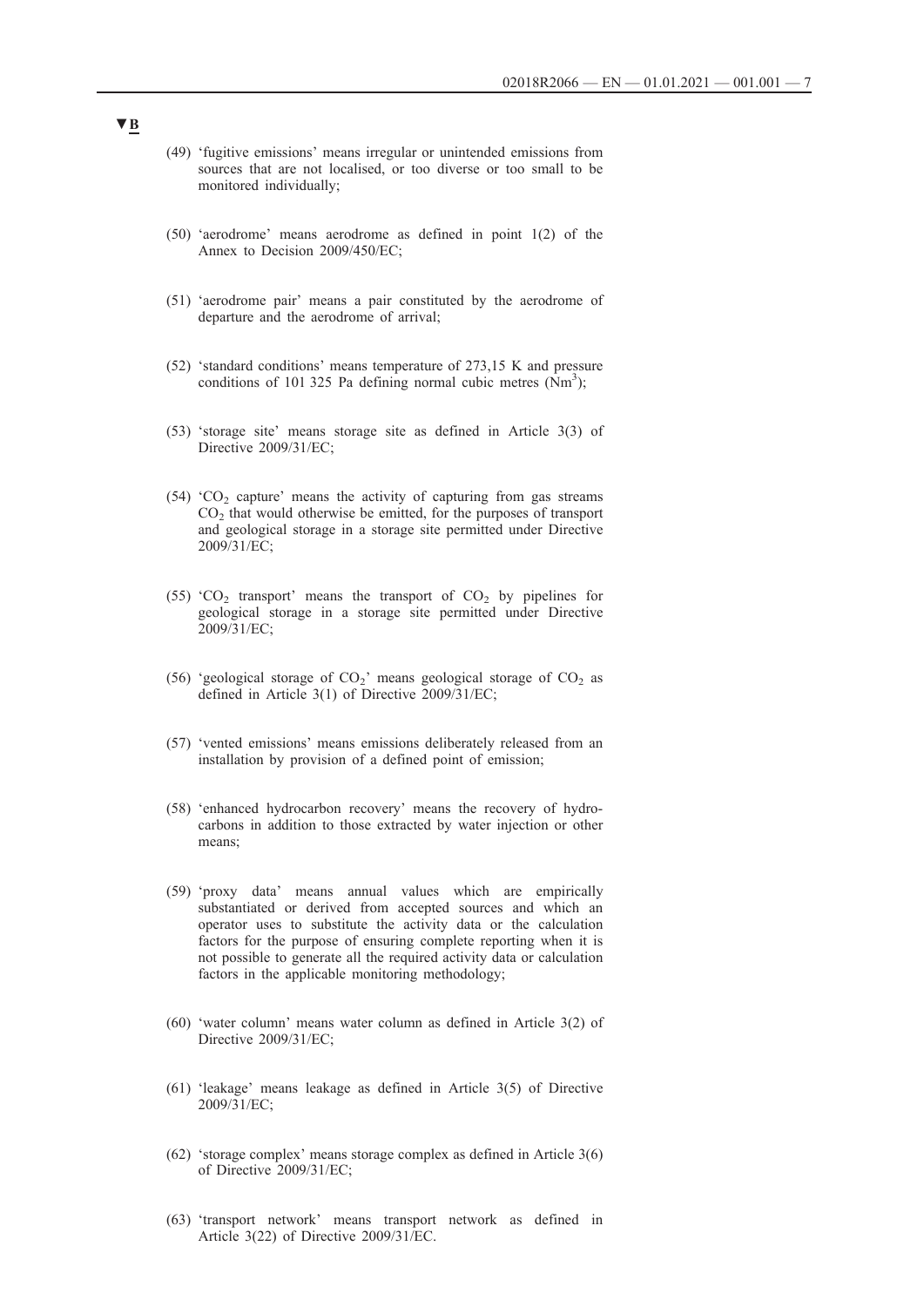### *SECTION 2*

## *General principles*

#### *Article 4*

### **General obligation**

Operators and aircraft operators shall carry out their obligations related to the monitoring and reporting of greenhouse gas emissions under Directive 2003/87/EC in accordance with the principles laid down in Articles 5 to 9.

### *Article 5*

### **Completeness**

Monitoring and reporting shall be complete and cover all process and combustion emissions from all emission sources and source streams belonging to activities listed in Annex I to Directive 2003/87/EC and other relevant activities included pursuant to Article 24 of that Directive, and of all greenhouse gases specified in relation to those activities, while avoiding double-counting.

Operators and aircraft operators shall take appropriate measures to prevent any data gaps within the reporting period.

#### *Article 6*

### **Consistency, comparability and transparency**

1. Monitoring and reporting shall be consistent and comparable over time. To that end, operators and aircraft operators shall use the same monitoring methodologies and data sets, subject to changes and derogations approved by the competent authority.

2. Operators and aircraft operators shall obtain, record, compile, analyse and document monitoring data, including assumptions, references, activity data and calculation factors, in a transparent manner that enables the reproduction of the determination of emissions by the verifier and the competent authority.

## *Article 7*

#### **Accuracy**

Operators and aircraft operators shall ensure that emission determination is neither systematically nor knowingly inaccurate.

They shall identify and reduce any source of inaccuracies as far as possible.

They shall exercise due diligence to ensure that the calculation and measurement of emissions exhibit the highest achievable accuracy.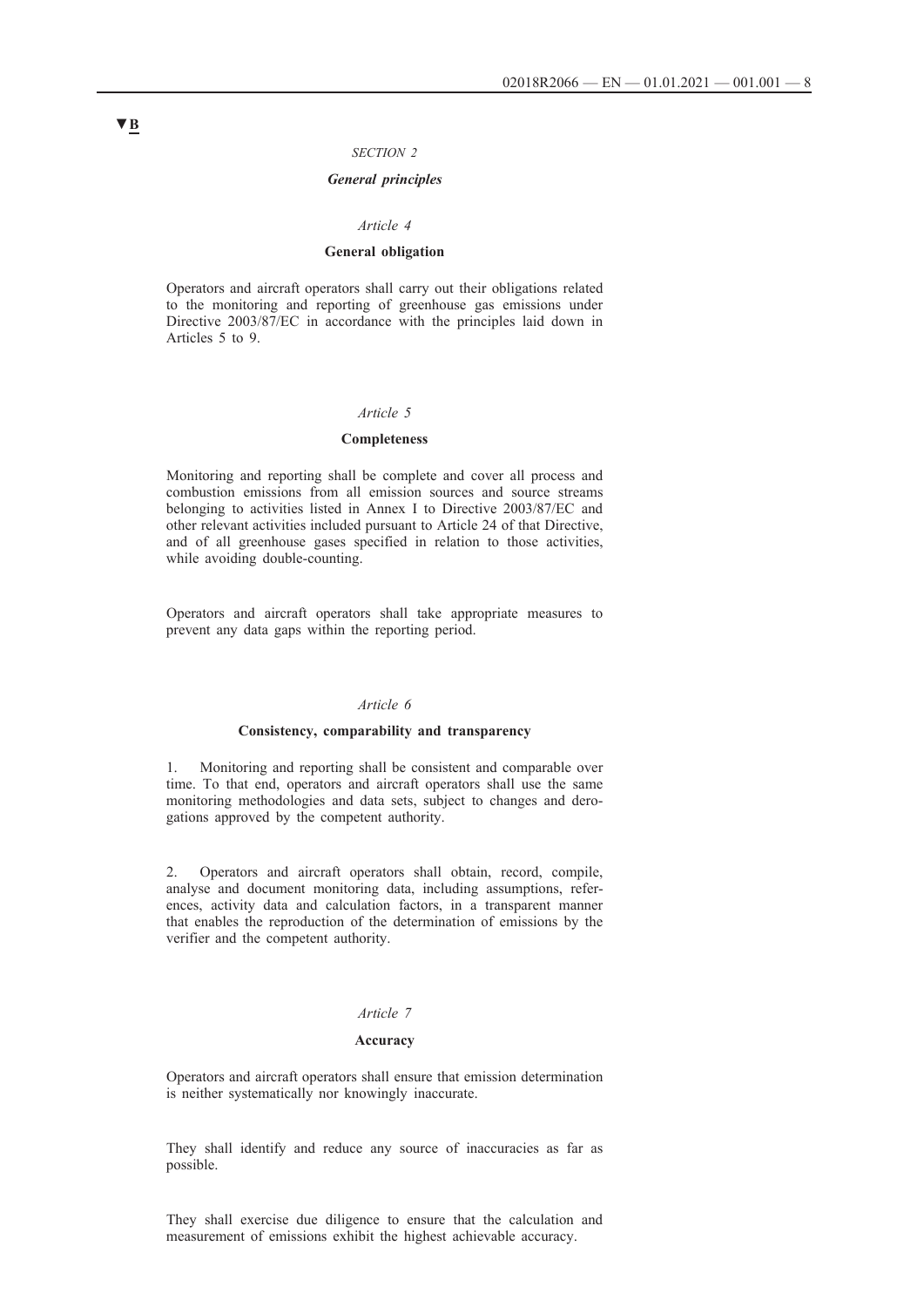### *Article 8*

## **Integrity of the methodology and of the emissions report**

Operators and aircraft operators shall enable reasonable assurance of the integrity of emission data to be reported. They shall determine emissions using the appropriate monitoring methodologies set out in this Regulation.

Reported emission data and related disclosures shall be free from material misstatement as defined in Article 3(6) of Commission Implementing Regulation (EU)  $2018/2067$  (<sup>1</sup>), avoid bias in the selection and presentation of information, and provide a credible and balanced account of an installation's or aircraft operator's emissions.

In selecting a monitoring methodology, the improvements from greater accuracy shall be balanced against additional costs. Monitoring and reporting of emissions shall aim for the highest achievable accuracy, unless this is technically not feasible or incurs unreasonable costs.

## *Article 9*

## **Continuous improvement**

Operators and aircraft operators shall take account of the recommendations included in the verification reports issued pursuant to Article 15 of Directive 2003/87/EC in their consequent monitoring and reporting.

### *Article 10*

### **Coordination**

Where a Member State designates more than one competent authority pursuant to Article 18 of Directive 2003/87/EC, it shall coordinate the work carried out by those authorities pursuant to this Regulation.

#### CHAPTER II

### **MONITORING PLAN**

### *SECTION 1*

## *General rules*

## *Article 11*

### **General obligation**

1. Each operator or aircraft operator shall monitor greenhouse gas emissions on the basis of a monitoring plan approved by the competent authority in accordance with Article 12, taking into account the nature and functioning of the installation or aviation activity to which it applies.

<sup>(1)</sup> Commission Implementing Regulation (EU) 2018/2067 of 19 December 2018 on the verification of data and on the accreditation of verifiers pursuant to Directive 2003/87/EC of the European Parliament and of the Council (see page 94 of this Official Journal).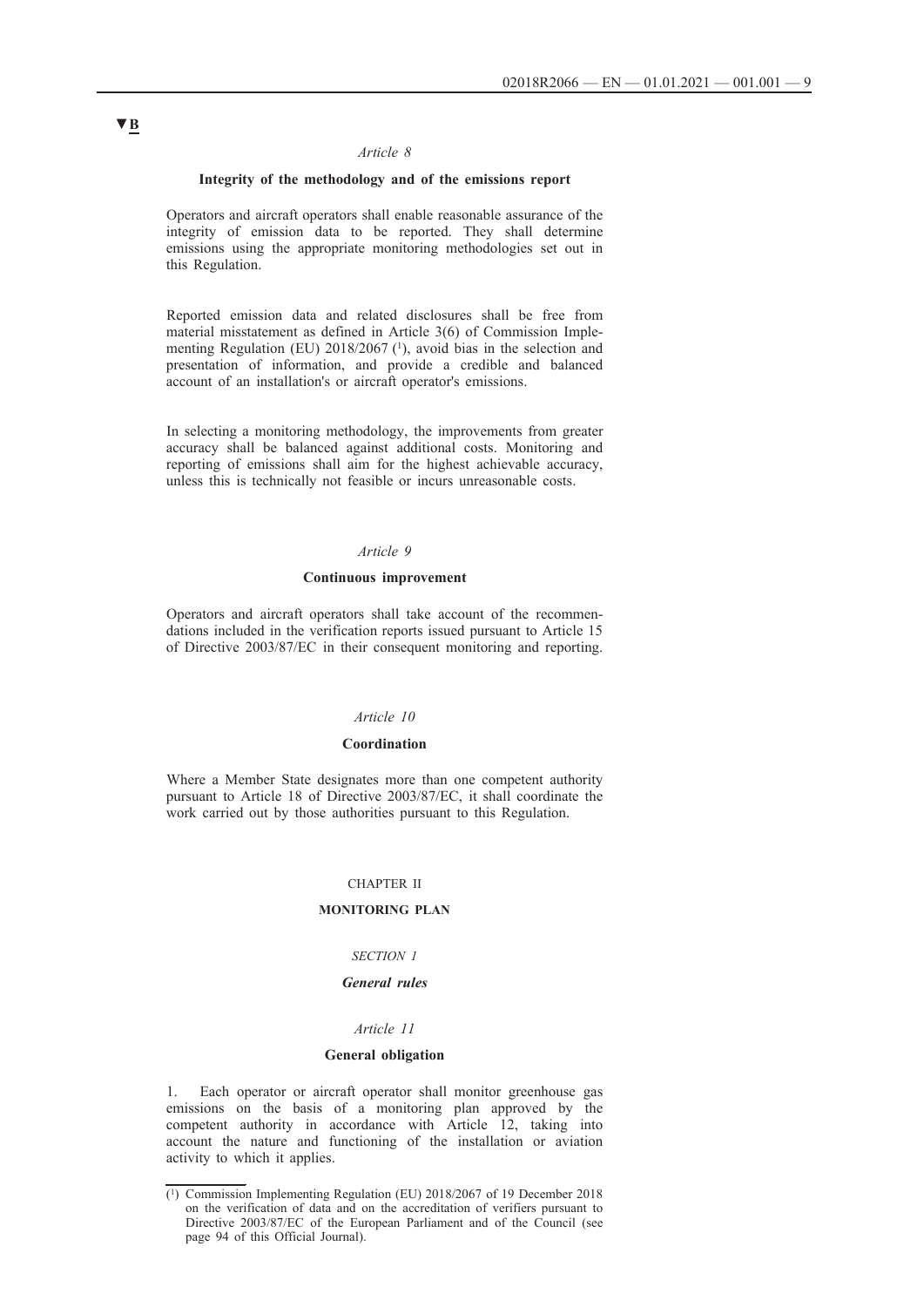The monitoring plan shall be supplemented by written procedures which the operator or aircraft operator establishes, documents, implements and maintains for activities under the monitoring plan, as appropriate.

2. The monitoring plan referred to in paragraph 1 shall describe the instructions to the operator or aircraft operator in a logical and simple manner, avoiding duplication of effort and taking into account existing systems in place at the installation or used by the operator or aircraft operator.

## *Article 12*

### **Content and submission of the monitoring plan**

1. Each operator or aircraft operator shall submit a monitoring plan to the competent authority for approval.

The monitoring plan shall consist of a detailed, complete and transparent documentation of the monitoring methodology of a specific installation or aircraft operator and shall contain at least the elements laid down in Annex I.

Together with the monitoring plan, the operator or aircraft operator shall submit the following supporting documents:

- (a) for installations, evidence for each major and minor source stream demonstrating compliance with the uncertainty thresholds for activity data and calculation factors, where applicable, for the applied tiers as defined in Annexes II and IV, and for each emission source demonstrating compliance with the uncertainty thresholds for the applied tiers as defined in Annex VIII, where applicable;
- (b) the results of a risk assessment providing evidence that the proposed control activities and procedures for control activities are commensurate with the inherent risks and control risks identified.

2. Where Annex I refers to a procedure, an operator or aircraft operator shall establish, document, implement and maintain such a procedure separately from the monitoring plan.

The operator or aircraft operator shall summarise the procedures in the monitoring plan providing the following information:

- (a) the title of the procedure;
- (b) a traceable and verifiable reference for identification of the procedure;
- (c) identification of the post or department responsible for implementing the procedure and for the data generated from or managed by the procedure;
- (d) a brief description of the procedure, allowing the operator or aircraft operator, the competent authority and the verifier to understand the essential parameters and operations performed;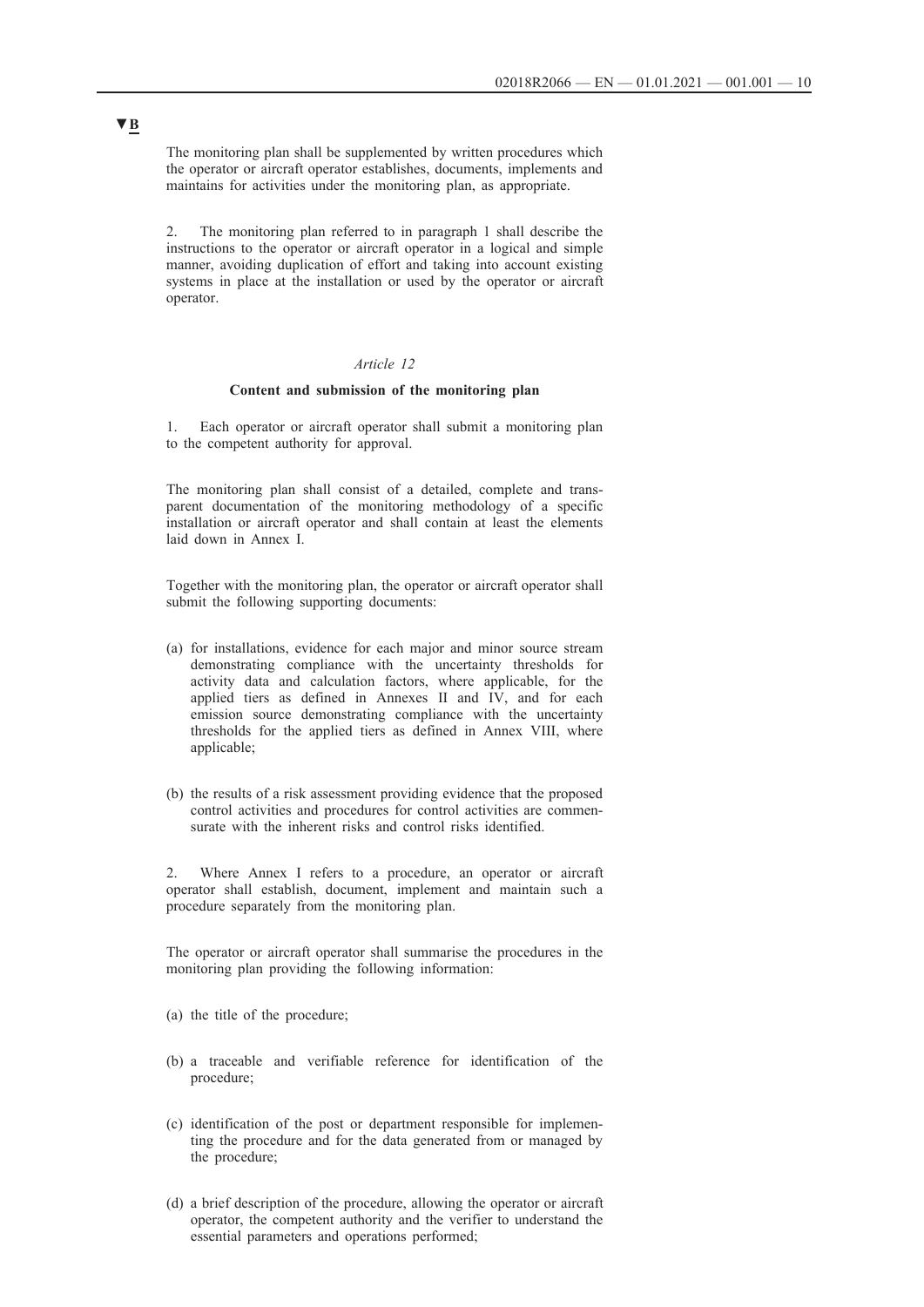(e) the location of relevant records and information;

(f) the name of the computerised system used, where applicable;

(g) a list of EN standards or other standards applied, where relevant.

The operator or aircraft operator shall make any written documentation of the procedures available to the competent authority upon request. The operator or aircraft operator shall also make them available for the purposes of verification pursuant to Implementing Regulation (EU)  $2018/2067$ .

**▼M1** \_\_\_\_\_\_\_\_\_\_

**▼B**

#### *Article 13*

### **Standardised and simplified monitoring plans**

1. Member States may allow operators and aircraft operators to use standardised or simplified monitoring plans, without prejudice to Article 12(3).

For that purpose, Member States may publish templates for those monitoring plans, including the description of data flow and control procedures referred to in Articles 58 and 59, based on the templates and guidelines published by the Commission.

2. Before the approval of any simplified monitoring plan, as referred to in paragraph 1, the competent authority shall carry out a simplified risk assessment as to whether the proposed control activities and procedures for control activities are commensurate with the inherent risks and control risks identified, and justify the use of such a simplified monitoring plan.

Member States may require the operator or aircraft operator to carry out the risk assessment pursuant to the previous subparagraph itself, where appropriate.

## *Article 14*

### **Modifications of the monitoring plan**

1. Each operator or aircraft operator shall regularly check whether the monitoring plan reflects the nature and functioning of the installation or aviation activity in accordance with Article 7 of Directive 2003/87/EC, and whether the monitoring methodology can be improved.

2. The operator or aircraft operator shall modify the monitoring plan, at least, in any of the following situations: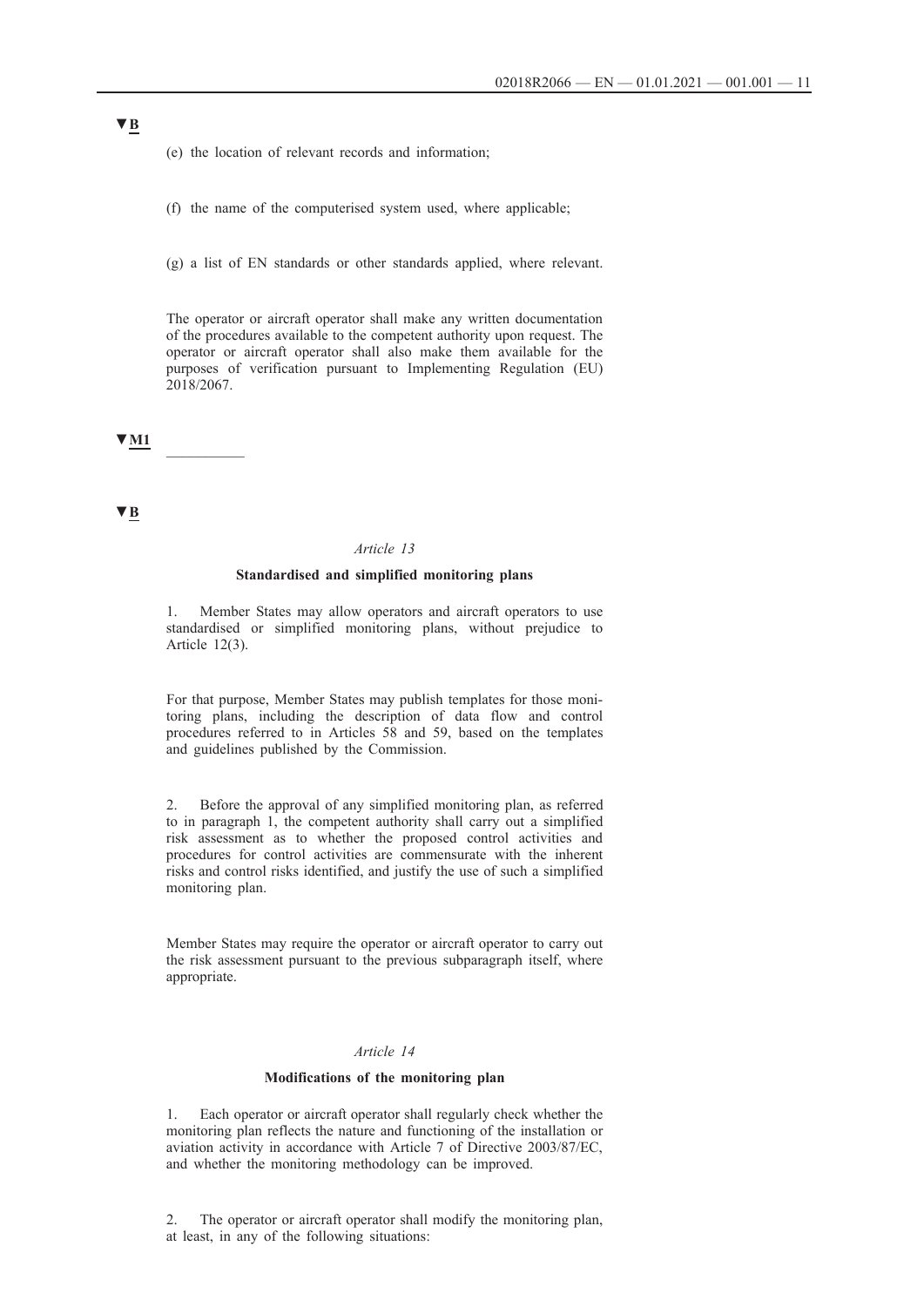- (a) new emissions occur due to new activities being carried out or due to the use of new fuels or materials not yet contained in the monitoring plan;
- (b) a change in the availability of data, due to the use of new types of measuring instrument, sampling methods or analysis methods, or for other reasons, leads to higher accuracy in the determination of emissions;
- (c) data resulting from the monitoring methodology applied previously has been found to be incorrect;
- (d) changing the monitoring plan improves the accuracy of the reported data, unless this is technically not feasible or incurs unreasonable costs;
- (e) the monitoring plan is not in conformity with the requirements of this Regulation and the competent authority requests the operator or aircraft operator to modify it;
- (f) it is necessary to respond to the suggestions for improvement of the monitoring plan contained in a verification report.

### *Article 15*

### **Approval of modifications of the monitoring plan**

1. The operator or aircraft operator shall notify the competent authority of any proposals for modification of the monitoring plan without undue delay.

However, the competent authority may allow the operator or aircraft operator to notify modifications of the monitoring plan that are not significant within the meaning of paragraphs 3 and 4 by 31 December of the same year.

2. Any significant modification of the monitoring plan within the meaning of paragraphs 3 and 4 shall be subject to approval by the competent authority.

Where the competent authority considers a modification not to be significant, it shall inform the operator or aircraft operator thereof without undue delay.

3. Significant modifications to the monitoring plan of an installation include:

- (a) changes to the category of the installation where such changes require a change to the monitoring methodology or lead to a change of the applicable materiality level pursuant to Article 23 of Implementing Regulation (EU) 2018/2067;
- (b) notwithstanding Article 47(8), changes regarding whether the installation is considered an 'installation with low emissions';
- (c) changes to emission sources;
- (d) a change from calculation-based to measurement-based methodologies, or *vice versa*, or from a fall-back methodology to a tier-based methodology for determining emissions or *vice versa*;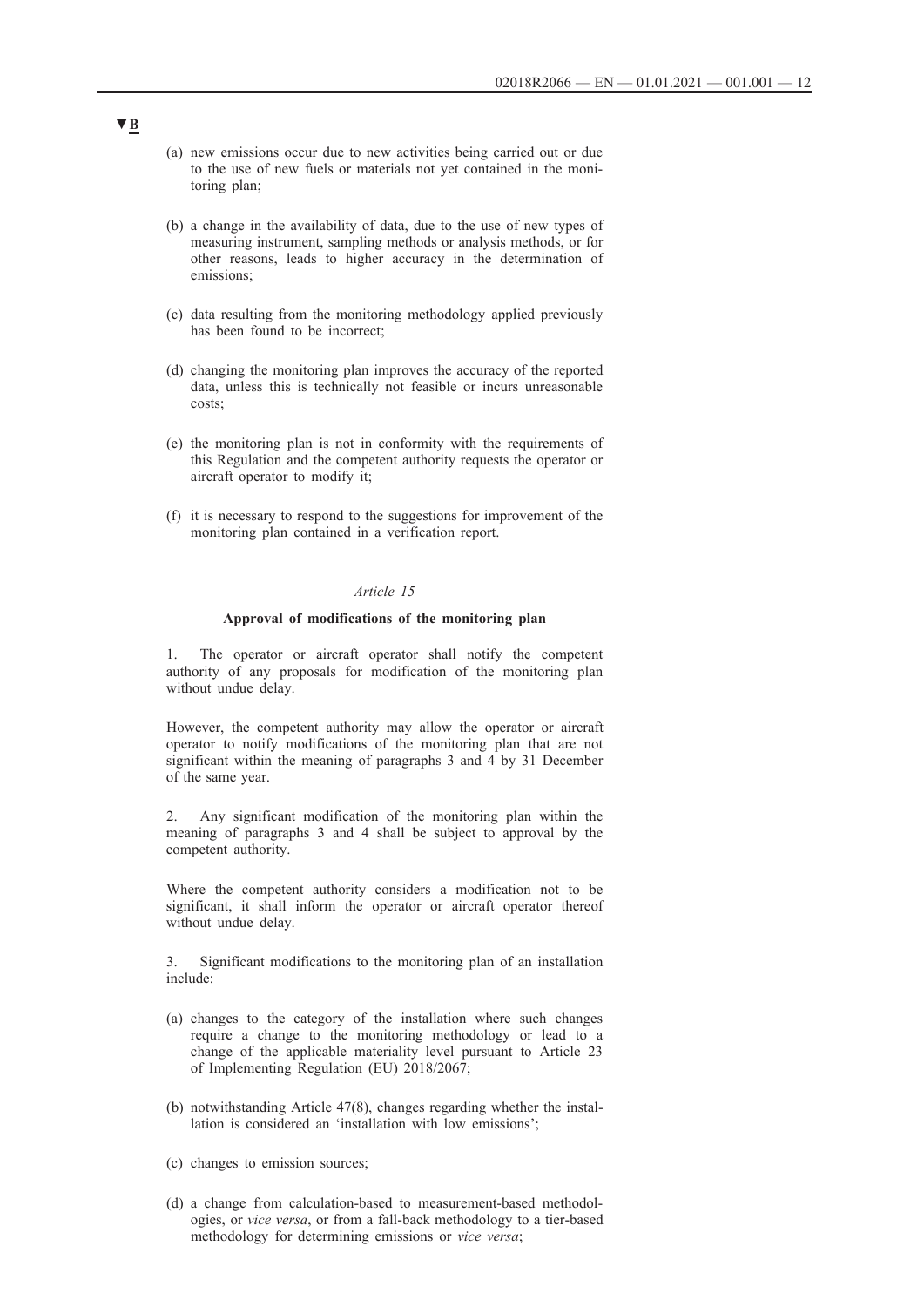(e) a change in the tier applied;

- (f) the introduction of new source streams;
- (g) a change in the categorisation of source streams between major, minor or *de-minimis* source streams where such a change requires a change to the monitoring methodology;
- (h) a change to the default value for a calculation factor, where the value is to be laid down in the monitoring plan;
- (i) the introduction of new methods or changes to existing methods related to sampling, analysis or calibration, where this has a direct impact on the accuracy of emissions data;
- (j) the implementation or adaption of a quantification methodology for emissions from leakage at storage sites.

4. Significant changes to the monitoring plans of an aircraft operator include:

- (a) with regard to the emission monitoring plan:
	- (i) a change of emission factor values laid down in the monitoring plan;
	- (ii) a change between calculation methods as laid down in Annex III, or a change from the use of a calculation method to the use of estimation methodology in accordance with Article 55(2) or *vice versa*;
	- (iii) the introduction of new source streams;
	- (iv) changes in the status of the aircraft operator as a small emitter within the meaning of Article 55(1) or with regard to one of the thresholds provided by Article 28a(6) of Directive 2003/87/EC;
- (b) with regard to the tonne-kilometre data monitoring plan:
	- (i) a change between a non-commercial and commercial status of the air transport service provided;
	- (ii) a change in the object of the air transport service, the object being passengers, freight or mail.

## *Article 16*

### **Implementation and record-keeping of modifications**

1. Before receiving approval or information in accordance with Article 15(2), the operator or aircraft operator may carry out monitoring and reporting using the modified monitoring plan where it can reasonably assume that the proposed modifications are not significant, or where monitoring in accordance with the original monitoring plan would lead to incomplete emission data.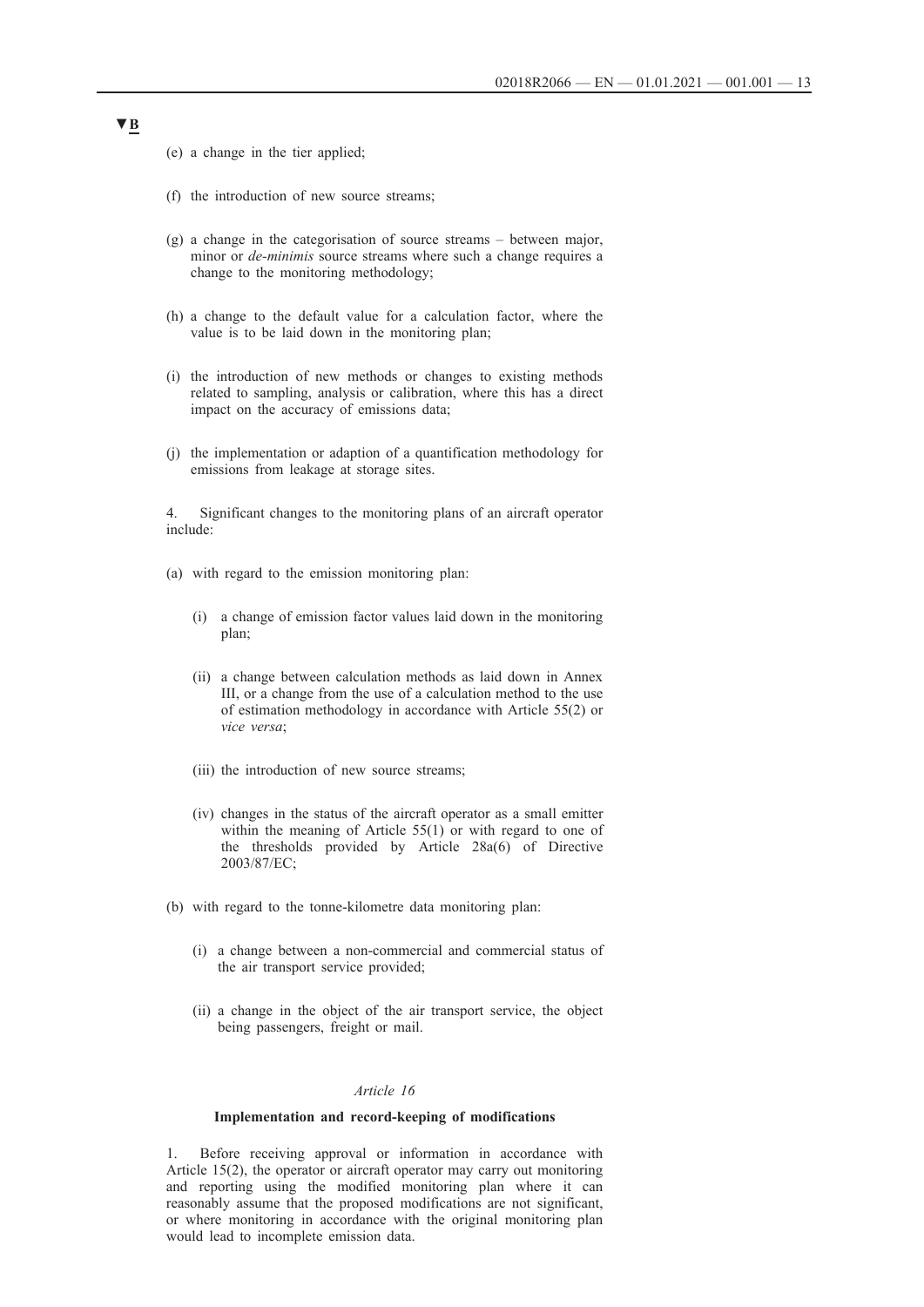In case of doubt, the operator or aircraft operator shall use in parallel both the modified and the original monitoring plan to carry out all monitoring and reporting in accordance with both plans, and it shall keep records of both monitoring results.

# **▼B**

2. Upon receipt of approval or information in accordance with Article 15(2), the operator or aircraft operator shall only use the data relating to the modified monitoring plan and carry out all monitoring and reporting using only the modified monitoring plan from the date from which that version of the monitoring plan is applicable.

3. The operator or aircraft operator shall keep records of all modifications of the monitoring plan. Each record shall contain:

(a) a transparent description of the modification;

- (b) a justification for the modification;
- (c) the date of notification of the modification to the competent authority pursuant to Article 15(1);
- (d) the date on which the competent authority acknowledged receipt of the notification referred to in Article 15(1), where available, and the date of the approval or information referred to in Article 15(2);
- (e) the starting date of implementation of the modified monitoring plan in accordance with paragraph 2 of this Article.

### *SECTION 2*

### *Technical feasibility and unreasonable costs*

## *Article 17*

### **Technical feasibility**

Where an operator or aircraft operator claims that applying a specific monitoring methodology is technically not feasible, the competent authority shall assess the technical feasibility taking the operator's or aircraft operator's justification into account. That justification shall be based on the operator or aircraft operator having technical resources capable of meeting the needs of a proposed system or requirement that can be implemented in the required time for the purposes of this Regulation. Those technical resources shall include the availability of the requisite techniques and technology.

### *Article 18*

### **Unreasonable costs**

1. Where an operator or aircraft operator claims that applying a specific monitoring methodology would incur unreasonable costs, the competent authority shall assess whether the costs are unreasonable, taking into account the operator's justification.

## **▼M1**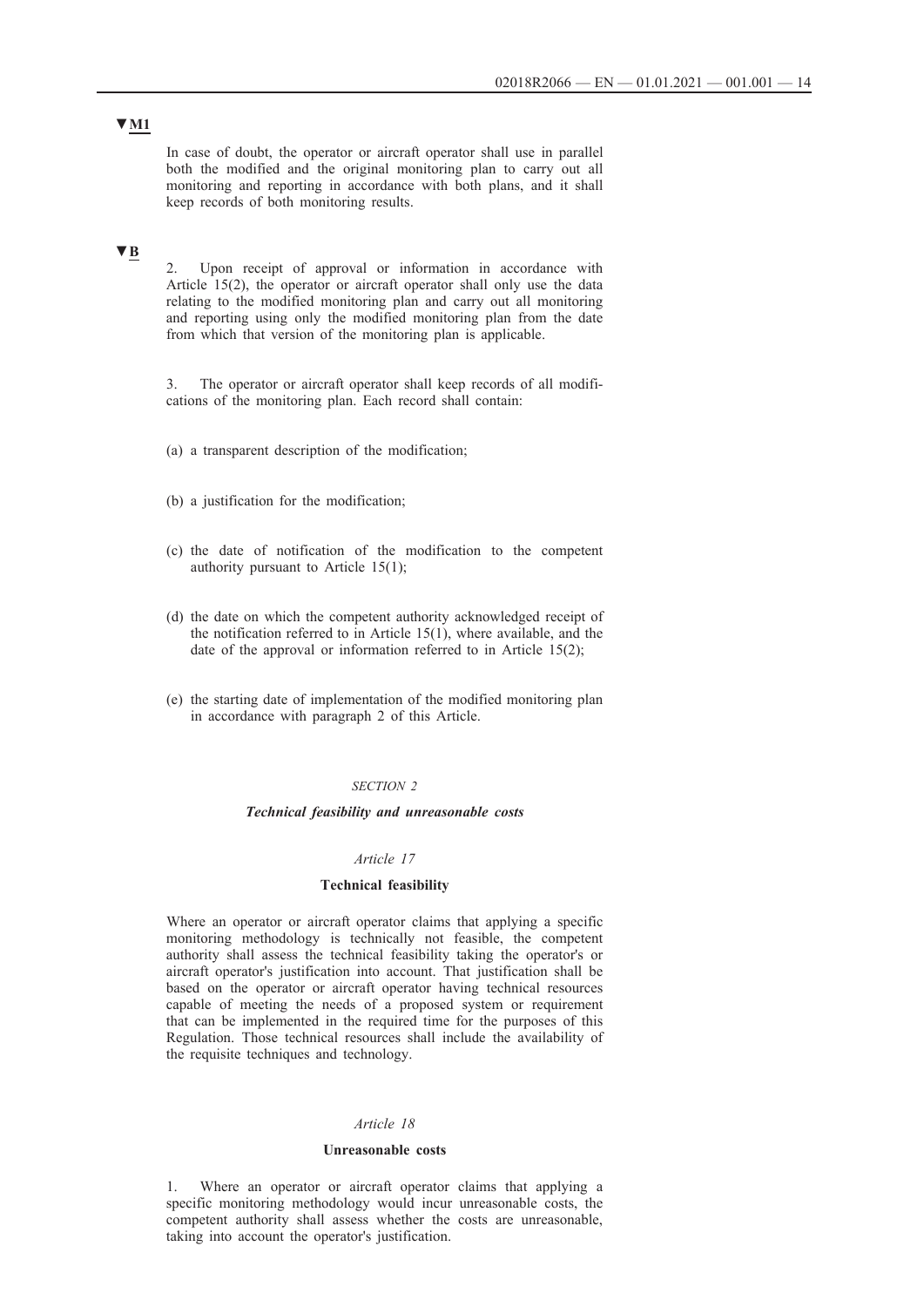The competent authority shall consider costs unreasonable where the cost estimate exceeds the benefit. To that end, the benefit shall be calculated by multiplying an improvement factor by a reference price of EUR 20 per allowance and costs shall include an appropriate depreciation period based on the economic lifetime of the equipment.

2. When assessing the unreasonable nature of the costs with regard to the operator's choice of tier levels for activity data, the competent authority shall use as the improvement factor referred to in paragraph 1 the difference between the uncertainty currently achieved and the uncertainty threshold of the tier that would be achieved by the improvement multiplied by the average annual emissions caused by that source stream over the three most recent years.

In the absence of such data on the average annual emissions caused by that source stream over the three most recent years, the operator or aircraft operator shall provide a conservative estimate of the annual average emissions, with the exclusion of  $CO<sub>2</sub>$  stemming from biomass and before subtraction of transferred  $CO<sub>2</sub>$ . For measuring instruments under national legal metrological control, the uncertainty currently achieved may be substituted by the maximum permissible error in service allowed by the relevant national legislation.

3. When assessing the unreasonable nature of the costs with regard to measures increasing the quality of reported emissions but without direct impact on the accuracy of activity data, the competent authority shall use an improvement factor of 1 % of the average annual emissions of the respective source streams in the three most recent reporting periods. Those measures may include:

- (a) switching from default values to analyses to determine calculation factors;
- (b) an increase of the number of analyses per source stream;
- (c) where the specific measuring task does not fall under national legal metrological control, the substitution of measuring instruments with instruments complying with relevant requirements of legal metrological control of the Member State in similar applications, or to measuring instruments meeting national rules adopted pursuant to Directive 2014/31/EU of the European Parliament and of the Council (1) or Directive 2014/32/EU;
- (d) shortening calibration and maintenance intervals of measuring instruments;
- (e) improvements to data-flow activities and control activities that significantly reduce the inherent or control risk.

4. Measures relating to the improvement of an installation's monitoring methodology shall not be deemed to incur unreasonable costs up to an accumulated amount of EUR 2 000 per reporting period. For installations with low emissions that threshold shall be EUR 500 per reporting period.

<sup>(1)</sup> Directive 2014/31/EU of the European Parliament and of the Council of 26 February 2014 on the harmonisation of the laws of the Member States relating to the making available on the market of non-automatic weighing instruments (OJ L 96, 29.3.2014, p. 107).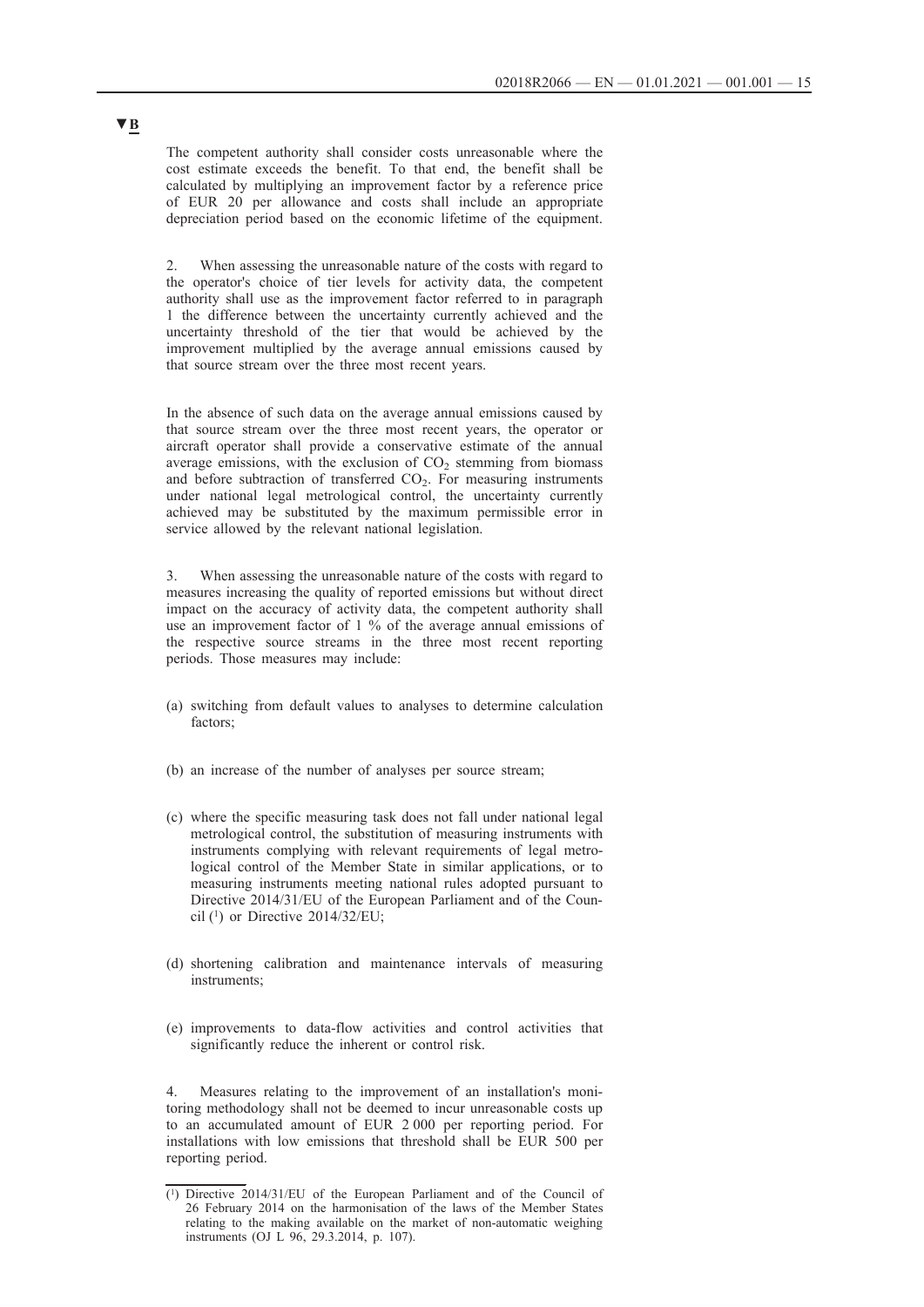#### CHAPTER III

### **MONITORING OF EMISSIONS FROM STATIONARY INSTAL-LATIONS**

#### *SECTION 1*

### *General provisions*

### *Article 19*

### **Categorisation of installations, source streams and emission sources**

1. For the purpose of monitoring emissions and determining the minimum requirements for tiers, each operator shall determine the category of its installation pursuant to paragraph 2, and, where relevant, of each source stream pursuant to paragraph 3 and of each emission source pursuant to paragraph 4.

2. The operator shall classify each installation in one of the following categories:

- (a) a category A installation, where the average verified annual emissions in the trading period immediately preceding the current trading period, with the exclusion of  $CO<sub>2</sub>$  stemming from biomass and before subtraction of transferred  $CO<sub>2</sub>$ , are equal to or less than 50 000 tonnes of  $CO<sub>2(e)</sub>$ ;
- (b) a category B installation, where the average verified annual emissions of the trading period immediately preceding the current trading period, with the exclusion of  $CO<sub>2</sub>$  stemming from biomass and before subtraction of transferred  $CO<sub>2</sub>$ , are more than 50 000 tonnes of  $CO_{2(e)}$  and equal to or less than 500 000 tonnes of  $CO_{2(e)}$ ;
- (c) a category C installation, where the average verified annual emissions of the trading period immediately preceding the current trading period, with the exclusion of  $CO<sub>2</sub>$  stemming from biomass and before subtraction of transferred  $CO<sub>2</sub>$ , are more than 500 000 tonnes of  $CO<sub>2(e)</sub>$ .

By way of derogation from Article 14(2), the competent authority may allow the operator not to modify the monitoring plan where, on the basis of verified emissions, the threshold for the classification of the installation referred to in the first subparagraph is exceeded, but the operator demonstrates to the satisfaction of the competent authority that this threshold has not already been exceeded within the past five reporting periods and will not be exceeded again in subsequent reporting periods.

3. The operator shall classify each source stream in one of the following categories, comparing it against the sum of all absolute values of fossil  $CO_2$  and  $CO_{2(e)}$  corresponding to all source streams included in calculation-based methodologies and of all emissions of emission sources monitored using measurement-based methodologies, before subtraction of transferred  $CO<sub>2</sub>$ :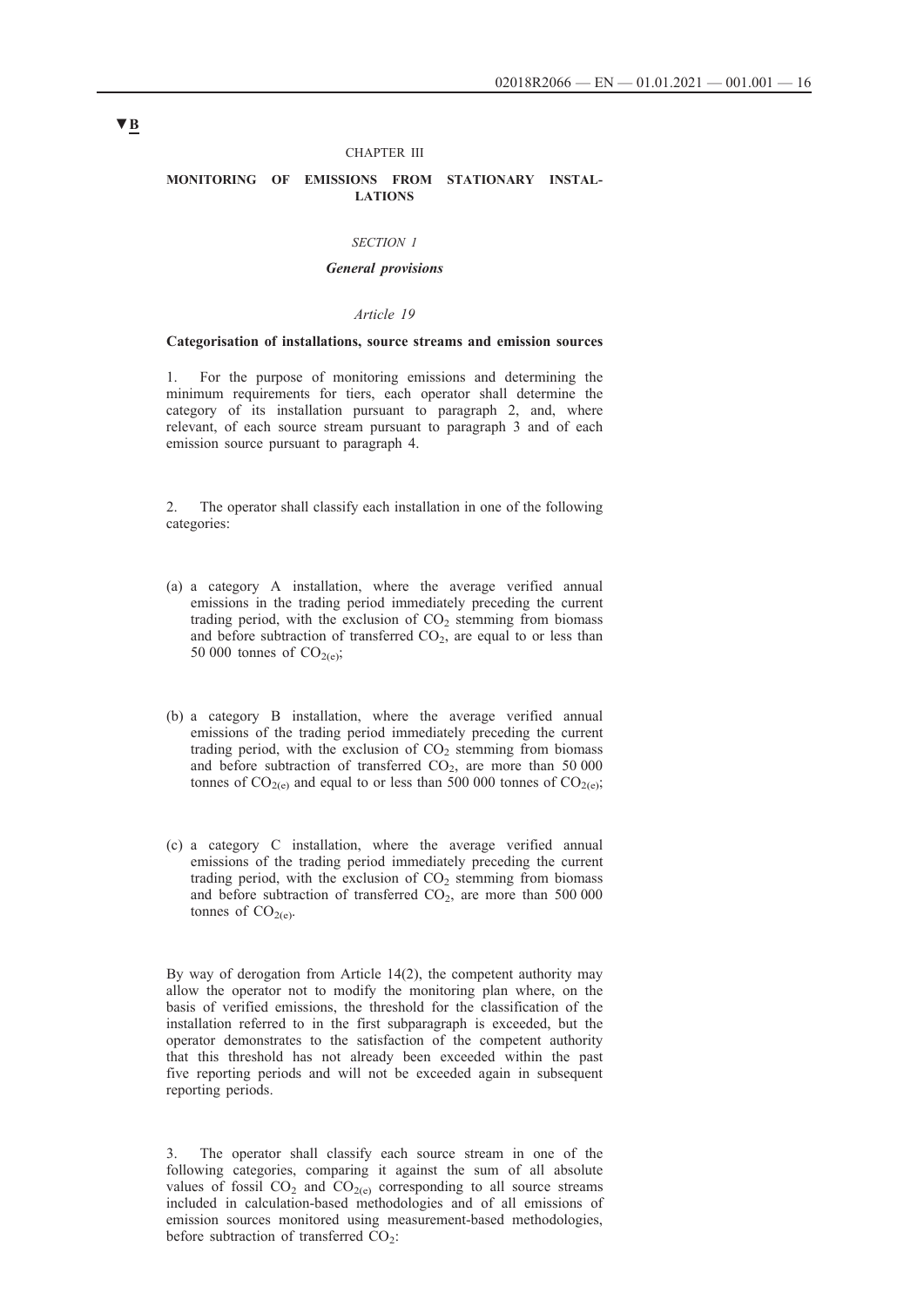- (a) minor source streams, where the source streams selected by the operator jointly account for less than  $5\,000$  tonnes of fossil  $CO<sub>2</sub>$ per year or less than 10 %, up to a total maximum of 100 000 tonnes of fossil  $CO<sub>2</sub>$  per year, whichever is greater in terms of absolute value;
- (b) *de minimis* source streams, where the source streams selected by the operator jointly account for less than  $1\,000$  tonnes of fossil  $CO<sub>2</sub>$  per year or less than 2 %, up to a total maximum of 20 000 tonnes of fossil  $CO<sub>2</sub>$  per year, whichever is greater in terms of absolute value;
- (c) major source streams, where the source streams do not fall within the categories referred to in points (a) and (b).

By way of derogation from Article 14(2), the competent authority may allow the operator not to modify the monitoring plan where, on the basis of verified emissions, the threshold for the classification of a source stream as a minor source stream or a *de minimis* source stream referred to in the first subparagraph is exceeded, but the operator demonstrates to the satisfaction of the competent authority that this threshold has not already been exceeded within the past five reporting periods and will not be exceeded again in subsequent reporting periods.

4. The operator shall classify each emission source for which a measurement-based methodology is applied in one of the following categories:

- (a) minor emission sources, where the emission source emits less than 5 000 tonnes of fossil  $CO<sub>2(e)</sub>$  per year or less than 10 % of the installation's total fossil emissions, up to a maximum of 100 000 tonnes of fossil  $CO<sub>2(e)</sub>$  per year, whichever is greater in terms of absolute value;
- (b) major emission sources, where the emission source does not classify as a minor emission source.

By way of derogation from Article 14(2), the competent authority may allow the operator not to modify the monitoring plan where, on the basis of verified emissions, the threshold for the classification of an emission source as a minor emission source referred to in the first subparagraph is exceeded, but the operator demonstrates to the satisfaction of the competent authority that this threshold has not already been exceeded within the past five reporting periods and will not be exceeded again in subsequent reporting periods.

5. Where the average annual verified emissions in the trading period immediately preceding the current trading period for the installation are not available or no longer representative for the purpose of paragraph 2, the operator shall use a conservative estimate of annual average emissions, with the exclusion of  $CO<sub>2</sub>$  stemming from biomass and before subtraction of transferred  $CO<sub>2</sub>$ , to determine the category of the installation.

### *Article 20*

#### **Monitoring boundaries**

1. Operators shall define the monitoring boundaries for each installation.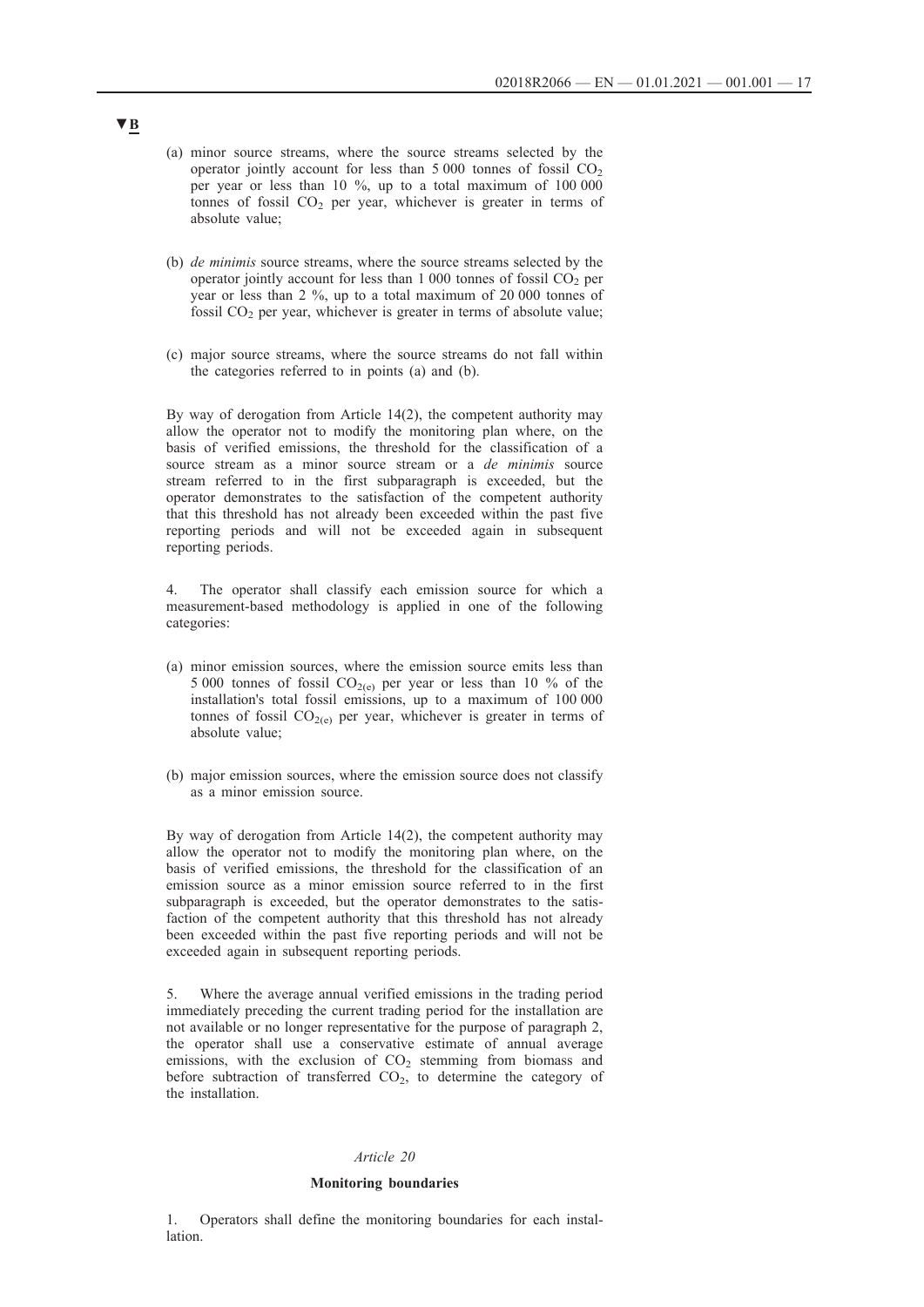Within those boundaries, the operator shall include all relevant greenhouse gas emissions from all emission sources and source streams belonging to activities carried out at the installation and listed in Annex I to Directive 2003/87/EC, and from activities and greenhouse gases included by the Member State in which the installation is situated, pursuant to Article 24 of that Directive.

The operator shall also include emissions from regular operations and abnormal events, including start-up, shut-down and emergency situations, over the reporting period, with the exception of emissions from mobile machinery for transportation purposes.

2. When determining the monitoring and reporting process, the operator shall include the sector-specific requirements laid down in Annex IV.

3. Where leakages from a storage complex within the meaning of Directive 2009/31/EC are identified and lead to emissions or release of  $CO<sub>2</sub>$  to the water column, they shall be considered as emission sources for the installation in question and shall be monitored in accordance with section 23 of Annex IV to this Regulation.

The competent authority may allow the exclusion of a leakage emission source from the monitoring and reporting process, once corrective measures pursuant to Article 16 of Directive 2009/31/EC have been taken and emissions or release into the water column from that leakage can no longer be detected.

### *Article 21*

### **Choice of the monitoring methodology**

1. For the monitoring of the emissions of an installation, the operator shall choose to apply either a calculation-based methodology or a measurement-based methodology, subject to specific provisions of this Regulation.

A calculation-based methodology shall consist in determining emissions from source streams on the basis of activity data obtained by means of measurement systems and additional parameters from laboratory analyses or default values. The calculation-based methodology may be implemented according to the standard methodology set out in Article 24 or the mass-balance methodology set out in Article 25.

A measurement-based methodology shall consist in determining emissions from emission sources by means of continuous measurement of the concentration of the relevant greenhouse gas in the flue gas and of the flue-gas flow, including the monitoring of  $CO<sub>2</sub>$  transfers between installations where the  $CO<sub>2</sub>$  concentration and the flow of the transferred gas are measured.

Where the calculation-based methodology is applied, the operator shall determine for each source stream, in the monitoring plan, whether the standard methodology or the mass-balance methodology is used, including the relevant tiers in accordance with Annex II.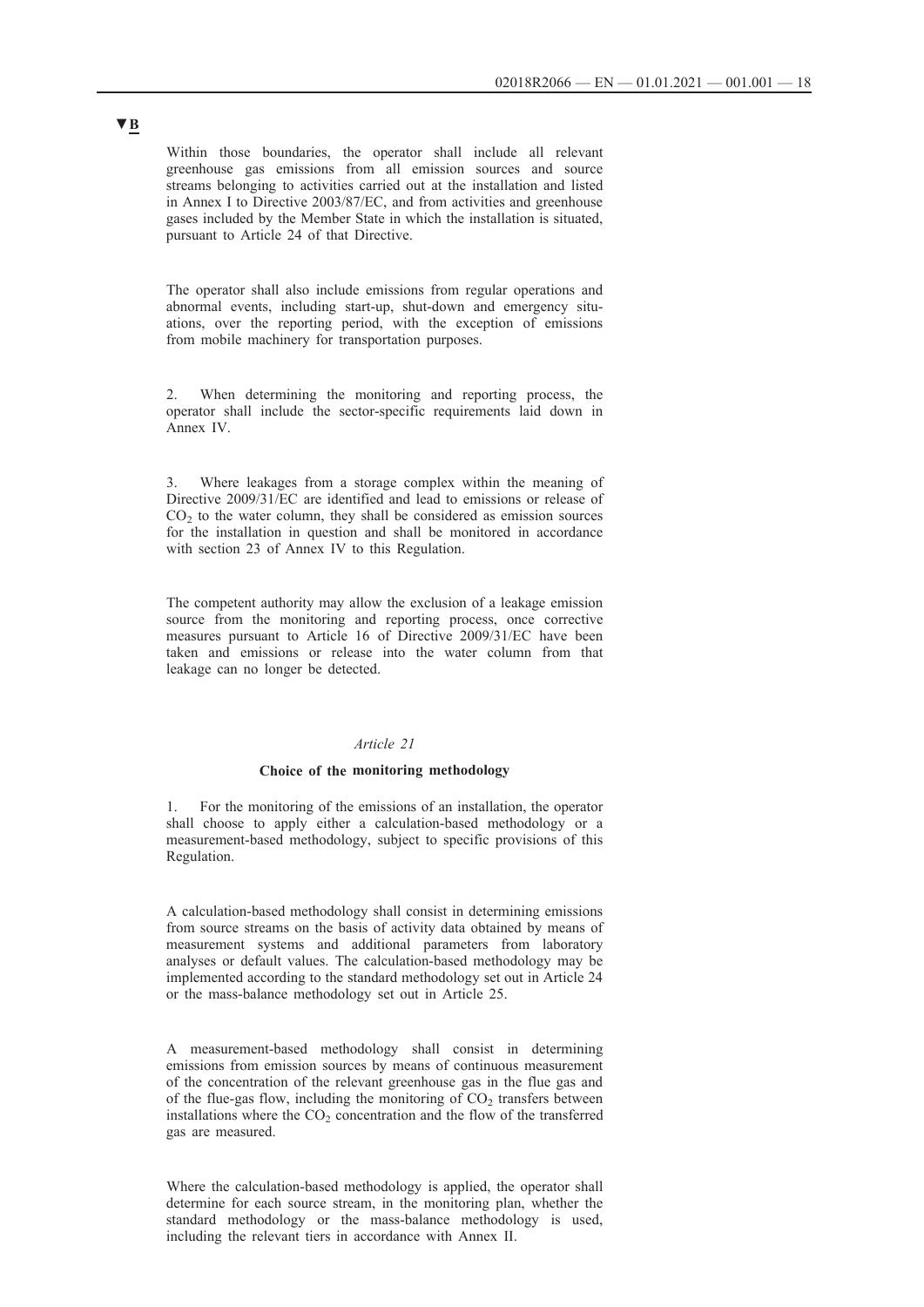2. Subject to approval by the competent authority, the operator may combine standard methodology, mass-balance and measurement-based methodologies for different emission sources and source streams belonging to one installation, provided that neither gaps nor double counting concerning emissions occur.

3. Where sector-specific requirements laid down in Annex IV require the use of a specific monitoring methodology, the operator shall use that methodology or a measurement-based methodology. The operator may choose a different methodology only if it provides the competent authority with evidence that the use of the required methodology is technically not feasible or incurs unreasonable costs, or that the alternative methodology leads to a higher overall accuracy of emissions data.

## *Article 22*

### **Monitoring methodology not based on tiers**

By way of derogation from Article  $21(1)$ , the operator may use a monitoring methodology that is not based on tiers (hereinafter 'the fall-back methodology') for selected source streams or emission sources, provided that all of the following conditions are met:

- (a) applying at least tier 1 under the calculation-based methodology for one or more major source streams or minor source streams and a measurement-based methodology for at least one emission source related to the same source streams is technically not feasible or would incur unreasonable costs;
- (b) the operator assesses and quantifies each year the uncertainties of all parameters used for the determination of the annual emissions in accordance with the *ISO guide to the expression of uncertainty in measurement* (JCGM 100:2008) or another equivalent internationally accepted standard, and includes the results in the annual emissions report;
- (c) the operator demonstrates to the satisfaction of the competent authority that by applying such a fall-back monitoring methodology, the overall uncertainty thresholds for the annual level of greenhouse gas emissions for the whole installation do not exceed 7,5 % for category A installations, 5,0 % for category B installations and 2,5 % for category C installations.

## *Article 23*

### **Temporary changes to the monitoring methodology**

1. Where it is for technical reasons temporarily not feasible to apply the monitoring plan as approved by the competent authority, the operator concerned shall apply the highest achievable tier, or a conservative no-tier approach if application of a tier is not achievable, until the conditions for application of the tier approved in the monitoring plan have been restored.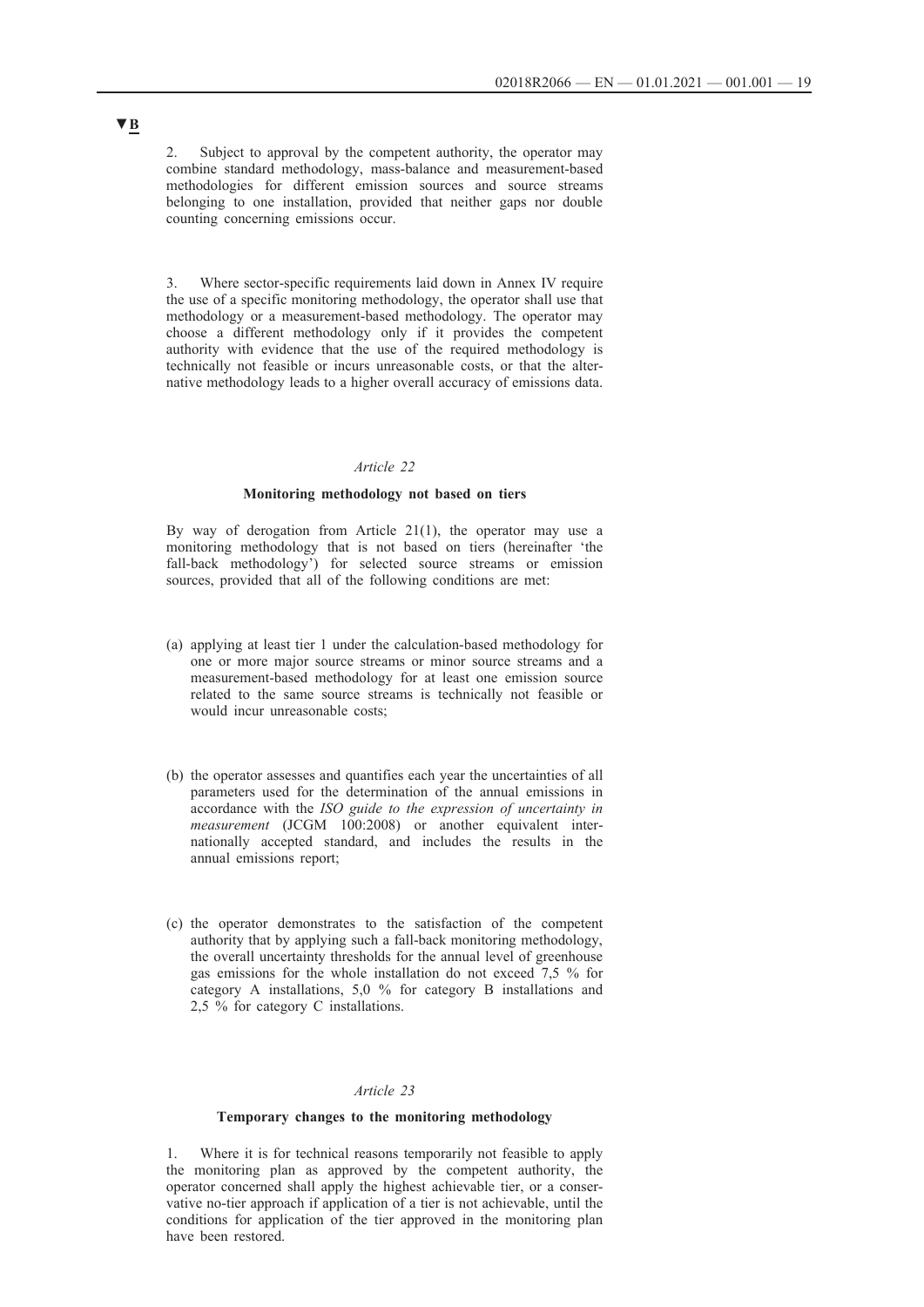The operator shall take all necessary measures to allow the prompt resumption of the application of the monitoring plan as approved by the competent authority.

2. The operator concerned shall notify the competent authority of the temporary change referred to in paragraph 1 to the monitoring methodology without undue delay to the competent authority, specifying:

- (a) the reasons for deviating from the monitoring plan as approved by the competent authority;
- (b) the details of the interim monitoring methodology that the operator is using to determine the emissions until the conditions for the application of the monitoring plan as approved by the competent authority have been restored;
- (c) the measures the operator is taking to restore the conditions for the application of the monitoring plan as approved by the competent authority;
- (d) the anticipated point in time when application of the monitoring plan as approved by the competent authority will be resumed.

#### *SECTION 2*

*Calculation-based methodology*

Subsection 1

### **G e n e r a l**

### *Article 24*

### **Calculation of emissions under the standard methodology**

1. Under the standard methodology, the operator shall calculate combustion emissions source stream by multiplying the activity data related to the amount of fuel combusted, expressed as terajoules based on net calorific value (NCV), by the corresponding emission factor, expressed as tonnes of  $CO<sub>2</sub>$  per terajoule (t  $CO<sub>2</sub>/TJ$ ) consistent with the use of NCV, and the corresponding oxidation factor.

The competent authority may allow the use of emission factors for fuels expressed as t  $CO_2/t$  or t  $CO_2/Nm^3$ . In such cases, the operator shall determine combustion emissions by multiplying the activity data related to the amount of fuel combusted, expressed as tonnes or normal cubic metres, by the corresponding emission factor and the corresponding oxidation factor.

2. The operator shall determine process emissions per source stream by multiplying the activity data related to the material consumption, throughput or production output, expressed in tonnes or normal cubic metres, by the corresponding emission factor, expressed in t  $CO_2/t$  or  $\text{t CO}_2/\text{Nm}^3$ , and the corresponding conversion factor.

3. Where a tier 1 or tier 2 emission factor already includes the effect of incomplete chemical reactions, the oxidation factor or conversion factor shall be set to 1.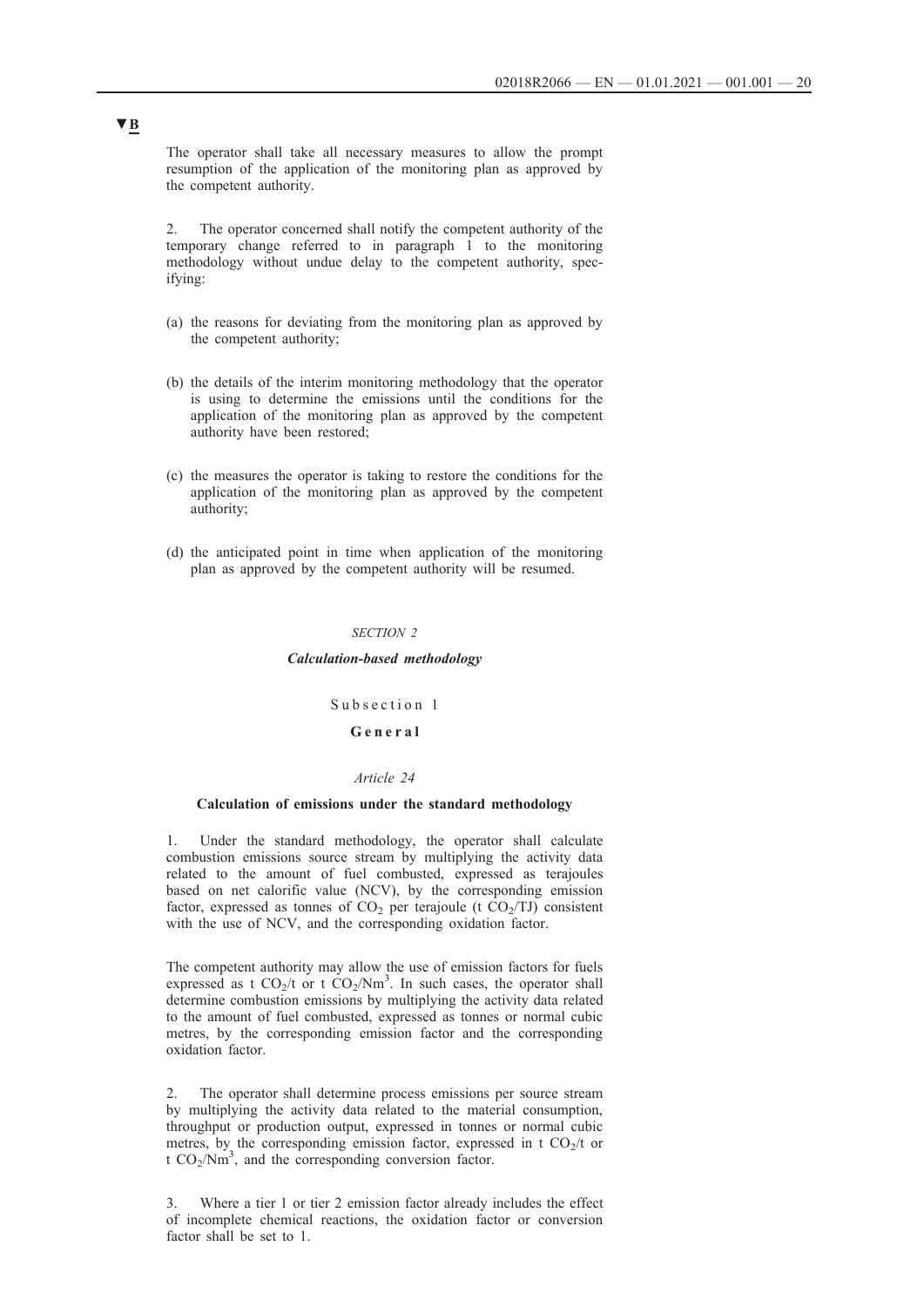## *Article 25*

## **Calculation of emissions under the mass balance methodology**

1. Under the mass balance methodology, the operator shall calculate the quantity of  $CO<sub>2</sub>$  corresponding to each source stream included in the mass balance by multiplying the activity data related to the amount of fuel or material entering or leaving the boundaries of the mass balance, with the fuel's or material's carbon content multiplied by  $3,664$  t CO<sub>2</sub>/t C, applying section 3 of Annex II.

2. Notwithstanding Article 49, the emissions of the total process covered by the mass balance shall be the sum of the  $CO<sub>2</sub>$  quantities corresponding to all source streams covered by the mass balance. CO emitted to the atmosphere shall be calculated in the mass balance as emission of the molar equivalent amount of  $CO<sub>2</sub>$ .

## *Article 26*

## **Applicable tiers**

1. When defining the relevant tiers for major and minor source streams in accordance with Article 21(1), to determine the activity data and each calculation factor, each operator shall apply the following:

- (a) at least the tiers listed in Annex V, in the case of a category A installation, or where a calculation factor is required for a source stream that is a commercial standard fuel;
- (b) in other cases than those referred to in point (a), the highest tier as defined in Annex II.

However, for major source streams the operator may apply a tier one level lower than required in accordance with the first subparagraph for category C installations and up to two levels lower for category A and B installations, with a minimum of tier 1, where it shows to the satisfaction of the competent authority that the tier required in accordance with the first subparagraph is technically not feasible or incurs unreasonable costs.

The competent authority may, for a transitional period agreed with the operator, allow an operator to apply tiers for major source streams that are lower than those referred to in the second subparagraph, with a minimum of tier 1, provided that:

- (a) the operator shows to the satisfaction of the competent authority that the tier required pursuant to the second subparagraph is technically not feasible or incurs unreasonable costs; and
- (b) the operator provides an improvement plan indicating how and by when at least the tier required pursuant to the second subparagraph will be reached.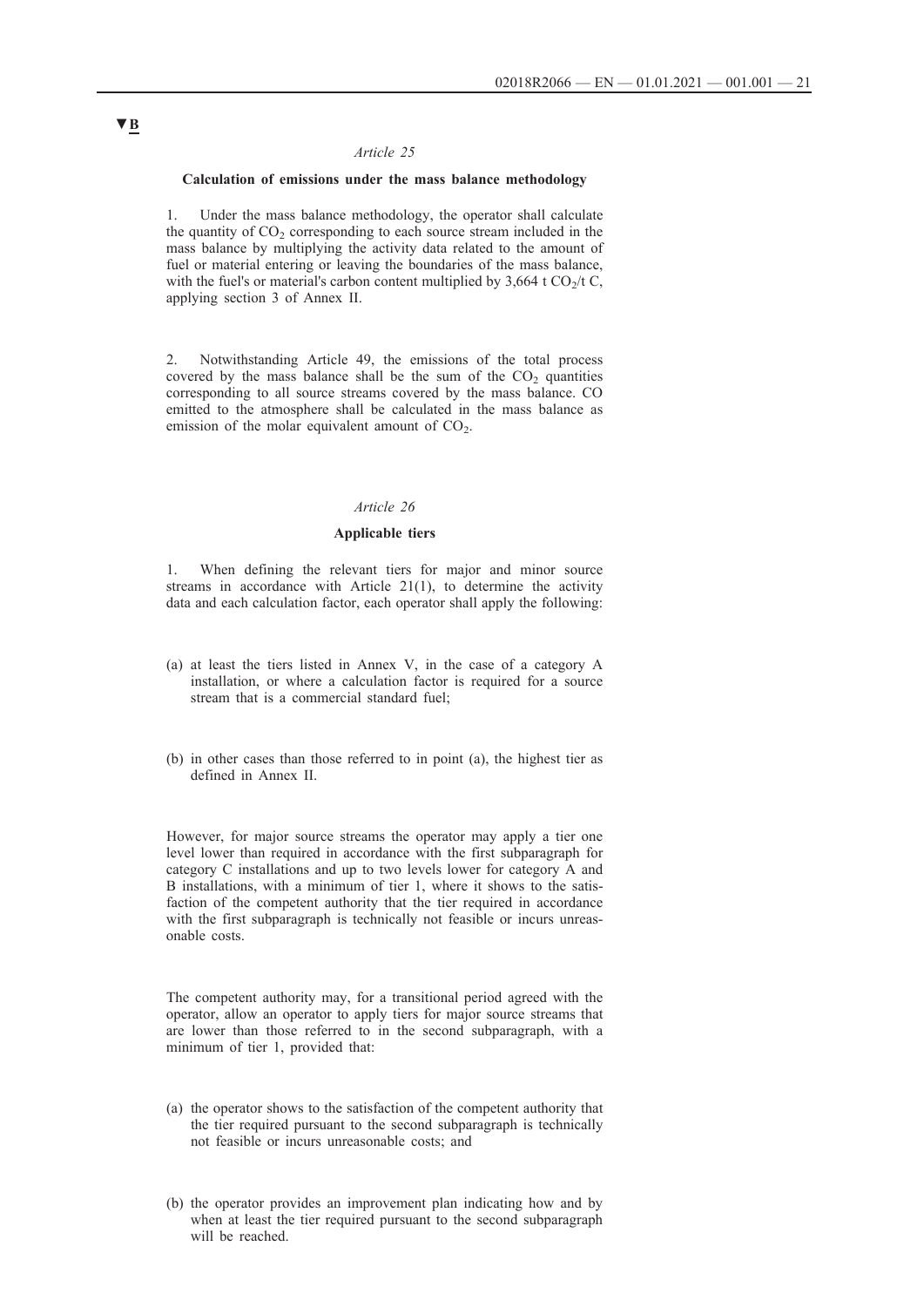2. For minor source streams, the operator may apply a lower tier than required in accordance with the first subparagraph of paragraph 1, with a minimum of tier 1, where it shows to the satisfaction of the competent authority that the tier required in accordance with the first subparagraph of paragraph 1 is technically not feasible or incurs unreasonable costs.

3. For *de minimis* source streams, the operator may determine activity data and each calculation factor by using conservative estimates instead of using tiers, unless a defined tier is achievable without additional effort.

4. For the oxidation factor and conversion factor, the operator shall, as a minimum, apply the lowest tiers listed in Annex II.

5. Where the competent authority has allowed the use of emission factors expressed as  $\frac{1}{2}CO_2/t$  or t  $CO_2/Nm^3$  for fuels, and for fuels used as process input or in mass balances in accordance with Article 25, the net calorific value may be monitored using a conservative estimate instead of using tiers, unless a defined tier is achievable without additional effort.

# Subsection 2 **A c t i v i t y d a t a**

## *Article 27*

### **Determination of activity data**

1. The operator shall determine the activity data of a source stream in one of the following ways:

- (a) on the basis of continual metering at the process which causes the emissions;
- (b) on the basis of aggregation of metering of quantities delivered separately, taking into account relevant stock changes.

2. For the purposes of point (b) of paragraph 1, the quantity of fuel or material processed during the reporting period shall be calculated as the quantity of fuel or material received during the reporting period, minus the quantity of fuel or material moved out of the installation, plus the quantity of fuel or material in stock at the beginning of the reporting period, minus the quantity of fuel or material in stock at the end of the reporting period.

Where it is technically not feasible or would incur unreasonable costs to determine quantities in stock by direct measurement, the operator may estimate those quantities on the basis of one of the following:

(a) data from previous years correlated with output for the reporting period;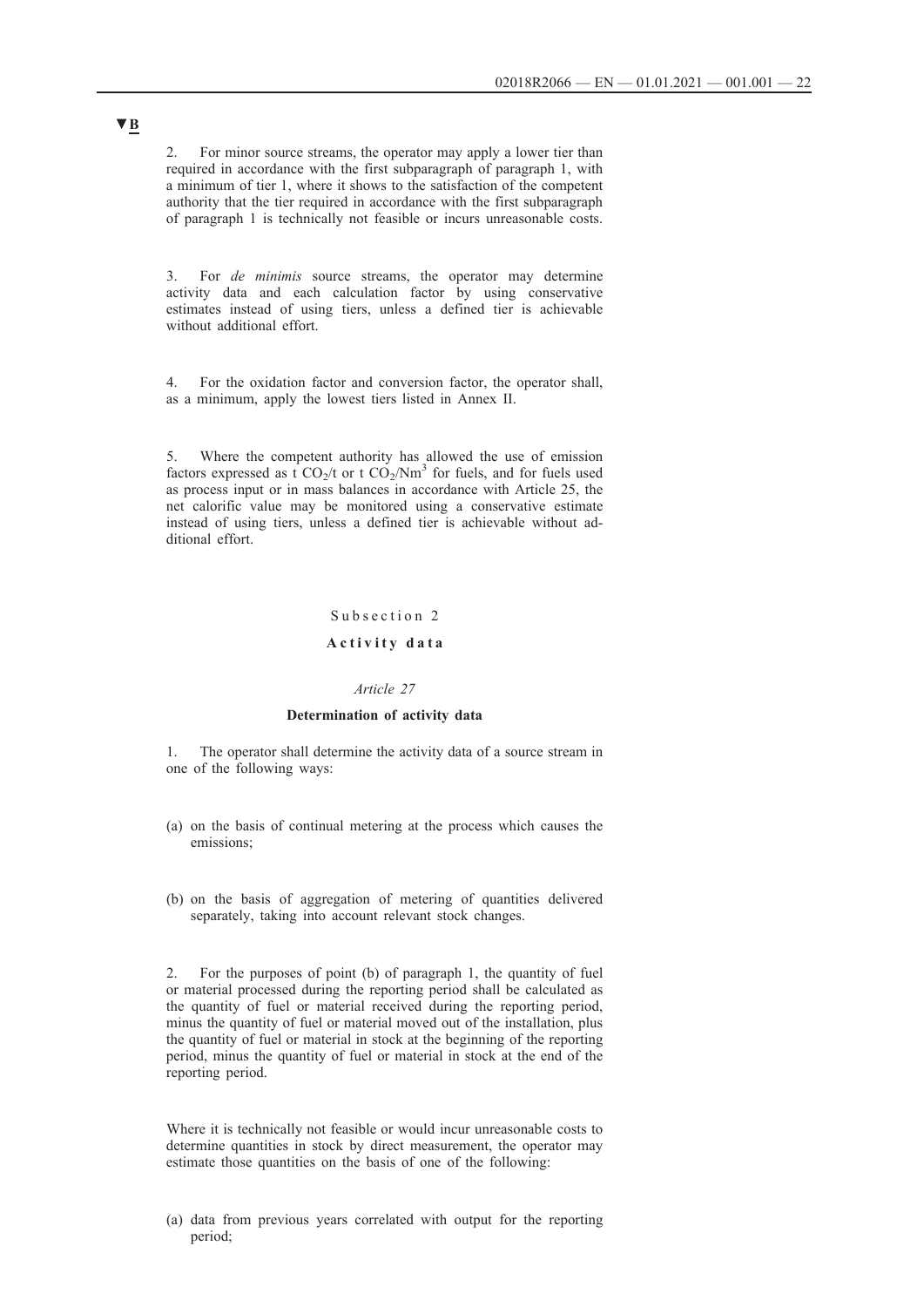(b) documented procedures and respective data in audited financial statements for the reporting period.

Where it is technically not feasible or would incur unreasonable costs to determine activity data for the entire calendar year, the operator may choose the next most appropriate day to separate one reporting year from the subsequent year, and reconcile accordingly to the calendar year required. The deviations involved for one or more source streams shall be clearly recorded, form the basis of a value representative for the calendar year, and be considered consistently in relation to the next year.

### *Article 28*

#### **Measurement systems under the operator's control**

1. To determine activity data in accordance with Article 27, the operator shall use metering results based on measurement systems under its own control at the installation, provided that all of the following conditions are complied with:

- (a) the operator must carry out an uncertainty assessment and ensures that the uncertainty threshold of the relevant tier level is met;
- (b) the operator must ensure at least once a year and after each calibration of a measuring instrument that the calibration results multiplied by a conservative adjustment factor are compared with the relevant uncertainty thresholds. The conservative adjustment factor shall be based on an appropriate time series of previous calibrations of that or similar measuring instruments for taking into account the effect of uncertainty in service.

Where tier thresholds approved in accordance with Article 12 are exceeded or equipment found not to conform with other requirements, the operator shall take corrective action without undue delay and notify the competent authority thereof.

2. When notifying a new monitoring plan or when it is relevant for a change to the approved monitoring plan, the operator shall provide the competent authority with the uncertainty assessment referred to in point (a) of paragraph 1.

The assessment shall cover the specified uncertainty of the applied measuring instruments, uncertainty associated with the calibration, and any additional uncertainty connected to how the measuring instruments are used in practice. The uncertainty assessment shall cover uncertainty related to stock changes where the storage facilities are capable of containing at least 5 % of the annual used quantity of the fuel or material considered. When carrying out the assessment, the operator shall take into account the fact that the stated values used to define tier uncertainty thresholds in Annex II refer to the uncertainty over the full reporting period.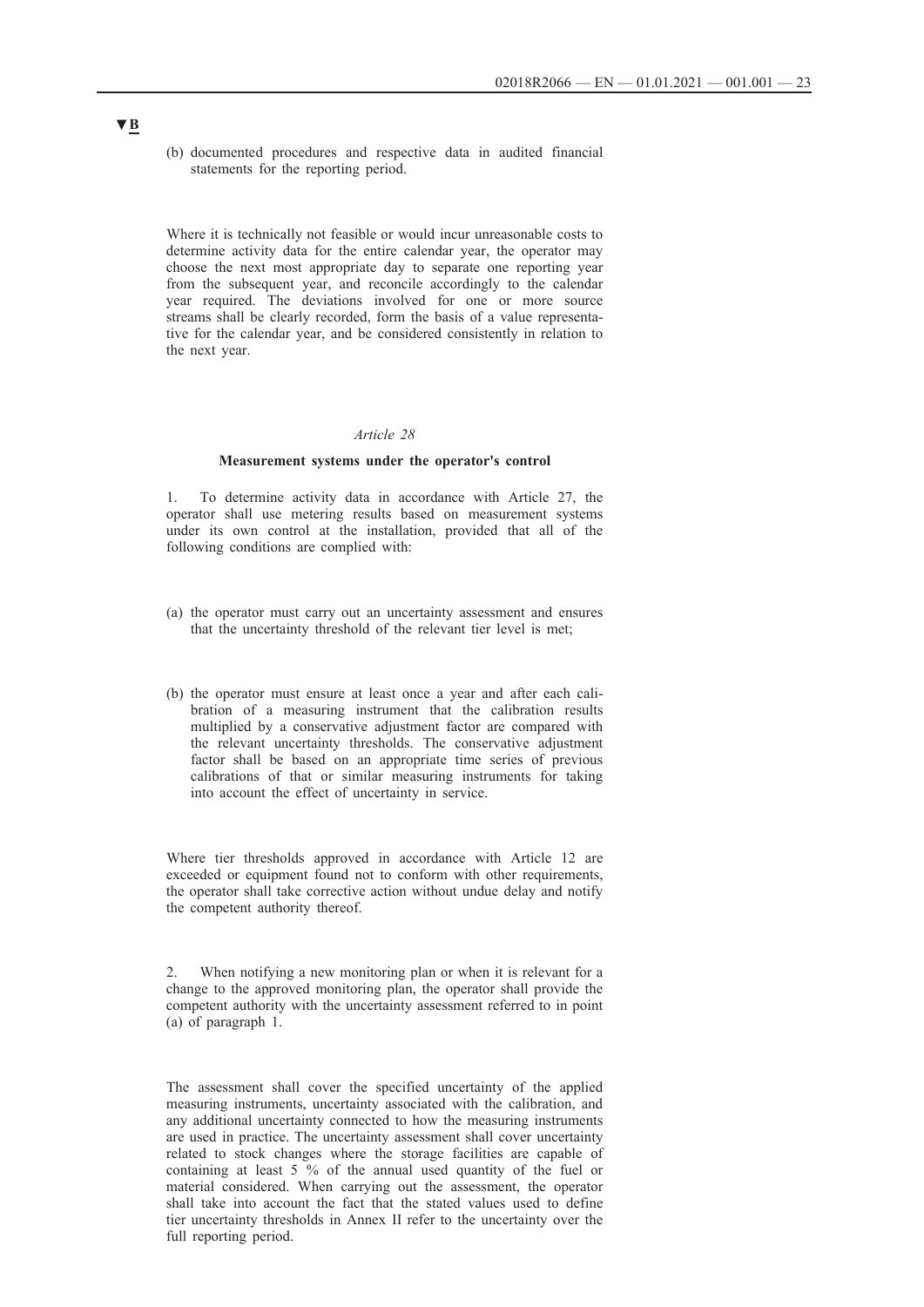The operator may simplify the uncertainty assessment by assuming that the maximum permissible errors specified for the measuring instrument in service or, where lower, the uncertainty obtained by calibration, multiplied by a conservative adjustment factor for taking into account the effect of uncertainty in service, are to be regarded as the uncertainty over the whole reporting period as required by the tier definitions in Annex II, provided that measuring instruments are installed in an environment appropriate for their use specifications.

3. Notwithstanding paragraph 2, the competent authority may allow the operator to use metering results based on measurement systems under its own control at the installation, where the operator provides evidence that the measuring instruments applied are subject to relevant national legal metrological control.

For that purpose, the maximum permissible error in service allowed by the relevant national legislation on legal metrological control for the relevant measuring task may be used as the uncertainty value without providing further evidence.

### *Article 29*

#### **Measurement systems outside the operator's own control**

1. Where, based on a simplified uncertainty assessment, the use of measurement systems outside the operator's own control, as compared with the use of those within the operator's own control pursuant to Article 28, allows the operator to comply with at least as high a tier, gives more reliable results and is less prone to control risks, the operator shall determine the activity data from measurement systems outside its own control.

To that end, the operator may revert to one of the following data sources:

- (a) amounts from invoices issued by a trade partner, provided that a commercial transaction between two independent trade partners takes place;
- (b) direct readings from the measurement systems.

2. The operator shall ensure compliance with the applicable tier pursuant to Article 26.

To that end, the maximum permissible error in service allowed by relevant legislation for national legal metrological control for the relevant commercial transaction may be used as uncertainty without providing further evidence.

Where the applicable requirements under national legal metrological control are less stringent than the applicable tier pursuant to Article 26, the operator shall obtain evidence on the applicable uncertainty from the trade partner responsible for the measurement system.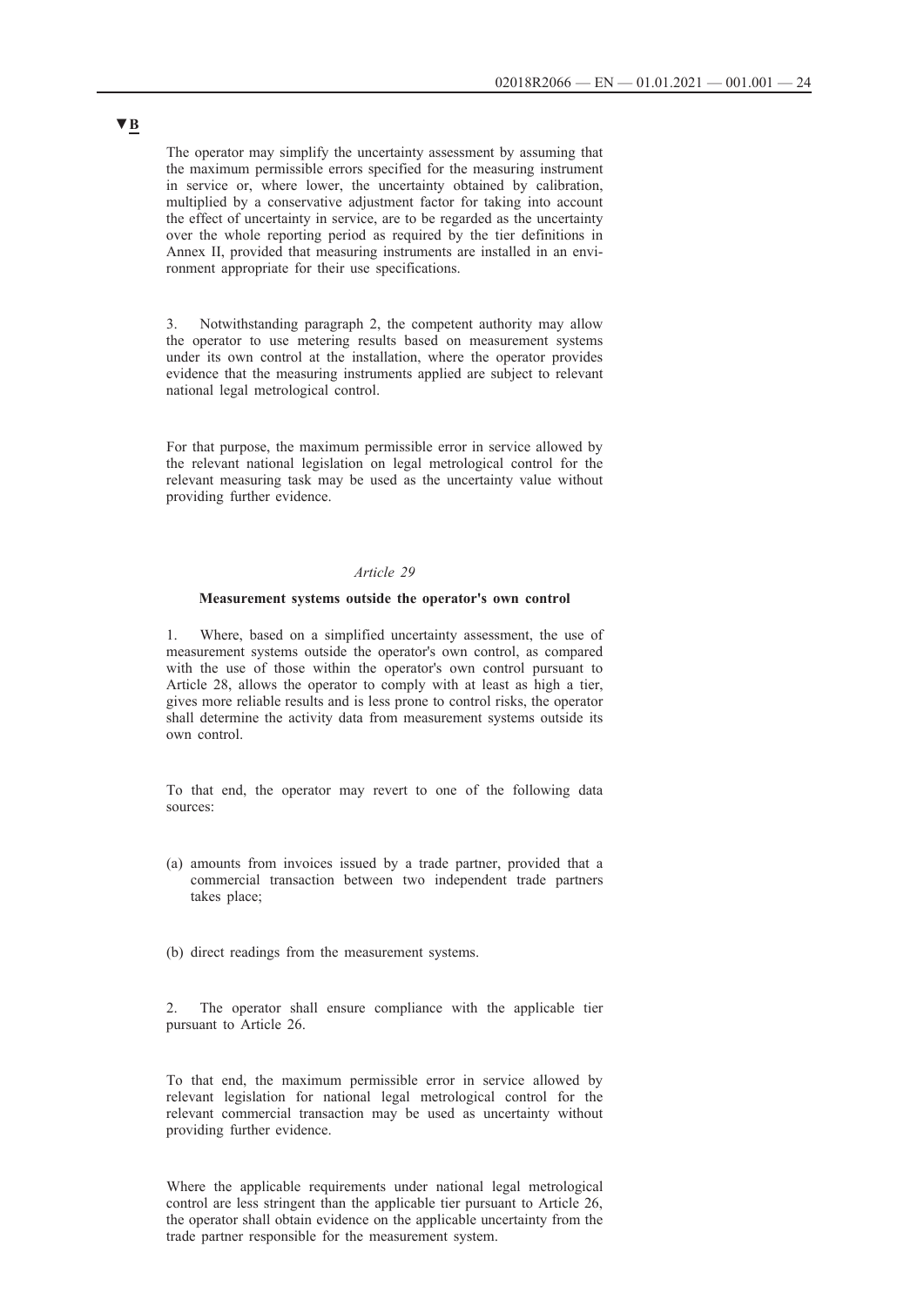## Subsection 3

## **C a l c u l a t i o n f a c t o r s**

### *Article 30*

#### **Determination of calculation factors**

1. The operator shall determine calculation factors either as default values or values based on analysis, depending on the applicable tier.

2. The operator shall determine and report calculation factors consistently with the state used for related activity data, referring to the fuel's or material's state in which the fuel or material is purchased or used in the emission-causing process, before it is dried or otherwise treated for laboratory analysis.

Where such an approach incurs unreasonable costs or where higher accuracy can be achieved, the operator may consistently report activity data and calculation factors referring to the state in which laboratory analyses are carried out.

The operator shall be required to determine the biomass fraction only for mixed fuels or materials. For other fuels or materials the default value of 0 % for the biomass fraction of fossil fuels or materials shall be used, and a default value of 100 % biomass fraction for biomass fuels or materials consisting exclusively of biomass.

### *Article 31*

#### **Default values for calculation factors**

1. Where the operator determines calculation factors as default values, it shall use one of the following values, in accordance with the requirement of the applicable tier as set out in Annexes II and VI:

- (a) standard factors and stoichiometric factors listed in Annex VI;
- (b) standard factors used by the Member State for its national inventory submission to the Secretariat of the United Nations Framework Convention on Climate Change;
- (c) literature values agreed with the competent authority, including standard factors published by the competent authority, which are compatible with factors referred to in point (b), but representative of more disaggregated sources of fuel streams;
- (d) values specified and guaranteed by the supplier of a fuel or material where the operator can demonstrate to the satisfaction of the competent authority that the carbon content exhibits a 95 % confidence interval of not more than 1 %;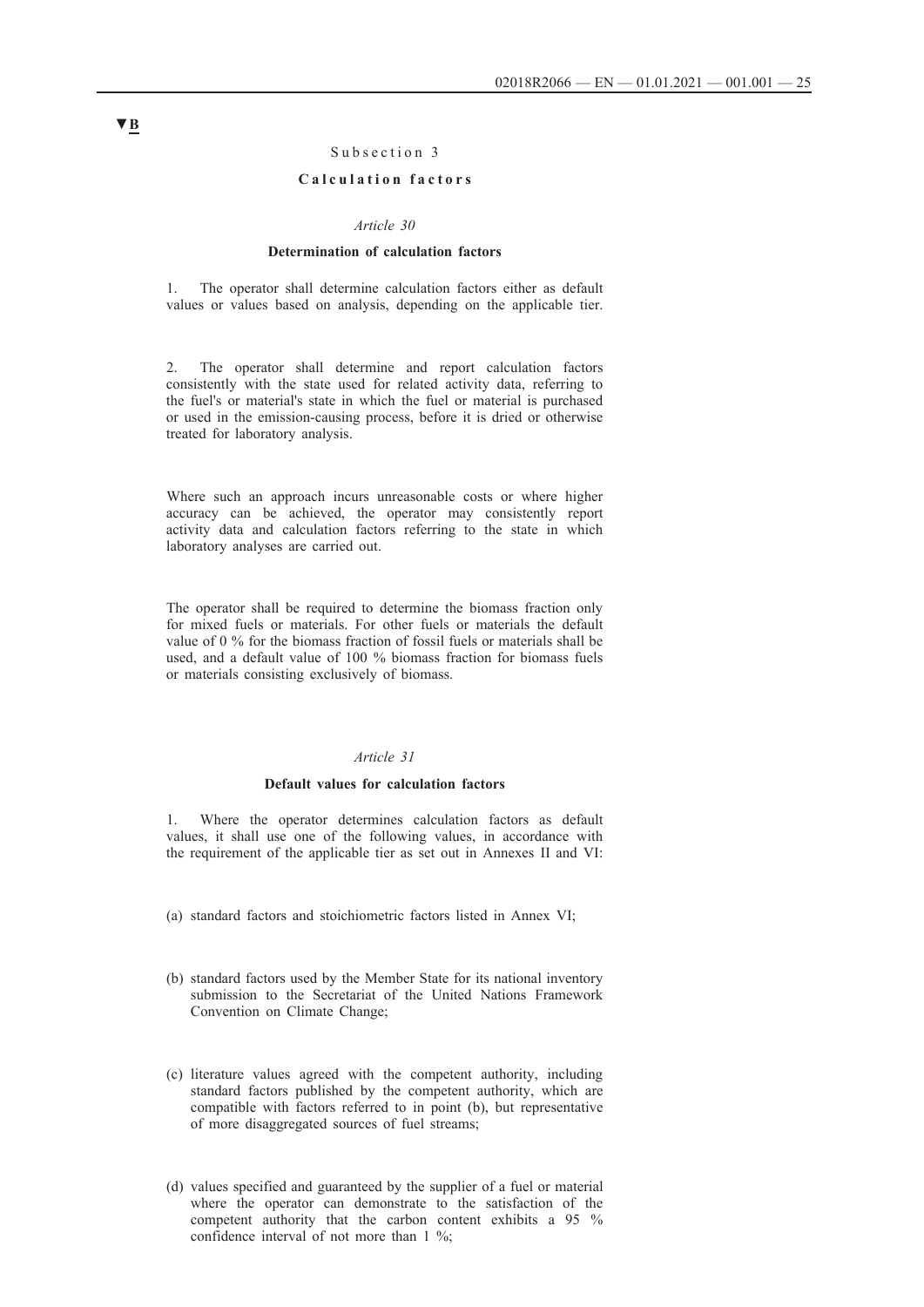(e) values based on analyses carried out in the past, where the operator can demonstrate to the satisfaction of the competent authority that those values are representative for future batches of the same fuel or material.

2. The operator shall specify all default values used in the monitoring plan.

Where the default values change on an annual basis, the operator shall specify the authoritative applicable source of that value in the monitoring plan.

3. The competent authority may approve a change of default values for a calculation factor in the monitoring plan pursuant to Article 15(2) only where the operator provides evidence that the new default value leads to a more accurate determination of emissions.

4. Upon application by the operator, the competent authority may allow that the net calorific value and emission factors of fuels are determined using the same tiers as required for commercial standard fuels provided that the operator submits, at least every three years, evidence that the 1 % interval for the specified calorific value has been met during the last three years.

5. Upon application by the operator, the competent authority may accept that the stoichiometric carbon content of a pure chemical substance be considered as meeting a tier that would otherwise require analyses carried out in accordance with Articles 32 to 35, if the operator can demonstrate to the satisfaction of the competent authority that using analyses would lead to unreasonable costs and that using the stoichiometric value will not lead to under-estimation of the emissions.

## *Article 32*

#### **Calculation factors based on analyses**

1. The operator shall ensure that any analyses, sampling, calibrations and validations for the determination of calculation factors are carried out by applying methods based on corresponding EN standards.

Where such standards are not available, the methods shall be based on suitable ISO standards or national standards. Where no applicable published standards exist, suitable draft standards, industry bestpractice guidelines or other scientifically proven methodologies shall be used, limiting sampling and measurement bias.

2. Where online gas chromatographs or extractive or non-extractive gas analysers are used to determine emissions, the operator shall obtain the competent authority's approval for the use of such equipment. The equipment shall be used only with regard to composition data of gaseous fuels and materials. As minimum quality assurance measures, the operator shall ensure that an initial validation and annually repeated validations of the instrument are performed.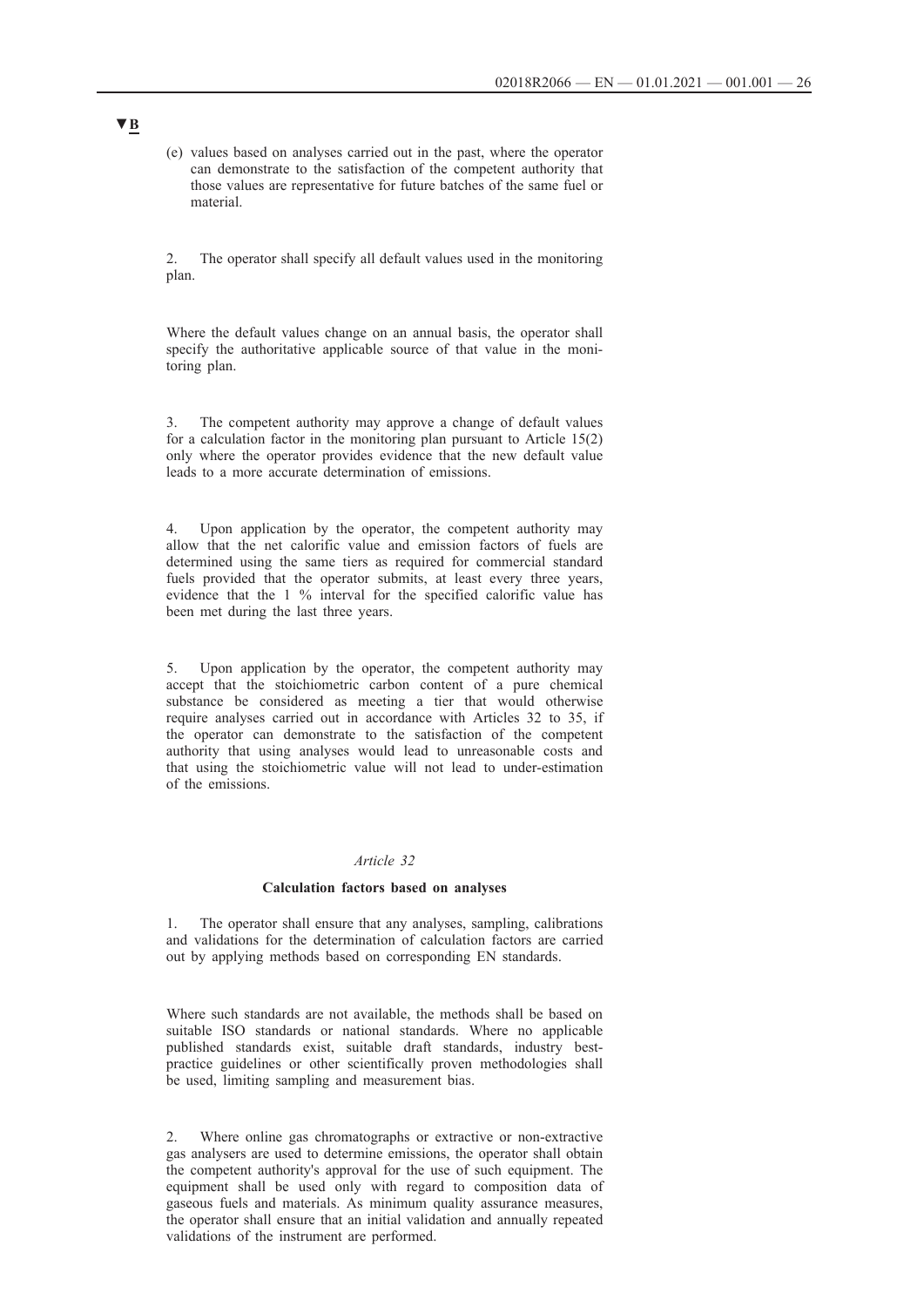3. The result of any analysis shall be used only for the delivery period or batch of fuel or material for which the samples have been taken, and for which the samples were intended to be representative.

When determining a specific parameter, the operator shall use the results of all analyses made with regard to that parameter.

### *Article 33*

## **Sampling plan**

1. Where calculation factors are determined by analyses, the operator shall submit to the competent authority for approval, for each fuel or material a sampling plan in the form of a written procedure, which contains information on methodologies for the preparation of samples, including information on responsibilities, locations, frequencies and quantities, and methodologies for the storage and transport of samples.

The operator shall ensure that the derived samples are representative for the relevant batch or delivery period and free of bias. Relevant elements of the sampling plan shall be agreed with the laboratory carrying out the analysis for the respective fuel or material, and evidence of that agreement shall be included in the plan. The operator shall make the plan available for the purposes of verification pursuant to Implementing Regulation (EU) 2018/2067.

2. The operator shall, in agreement with the laboratory carrying out the analysis for the respective fuel or material and subject to the approval of the competent authority, adapt the elements of the sampling plan where analytical results indicate that the heterogeneity of the fuel or material significantly differs from the information on heterogeneity on which the original sampling plan for that specific fuel or material was based.

## *Article 34*

### **Use of laboratories**

The operator shall ensure that laboratories used to carry out analyses for the determination of calculation factors are accredited in accordance with EN ISO/IEC 17025, for the relevant analytical methods.

2. Laboratories not accredited in accordance with EN ISO/IEC 17025 may be used for the determination of calculation factors only where the operator can demonstrate to the satisfaction of the competent authority that access to laboratories referred to in paragraph 1 is technically not feasible or would incur unreasonable costs, and that the non-accredited laboratory meets requirements equivalent to EN ISO/IEC 17025.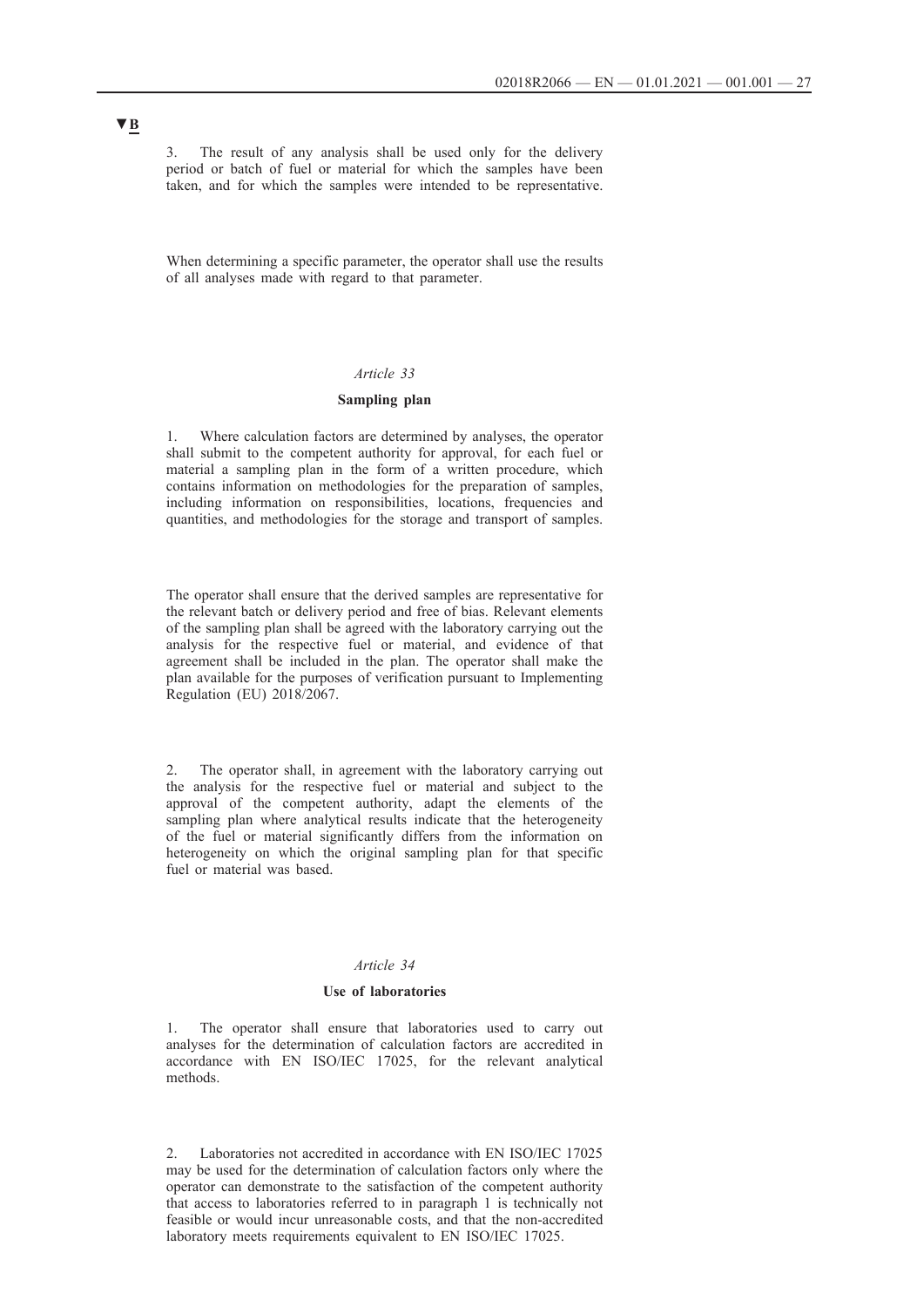3. The competent authority shall deem a laboratory to meet requirements equivalent to EN ISO/IEC 17025 within the meaning of paragraph 2 where the operator provides, to the extent feasible, in the form and to a similar level of detail required for procedures pursuant to Article 12(2), evidence in accordance with the second and the third subparagraph of this paragraph.

With respect to quality management, the operator shall produce an accredited certification of the laboratory in conformity with EN ISO/IEC 9001, or other certified quality management systems that cover the laboratory. In the absence of such certified quality management systems, the operator shall provide other appropriate evidence that the laboratory is capable of managing its personnel, procedures, documents and tasks in a reliable manner.

With respect to technical competence, the operator shall provide evidence that the laboratory is competent and able to generate technically valid results using the relevant analytical procedures. Such evidence shall cover at least the following elements:

- (a) management of the personnel's competence for the specific tasks assigned;
- (b) suitability of accommodation and environmental conditions;
- (c) selection of analytical methods and relevant standards;
- (d) where applicable, management of sampling and sample preparation, including control of sample integrity;
- (e) where applicable, development and validation of new analytical methods or application of methods not covered by international or national standards;
- (f) uncertainty estimation;
- (g) management of equipment, including procedures for calibration, adjustment, maintenance and repair of equipment, and record keeping thereof;
- (h) management and control of data, documents and software;
- (i) management of calibration items and reference materials;
- (j) quality assurance for calibration and test results, including regular participation in proficiency testing schemes, applying analytical methods to certified reference materials, or inter-comparison with an accredited laboratory;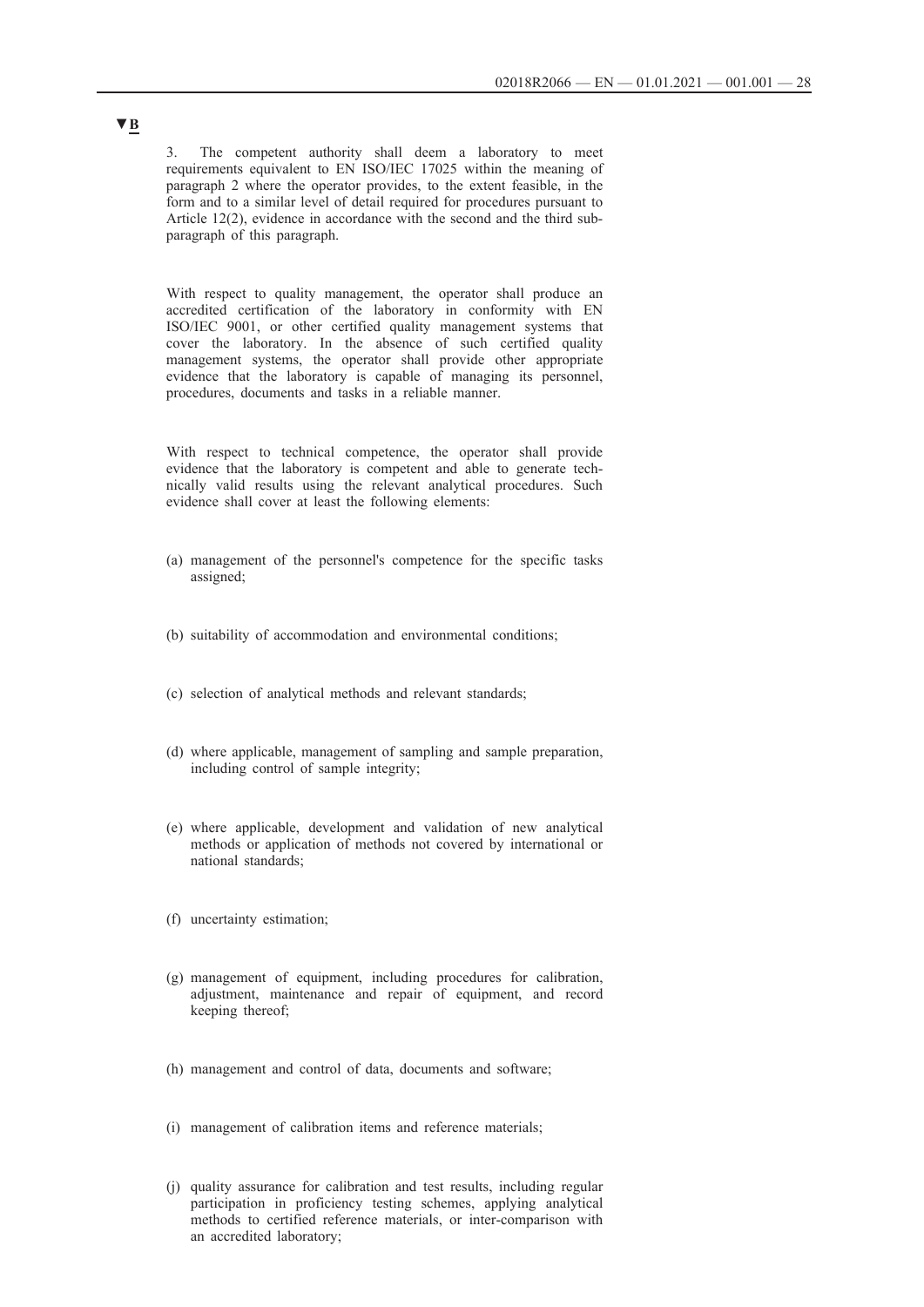(k) management of outsourced processes;

(l) management of assignments, customer complaints, and ensuring timely corrective action.

### *Article 35*

### **Frequencies for analyses**

1. The operator shall apply the minimum frequencies for analyses for relevant fuels and materials listed in Annex VII.

2. The competent authority may allow the operator to use a frequency that differs from those referred to in paragraph 1, where minimum frequencies are not available or where the operator demonstrates one of the following:

- (a) based on historical data, including analytical values for the respective fuels or materials in the reporting period immediately preceding the current reporting period, any variation in the analytical values for the respective fuel or material does not exceed 1/3 of the uncertainty value to which the operator has to adhere with regard to the activity data determination of the relevant fuel or material;
- (b) using the required frequency would incur unreasonable costs.

Where an installation operates for part of the year only, or where fuels or materials are delivered in batches that are consumed over more than one calendar year, the competent authority may agree with the operator a more appropriate schedule for analyses, provided that it results in a comparable uncertainty as under point (a) of the first subparagraph.

## Subsection 4

### **Specific calculation factors**

#### *Article 36*

### **Emission factors for CO<sub>2</sub>**

1. The operator shall determine activity-specific emission factors for  $CO<sub>2</sub>$  emissions.

2. Emission factors of fuels, including those used as process input, shall be expressed as t  $CO<sub>2</sub>/TJ$ .

The competent authority may allow the operator to use an emission factor for a fuel expressed as t  $CO_2/t$  or t  $CO_2/Nm^3$  for combustion emissions,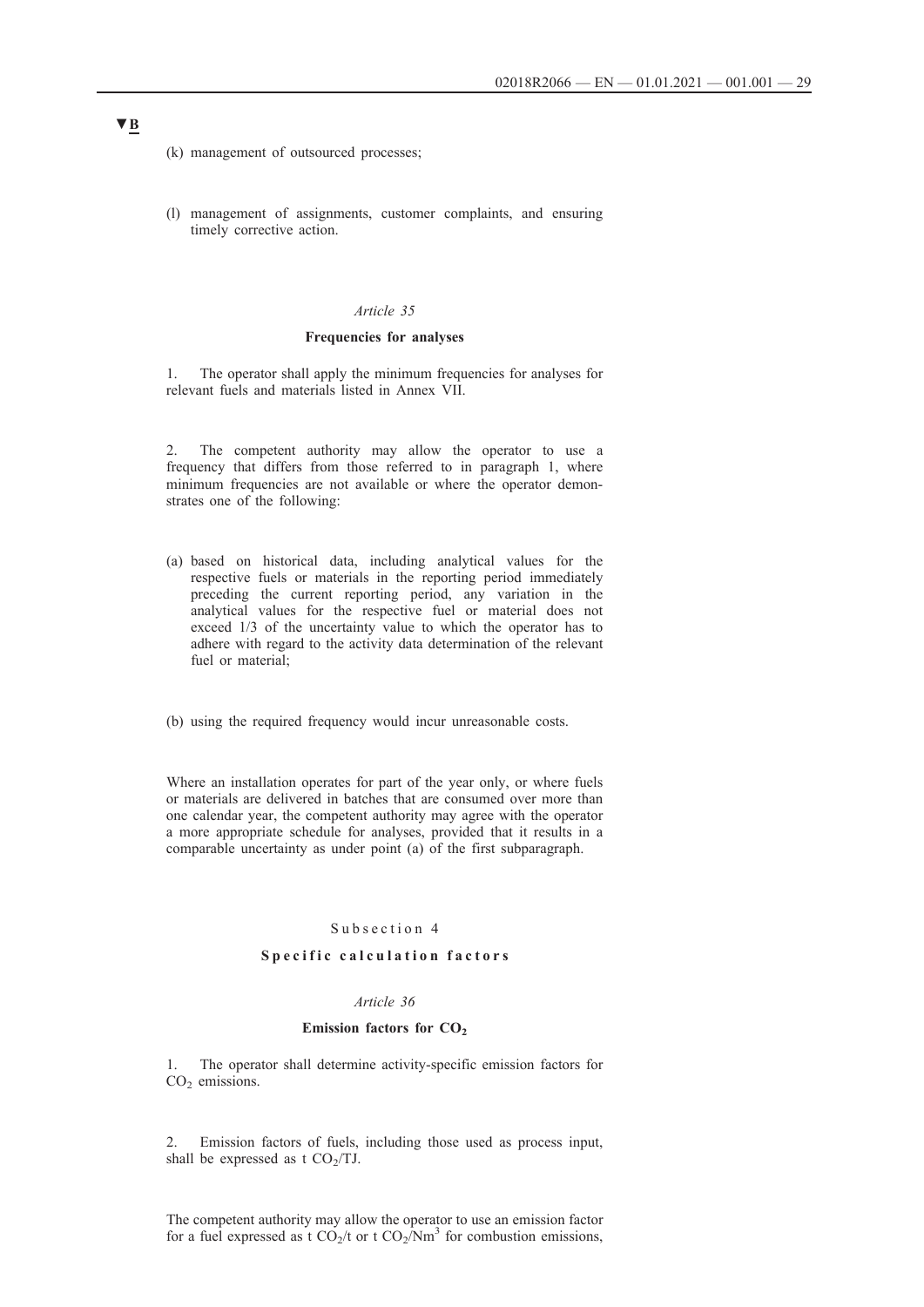where the use of an emission factor expressed as  $t CO<sub>2</sub>/TJ$  incurs unreasonable costs or where at least equivalent accuracy of the calculated emissions can be achieved by using such an emission factor.

3. For the conversion of the carbon content into the respective value of a CO2 related emission factor or *vice versa*, the operator shall use the factor  $3,664$  t CO<sub>2</sub>/t C.

## *Article 37*

### **Oxidation and conversion factors**

1. The operator shall use tier 1 as a minimum to determine oxidation or conversion factors. The operator shall use a value of 1 for oxidation or for a conversion factor where the emission factor includes the effect of incomplete oxidation or conversion.

However, the competent authority may require operators to always use tier 1.

2. Where several fuels are used within an installation and tier 3 is to be used for the specific oxidation factor, the operator may ask for the approval of the competent authority for one or both of the following:

- (a) the determination of one aggregate oxidation factor for the whole combustion process and to apply it to all fuels;
- (b) the attribution of the incomplete oxidation to one major source stream and use of a value of 1 for the oxidation factor of the other source streams.

Where biomass or mixed fuels are used, the operator shall provide evidence that application of points (a) or (b) of the first subparagraph does not lead to an under-estimation of emissions.

## Subsection 5

## **T r e a t m e n t o f b i o m a s s**

## *Article 38*

#### **Biomass source streams**

1. The operator may determine the activity data of a biomass source stream without using tiers and providing analytical evidence regarding the biomass content, where that source stream consists exclusively of biomass and the operator can ensure that it is not contaminated with other materials or fuels.

2. The emission factor of biomass shall be zero.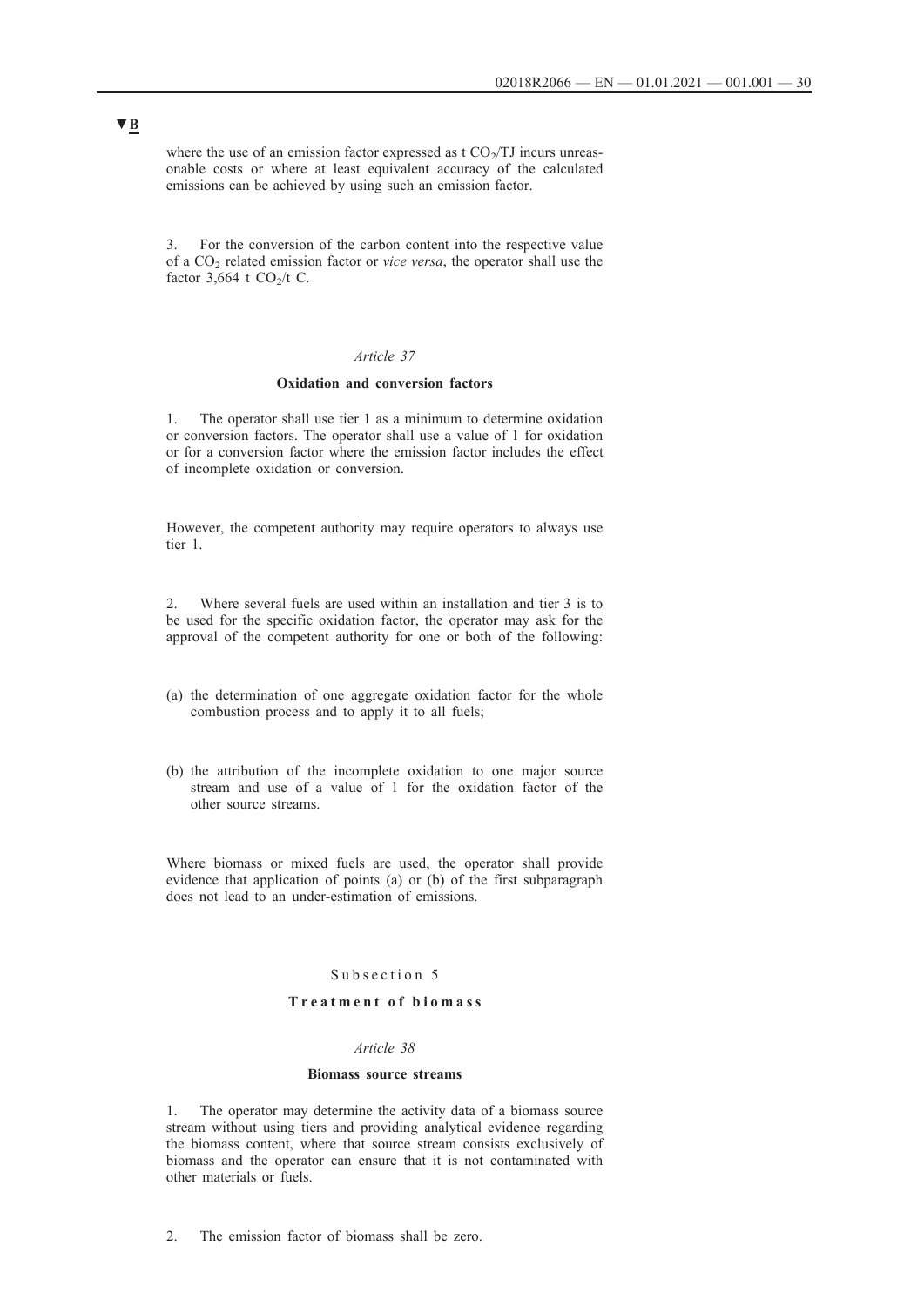The emission factor of each fuel or material shall be calculated and reported as the preliminary emission factor, determined in accordance with Article 30, multiplied by the fossil fraction of the fuel or material.

3. Peat, xylite and fossil fractions of mixed fuels or materials shall not be considered biomass.

Where the biomass fraction of mixed fuels or materials is equal or higher than 97 %, or where, due to the amount of the emissions associated with the fossil fraction of the fuel or material, it qualifies as a *de minimis* source stream, the competent authority may allow the operator to apply no-tier methodologies, including the energy balance method, for determining activity data and relevant calculation factors.

### *Article 39*

### **Determination of biomass and fossil fraction**

1. For mixed fuels or materials, the operator may either assume the absence of biomass and apply a default fossil fraction of 100 %, or determine a biomass fraction in accordance with paragraph 2, applying tiers as defined in section 2.4 of Annex II.

2. Where, subject to the tier level required, the operator has to carry out analyses to determine the biomass fraction, it shall do so on the basis of a relevant standard and the analytical methods therein, provided that the use of that standard and analytical method are approved by the competent authority.

Where, subject to the tier level required, the operator has to carry out analyses to determine the biomass fraction, but the application of the first subparagraph is technically not feasible or would incur unreasonable costs, the operator shall submit an alternative estimation method to determine the biomass fraction to the competent authority for approval. For fuels or materials originating from a production process with defined and traceable input streams, the operator may base the estimation on a mass balance of fossil and biomass carbon entering and leaving the process.

The Commission may provide guidelines on further applicable estimation methods.

3. By way of derogation from paragraphs 1 and 2 and Article 30, where the guarantee of origin has been established in accordance with Articles 2(j) and 15 of Directive 2009/28/EC for biogas injected into and subsequently removed from a gas network, the operator shall not use analyses to determine the biomass fraction.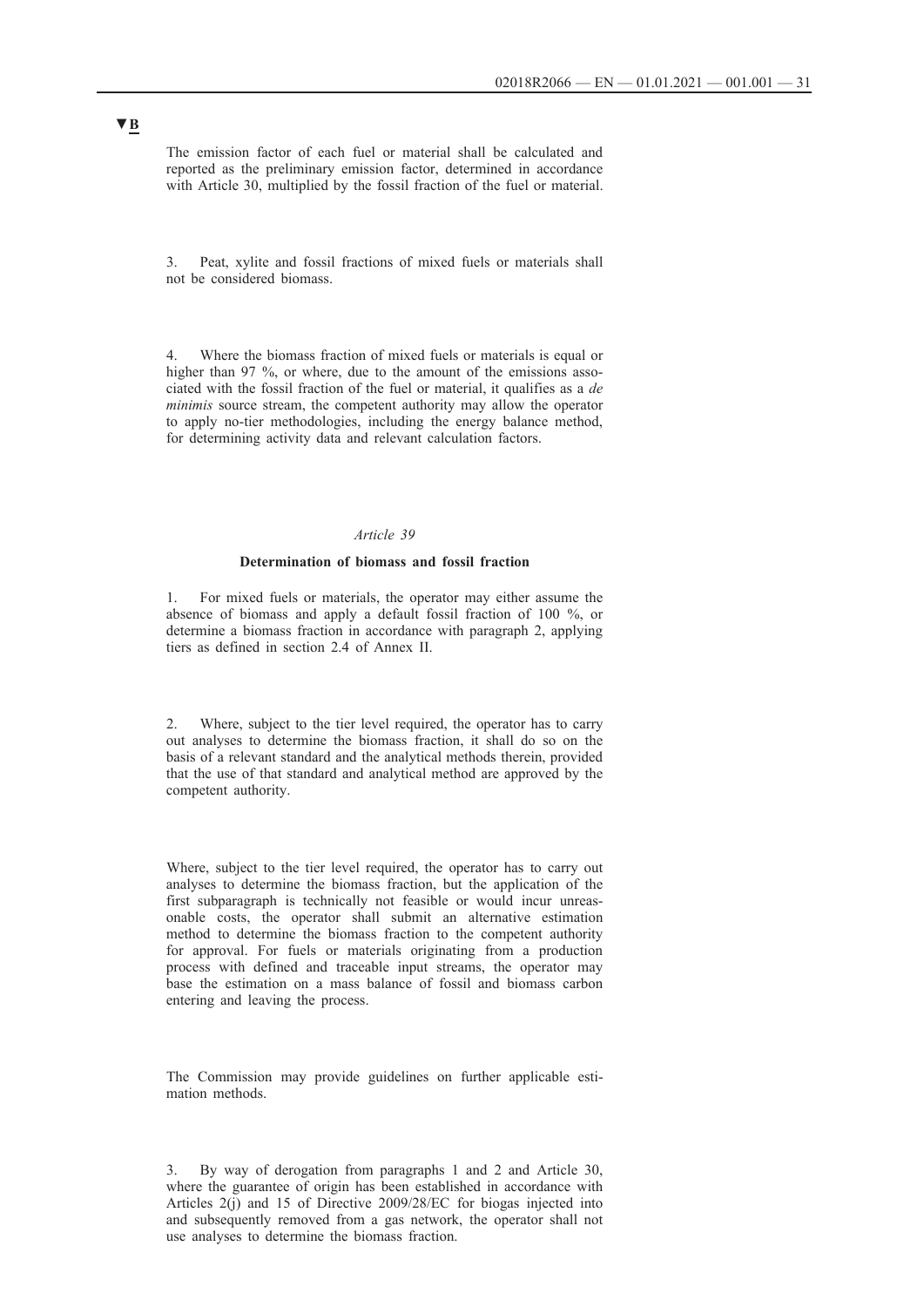### *SECTION 3*

### *Measurement-based methodology*

#### *Article 40*

#### **Use of the measurement-based monitoring methodology**

The operator shall use measurement-based methodologies for all emissions of nitrous oxide  $(N_2O)$  as laid down in Annex IV, and to quantify  $CO<sub>2</sub>$  transferred pursuant to Article 49.

In addition, the operator may use measurement-based methodologies for  $CO<sub>2</sub>$  emission sources where it can provide evidence that for each emission source the tiers required in accordance with Article 41 are complied with.

#### *Article 41*

### **Tier requirements**

1. For each major emission source, the operator shall apply the following:

- (a) in the case of a category A installation, at least the tiers listed in section 2 of Annex VIII;
- (b) in other cases, the highest tier listed in section 1 of Annex VIII.

However, the operator may apply a tier one level lower than required in accordance with the first subparagraph for category C installations and up to two levels lower for category A and B installations, with a minimum of tier 1, where it shows to the satisfaction of the competent authority that the tier required in accordance with the first subparagraph is technically not feasible or incurs unreasonable costs.

2. For emissions from minor emission sources, the operator may apply a lower tier than required in accordance with the first subparagraph of paragraph 1, with a minimum of tier 1, where it shows to the satisfaction of the competent authority that the tier required in accordance with the first subparagraph of paragraph 1 is technically not feasible or incurs unreasonable costs.

## *Article 42*

### **Measurement standards and laboratories**

- 1. All measurements shall be carried out applying methods based on:
- (a) EN 14181 (Stationary source emissions Quality assurance of automated measuring systems);
- (b) EN 15259 (Air quality Measurement of stationary source emissions — Requirements for measurement sections and sites and for the measurement objective, plan and report);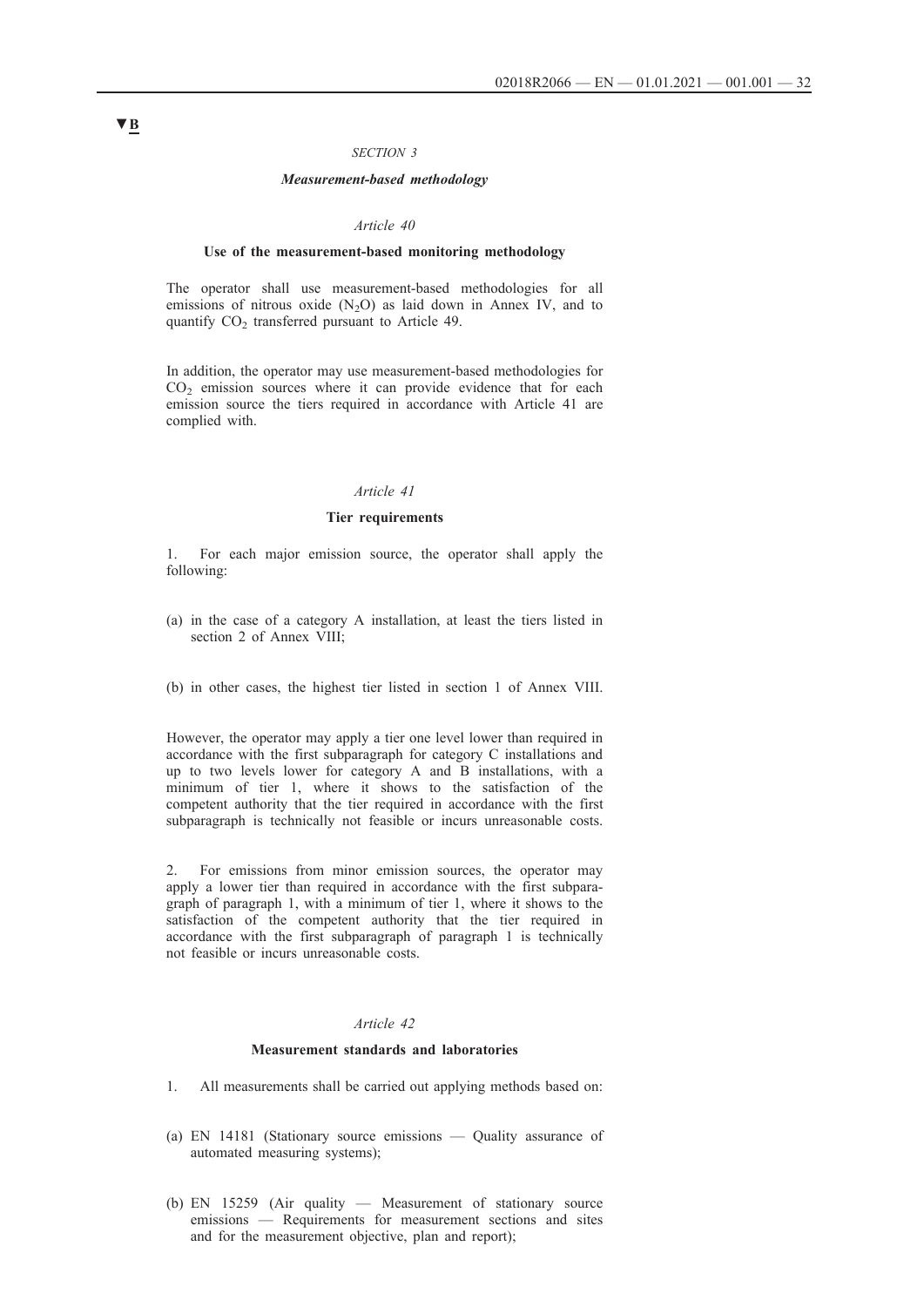(c) other relevant EN standards, in particular EN ISO 16911-2 (Stationary source emissions — Manual and automatic determination of velocity and volume flow rate in ducts).

Where such standards are not available, the methods shall be based on suitable ISO standards, standards published by the Commission or national standards. Where no applicable published standards exist, suitable draft standards, industry best practice guidelines or other scientifically proven methodologies shall be used, limiting sampling and measurement bias.

The operator shall consider all relevant aspects of the continuous measurement system, including the location of the equipment, calibration, measurement, quality assurance and quality control.

2. The operator shall ensure that laboratories carrying out measurements, calibrations and relevant equipment assessments for CEMS are accredited in accordance with EN ISO/IEC 17025 for the relevant analytical methods or calibration activities.

Where the laboratory does not have such accreditation, the operator shall ensure that equivalent requirements of Article 34(2) and (3) are met.

## *Article 43*

## **Determination of emissions**

1. The operator shall determine the annual emissions from an emission source over the reporting period by summing up over the reporting period all hourly values of the measured greenhouse gas concentration multiplied by the hourly values of the flue gas flow, where the hourly values shall be averages over all individual measurement results of the respective operating hour.

In the case of  $CO<sub>2</sub>$  emissions, the operator shall determine annual emissions on the basis of equation 1 in Annex VIII. CO emitted to the atmosphere shall be treated as the molar equivalent amount of  $CO<sub>2</sub>$ .

In the case of nitrous oxide  $(N_2O)$ , the operator shall determine annual emissions on the basis of the equation in subsection B.1 of section 16 of Annex IV.

2. Where several emission sources exist in one installation and cannot be measured as one emission source, the operator shall measure emissions from those sources separately and add the results to obtain the total emissions of the gas in question over the reporting period.

3. The operator shall determine the greenhouse gas concentration in the flue gas by continuous measurement at a representative point through one of the following: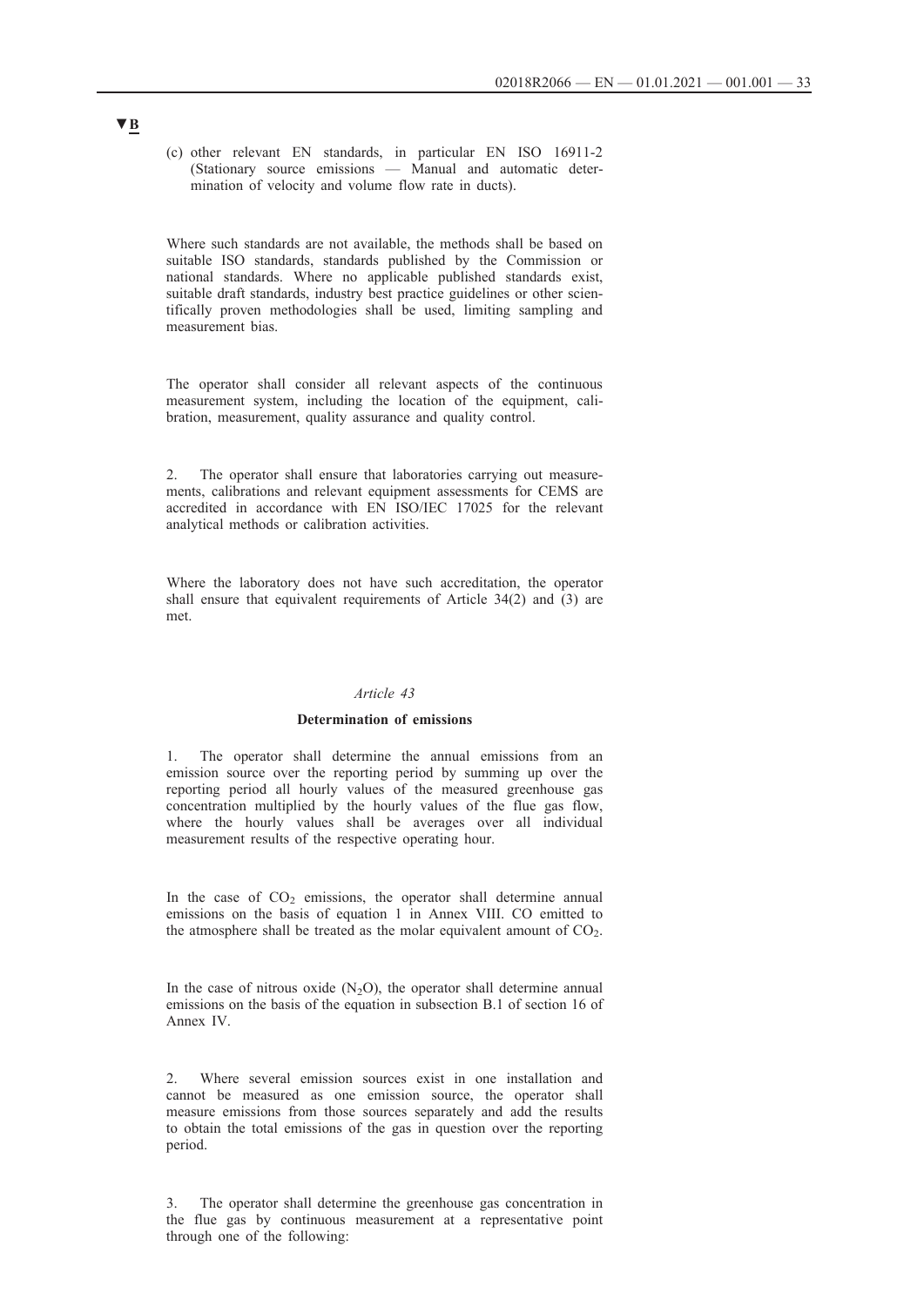(a) direct measurement;

(b) in the case of high concentration in the flue gas, calculation of the concentration using an indirect concentration measurement applying equation 3 in Annex VIII and taking into account the measured concentration values of all other components of the gas stream as laid down in the operator's monitoring plan.

4. Where relevant, the operator shall determine separately any  $CO<sub>2</sub>$ amount stemming from biomass and subtract it from the total measured  $CO<sub>2</sub>$  emissions. For this purpose the operator may use:

- (a) a calculation based approach, including approaches using analyses and sampling based on EN ISO 13833 (Stationary source emissions — Determination of the ratio of biomass (biogenic) and fossilderived carbon dioxide — Radiocarbon sampling and determination);
- (b) another method based on a relevant standard, including ISO 18466 (Stationary source emissions — Determination of the biogenic fraction in  $CO<sub>2</sub>$  in stack gas using the balance method);
- (c) an estimation method published by the Commission.

Where the method proposed by the operator involves continuous sampling from the flue gas stream,  $EN$  15259 (Air quality Measurement of stationary source emissions — Requirements for measurement sections and sites and for the measurement objective, plan and report) shall be applied.

5. The operator shall determine the flue gas flow for the calculation in accordance with paragraph 1 by one of the following methods:

- (a) calculation by means of a suitable mass balance, taking into account all significant parameters on the input side, including for  $CO<sub>2</sub>$ emissions at least input material loads, input airflow and process efficiency, and on the output side, including at least the product output and the concentration of oxygen  $(O_2)$ , sulphur dioxide  $(SO_2)$ and nitrogen oxides  $(NO_x)$ ;
- (b) determination by continuous flow measurement at a representative point.

### *Article 44*

### **Data aggregation**

1. The operator shall calculate hourly averages for each parameter, including concentrations and flue gas flow, relevant for determining emissions using a measurement-based methodology by using all data points available for that specific hour.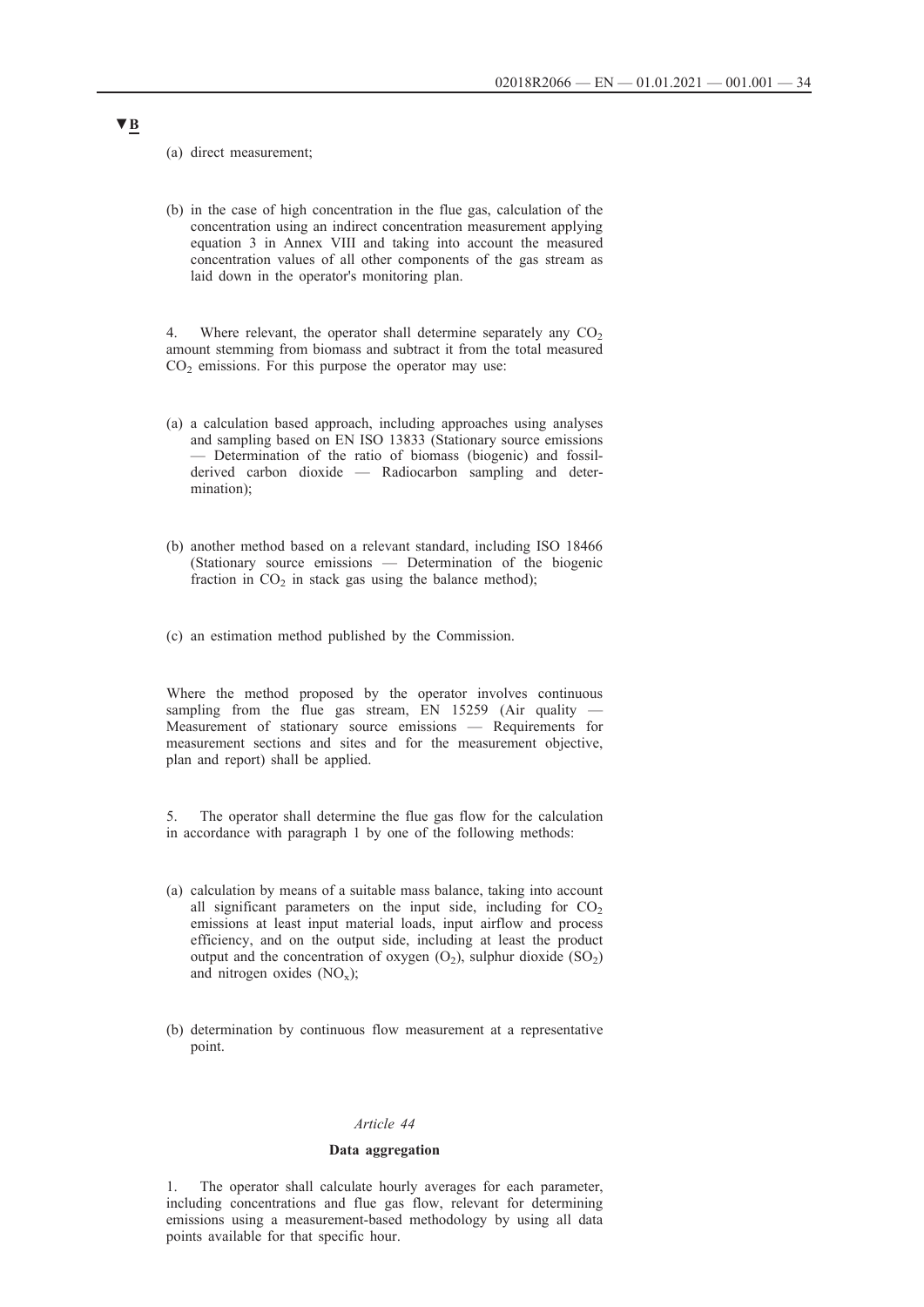Where an operator can generate data for shorter reference periods without additional cost, the operator shall use those periods for the determination of the annual emissions in accordance with Article 43(1).

2. Where the continuous measurement equipment for a parameter is out of control, out of range or out of operation for part of the hour or reference period referred to in paragraph 1, the operator shall calculate the related hourly average *pro rata* to the remaining data points for that specific hour or shorter reference period, provided that at least 80 % of the maximum number of data points for a parameter are available.

Article 45(2) to (4) shall apply where fewer than 80 % of the maximum number of data points for a parameter are available.

### *Article 45*

### **Missing data**

1. Where a piece of measurement equipment within a CEMS is out of operation for more than five consecutive days in any calendar year, the operator shall inform the competent authority without undue delay and propose adequate measures to improve the quality of the CEMS in question.

Where a valid hour or shorter reference period in accordance with Article 44(1) of data cannot be provided for one or more parameters of the measurement-based methodology due to the equipment being out of control, out of range or out of operation, the operator shall determine values for substituting each missing hour of data.

3. Where a valid hour or shorter reference period of data cannot be provided for a parameter directly measured as concentration, the operator shall calculate a substitution value as the sum of an average concentration and twice the standard deviation associated with that average, using equation 4 in Annex VIII.

Where the reporting period is not applicable for determining such substitution values due to significant technical changes at the installation, the operator shall agree with the competent authority a representative timeframe for determining the average and standard deviation, where possible with a duration of one year.

Where a valid hour of data cannot be provided for a parameter other than concentration, the operator shall obtain substitute values of that parameter through a suitable mass balance model or an energy balance of the process. The operator shall validate the results by using the remaining measured parameters of the measurement-based methodology and data at regular working conditions, considering a time period of the same duration as the data gap.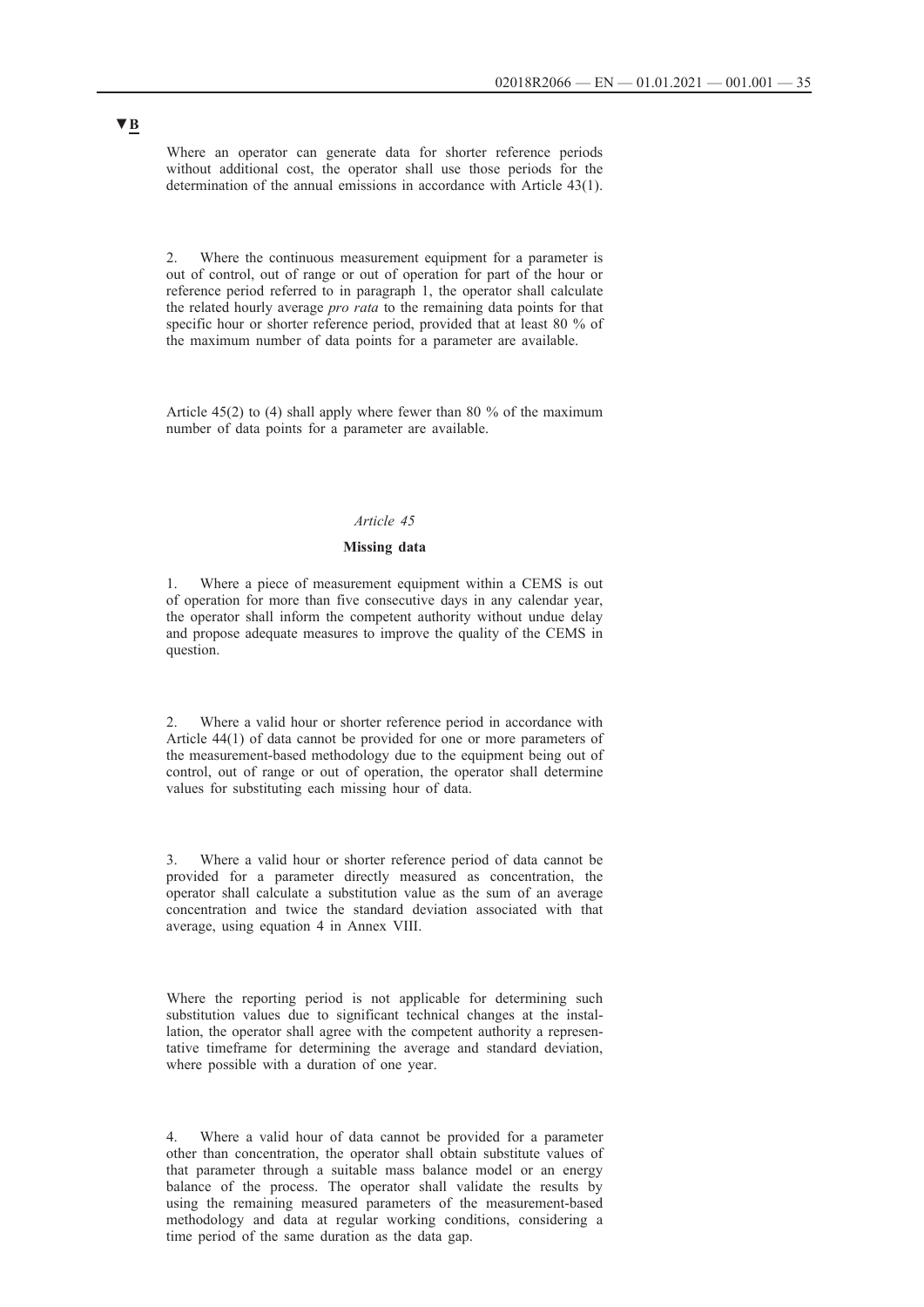### *Article 46*

### **Corroborating with calculation of emissions**

The operator shall corroborate emissions determined by a measurementbased methodology, with the exception of  $N_2O$  emissions from nitric acid production and greenhouse gases transferred to a transport network or a storage site, by calculating the annual emissions of each greenhouse gas in question for the same emission sources and source streams.

The use of tier methodologies shall not be required.

#### *SECTION 4*

## *Special provisions*

### *Article 47*

### **Installations with low emissions**

The competent authority may allow the operator to submit a simplified monitoring plan in accordance with Article 13, provided that it operates an installation with low emissions.

The first subparagraph shall not apply to installations carrying out activities for which  $N_2O$  is included pursuant to Annex I to Directive 2003/87/EC.

2. For the purposes of the first subparagraph of paragraph 1, an installation shall be considered an installation with low emissions where at least one of the following conditions is met:

- (a) the average annual emissions of that installation reported in the verified emissions reports during the trading period immediately preceding the current trading period, with the exclusion of  $CO<sub>2</sub>$ stemming from biomass and before subtraction of transferred  $CO<sub>2</sub>$ , were less than 25 000 tonnes of  $CO<sub>2(e)</sub>$  per year;
- (b) the average annual emissions referred to in point (a) are not available or are no longer applicable because of changes to the installation's boundaries or changes to the operating conditions of the installation, but the annual emissions of that installation for the next five years, with the exclusion of  $CO<sub>2</sub>$  stemming from biomass and before subtraction of transferred  $CO<sub>2</sub>$ , will be, based on a conservative estimation method, less than 25 000 tonnes of  $CO<sub>2(e)</sub>$ per year.

3. The operator of an installation with low emissions shall not be required to submit the supporting documents referred to in the third subparagraph of Article  $12(1)$ , and shall be exempt from the requirement of submitting an improvement report as referred to in Article 69(4) in response to recommendations for improvement reported by the verifier in the verification report.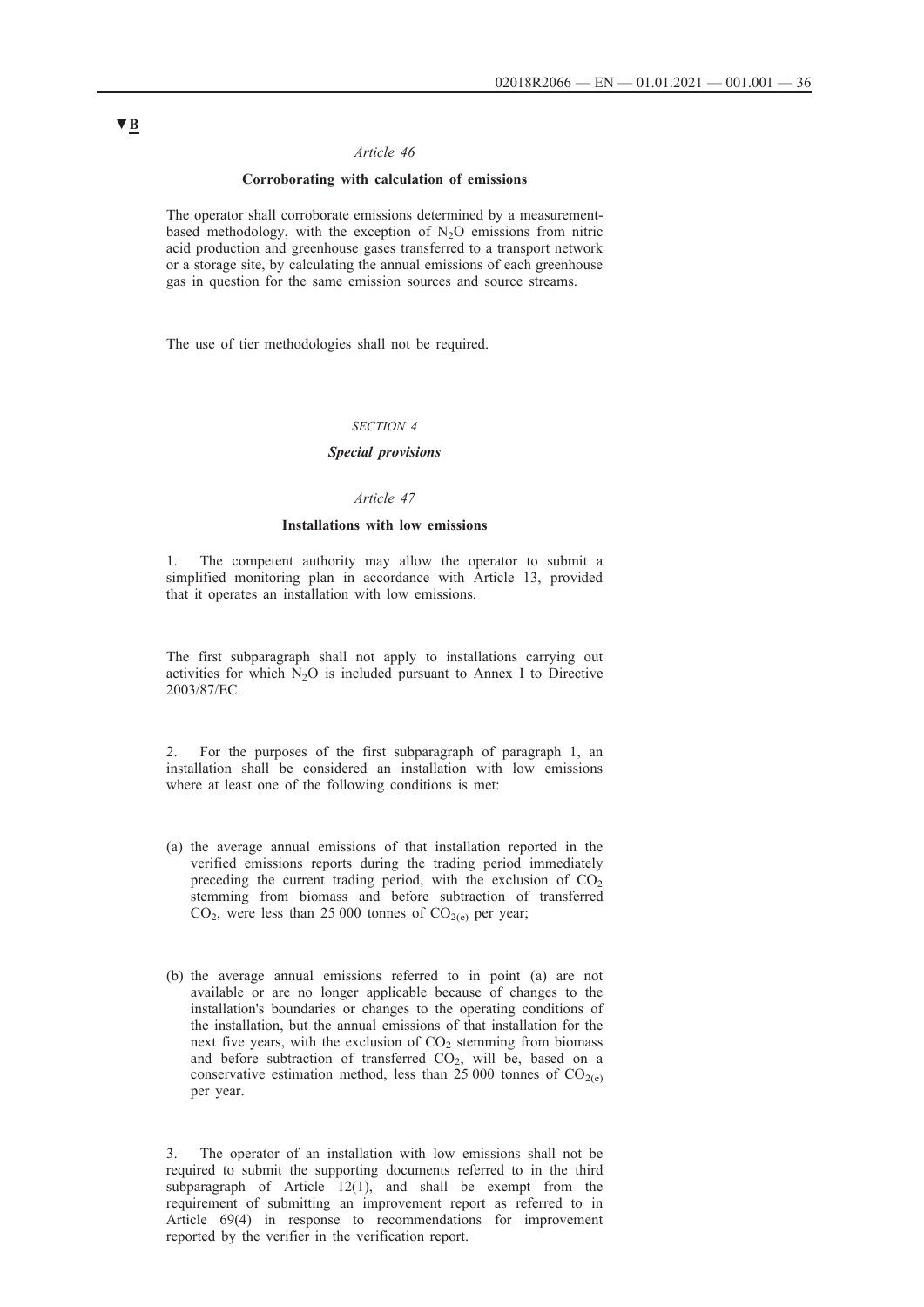4. By way of derogation from Article 27, the operator of an installation with low emissions may determine the amount of fuel or material by using available and documented purchasing records and estimated stock changes. The operator shall also be exempt from the requirement to provide the uncertainty assessment referred to in Article 28(2) to the competent authority.

5. The operator of an installation with low emissions shall be exempt from the requirement in Article 28(2) to include uncertainty related to stock changes in an uncertainty assessment.

6. By way of derogation from Articles 26(1) and 41(1), the operator of an installation with low emissions may apply as a minimum tier 1 for the purposes of determining activity data and calculation factors for all source streams and for determining emissions by measurement-based methodologies, unless higher accuracy is achievable without additional effort for the operator, without providing evidence that applying higher tiers is technically not feasible or would incur unreasonable costs.

7. For the purpose of determining calculation factors on the basis of analyses in accordance with Article 32, the operator of an installation with low emissions may use any laboratory that is technically competent and able to generate technically valid results using the relevant analytical procedures, and provides evidence for quality assurance measures as referred to in Article 34(3).

8. Where an installation with low emissions subject to simplified monitoring exceeds the threshold referred to in paragraph 2 in any calendar year, its operator shall notify the competent authority thereof without undue delay.

The operator shall, without undue delay, submit a significant modification of the monitoring plan within the meaning of point (b) of Article 15(3), to the competent authority for approval.

However, the competent authority shall allow that the operator continues simplified monitoring provided that that operator demonstrates to the satisfaction of the competent authority that the threshold referred to in paragraph 2 has not already been exceeded within the past five reporting periods and will not be exceeded again from the following reporting period onwards.

#### *Article 48*

#### **Inherent CO<sub>2</sub>**

1. Inherent  $CO<sub>2</sub>$  that is transferred into an installation, including that contained in natural gas, a waste gas (including blast furnace or coke oven gas) or in process inputs (including synthesis gas), shall be included in the emission factor for that source stream.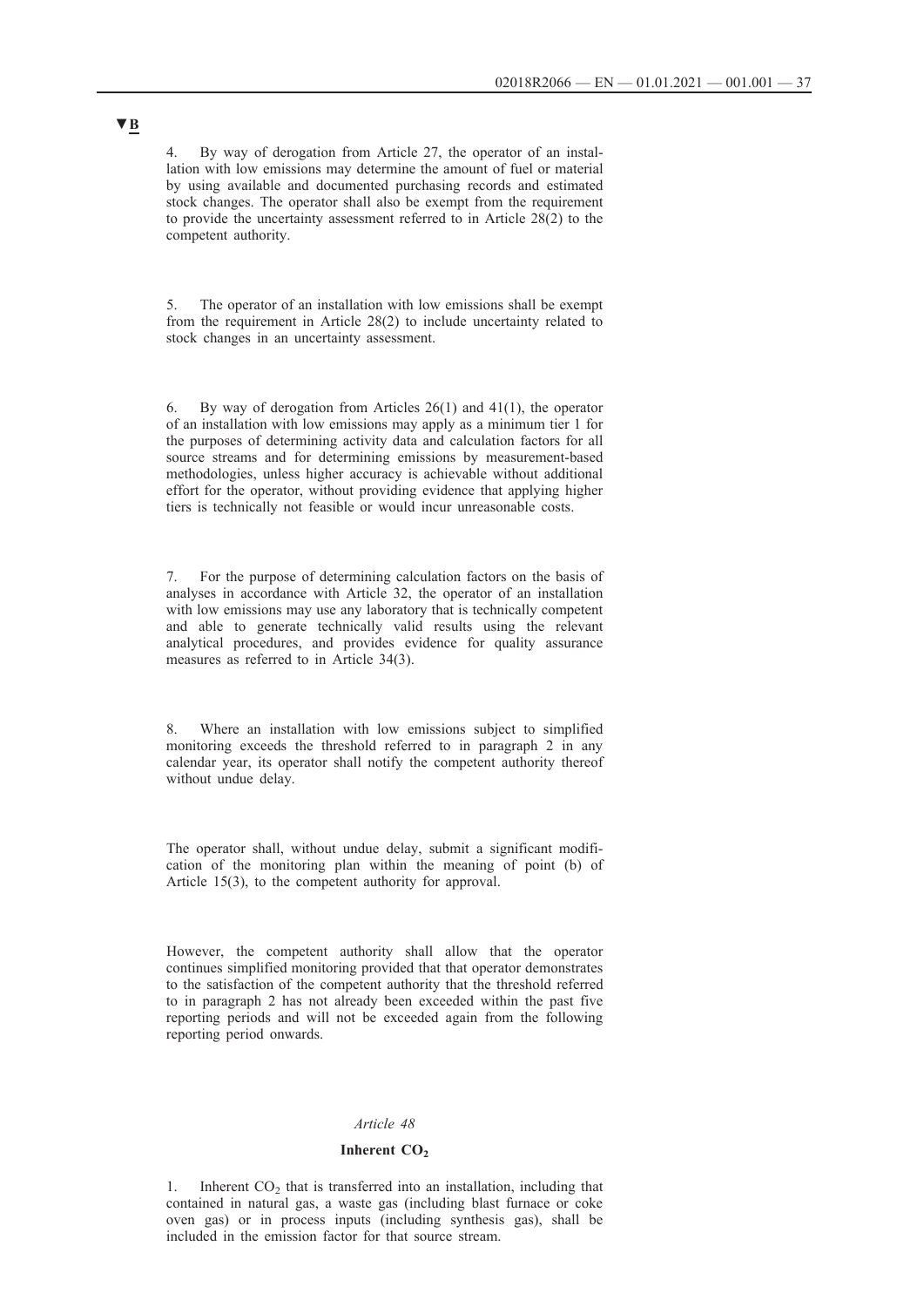2. Where inherent  $CO<sub>2</sub>$  originates from activities covered by Annex I to Directive 2003/87/EC or included pursuant to Article 24 of that Directive and is subsequently transferred out of the installation as part of a source stream to another installation and activity covered by that Directive, it shall not be counted as emissions of the installation where it originates.

However, where inherent  $CO<sub>2</sub>$  is emitted, or transferred out of the installation to entities not covered by that Directive, it shall be counted as emissions of the installation where it originates.

3. The operators may determine quantities of inherent  $CO<sub>2</sub>$  transferred out of the installation both at the transferring and at the receiving installation. In that case, the quantities of respectively transferred and received inherent  $CO<sub>2</sub>$  shall be identical.

Where the quantities of transferred and received inherent  $CO<sub>2</sub>$  are not identical, the arithmetical average of both determined values shall be used in both the transferring and receiving installations' emissions reports, where the deviation between the values can be explained by the uncertainty of the measurement systems or the determination method. In such cases, the emissions report shall refer to the alignment of that value.

Where the deviation between the values cannot be explained by the approved uncertainty range of the measurement systems or the determination method, the operators of the transferring and receiving installations shall align the values by applying conservative adjustments approved by the competent authority.

## *Article 49*

#### Transferred CO<sub>2</sub>

The operator shall subtract from the emissions of the installation any amount of  $CO<sub>2</sub>$  originating from fossil carbon in activities covered by Annex I to Directive 2003/87/EC that is not emitted from the installation, but:

(a) transferred out of the installation to any of the following:

- (i) a capture installation for the purpose of transport and long-term geological storage in a storage site permitted under Directive 2009/31/EC;
- (ii) a transport network with the purpose of long-term geological storage in a storage site permitted under Directive 2009/31/EC;
- (iii) a storage site permitted under Directive 2009/31/EC for the purpose of long-term geological storage;
- (b) transferred out of the installation and used to produce precipitated calcium carbonate, in which the used  $CO<sub>2</sub>$  is chemically bound.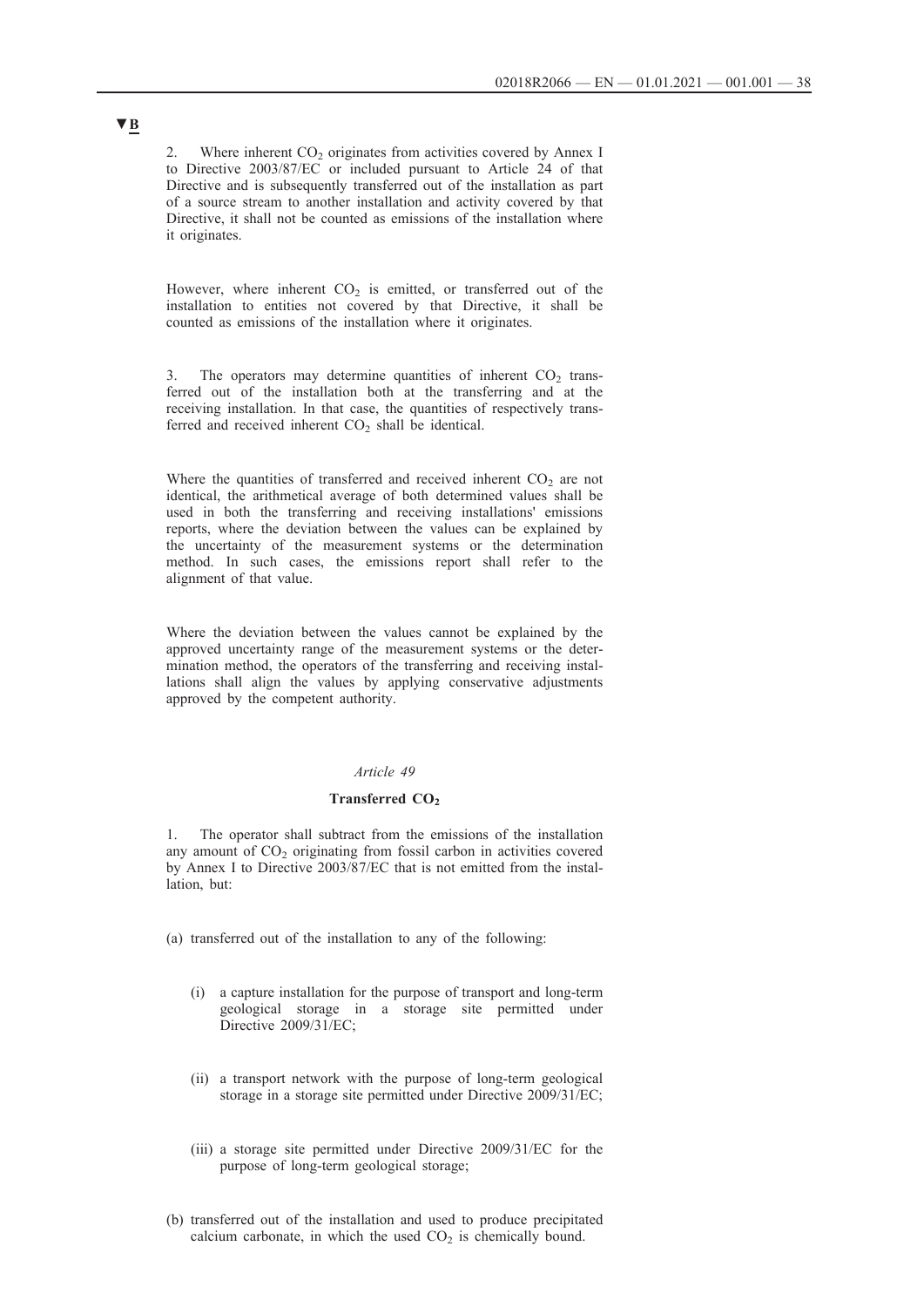2. In its annual emissions report, the operator of the transferring installation shall provide the receiving installation's installation identification code recognised in accordance with the acts adopted pursuant to Article 19(3) of Directive 2003/87/EC, if the receiving installation is covered by that Directive. In all other cases, the operator of the transferring installation shall provide the name, address and contact information of a contact person for the receiving installation.

The first subparagraph shall also apply to the receiving installation with respect to the transferring installation's installation identification code.

For the determination of the quantity of  $CO<sub>2</sub>$  transferred from one installation to another, the operator shall apply a measurement-based methodology, including in accordance with Articles 43, 44 and 45. The emission source shall correspond to the measurement point and the emissions shall be expressed as the quantity of  $CO<sub>2</sub>$  transferred.

For the purpose of point (b) of paragraph 1, the operator shall apply a calculation-based methodology.

4. For determining the quantity of  $CO<sub>2</sub>$  transferred from one installation to another, the operator shall apply the highest tier as defined in section 1 of Annex VIII.

However, the operator may apply the next lower tier provided that it establishes that applying the highest tier as defined in section 1 of Annex VIII is technically not feasible or incurs unreasonable costs.

For determining the quantity of  $CO<sub>2</sub>$  chemically bound in precipitated calcium carbonate, the operator shall use data sources representing highest achievable accuracy.

5. The operators may determine quantities of  $CO<sub>2</sub>$  transferred out of the installation both at the transferring and at the receiving installation. In such cases, Article 48(3) shall apply.

### *Article 50*

### Use or transfer of N<sub>2</sub>O

Where  $N_2O$  originates from activities covered by Annex I to Directive 2003/87/EC for which that Annex specifies  $N_2O$  as relevant and an installation does not emit the  $N_2O$  but transfers it to another installation that monitors and reports emissions in accordance with this Regulation, it shall not be counted as emissions of the installation where it originates.

An installation that receives  $N_2O$  from an installation and activity in accordance with the first subparagraph shall monitor the relevant gas streams using the same methodologies, as required by this Regulation, as if the  $N_2O$  were generated within the receiving installation itself.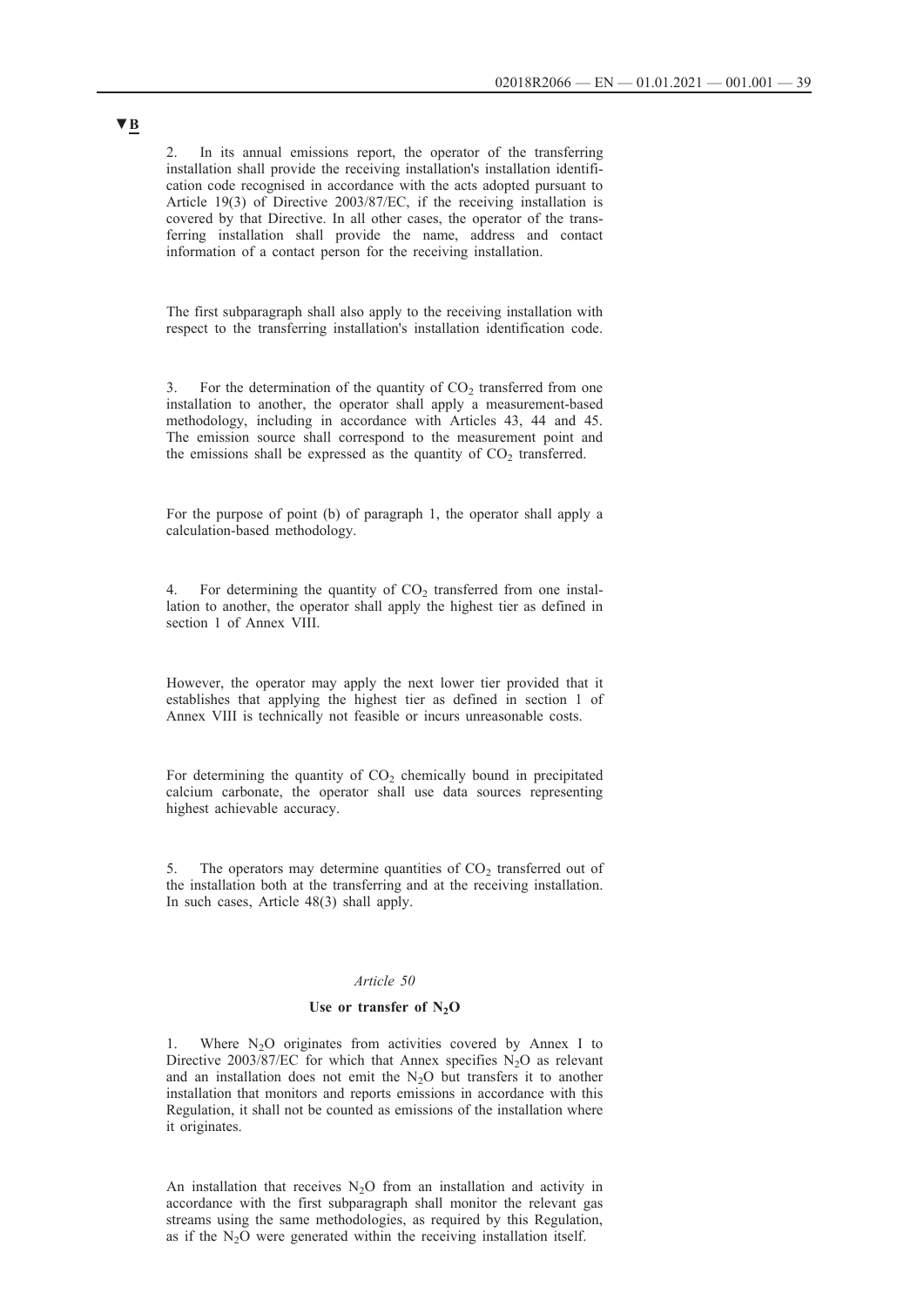However, where  $N_2O$  is bottled or used as a gas in products so that it is emitted outside the installation, or where it is transferred out of the installation to entities not covered by Directive 2003/87/EC, it shall be counted as emissions of the installation where it originates, except for quantities of  $N_2O$  in respect of which the operator of the installation where the  $N<sub>2</sub>O$  originates can demonstrate to the competent authority that the  $N_2O$  is destroyed using suitable emissions abatement equipment.

2. In its annual emissions report, the operator of the transferring installation shall provide the receiving installation's installation identification code recognised in accordance with the acts adopted pursuant to Article 19(3) of Directive 2003/87/EC, if relevant.

The first subparagraph shall also apply to the receiving installation with respect to the transferring installation's installation identification code.

3. To determine the quantity of  $N_2O$  transferred from one installation to another, the operator shall apply a measurement-based methodology, including in accordance with Articles 43, 44 and 45. The emission source shall correspond to the measurement point and the emissions shall be expressed as the quantity of  $N_2O$  transferred.

4. To determine the quantity of  $N<sub>2</sub>O$  transferred from one installation to another, the operator shall apply the highest tier as defined in section 1 of Annex VIII for emissions of  $N_2O$ .

However, the operator may apply the next lower tier provided that it establishes that applying the highest tier as defined in section 1 of Annex VIII is technically not feasible or incurs unreasonable costs.

5. The operators may determine quantities of  $N<sub>2</sub>O$  transferred out of the installation both at the transferring and at the receiving installation. In such cases, Article 48(3) shall apply *mutatis mutandis*.

### CHAPTER IV

### **MONITORING OF EMISSIONS AND TONNE-KILOMETRE DATA FROM AVIATION**

## *Article 51*

#### **General provisions**

1. Each aircraft operator shall monitor and report emissions from aviation activities for all flights included in Annex I to Directive 2003/87/EC that are performed by that aircraft operator during the reporting period and for which the aircraft operator is responsible.

To that end, the aircraft operator shall attribute all flights to the calendar year according to the time of departure measured in Coordinated Universal Time.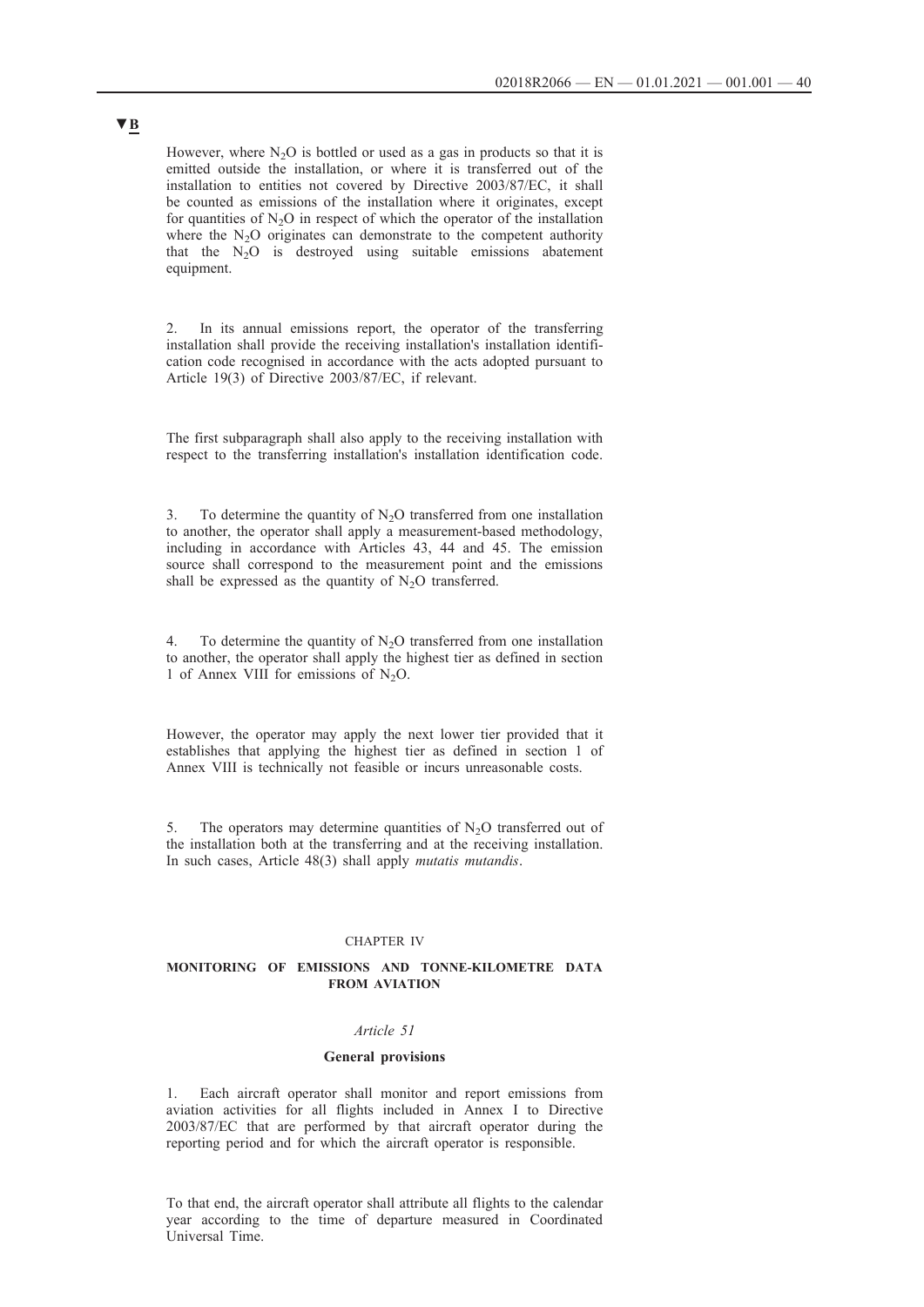2. The aircraft operator intending to apply for an allocation of allowances free of charge pursuant to Articles 3e or 3f of Directive 2003/87/EC shall also monitor tonne-kilometre data for the same flights during the respective monitoring years.

3. For the purpose of identifying the unique aircraft operator referred to in point (o) of Article 3 of Directive 2003/87/EC that is responsible for a flight, the call sign used for air traffic control purposes, shall be used. The call sign shall be one of the following:

- (a) the ICAO designator laid down in box 7 of the flight plan;
- (b) where the ICAO designator of the aircraft operator is not available, the registration markings of the aircraft.

4. Where the identity of the aircraft operator is not known, the competent authority shall consider the owner of the aircraft as aircraft operator unless it proves the identity the aircraft operator responsible.

### *Article 52*

#### **Submission of monitoring plans**

1. At the latest four months before an aircraft operator commences aviation activities covered by Annex I to Directive 2003/87/EC, it shall submit to the competent authority a monitoring plan for the monitoring and reporting of emissions in accordance with Article 12.

By way of derogation from the first subparagraph, an aircraft operator that performs an aviation activity covered by Annex I to Directive 2003/87/EC for the first time that could not be foreseen four months in advance of the activity shall submit a monitoring plan to the competent authority without undue delay, but no later than six weeks after performance of that activity. The aircraft operator shall provide adequate justification to the competent authority why a monitoring plan could not be submitted four months in advance of the activity.

Where the administering Member State referred to in Article 18a of Directive 2003/87/EC is not known in advance, the aircraft operator shall without undue delay submit the monitoring plan when information on the competent authority of the administering Member State becomes available.

2. Where the aircraft operator is intending to apply for an allocation of allowances free of charge pursuant to Article 3e or 3f of Directive 2003/87/EC, it shall also submit a monitoring plan for the monitoring and reporting of tonne-kilometre data. That monitoring plan shall be submitted at the latest four months prior to the start of one of the following:

(a) the monitoring year mentioned in Article 3e(1) of Directive 2003/87/EC for applications pursuant to that Article;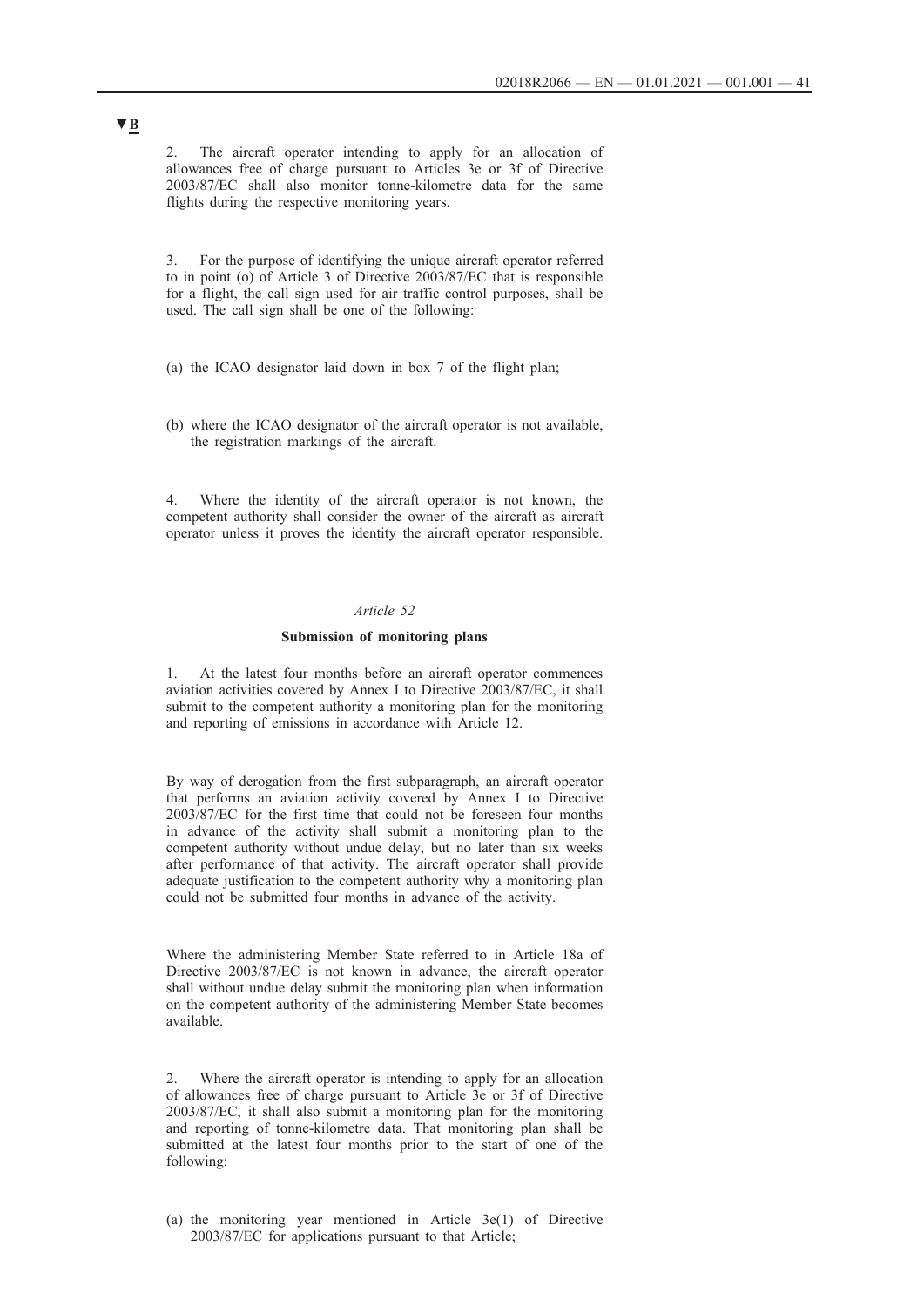(b) the second calendar year of the period referred to in Article 3c(2) of Directive 2003/87/EC for applications pursuant to Article 3f of that Directive.

#### *Article 53*

### **Monitoring methodology for emissions from aviation activities**

1. Each aircraft operator shall determine the annual  $CO<sub>2</sub>$  emissions from aviation activities by multiplying the annual consumption of each fuel (expressed in tonnes) by the respective emission factor.

2. Each aircraft operator shall determine the fuel consumption for each flight and for each fuel, including fuel consumed by the auxiliary power unit. For that purpose, the aircraft operator shall use one of the methods laid down in section 1 of Annex III. The aircraft operator shall choose the method that provides for the most complete and timely data combined with the lowest uncertainty without incurring unreasonable costs.

3. Each aircraft operator shall determine the fuel uplift referred to in section 1 of Annex III based on one of the following:

- (a) the measurement by the fuel supplier, as documented in the fuel delivery notes or invoices for each flight;
- (b) data from aircraft onboard measurement systems recorded in the mass and balance documentation, in the aircraft technical log or transmitted electronically from the aircraft to the aircraft operator.

4. The aircraft operator shall determine fuel contained in the tank using data from aircraft onboard measurement systems and recorded in the mass and balance documentation, in the aircraft technical log or transmitted electronically from the aircraft to the aircraft operator.

5. Where the amount of fuel uplift or the amount of fuel remaining in the tanks is determined in units of volume, expressed in litres, the aircraft operator shall convert that amount from volume to mass by using density values. The aircraft operator shall use the fuel density (which may be an actual or a standard value of 0,8 kg per litre) that is used for operational and safety reasons.

The procedure for informing the use of actual or standard density shall be described in the monitoring plan along with a reference to the relevant aircraft operator documentation.

<sup>6.</sup> For the purposes of the calculation referred to in paragraph 1, the aircraft operator shall use the default emission factors set out in table 1 in Annex III.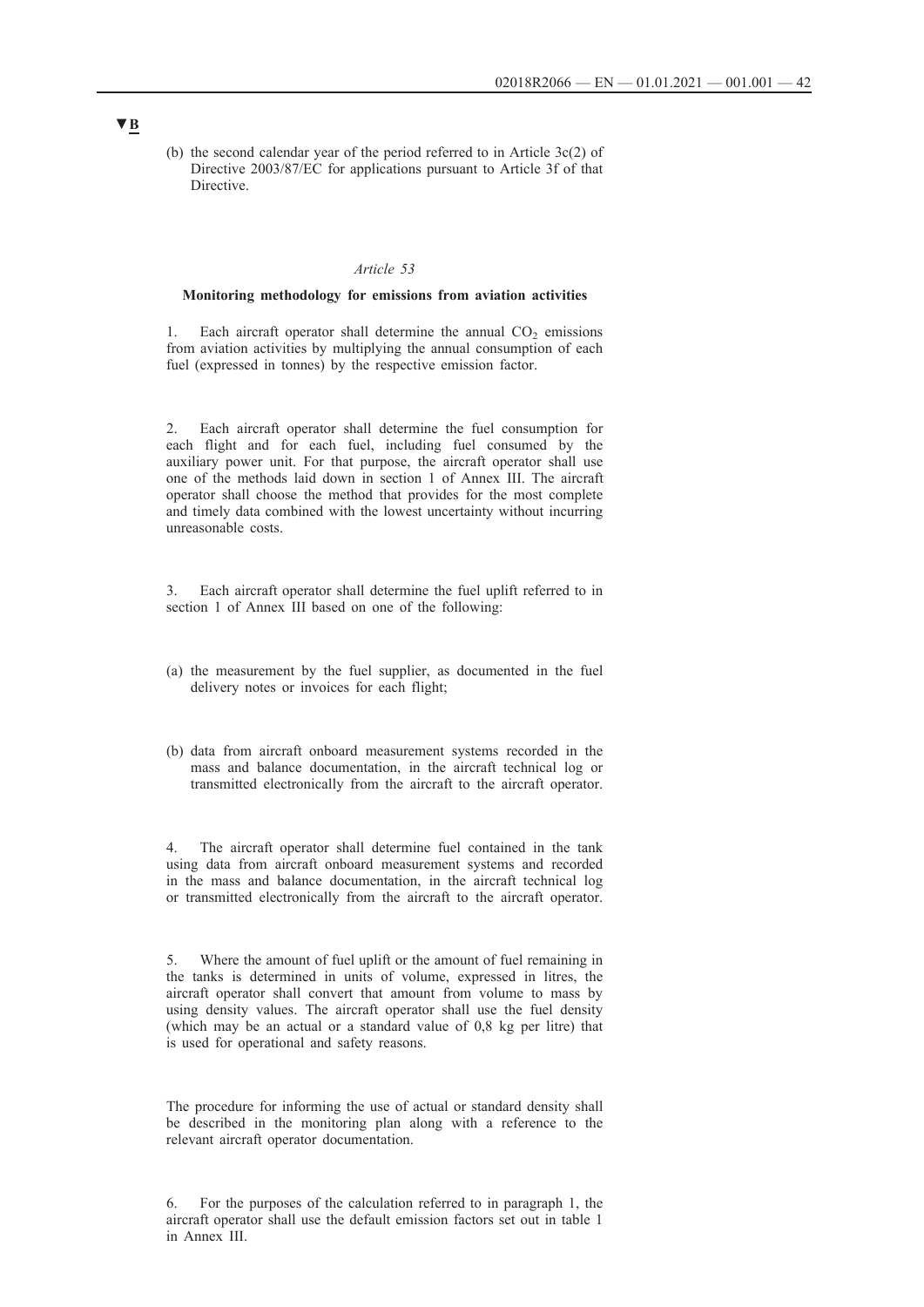For fuels not listed in that table, the aircraft operator shall determine the emission factor in accordance with Article 32. For such fuels, the net calorific value shall be determined and reported as a memo-item.

7. By way of derogation from paragraph 6, the aircraft operator may, upon approval by the competent authority, derive the emission factor or the carbon content, on which it is based, or the net calorific value for commercially traded fuels from the purchasing records for the fuel in question, as provided by the fuel supplier, provided that those have been derived on the basis of internationally accepted standards and the emission factors listed in table 1 of Annex III cannot be applied.

#### *Article 54*

### **Specific provisions for biomass**

Article 39 shall apply accordingly to the determination of the biomass fraction of a mixed fuel.

Notwithstanding Article 39(2), the competent authority shall allow the use of a methodology uniformly applicable in all Member States for the determination of the biomass fraction, as appropriate.

Under that methodology, the biomass fraction, net calorific value and emission factor or carbon content of the fuel used in an EU ETS aviation activity listed in Annex I to Directive 2003/87/EC shall be determined using fuel purchase records.

The methodology shall be based on the guidelines provided by the Commission to facilitate its consistent application in all Member States.

The use of biofuels for aviation shall be assessed in accordance with Article 18 of Directive 2009/28/EC.

### *Article 55*

### **Small emitters**

1. Aircraft operators operating fewer than 243 flights per period for three consecutive four-month periods and aircraft operators operating flights with total annual emissions lower than  $25\,000$  tonnes  $CO<sub>2</sub>$  per year shall be considered small emitters.

2. By way of derogation from Article 53, small emitters may estimate the fuel consumption using tools implemented by Eurocontrol or another relevant organisation, which can process all relevant air traffic information and avoid any underestimations of emissions.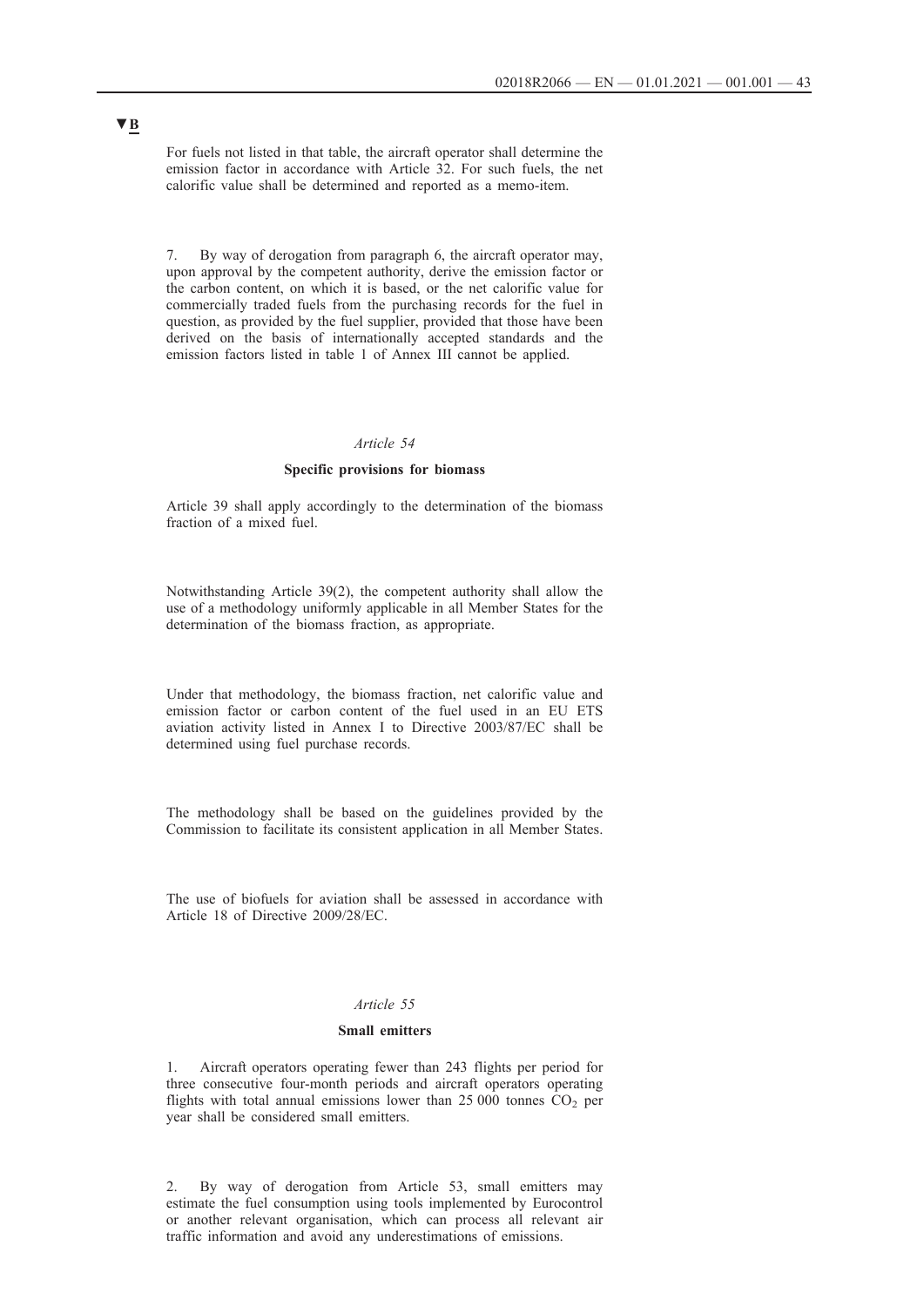The applicable tools may only be used if they are approved by the Commission including the application of correction factors to compensate for any inaccuracies in the modelling methods.

3. By way of derogation from Article 12, a small emitter that intends to make use of any of the tools referred to in paragraph 2 of this Article may submit only the following information in the monitoring plan for emissions:

- (a) information required pursuant to point 1 of section 2 of Annex I;
- (b) evidence that the thresholds for small emitters set out in paragraph 1 of this Article are met;
- (c) the name of or reference to the tool as referred to in paragraph 2 of this Article that will be used for estimating the fuel consumption.

A small emitter shall be exempted from the requirement to submit the supporting documents referred to in the third subparagraph of Article 12(1).

4. Where an aircraft operator uses any of the tools referred to in paragraph 2 and exceeds the thresholds referred to in paragraph 1 during a reporting year, the aircraft operator shall notify the competent authority thereof without undue delay.

The aircraft operator shall, without undue delay, submit a significant modification of the monitoring plan within the meaning of point (iv) of Article 15(4)(a) to the competent authority for approval.

However, the competent authority shall allow that the aircraft operator continues to use a tool referred to in paragraph 2 provided that that aircraft operator demonstrates to the satisfaction of the competent authority that the thresholds referred to in paragraph 1 have not already been exceeded within the past five reporting periods and will not be exceeded again from the following reporting period onwards.

### *Article 56*

#### **Sources of uncertainty**

1. The aircraft operator shall consider sources of uncertainty and their associated levels of uncertainty when selecting the monitoring methodology pursuant to Article 53(2).

2. The aircraft operator shall regularly perform suitable control activities, including cross-checks between the fuel uplift quantity as provided by invoices and the fuel uplift quantity indicated by on-board measurement, and take corrective action if notable deviations are observed.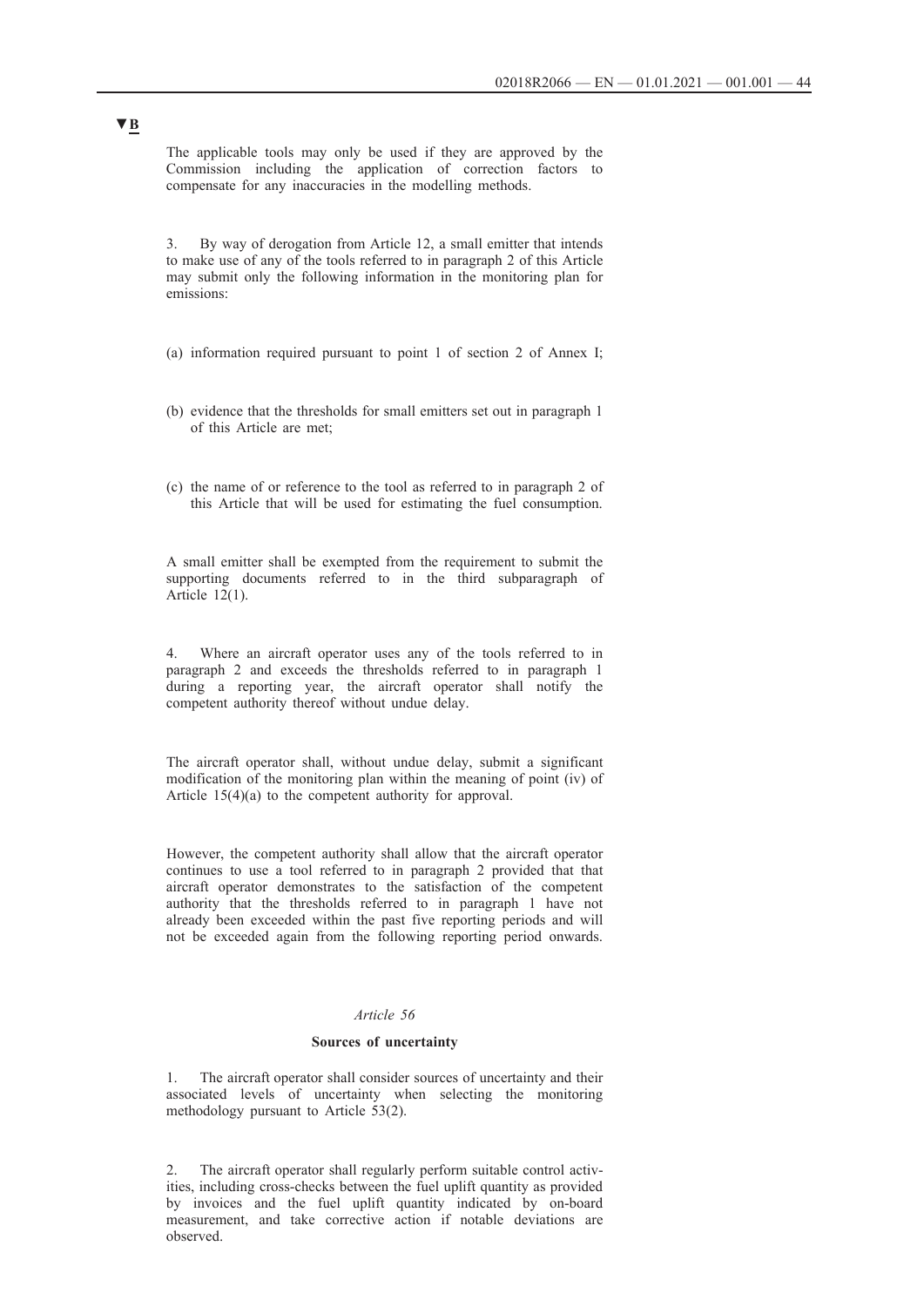### *Article 57*

### **Determination of tonne-kilometre data**

1. Aircraft operators intending to apply for an allocation of allowances free of charge pursuant to Article 3e or 3f of Directive 2003/87/EC shall monitor tonne-kilometre data for all flights covered by Annex I to Directive 2003/87/EC in the monitoring years relevant for such applications.

2. The aircraft operator shall calculate tonne-kilometre data by multiplying the distance, calculated in accordance with section 3 of Annex III and expressed in kilometres (km), by the payload, calculated as the sum of the mass of freight, mail, passengers and checked baggage expressed in tonnes (t).

3. The aircraft operator shall determine the mass of freight and mail on the basis of the actual or standard mass contained in the mass and balance documentation for the relevant flights.

Aircraft operators not required to have a mass and balance documentation shall propose in the monitoring plan a suitable methodology for determining the mass of freight and mail, while excluding the tare weight of all pallets and containers that are not payload and the service weight.

4. The aircraft operator shall determine the mass of passengers using one of the following tiers:

- (a) tier 1: consisting in a default value of 100 kg for each passenger including their checked baggage;
- (b) tier 2: consisting in the mass for passengers and checked baggage contained in the mass and balance documentation for each flight.

However, the tier selected shall apply to all flights in the monitoring years relevant for applications pursuant to Article 3e or 3f of Directive 2003/87/EC.

#### CHAPTER V

## **DATA MANAGEMENT AND CONTROL**

#### *Article 58*

#### **Data flow activities**

1. The operator or aircraft operator shall establish, document, implement and maintain written procedures for data flow activities for the monitoring and reporting of greenhouse gas emissions and ensure that the annual emissions report resulting from data flow activities does not contain misstatements and is in conformance with the monitoring plan, those written procedures and this Regulation.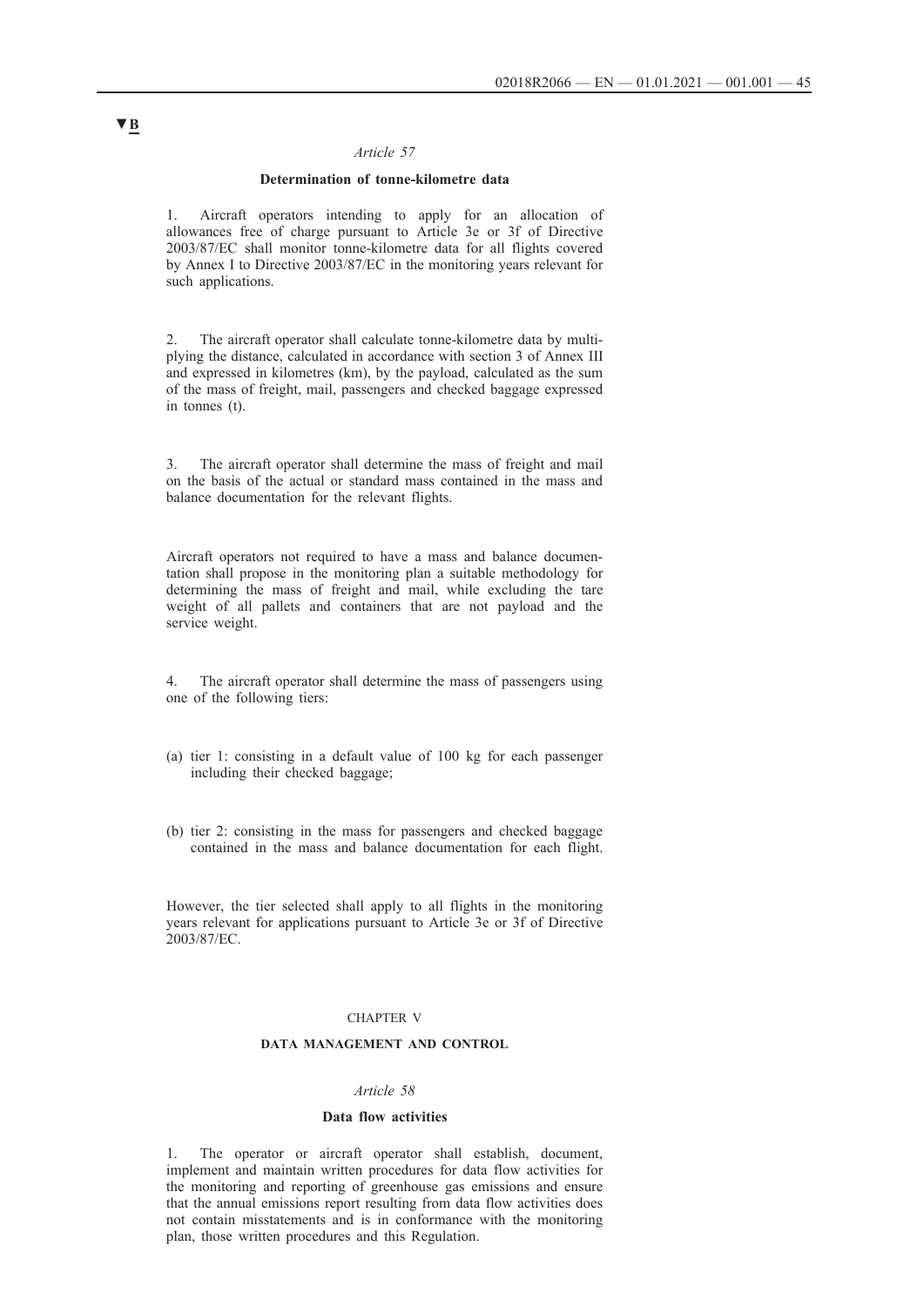Where the aircraft operator intends to apply for an allocation of allowances free of charge pursuant to Article 3e or 3f of Directive 2003/87/EC, the first subparagraph shall also apply to the monitoring and reporting of tonne-kilometre data.

2. Descriptions of written procedures for data flow activities in the monitoring plan shall at least cover the following elements:

- (a) the items of information listed in Article  $12(2)$ ;
- (b) identification of the primary data sources;
- (c) each step in the data flow from primary data to annual emissions or tonne-kilometre data which shall reflect the sequence and interaction between the data flow activities, including relevant formulas and data aggregation steps applied;
- (d) the relevant processing steps related to each specific data flow activity, including the formulas and data used to determine the emissions or tonne-kilometre data;
- (e) relevant electronic data processing and storage systems used and the interaction between such systems and other inputs, including manual input;
- (f) the way outputs of data flow activities are recorded.

#### *Article 59*

## **Control system**

1. The operator or aircraft operator shall establish, document, implement and maintain an effective control system to ensure that the annual emissions report and, where applicable, the tonne-kilometre report resulting from data flow activities does not contain misstatements and is in conformity with the monitoring plan and this Regulation.

2. The control system referred to in paragraph 1 shall consist of the following:

- (a) an operator's or aircraft operator's assessment of inherent risks and control risks based on a written procedure for carrying out the assessment;
- (b) written procedures related to control activities that are to mitigate the risks identified.

3. Written procedures related to control activities as referred to in point (b) of paragraph 2 shall at least include:

#### (a) quality assurance of the measurement equipment;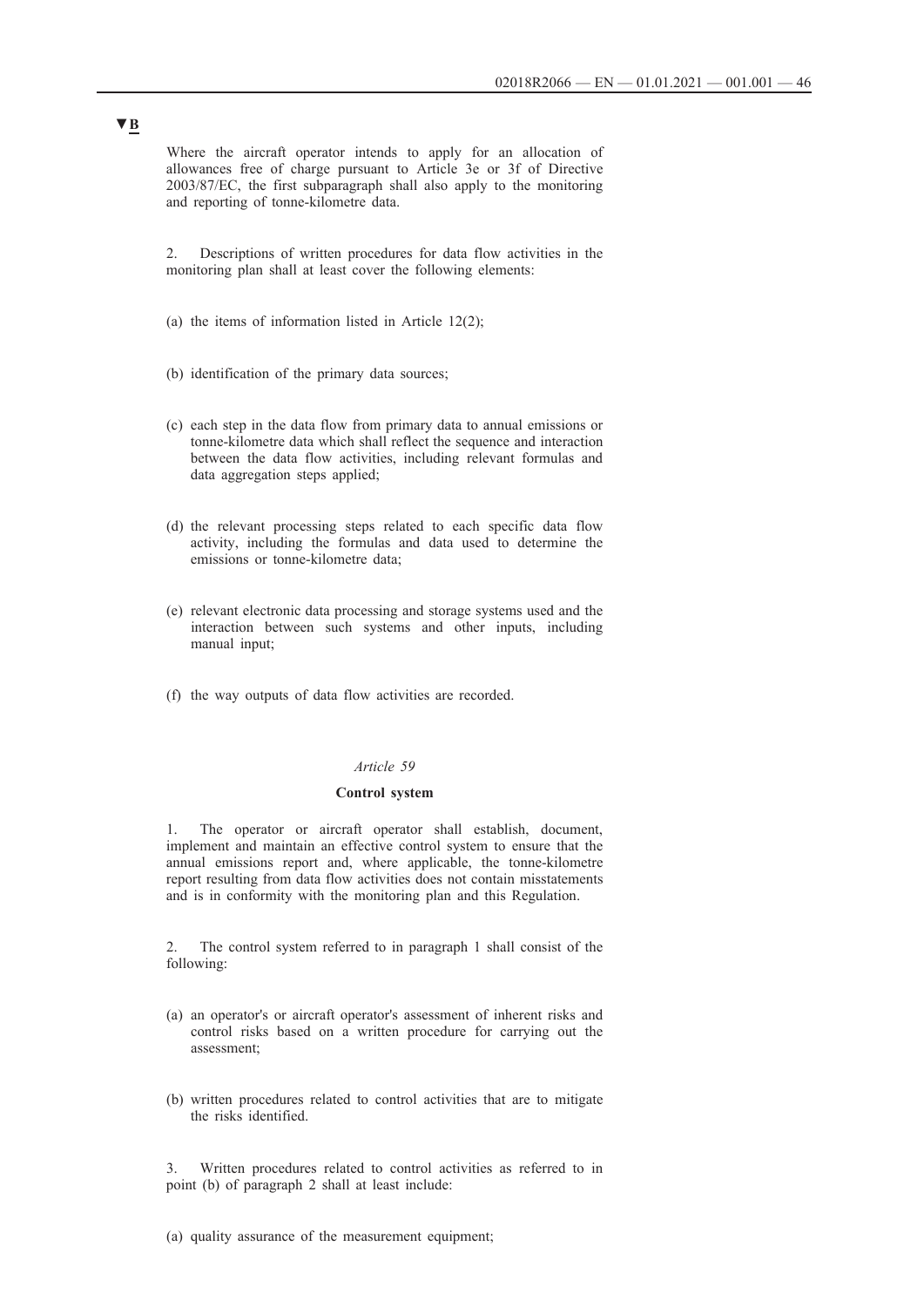- (b) quality assurance of the information technology system used for data flow activities, including process control computer technology;
- (c) segregation of duties in the data flow activities and control activities, and management of necessary competencies;
- (d) internal reviews and validation of data;
- (e) corrections and corrective action;
- (f) control of out-sourced processes;
- (g) keeping records and documentation including the management of document versions.

4. The operator or aircraft operator shall monitor the effectiveness of the control system, including by carrying out internal reviews and taking into account the findings of the verifier during the verification of annual emissions reports and, where applicable, tonne-kilometre reports, carried out pursuant to Implementing Regulation (EU) 2018/2067.

Whenever the control system is found to be ineffective or not commensurate with the risks identified, the operator or aircraft operator shall seek to improve the control system and update the monitoring plan or the underlying written procedures for data flow activities, risk assessments and control activities as appropriate.

#### *Article 60*

#### **Quality assurance**

1. For the purposes of point (a) of Article 59(3), the operator shall ensure that all relevant measuring equipment is calibrated, adjusted and checked at regular intervals, including prior to use, and checked against measurement standards traceable to international measurement standards, where available, in accordance with the requirements of this Regulation and proportionate to the risks identified.

Where components of the measuring systems cannot be calibrated, the operator shall identify those in the monitoring plan and propose alternative control activities.

When the equipment is found not to comply with required performance, the operator shall promptly take necessary corrective action.

2. With regard to continuous emission measurement systems, the operator shall apply quality assurance based on the standard Quality assurance of automated measuring systems (EN 14181), including parallel measurements with standard reference methods at least once per year, performed by competent staff.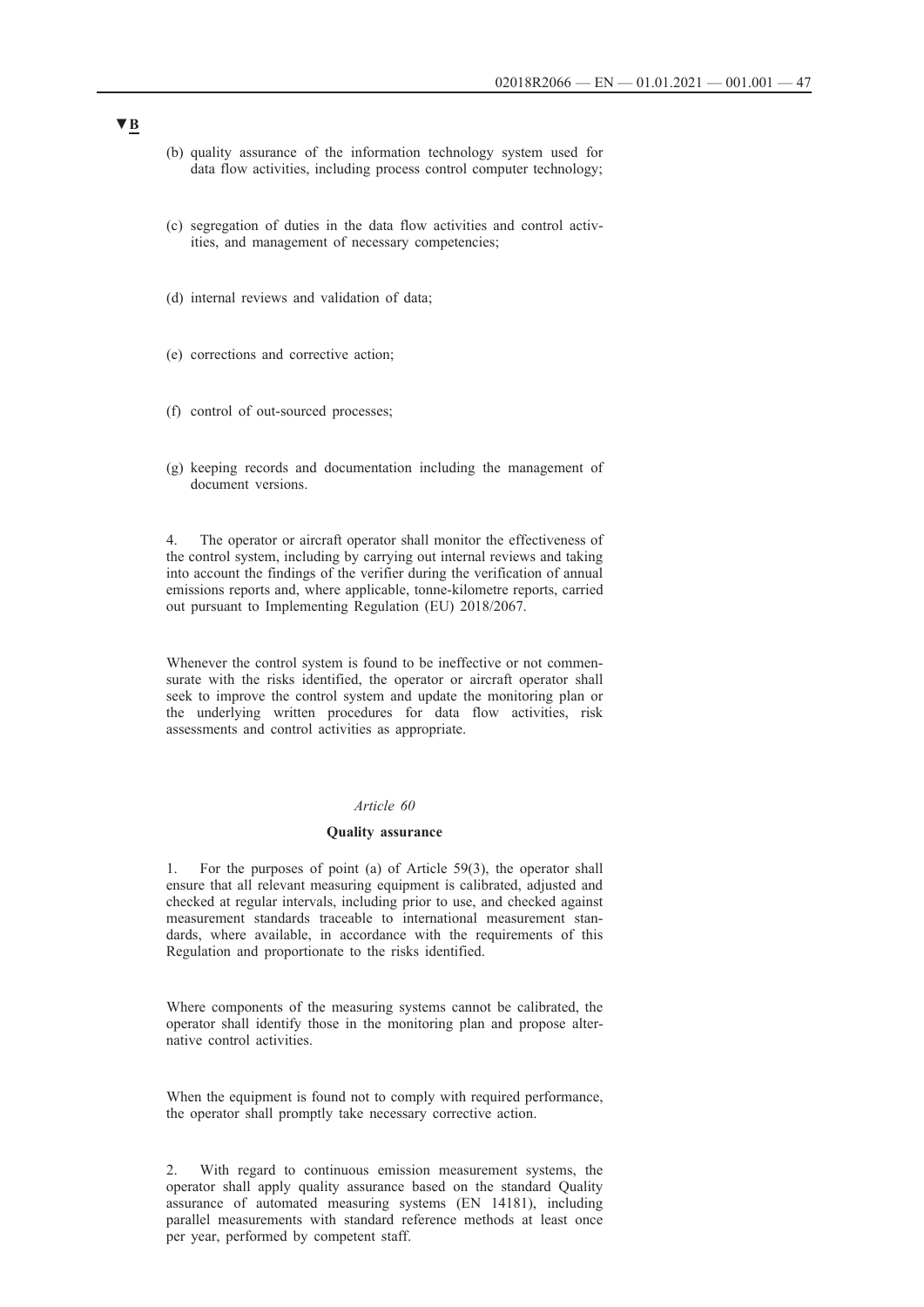Where such quality assurance requires emission limit values (ELVs) as necessary parameters for the basis of calibration and performance checks, the annual average hourly concentration of the greenhouse gas shall be used as a substitute for such ELVs. Where the operator finds a non-compliance with the quality assurance requirements, including that recalibration has to be performed, it shall report that circumstance to the competent authority and take corrective action without undue delay.

## *Article 61*

#### **Quality assurance of information technology**

For the purposes of point (b) of Article 59(3), the operator or aircraft operator shall ensure that the information technology system is designed, documented, tested, implemented, controlled and maintained in a way to process reliable, accurate and timely data in accordance with the risks identified in accordance with point (a) of Article 59(2).

The control of the information technology system shall include access control, control of back up, recovery, continuity planning and security.

## *Article 62*

#### **Segregation of duties**

For the purposes of point (c) of Article 59(3), the operator or aircraft operator shall assign responsible persons for all data flow activities and for all control activities in a way to segregate conflicting duties. In the absence of other control activities, it shall ensure for all data flow activities commensurate with the identified inherent risks that all relevant information and data shall be confirmed by at least one person who has not been involved in the determination and recording of that information or data.

The operator or aircraft operator shall manage the necessary competencies for the responsibilities involved, including the appropriate assignment of responsibilities, training, and performance reviews.

## *Article 63*

#### **Internal reviews and validation of data**

1. For the purposes of point (d) of Article 59(3) and on the basis of the inherent risks and control risks identified in the risk assessment referred to in point (a) of Article 59(2), the operator or aircraft operator shall review and validate data resulting from the data flow activities referred to in Article 58.

Such review and validation of the data shall at least include: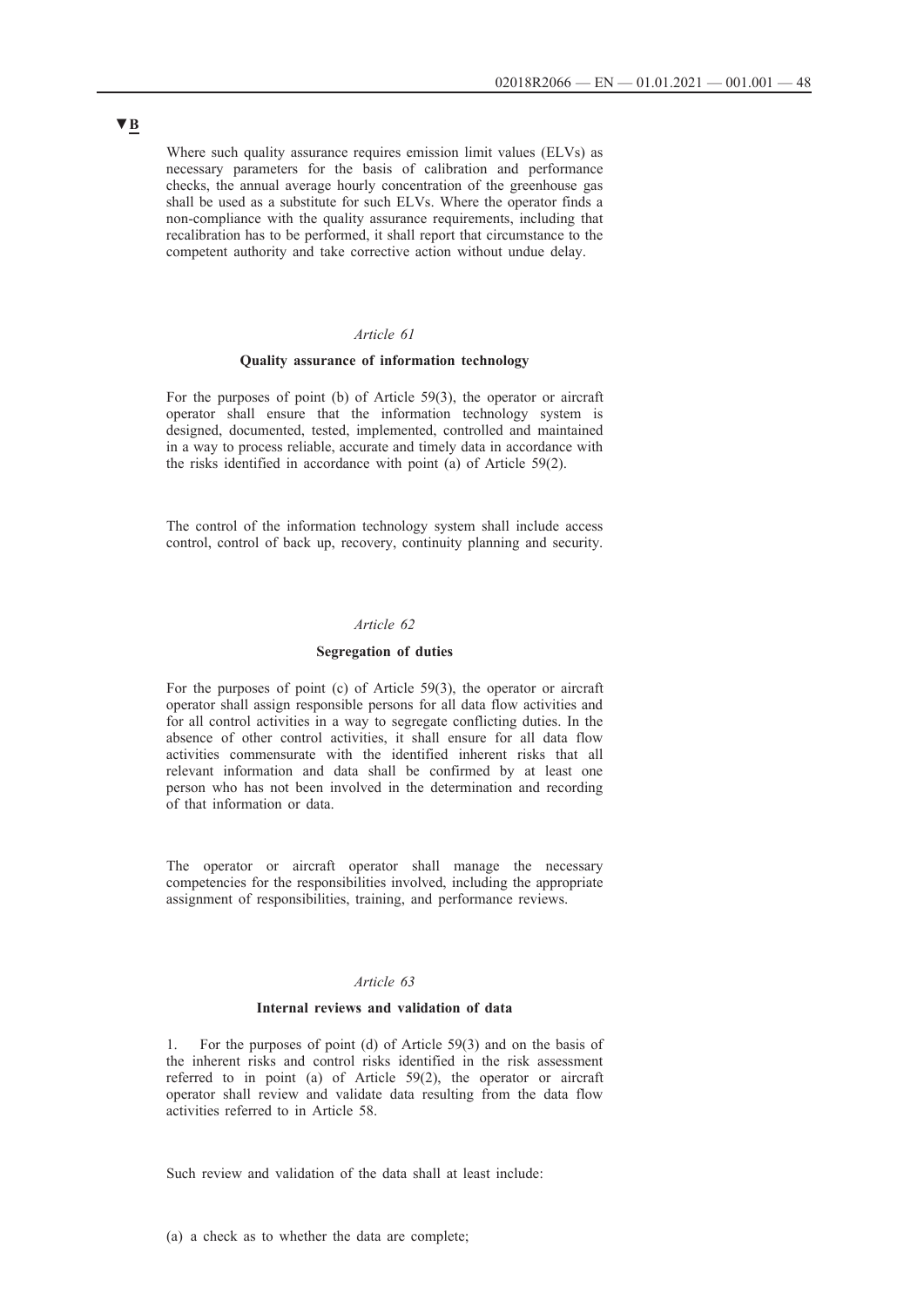- (b) a comparison of the data that the operator or aircraft operator has obtained, monitored and reported over several years;
- (c) a comparison of data and values resulting from different operational data collection systems, including the following comparisons, where applicable:
	- (i) a comparison of fuel or material purchasing data with data on stock changes and data on consumption for the applicable source streams;
	- (ii) a comparison of calculation factors that have been determined by analysis, calculated or obtained from the supplier of the fuel or material, with national or international reference factors of comparable fuels or materials;
	- (iii) a comparison of emissions obtained from measurement-based methodologies and the results of the corroborating calculation pursuant to Article 46;
	- (iv) a comparison of aggregated data and raw data.

2. The operator or aircraft operator shall, to the extent possible, ensure the criteria for rejecting data as part of the review and validation are known in advance. For that purpose the criteria for rejecting data shall be laid down in the documentation of the relevant written procedures.

#### *Article 64*

#### **Corrections and corrective action**

1. Where any part of the data flow activities referred to in Article 58 or control activities referred to in Article 59 is found not to function effectively, or to function outside boundaries that are set in documentation of procedures for those data flow activities and control activities, the operator or aircraft operator shall make appropriate corrections and correct rejected data while avoiding underestimation of emissions.

2. For the purpose of paragraph 1, the operator or aircraft operator shall at least proceed to all of the following:

- (a) assessment of the validity of the outputs of the applicable steps in the data flow activities referred to in Article 58 or control activities referred to in Article 59;
- (b) determination of the cause of the malfunctioning or error concerned;
- (c) implementation of appropriate corrective action, including correcting any affected data in the emission report or tonnekilometre report, as appropriate.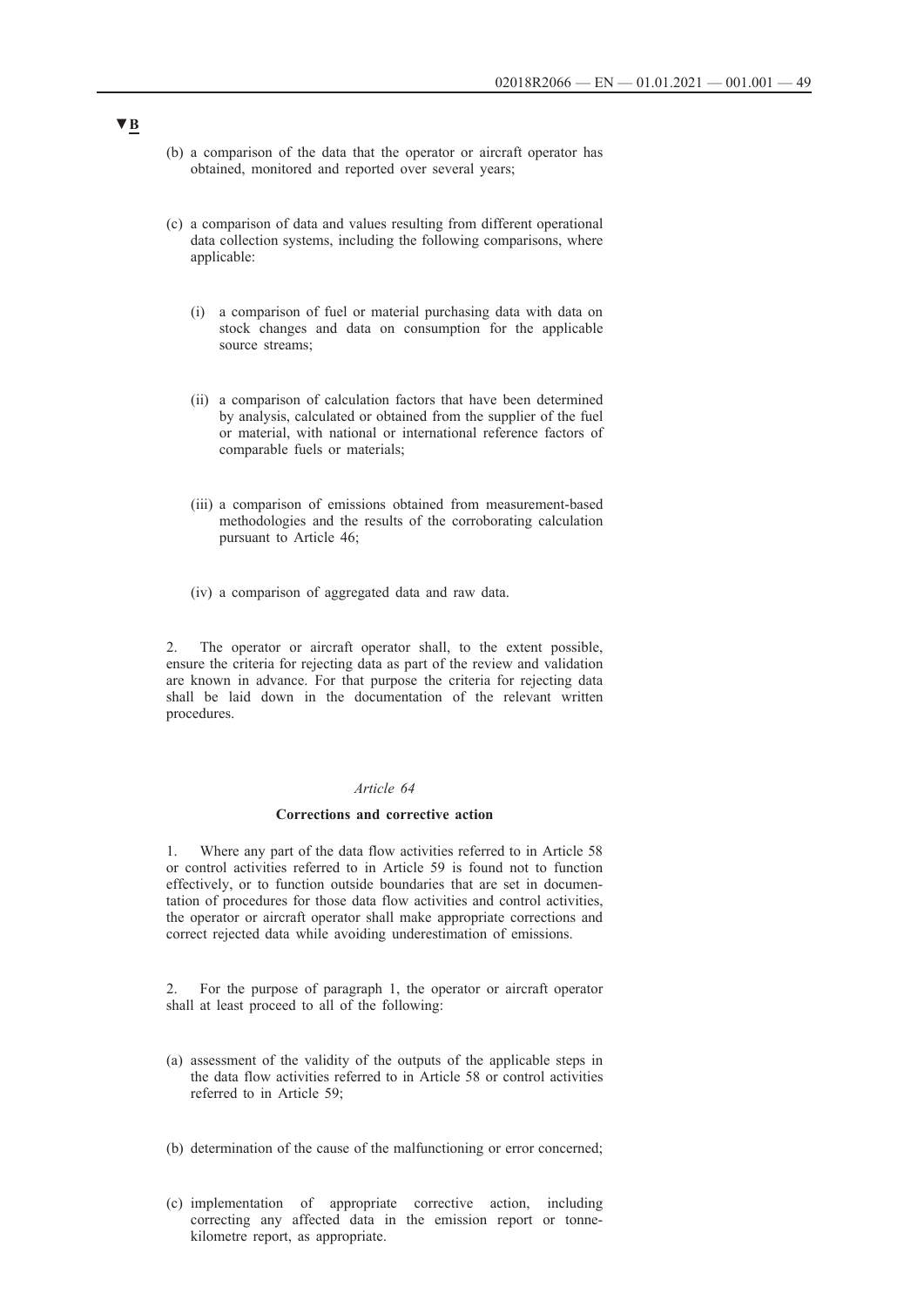3. The operator or aircraft operator shall carry out the corrections and corrective actions pursuant to paragraph 1 of this Article such that they are responsive to the inherent risks and control risks identified in the risk assessment referred to in Article 59.

### *Article 65*

#### **Out-sourced processes**

Where the operator or aircraft operator outsources one or more data flow activities referred to in Article 58 or control activities referred to in Article 59, the operator or aircraft operator shall proceed to all of the following:

- (a) check the quality of the outsourced data flow activities and control activities in accordance with this Regulation;
- (b) define appropriate requirements for the outputs of the outsourced processes and the methods used in those processes;
- (c) check the quality of the outputs and methods referred to in point (b) of this Article;
- (d) ensure that outsourced activities are carried out such that those are responsive to the inherent risks and control risks identified in the risk assessment referred to in Article 59.

### *Article 66*

#### **Treatment of data gaps**

1. Where data relevant for the determination of the emissions of an installation are missing, the operator shall use an appropriate estimation method to determine conservative surrogate data for the respective time period and missing parameter.

Where the operator has not laid down the estimation method in a written procedure, it shall establish such a written procedure and submit to the competent authority for approval an appropriate modification of the monitoring plan in accordance with Article 15.

2. Where data relevant for the determination of an aircraft operator's emissions for one or more flights are missing, the aircraft operator shall use surrogate data for the respective time period calculated in accordance with the alternative method defined in the monitoring plan.

Where surrogate data cannot be determined in accordance with the first subparagraph of this paragraph, the emissions for that flight or those flights may be estimated by the aircraft operator from the fuel consumption determined by using a tool referred to in Article 55(2).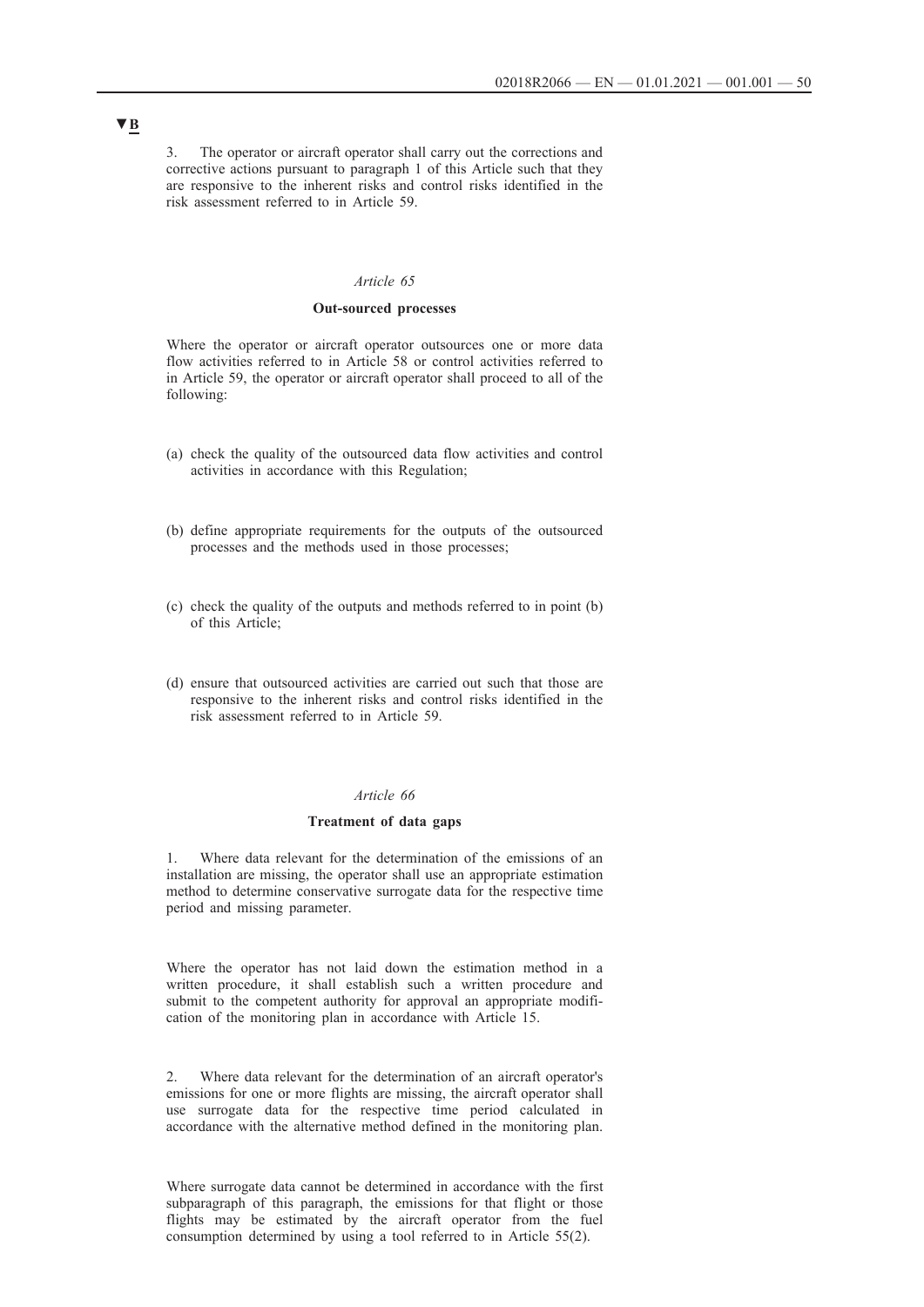Where the number of flights with data gaps referred to in the first two sub-paragraphs exceed 5 % of the annual flights that are reported, the operator shall inform the competent authority thereof without undue delay and shall take remedial action for improving the monitoring methodology.

#### *Article 67*

#### **Records and documentation**

1. The operator or aircraft operator shall keep records of all relevant data and information, including information as listed in Annex IX, for at least 10 years.

The documented and archived monitoring data shall allow for the verification of the annual emissions reports or tonne-kilometre reports in accordance with Implementing Regulation (EU) 2018/2067. Data reported by the operator or aircraft operator contained in an electronic reporting and data management system set up by the competent authority may be considered to be retained by the operator or aircraft operator, if they can access those data.

2. The operator or aircraft operator shall ensure that relevant documents are available when and where they are needed to perform the data flow activities and control activities.

The operator or aircraft operator shall, upon request, make those documents available to the competent authority and to the verifier verifying the emissions report or tonne-kilometre report in accordance with Implementing Regulation (EU) 2018/2067.

### CHAPTER VI

#### **REPORTING REQUIREMENTS**

#### *Article 68*

#### **Timing and obligations for reporting**

1. The operator or aircraft operator shall submit to the competent authority by 31 March of each year an emissions report that covers the annual emissions in the reporting period and that is verified in accordance with Implementing Regulation (EU) 2018/2067.

However, competent authorities may require operators or aircraft operators to submit the verified annual emission report earlier than by 31 March, but by 28 February at the earliest.

2. Where the aircraft operator chooses to apply for the allocation of emission allowances free of charge pursuant to Article 3e or 3f of Directive 2003/87/EC, the aircraft operator shall submit to the competent authority by 31 March of the year following the monitoring year referred to in Article 3e or 3f of that Directive a tonne-kilometre report that covers the tonne-kilometre data of the monitoring year and that is verified in accordance with Implementing Regulation (EU) 2018/2067.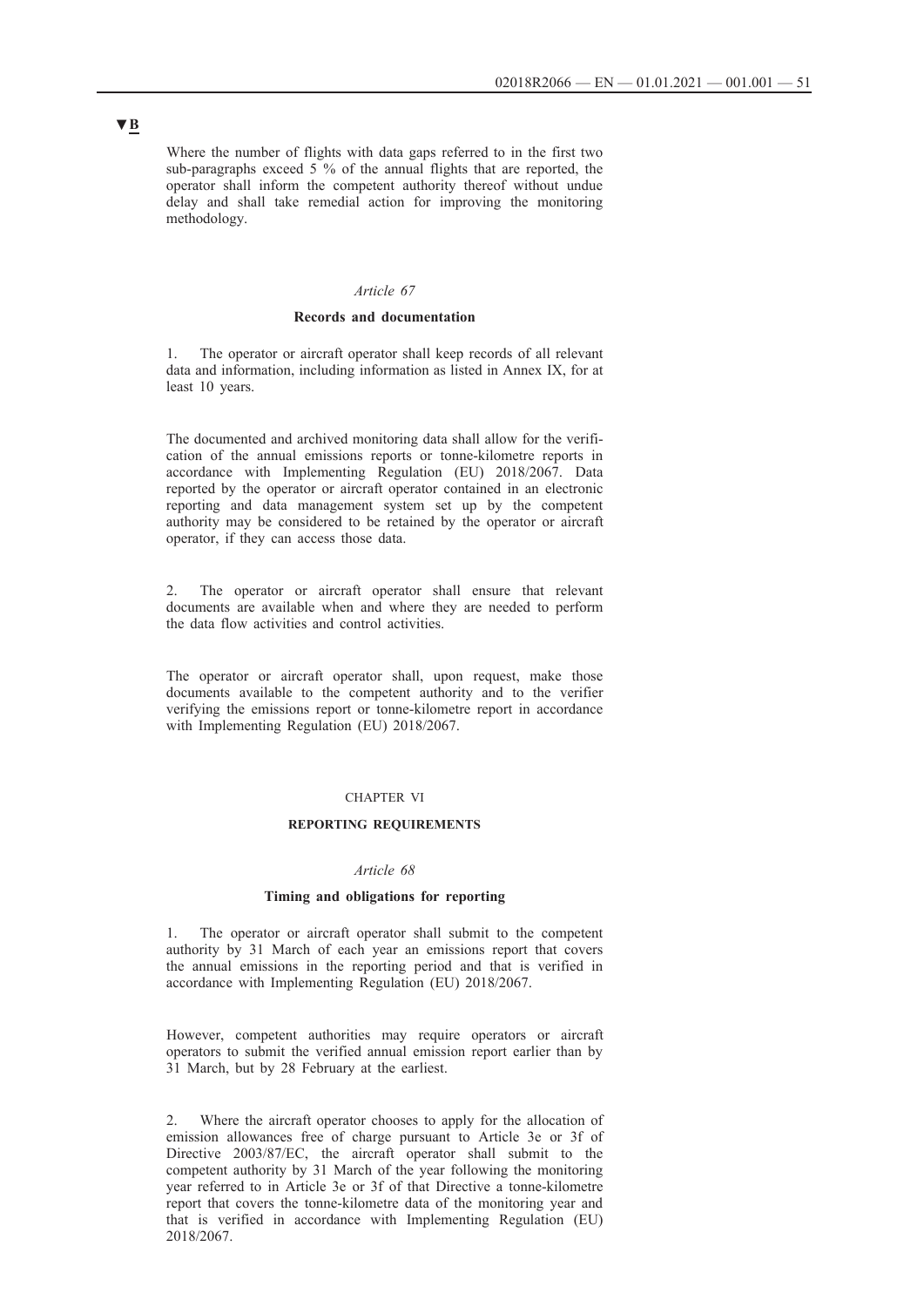3. The annual emissions reports and tonne-kilometre reports shall contain at least the information listed in Annex X.

### *Article 69*

### **Reporting on improvements to the monitoring methodology**

1. Each operator or aircraft operator shall regularly check whether the monitoring methodology applied can be improved.

An operator of an installation shall submit to the competent authority for approval a report containing the information referred to in paragraph 2 or 3, where appropriate, by the following deadlines:

(a) for a category A installation, by 30 June every four years;

(b) for a category B installation, by 30 June every two years;

(c) for a category C installation, by 30 June every year.

However, the competent authority may set an alternative date for submission of the report, but no later date than 30 September of the same year.

By way of derogation from the second and third subparagraphs, and without prejudice to the first subparagraph, the competent authority may approve, together with the monitoring plan or the improvement report, an extension of the deadline applicable pursuant to the second subparagraph, if the operator provides evidence to the satisfaction of the competent authority upon submission of a monitoring plan in accordance with Article 12 or upon notification of updates in accordance with Article 15, or upon submission of an improvement report in accordance with this Article, that the reasons for unreasonable costs or for improvement measures being technically not feasible will remain valid for a longer period of time. That extension shall take into account the number of years for which the operator provides evidence. The total time period between improvement reports shall not exceed three years for a category C installation, four years for a category B installation or five years for a category A installation.

Where the operator does not apply at least the tiers required pursuant to the first subparagraph of Article 26(1) to major source streams and minor source streams and pursuant to Article 41 to emission sources, the operator shall provide a justification as to why it is technically not feasible or would incur unreasonable costs to apply the required tiers.

However, where evidence is found that measures needed for reaching those tiers have become technically feasible and do not any more incur unreasonable costs, the operator shall notify the competent authority of appropriate modifications of the monitoring plan in accordance with Article 15, and submit proposals for implementing the related measures and its timing.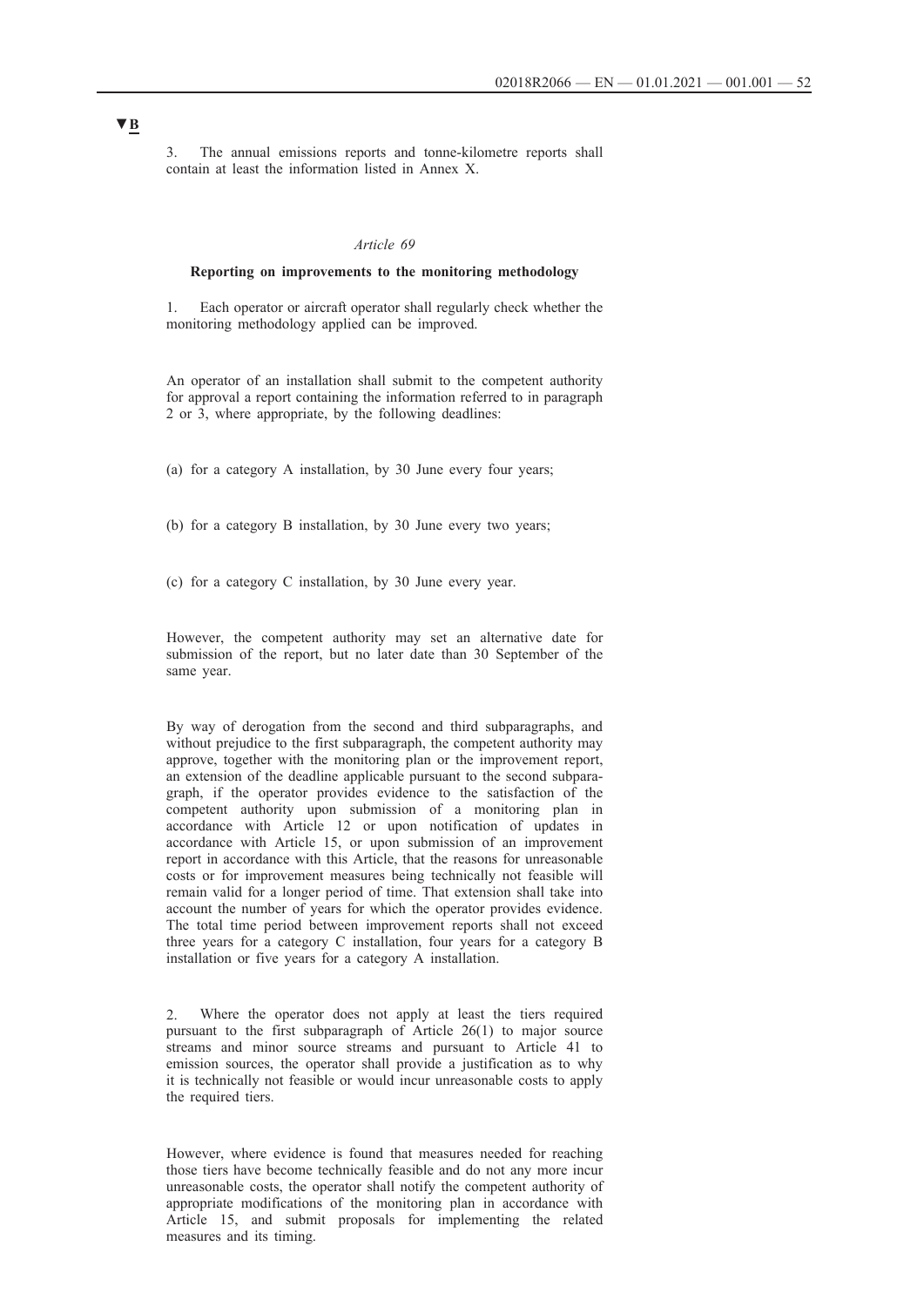3. Where the operator applies a fall-back monitoring methodology referred to in Article 22, the operator shall provide: a justification as to why it is technically not feasible or would incur unreasonable costs to apply at least tier 1 for one or more major or minor source streams.

However, where evidence is found that measures needed for reaching at least tier 1 for those source streams have become technically feasible and do not any more incur unreasonable costs, the operator shall notify the competent authority of appropriate modifications of the monitoring plan in accordance with Article 15 and submit proposals for implementing the related measures and its timing.

Where the verification report established in accordance with Implementing Regulation (EU) 2018/2067 states outstanding nonconformities or recommendations for improvements, in accordance with Articles 27, 29 and 30 of that Implementing Regulation, the operator or aircraft operator shall submit to the competent authority for approval a report by 30 June of the year in which that verification report is issued by the verifier. That report shall describe how and when the operator or aircraft operator has rectified or plans to rectify the nonconformities identified by the verifier and to implement recommended improvements.

The competent authority may set an alternative date for submission of the report as referred to in this paragraph, but no later date than 30 September of the same year. Where applicable, such report may be combined with the report referred to in paragraph 1 of this Article.

Where recommended improvements would not lead to an improvement of the monitoring methodology, the operator or aircraft operator shall provide a justification of why that is the case. Where the recommended improvements would incur unreasonable costs, the operator or aircraft operator shall provide evidence of the unreasonable nature of the costs.

5. Paragraph 4 of this Article shall not apply where the operator or aircraft operator has already resolved all non-conformities and recommendations for improvement and has submitted related modifications of the monitoring plan to the competent authority for approval in accordance with Article 15 of this Regulation before the date set pursuant to paragraph 4.

### *Article 70*

### **Determination of emissions by the competent authority**

1. The competent authority shall make a conservative estimate of the emissions of an installation or aircraft operator in any of the following situations:

- (a) no verified annual emission report has been submitted by the operator or aircraft operator by the deadline required pursuant to Article 68(1);
- (b) the verified annual emissions report referred to in Article 68(1) is not in compliance with this Regulation;
- (c) the annual emissions report of an operator or aircraft operator has not been verified in accordance with Implementing Regulation (EU) 2018/2067.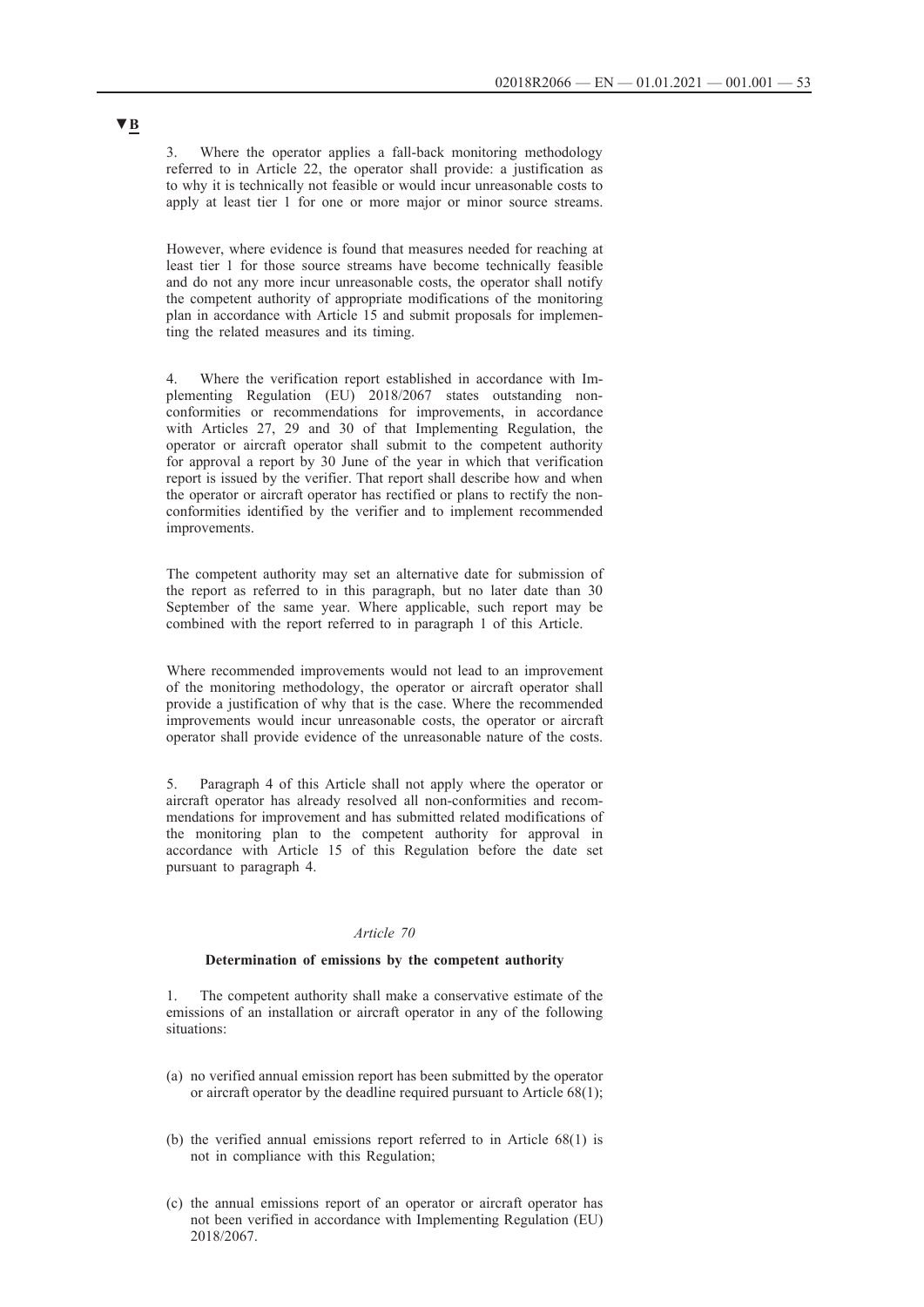2. Where a verifier has stated, in the verification report pursuant to Implementing Regulation (EU) 2018/2067, the existence of non-material misstatements which have not been corrected by the operator or aircraft operator before issuing the verification report, the competent authority shall assess those misstatements, and make a conservative estimate of the emissions of the installation or aircraft operator where appropriate. The competent authority shall inform the operator or aircraft operator whether and which corrections are required to the annual emissions report. The operator or aircraft operator shall make that information available to the verifier.

3. Member States shall establish an efficient exchange of information between competent authorities responsible for approval of monitoring plans and competent authorities responsible for acceptance of annual emissions reports.

#### *Article 71*

### **Access to information**

Emission reports held by the competent authority shall be made available to the public by that authority subject to national rules adopted pursuant to Directive 2003/4/EC of the European Parliament and of the Council (1). With regard to the application of the exception, as specified in Article 4(2)(d) of Directive 2003/4/EC, operators or aircraft operators may indicate in their reports what information they consider commercially sensitive.

#### *Article 72*

## **Rounding of data**

1. **►M1** Total annual emissions of each of the greenhouse gases  $CO<sub>2</sub>$ , N<sub>2</sub>O and PFCs shall be reported as rounded tonnes of CO<sub>2</sub> or  $CO<sub>2(e)</sub>$ . The total annual emissions of the installation shall be calculated as the sum of the rounded values for  $CO<sub>2</sub>$ , N<sub>2</sub>O and PFCs.

Tonne-kilometres shall be reported as rounded values of tonne-kilometres.

2. All variables used to calculate the emissions shall be rounded to include all significant digits for the purpose of calculating and reporting emissions.

3. All data per flights shall be rounded to include all significant digits for the purpose of calculating the distance and payload pursuant to Article 57 and reporting the tonne-kilometre data.

### *Article 73*

#### **Ensuring consistency with other reporting**

Each activity listed in Annex I to Directive 2003/87/EC that is carried out by an operator or aircraft operator shall be labelled using the codes, where applicable, from the following reporting schemes:

<sup>(1)</sup> Directive 2003/4/EC of the European Parliament and of the Council of 28 January 2003 on public access to environmental information and repealing Council Directive 90/313/EEC (OJ L 41, 14.2.2003, p.26).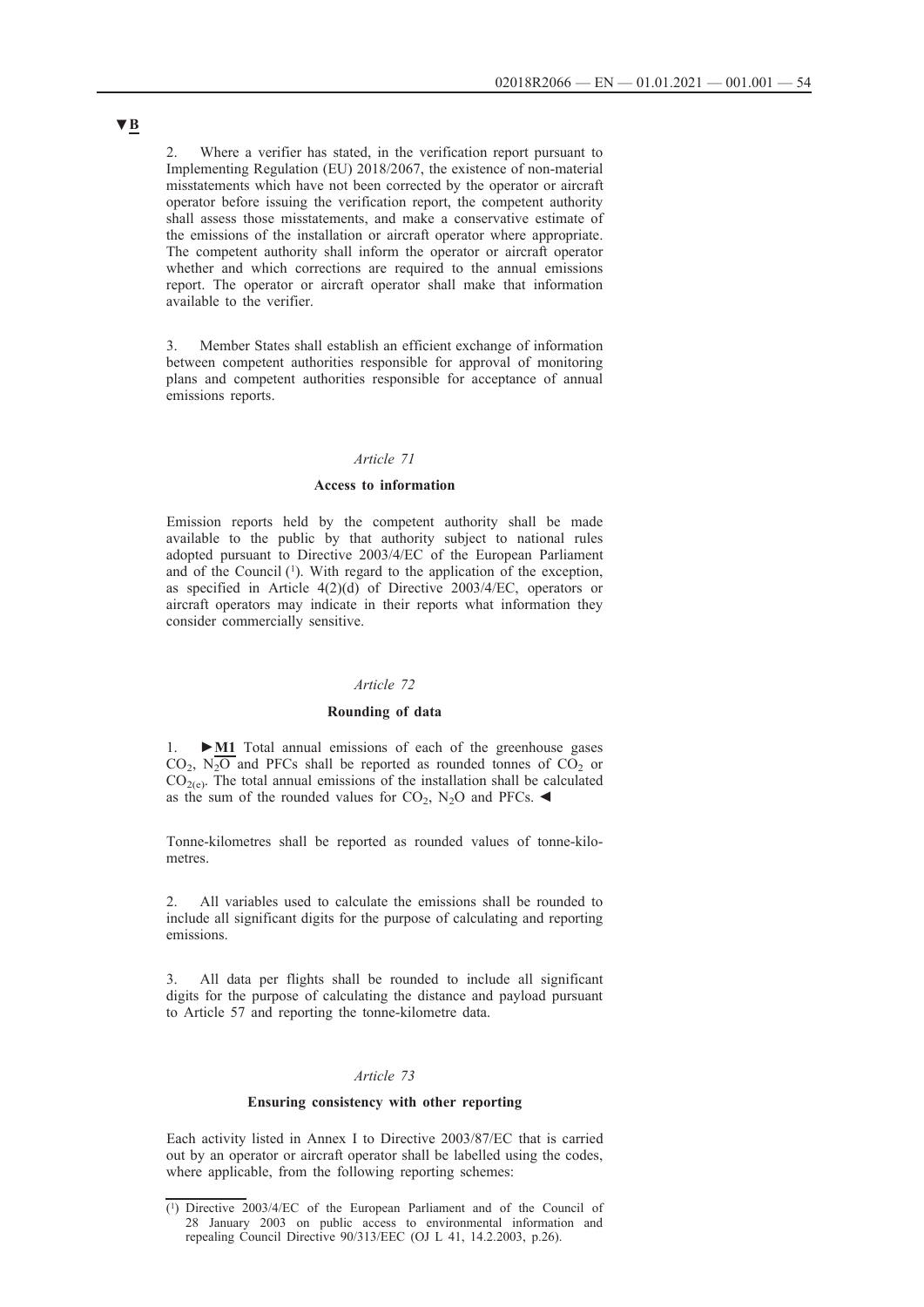- (a) the common reporting format for national greenhouse gas inventory systems, as approved by the respective bodies of the United Nations Framework Convention on Climate Change;
- (b) the installation's identification number in the European pollutant release and transfer register in accordance with Regulation (EC) No 166/2006 of the European Parliament and of the Council  $(1)$ :
- (c) the activity of Annex I to Regulation (EC) No 166/2006;
- (d) the NACE code in accordance with Regulation (EC) No 1893/2006 of the European Parliament and of the Council (2).

#### CHAPTER VII

#### **INFORMATION TECHNOLOGY REQUIREMENTS**

### *Article 74*

## **Electronic data exchange formats**

1. Member States may require the operator and aircraft operator to use electronic templates or specific file formats for submission of monitoring plans and changes to the monitoring plan, as well as for submission of annual emissions reports, tonne-kilometre reports, verification reports and improvement reports.

Those templates or file format specifications established by the Member States shall, at least, contain the information contained in electronic templates or file format specifications published by the Commission.

2. When establishing the templates or file-format specifications referred to in the second subparagraph of paragraph 1, Member States may choose one or both of the following options:

- (a) file-format specifications based on XML, such as the EU ETS reporting language published by the Commission for use in connection with advanced automated systems;
- (b) templates published in a form usable by standard office software, including spreadsheets and word processor files.

<sup>(1)</sup> Regulation (EC) No 166/2006 of the European Parliament and of the Council of 18 January 2006 concerning the establishment of a European Pollutant Release and Transfer Register and amending Council Directives 91/689/EEC and 96/61/EC (OJ L 33, 4.2.2006, p. 1).

<sup>(2)</sup> Regulation (EC) No  $1893/2006$  of the European Parliament and of the Council of 20 December 2006 establishing the statistical classification of economic activities NACE Revision 2 and amending Council Regulation (EEC) No 3037/90 as well as certain EC Regulations on specific statistical domains (OJ L 393, 30.12.2006, p. 1).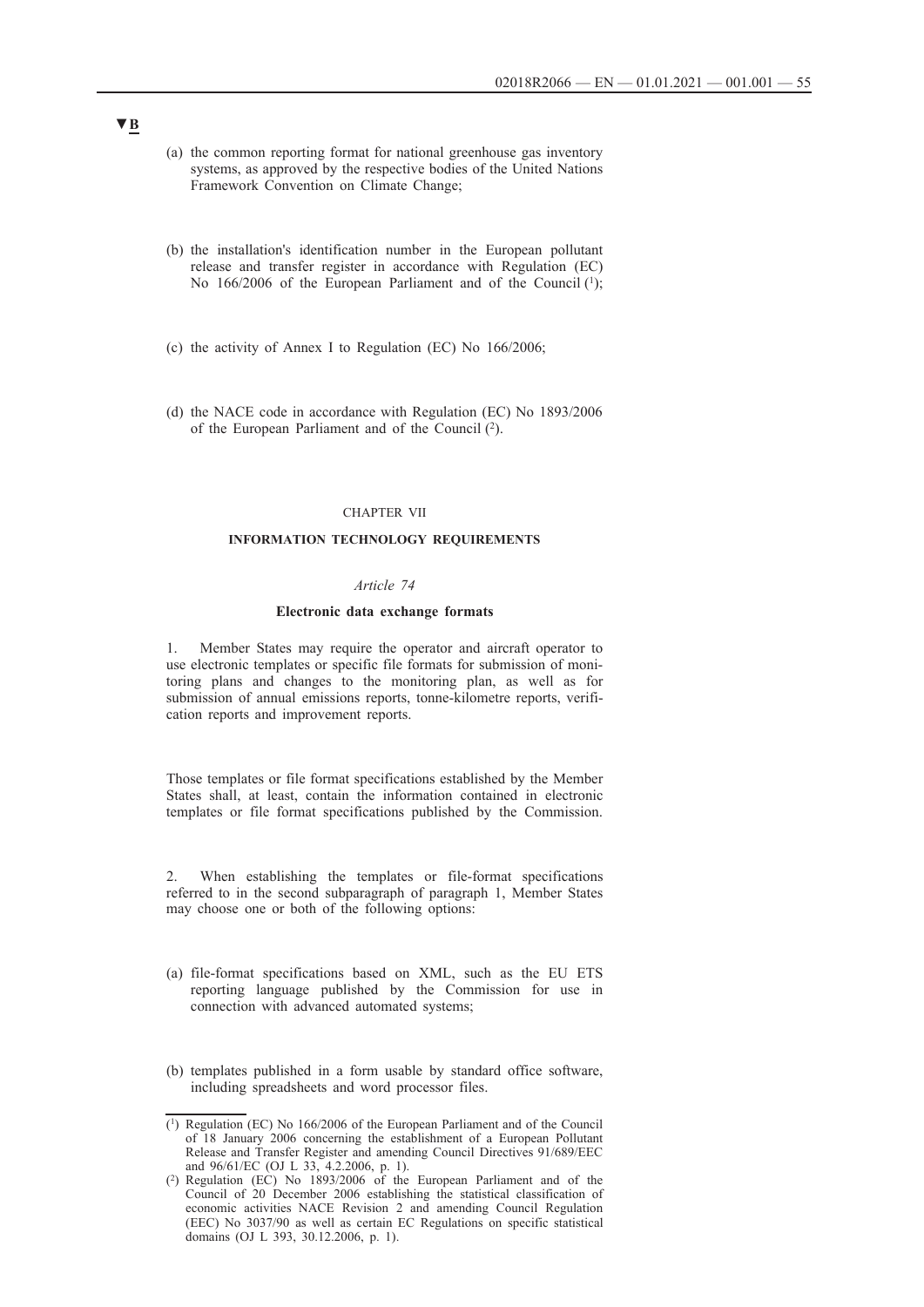### *Article 75*

#### **Use of automated systems**

1. Where a Member State chooses to use automated systems for electronic data exchange based on file-format specifications in accordance with point (a) of Article 74(2), those systems shall ensure in a cost efficient way, through the implementation of technological measures in accordance with the current state of technology:

- (a) integrity of data, preventing modification of electronic messages during transmission;
- (b) confidentiality of data, through the use of security techniques, including encryption techniques, such that the data is only accessible to the party for which it was intended and that no data can be intercepted by unauthorised parties;
- (c) authenticity of data, such that the identity of both the sender and receiver of data is known and verified;
- (d) non-repudiation of data, such that one party of a transaction cannot deny having received a transaction nor can the other party deny having sent a transaction, by applying methods such as signing techniques, or independent auditing of system safeguards.

2. Any automated systems used by Member States based on fileformat specifications in accordance with point (a) of Article 74(2) for communication between the competent authority, operator and aircraft operator, as well as verifier and national accreditation body within the meaning of Implementing Regulation (EU) 2018/2067, shall meet the following non-functional requirements, through implementation of technological measures in accordance with the current state of technology:

- (a) access control, such that the system is only accessible to authorised parties and no data can be read, written or updated by unauthorised parties, through implementation of technological measures in order to achieve the following:
	- (i) restriction of physical access to the hardware on which automated systems run through physical barriers;
	- (ii) restriction of logical access to the automated systems through the use of technology for identification, authentication and authorisation;
- (b) availability, such that data accessibility is ensured, even after significant time and the introduction of possible new software;
- (c) audit trail, such that it is ensured that changes to data can always be found and analysed in retrospect.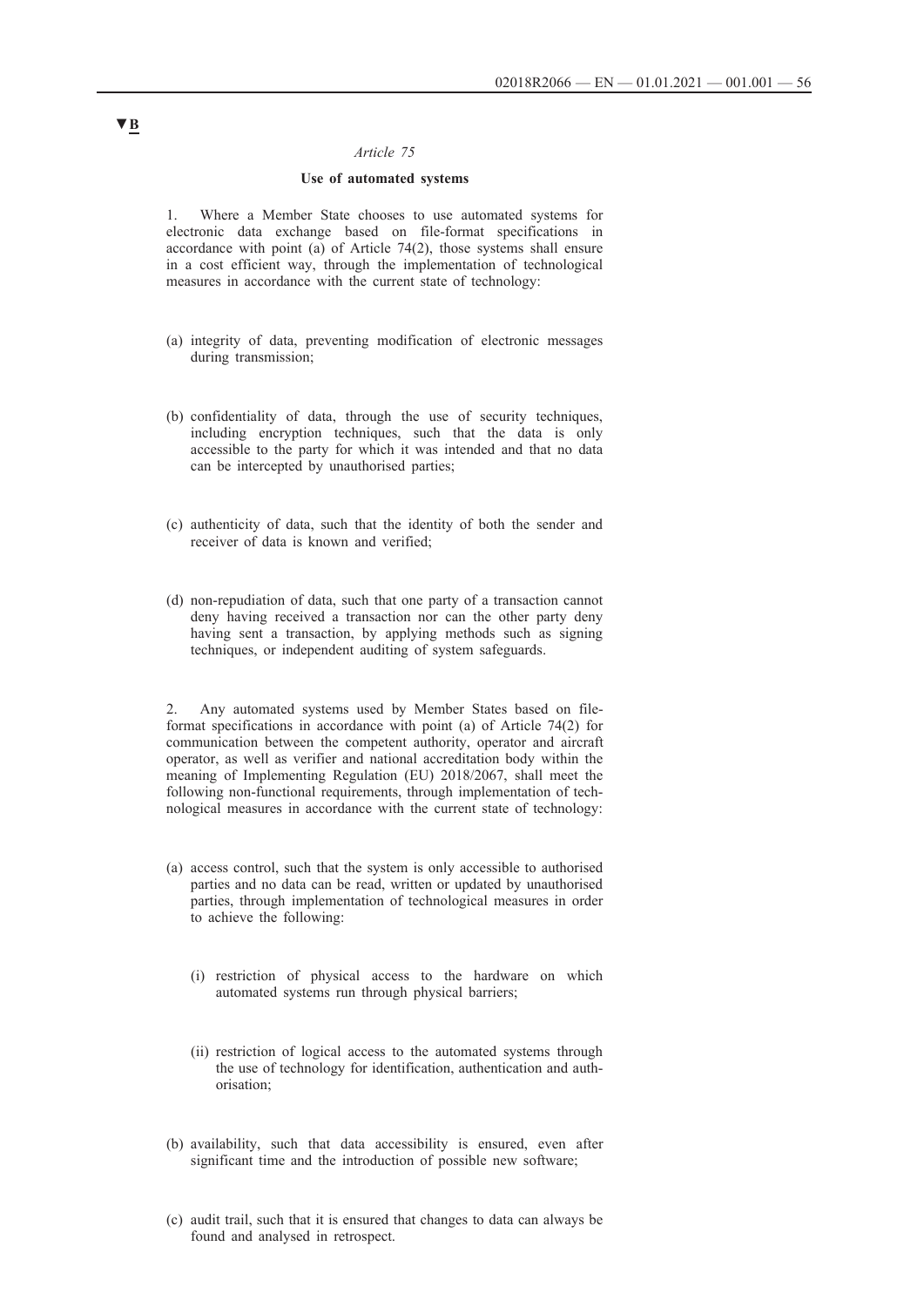### CHAPTER VIII

## **FINAL PROVISIONS**

#### *Article 76*

### **Amendments to Regulation (EU) No 601/2012**

Regulation (EU) No 601/2012 is amended as follows:

- (1) In Article 12(1), third subparagraph, point (a) is replaced by the following:
	- '(a) for installations, evidence for each major and minor source stream demonstrating compliance with the uncertainty thresholds for activity data and calculation factors, where applicable, for the applied tiers as defined in Annexes II and IV, as well as for each emission source demonstrating compliance with the uncertainty thresholds for the applied tiers as defined in Annex VIII, where applicable;'
- (2) In Article 15, paragraph 4, subparagraph (a) is replaced by the following:
	- '(a) with regard to the emission monitoring plan:
		- (i) a change of emission factor values laid down in the monitoring plan;
		- (ii) a change between calculation methods as laid down in Annex III, or a change from the use of a calculation method to the use of estimation methodology in accordance with Article 55(2) or *vice versa*;
		- (iii) the introduction of new source streams;
		- (iv) changes in the status of the aircraft operator as a small emitter within the meaning of Article 55(1) or with regard to one of the thresholds provided by Article 28a(6) of Directive 2003/87/EC;'
- (3) Article 49 is replaced by the following:

#### *'Article 49*

## Transferred CO<sub>2</sub>

1. The operator shall subtract from the emissions of the installation any amount of  $CO<sub>2</sub>$  originating from fossil carbon in activities covered by Annex I to Directive 2003/87/EC that is not emitted from the installation, but:

- (a) transferred out of the installation to any of the following:
	- (i) a capture installation for the purpose of transport and long-term geological storage in a storage site permitted under Directive 2009/31/EC;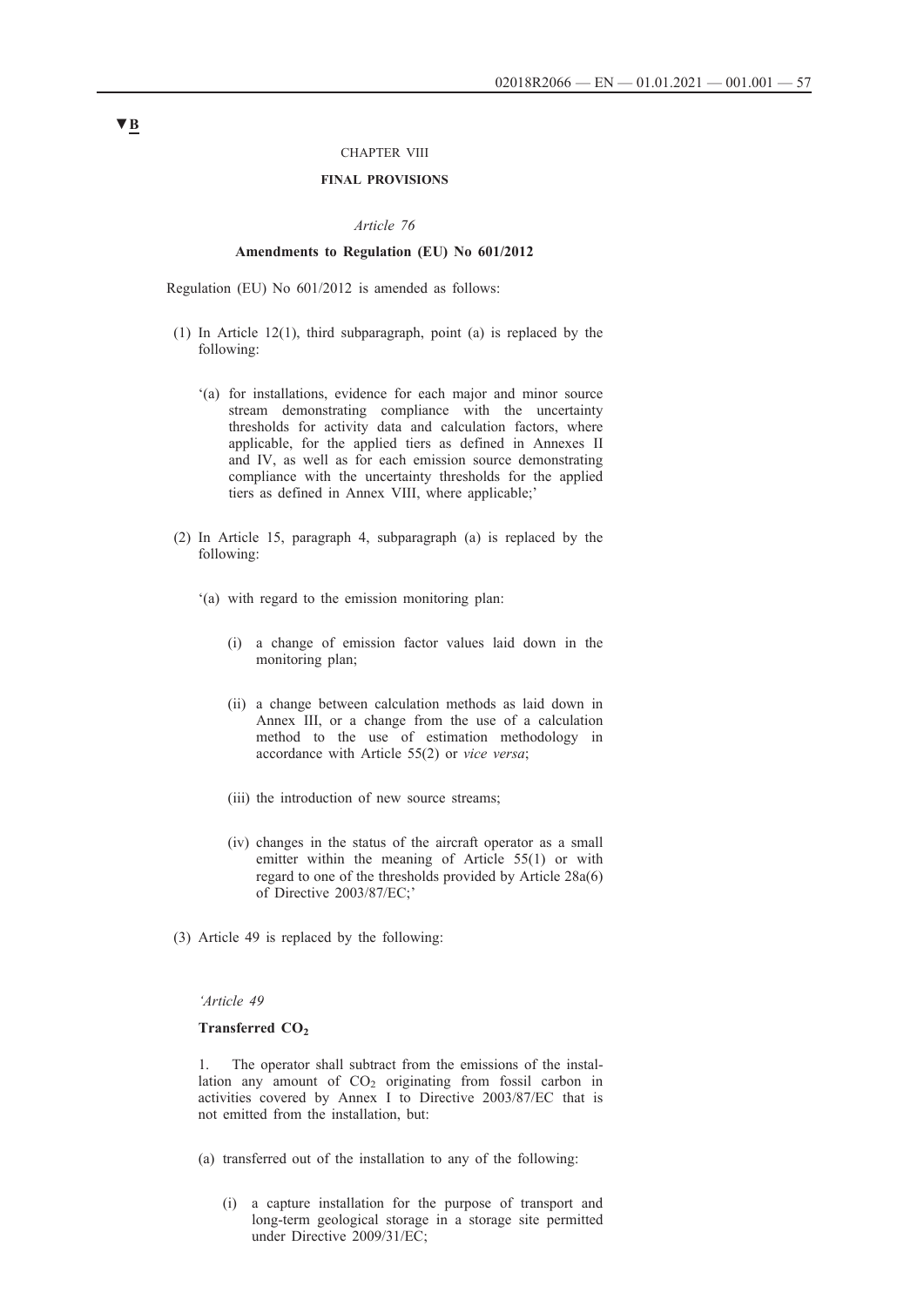- (ii) a transport network with the purpose of long-term geological storage in a storage site permitted under Directive 2009/31/EC;
- (iii) a storage site permitted under Directive 2009/31/EC for the purpose of long-term geological storage;
- (b) transferred out of the installation and used to produce precipitated calcium carbonate, in which the used  $CO<sub>2</sub>$  is chemically bound.

2. In its annual emissions report, the operator of the transferring installation shall provide the receiving installation's installation identification code recognised in accordance with the acts adopted pursuant to Article 19(3) of Directive 2003/87/EC, if the receiving installation is covered by that Directive. In all other cases, the operator of the transferring installation shall provide the name, address and contact information of a contact person for the receiving installation.

The first subparagraph shall also apply to the receiving installation with respect to the transferring installation's installation identification code.

3. For the determination of the quantity of  $CO<sub>2</sub>$  transferred from one installation to another, the operator shall apply a measurementbased methodology, including in accordance with Articles 43, 44 and 45. The emission source shall correspond to the measurement point and the emissions shall be expressed as the quantity of  $CO<sub>2</sub>$ transferred.

For the purpose of point (b) of paragraph 1, the operator shall apply a calculation-based methodology.

4. For determining the quantity of  $CO<sub>2</sub>$  transferred from one installation to another, the operator shall apply the highest tier as defined in section 1 of Annex VIII.

However, the operator may apply the next lower tier provided that it establishes that applying the highest tier as defined in section 1 of Annex VIII is technically not feasible or incurs unreasonable costs.

For determining the quantity of  $CO<sub>2</sub>$  chemically bound in precipitated calcium carbonate, the operator shall use data sources representing highest achievable accuracy.

5. The operators may determine quantities of  $CO<sub>2</sub>$  transferred out of the installation both at the transferring and at the receiving installation. In such cases, Article 48(3) shall apply.'

- (4) Article 52 is amended as follows:
	- (a) paragraph 5 is deleted;
	- (b) paragraph 6 is replaced by the following: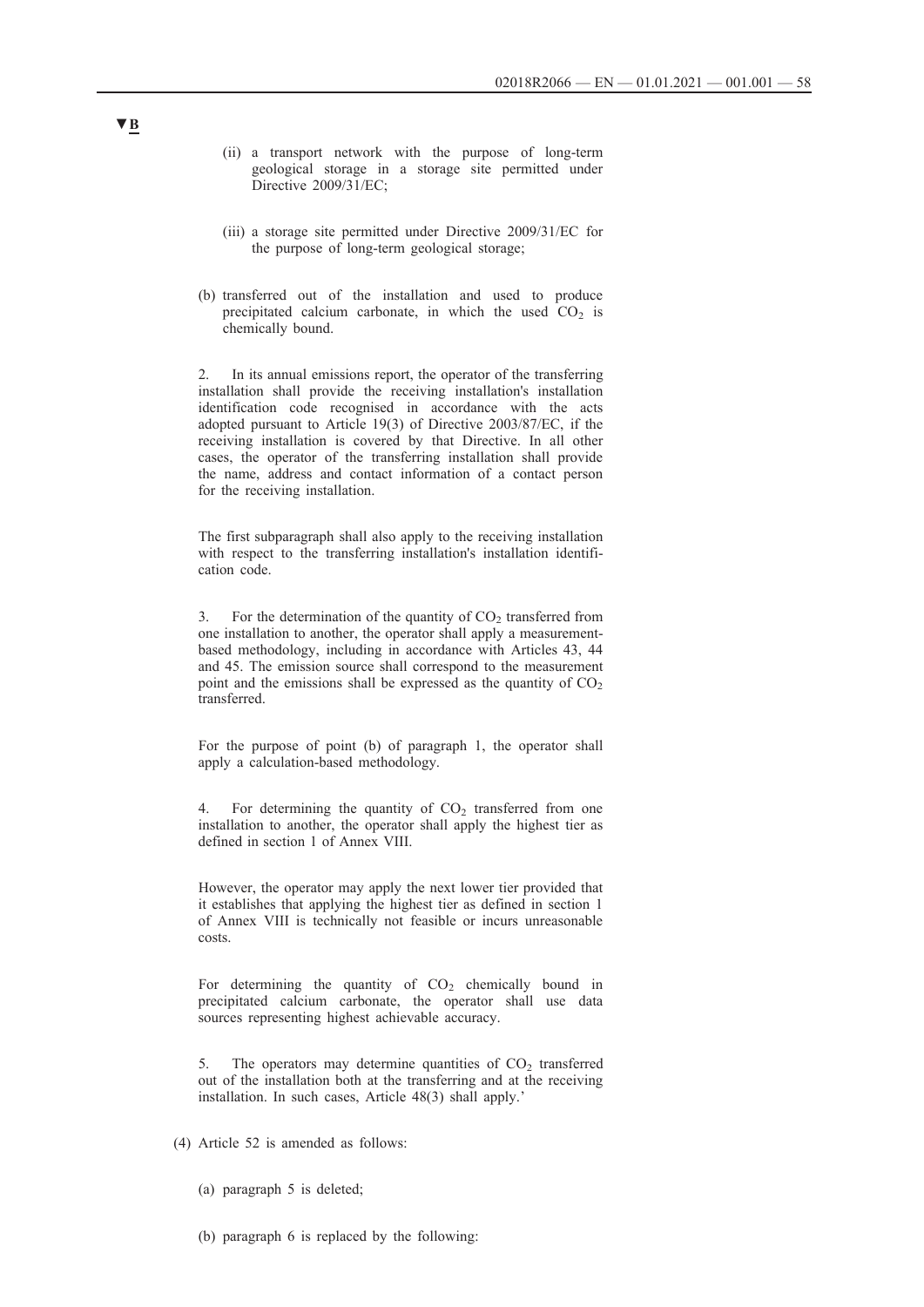'6. Where the amount of fuel uplift or the amount of fuel remaining in the tanks is determined in units of volume, expressed in litres, the aircraft operator shall convert that amount from volume to mass by using density values. The aircraft operator shall use the fuel density (which may be an actual or a standard value of 0,8 kg per litre) that is used for operational and safety reasons.

The procedure for informing the use of actual or standard density shall be described in the monitoring plan along with a reference to the relevant aircraft operator documentation.'

(c) paragraph 7 is replaced by the following:

'7. For the purposes of the calculation referred to in paragraph 1, the aircraft operator shall use the default emission factors set out in Table 2 in Annex III. For fuels not listed in that table, the aircraft operator shall determine the emission factor in accordance with Article 32. For such fuels, the net calorific value shall be determined and reported as a memo-item.'

(5) In Article 54, paragraph 2, subparagraph 1 is replaced by the following:

'2. By way of derogation from Article 52, small emitters may estimate the fuel consumption using tools implemented by Eurocontrol or another relevant organisation, which can process all relevant air traffic information and avoid any underestimations of emissions.'

- (6) Article 55 is amended as follows:
	- (a) paragraph 1 is replaced by the following:

'1. The aircraft operator shall consider sources of uncertainty and their associated levels of uncertainty when selecting the monitoring methodology pursuant to Article 52(2).'

- (b) paragraphs 2, 3 and 4 are deleted
- (7) In Article 59, paragraph 1 is replaced by the following:

'For the purposes of point (a) of Article 58(3), the operator shall ensure that all relevant measuring equipment is calibrated, adjusted and checked at regular intervals including prior to use, and checked against measurement standards traceable to international measurement standards, where available, in accordance with the requirements of this Regulation and proportionate to the risks identified.

Where components of the measuring systems cannot be calibrated, the operator shall identify those in the monitoring plan and propose alternative control activities.

When the equipment is found not to comply with required performance, the operator shall promptly take necessary corrective action.'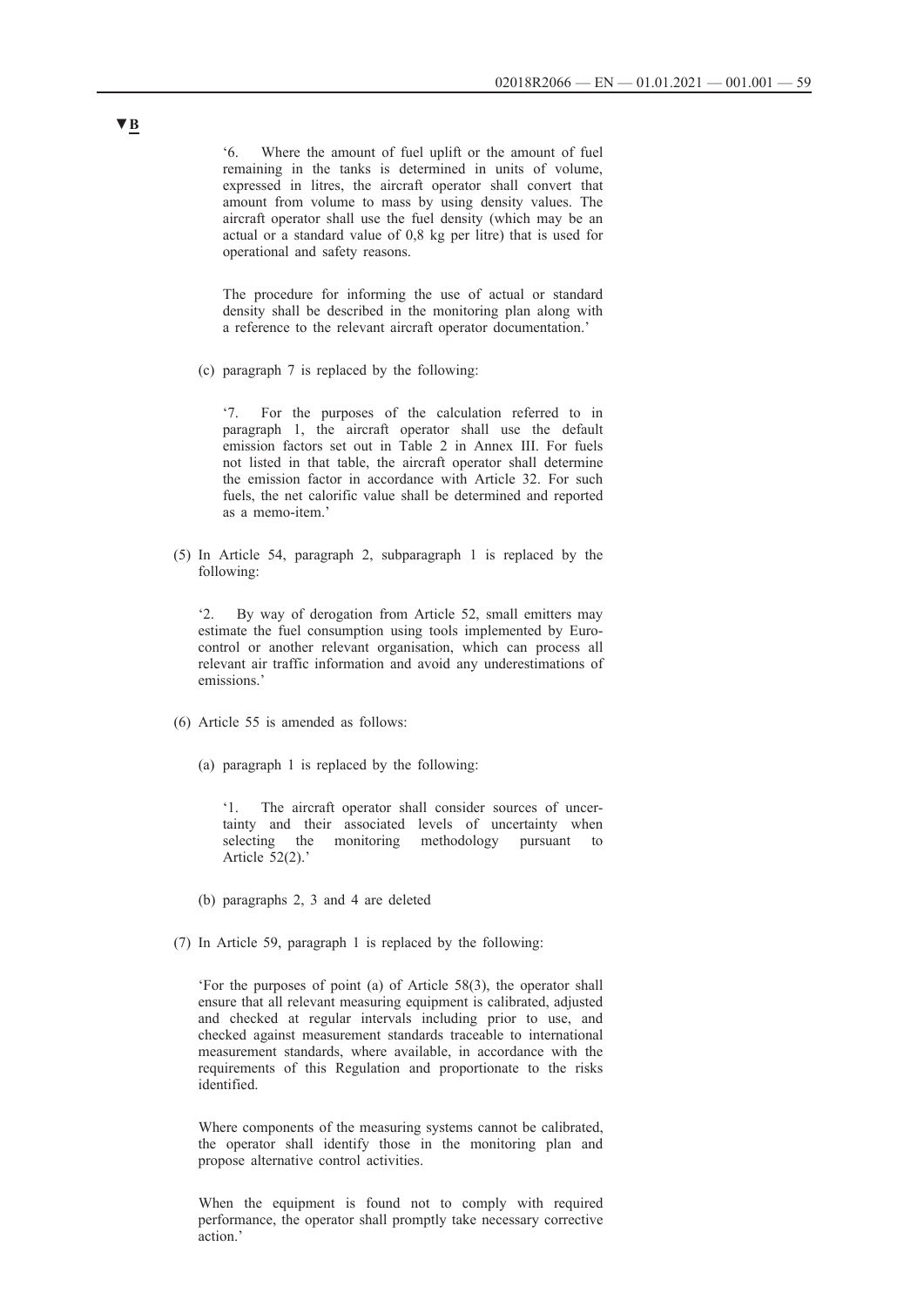(8) In Article 65(2), a third subparagraph is added:

'Where the number of flights with data gaps referred to in the first two sub-paragraphs exceed 5 % of the annual flights that are reported, the operator shall inform the competent authority thereof without undue delay and shall take remedial action for improving the monitoring methodology.'

- (9) In Annex I, section 2 is amended as follows:
	- (a) point  $(2)(b)(ii)$  is replaced by the following:
		- '(ii) procedures for the measurement of fuel uplifts and fuel in tanks, a description of the measuring instruments involved and the procedures for recording, retrieving, transmitting and storing information regarding measurements, as applicable;'
	- (b) point  $(2)(b)(iii)$  is replaced by the following:
		- '(iii) the method for the determination of density, where applicable;'
	- (c) point  $(2)(b)(iv)$  is replaced by the following:
		- '(iv) justification of the chosen monitoring methodology, in order to ensure lowest levels of uncertainty, according to Article 55 (1);'
	- (d) point (2)(d) is deleted
	- (e) point  $(2)(f)$  is replaced by the following:
		- '(f) a description of the procedures and systems for identifying, assessing and handling data gaps pursuant to Article 65(2).'
- (10) In Annex III, section 2 is deleted.
- (11) Annex IV is amended as follows:
	- (a) in section 10, subsection B, the fourth paragraph is deleted;
	- (b) in section 14, subsection B, the third paragraph is deleted.
- (12) Annex IX is amended as follows:
	- (a) section 1, point (2) is replaced by the following:

'Documents justifying the selection of the monitoring methodology and the documents justifying temporal or nontemporal changes of monitoring methodologies and, where applicable, tiers approved by the competent authority;'

(b) section 3, point (5) is replaced by the following: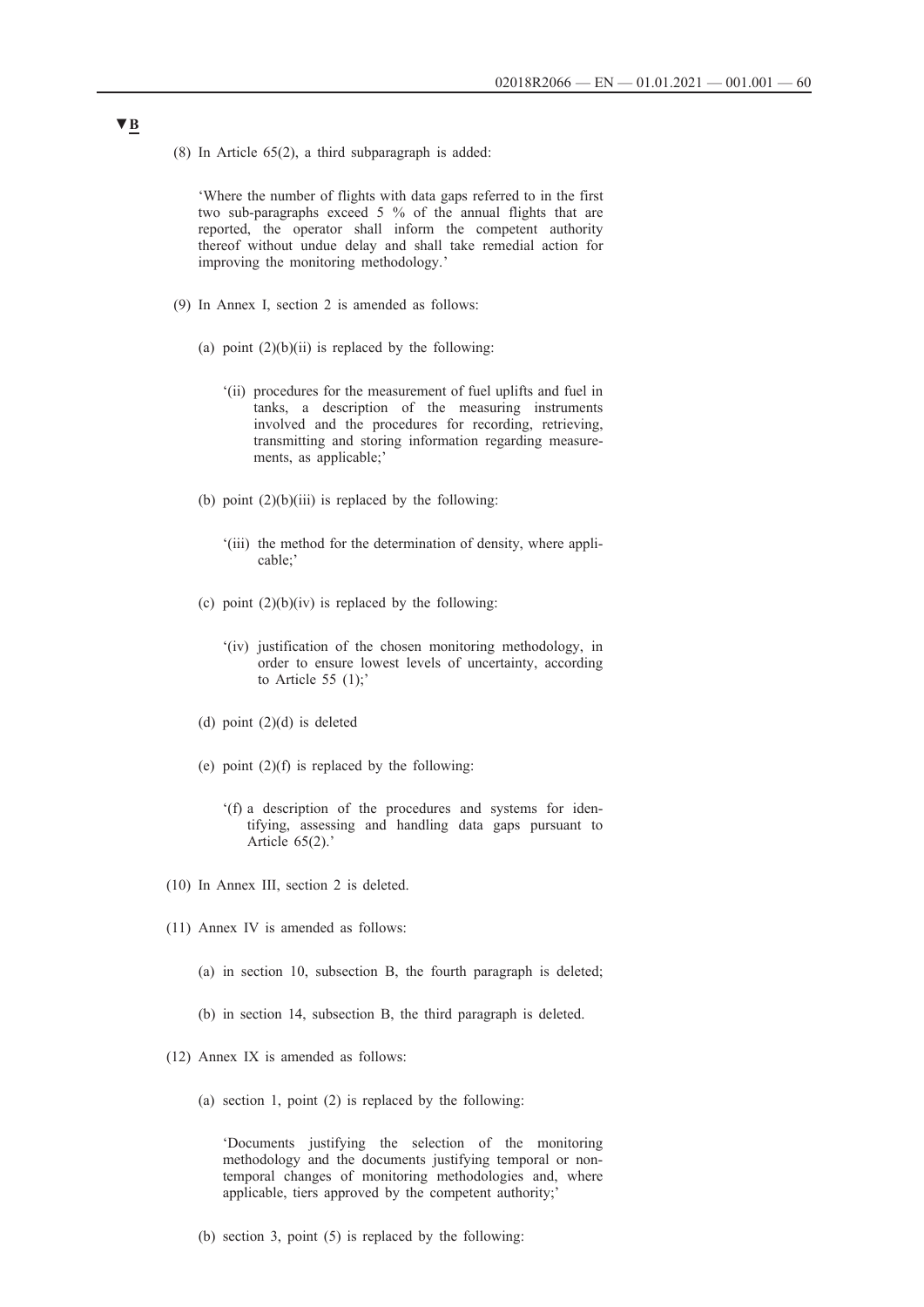- '(5) Documentation on the methodology for data gaps where applicable, the number of flights where data gaps occurred, the data used for closing the data gaps, where they occurred, and, where the number of flights with data gaps exceeded 5 % of flights that were reported, reasons for the data gaps as well as documentation of remedial actions taken.'
- (13) In Annex X, section 2 is amended as follows:
	- (a) point (7) is replaced by the following:
		- '(7) The total number of flights per State pair covered by the report;'
	- (b) the following point is added below point (7):
		- '(7a) Mass of fuel (in tonnes) per fuel type per State pair;'
	- (c) point  $(10)(a)$  is replaced by the following:
		- '(a) the number of flights expressed as percentage of annual flights for which data gaps occurred; and the circumstances and reasons for data gaps that apply;'
	- (d) point  $(11)(a)$  is replaced by the following:
		- '(a) the number of flights expressed as percentage of annual flights (rounded to the nearest  $0,1\%$ ) for which data gaps occurred; and the circumstances and reasons for data gaps that apply;'

#### *Article 77*

#### **Repeal of Regulation (EU) No 601/2012**

1. Regulation (EU) No 601/2012 is repealed with effect from 1 January 2021.

References to the repealed Regulation shall be construed as references to this Regulation and read in accordance with the correlation table in Annex XI.

2. The provisions of Regulation (EU) No 601/2012 shall continue to apply to the monitoring, reporting and verification of emissions and, where applicable, activity data, occurring prior to 1 January 2021.

### *Article 78*

#### **Entry into force and application**

This Regulation shall enter into force on the day following that of its publication in the *Official Journal of the European Union*.

It shall apply from 1 January 2021.

However, Article 76 shall apply from 1 January 2019 or the date of entry into force of this Regulation, whichever is the later.

This Regulation shall be binding in its entirety and directly applicable in all Member States.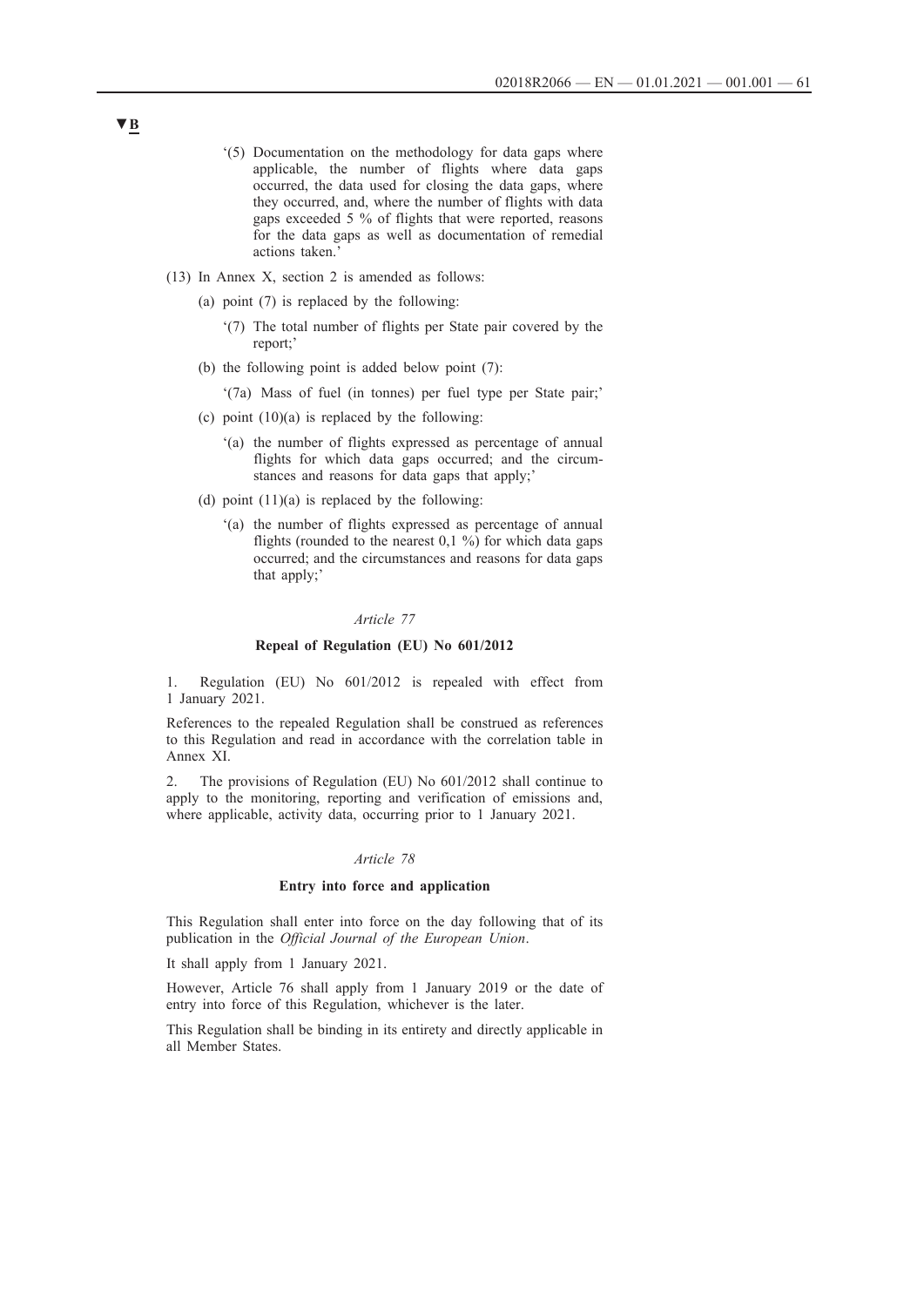#### *ANNEX I*

#### **Minimum content of the monitoring plan (Article 12(1))**

1. MINIMUM CONTENT OF THE MONITORING PAN FOR INSTAL-LATIONS

The monitoring plan for an installation shall contain at least the following information:

- (1) general information on the installation:
	- (a) a description of the installation and activities carried out by the installation to be monitored, containing a list of emissions sources and source streams to be monitored for each activity carried out within the installation and meeting the following criteria:
		- (i) the description must be sufficient for demonstrating that neither data gaps nor double counting of emissions occur;
		- (ii) a simple diagram of the emission sources, source streams, sampling points and metering equipment must be added where requested by the competent authority or where such diagram simplifies describing the installation or referencing emission sources, source streams, measuring instruments and any other parts of the installation relevant for the monitoring methodology including data flow activities and control activities;
	- (b) a description of the procedure for managing the assignment of responsibilities for monitoring and reporting within the installation, and for managing the competences of responsible personnel;
	- (c) a description of the procedure for regular evaluation of the monitoring plan's appropriateness, covering at least the following:
		- (i) checking the list of emissions sources and source streams, ensuring completeness of the emission sources and source streams and that all relevant changes in the nature and functioning of the installation will be included in the monitoring plan;
		- (ii) assessing compliance with the uncertainty thresholds for activity data and other parameters, where applicable, for the applied tiers for each source stream and emission source;
		- (iii) assessing potential measures for improvement of the monitoring methodology applied;
	- (d) a description of the written procedures of the data flow activities pursuant to Article 58, including a diagram where appropriate for clarification;
	- (e) a description of the written procedures for the control activities established pursuant to Article 59;
	- (f) where applicable, information on relevant links with activities undertaken in the framework of the Community eco-management and audit scheme (EMAS) established pursuant to Regulation (EC) No 1221/2009 of the European Parliament and of the Council  $(1)$ , systems covered by harmonised standard ISO 14001:2004 and other environmental management systems including information on procedures and controls with relevance to greenhouse gas emissions monitoring and reporting;

## $(1)$  OJ L 342, 22.12.2009, p. 1.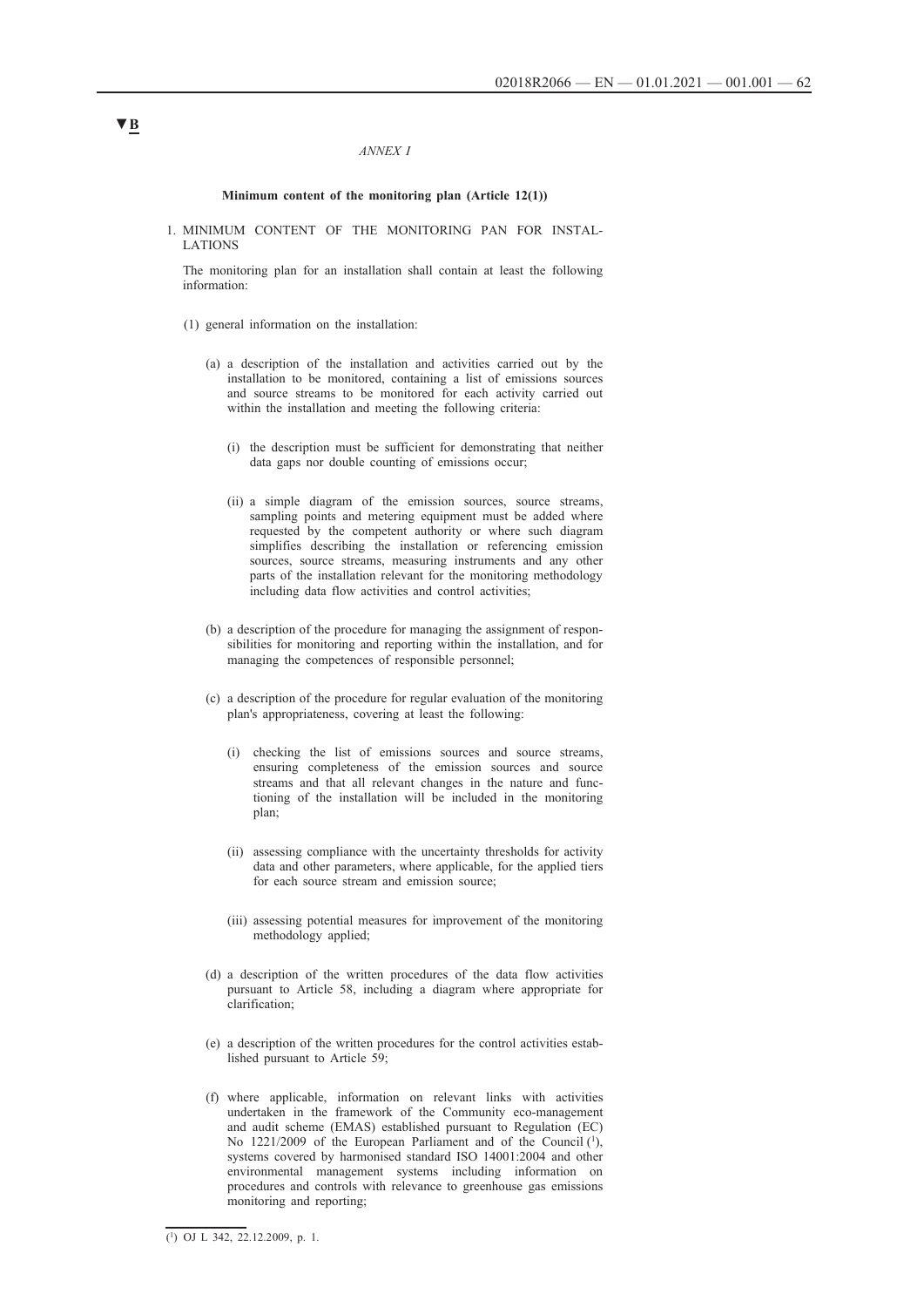- (g) the version number of the monitoring plan and the date from which that version of the monitoring plan is applicable;
- (h) the category of the installation;
- (2) a detailed description of the calculation-based methodologies where applied, consisting of the following:
	- (a) a detailed description of the calculation-based methodology applied, including a list of input data and calculation formulae used, a list of the tiers applied for activity data and all relevant calculation factors for each of the source streams to be monitored;
	- (b) where applicable and where the operator intends to make use of simplification for minor and de-minimis source streams, a categorisation of the source streams into major, minor and de-minimis source streams;
	- (c) a description of the measurement systems used, and their measurement range, specified uncertainty and exact location of the measuring instruments to be used for each of the source streams to be monitored;
	- (d) where applicable, the default values used for calculation factors indicating the source of the factor, or the relevant source, from which the default factor will be retrieved periodically, for each of the source streams;
	- (e) where applicable, a list of the analysis methods to be used for the determination of all relevant calculation factors for each of the source streams, and a description of the written procedures for those analyses;
	- (f) where applicable, a description of the procedure underpinning the sampling plan for the sampling of fuel and materials to be analysed, and the procedure used to revise the appropriateness of the sampling plan;
	- (g) where applicable, a list of laboratories engaged in carrying out relevant analytical procedures and, where the laboratory is not accredited as referred to in Article 34(1) a description of the procedure used for demonstrating the compliance with equivalent requirements in accordance with Article 34(2) and (3);
- (3) where a fall-back monitoring methodology is applied in accordance with Article 22, a detailed description of the monitoring methodology applied for all source streams or emission sources, for which no tier methodology is used, and a description of the written procedure used for the associated uncertainty analysis to be carried out;
- (4) a detailed description of the measurement-based methodologies, where applied, including the following:
	- (a) a description of the measurement method including descriptions of all written procedures relevant for the measurement and the following:
		- (i) any calculation formulae used for data aggregation and used to determine the annual emissions of each emission source;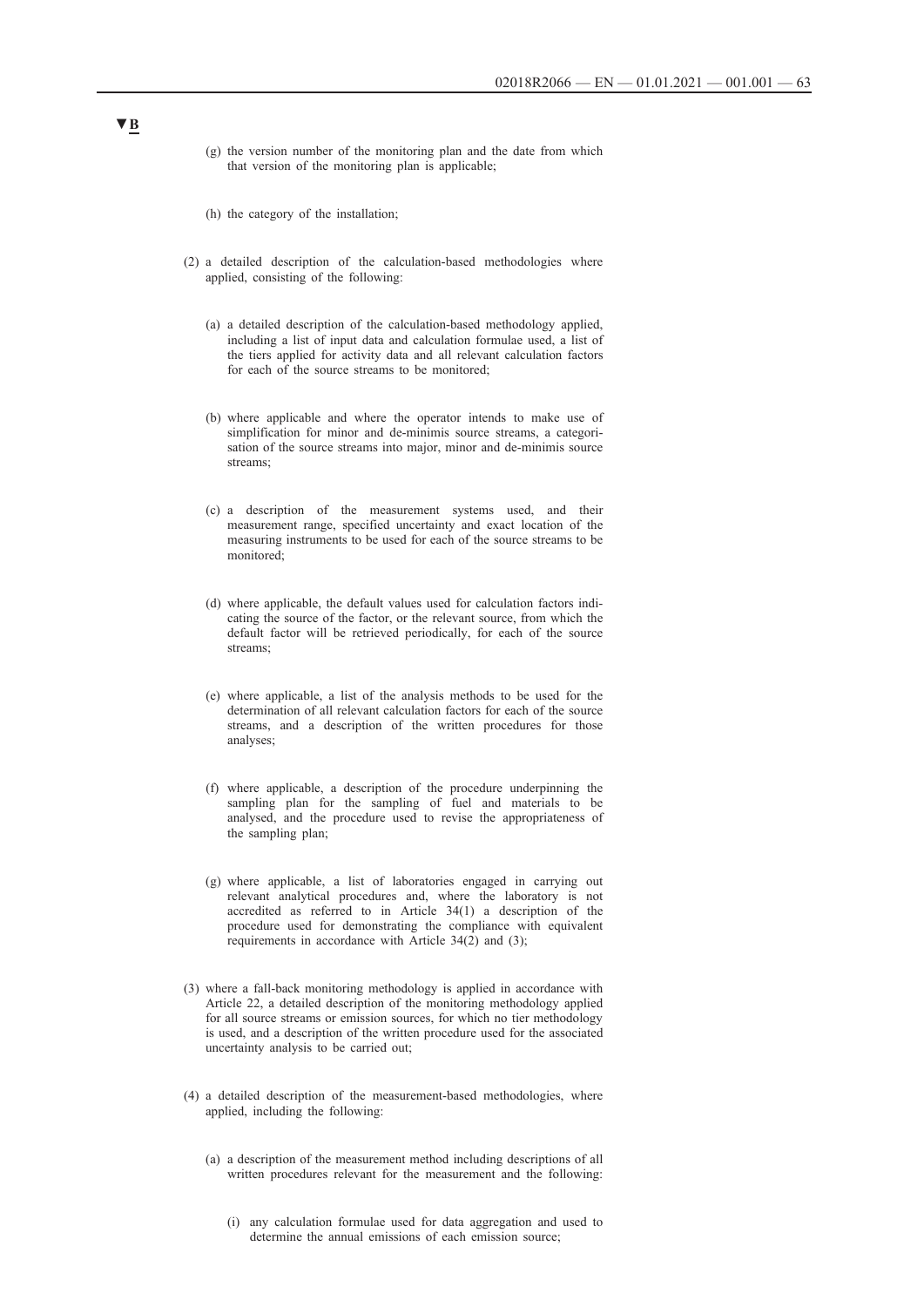- (ii) the method for determining whether valid hours or shorter reference periods for each parameter can be calculated, and for substitution of missing data in accordance with Article 45;
- (b) a list of all relevant emission points during typical operation, and during restrictive and transition phases, including breakdown periods or commissioning phases, supplemented by a process diagram where requested by the competent authority;
- (c) where flue gas flow is derived by calculation, a description of the written procedure for that calculation for each emission source monitored using a measurement-based methodology;
- (d) a list of all relevant equipment, indicating its measurement frequency, operating range and uncertainty;
- (e) a list of applied standards and of any deviations from those standards;
- (f) a description of the written procedure for carrying out the corroborating calculations in accordance with Article 46, where applicable;
- (g) a description of the method, how  $CO<sub>2</sub>$  stemming from biomass is to be determined and subtracted from the measured  $CO<sub>2</sub>$  emissions, and of the written procedure used for that purpose, where applicable;
- (h) where applicable and where the operator intends to make use of simplification for minor emission sources, a categorisation of the emission sources into major and minor emission sources;
- (5) in addition to elements listed in point 4, a detailed description of the monitoring methodology where  $N_2O$  emissions are monitored, where appropriate in the form of description of the written procedures applied, including a description of the following:
	- (a) the method and parameters used to determine the quantity of materials used in the production process and the maximum quantity of material used at full capacity;
	- (b) the method and parameters used to determine the quantity of product produced as an hourly output, expressed as nitric acid (100 %), adipic acid (100 %), caprolactam, glyoxal and glyoxylic acid per hour respectively;
	- (c) the method and parameters used to determine the  $N<sub>2</sub>O$  concentration in the flue gas from each emission source, its operating range, and its uncertainty, and details of any alternative methods to be applied where concentrations fall outside the operating range and the situations when this may occur;
	- (d) the calculation method used to determine  $N_2O$  emissions from periodic, unabated sources in nitric acid, adipic acid, caprolactam, glyoxal and glyoxylic acid production;
	- (e) the way in which or the extent to which the installation operates with variable loads, and the manner in which the operational management is carried out;
	- (f) the method and any calculation formulae used to determine the annual  $N_2O$  emissions and the corresponding  $CO_{2(e)}$  values of each emission source;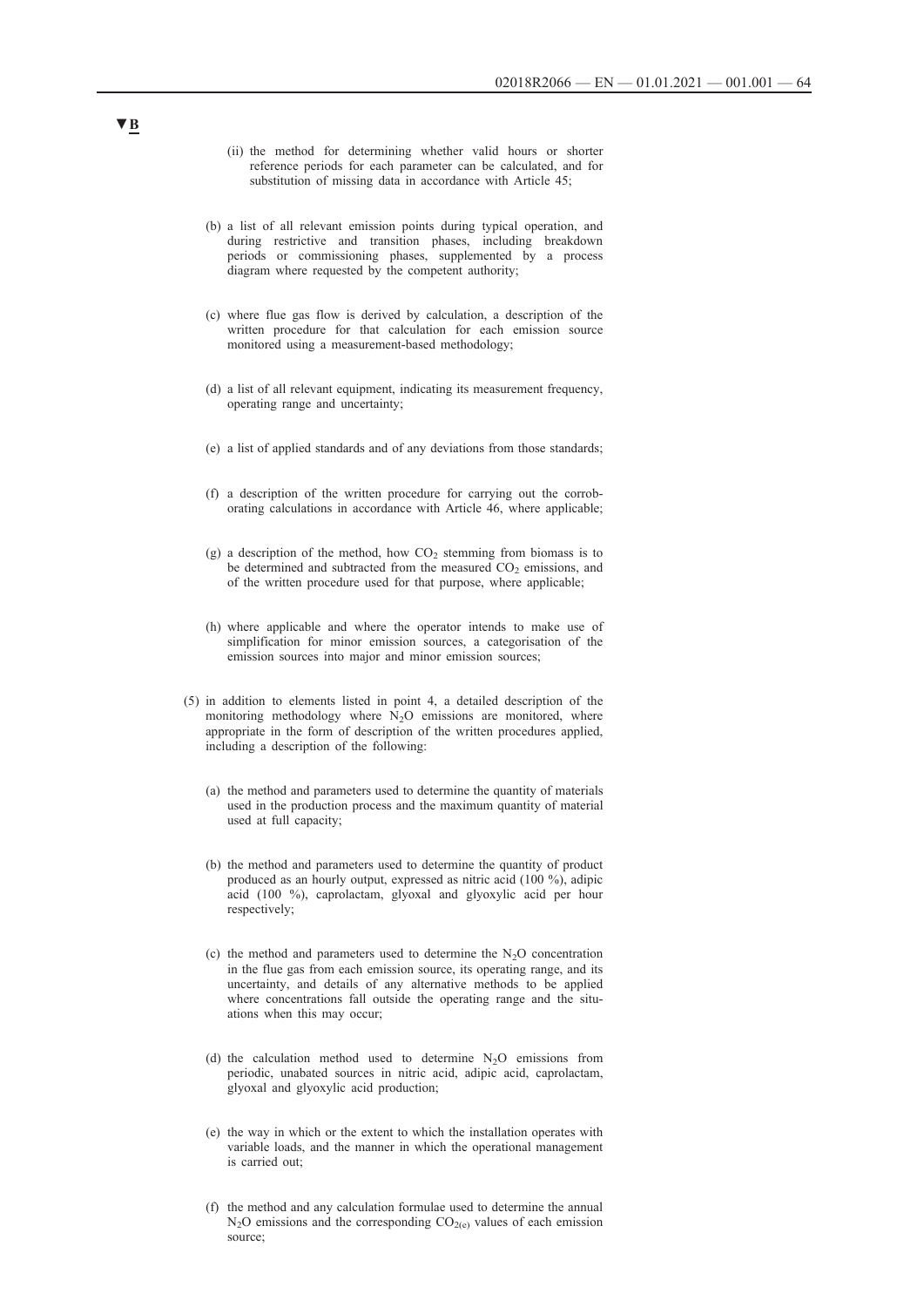- (g) information on process conditions that deviate from normal operations, an indication of the potential frequency and the duration of such conditions, as well as an indication of the volume of the  $N_2O$ emissions during the deviating process conditions such as abatement equipment malfunction;
- (6) a detailed description of the monitoring methodology as far as perfluorocarbons from primary aluminium production are monitored, where appropriate in the form of a description of the written procedures applied, including the following:
	- (a) where applicable, the dates of measurement for the determination of the installation-specific emission factors  $SEF_{CF4}$  or OVC, and  $F_{C2F6}$ , and a schedule for future repetitions of that determination;
	- (b) where applicable, the protocol describing the procedure used to determine the installation-specific emission factors for  $CF_4$  and  $C_2F_6$ , showing also that the measurements have been and will be carried out for a sufficiently long time for measured values to converge, but at least for 72 hours;
	- (c) where applicable, the methodology for determining the collection efficiency for fugitive emissions at installations for primary aluminium production;
	- (d) a description of cell type and type of anode;
- (7) a detailed description of the monitoring methodology where transfer of inherent  $CO<sub>2</sub>$  as part of a source stream in accordance with Article 48, transfer of  $CO<sub>2</sub>$  in accordance with Article 49, or transfer of N<sub>2</sub>O in accordance with Article 50 are carried out, where appropriate in the form of a description of the written procedures applied, including the following:
	- (a) where applicable, the location of equipment for temperature and pressure measurement in a transport network;
	- (b) where applicable, procedures for preventing, detecting and quantification of leakage events from transport networks;
	- (c) in the case of transport networks, procedures effectively ensuring that  $CO<sub>2</sub>$  is transferred only to installations which have a valid greenhouse gas emission permit, or where any emitted  $CO<sub>2</sub>$  is effectively monitored and accounted for in accordance with Article 49;
	- (d) identification of the receiving and transferring installations according to the installation identification code recognised in accordance with Regulation (EU) No 1193/2011;
	- (e) where applicable, a description of continuous measurement systems used at the points of transfer of  $CO<sub>2</sub>$  or N<sub>2</sub>O between installations transferring  $CO_2$  or N<sub>2</sub>O or the determination method in accordance with Articles 48, 49 or 50;
	- (f) where applicable, a description of the conservative estimation method used for determining the biomass fraction of transferred  $CO<sub>2</sub>$  in accordance with Article 48 or 49;
	- (g) where applicable, quantification methodologies for emissions or  $CO<sub>2</sub>$ released to the water column from potential leakages as well as the applied and possibly adapted quantification methodologies for actual emissions or  $CO<sub>2</sub>$  released to the water column from leakages, as specified in section 23 of Annex IV.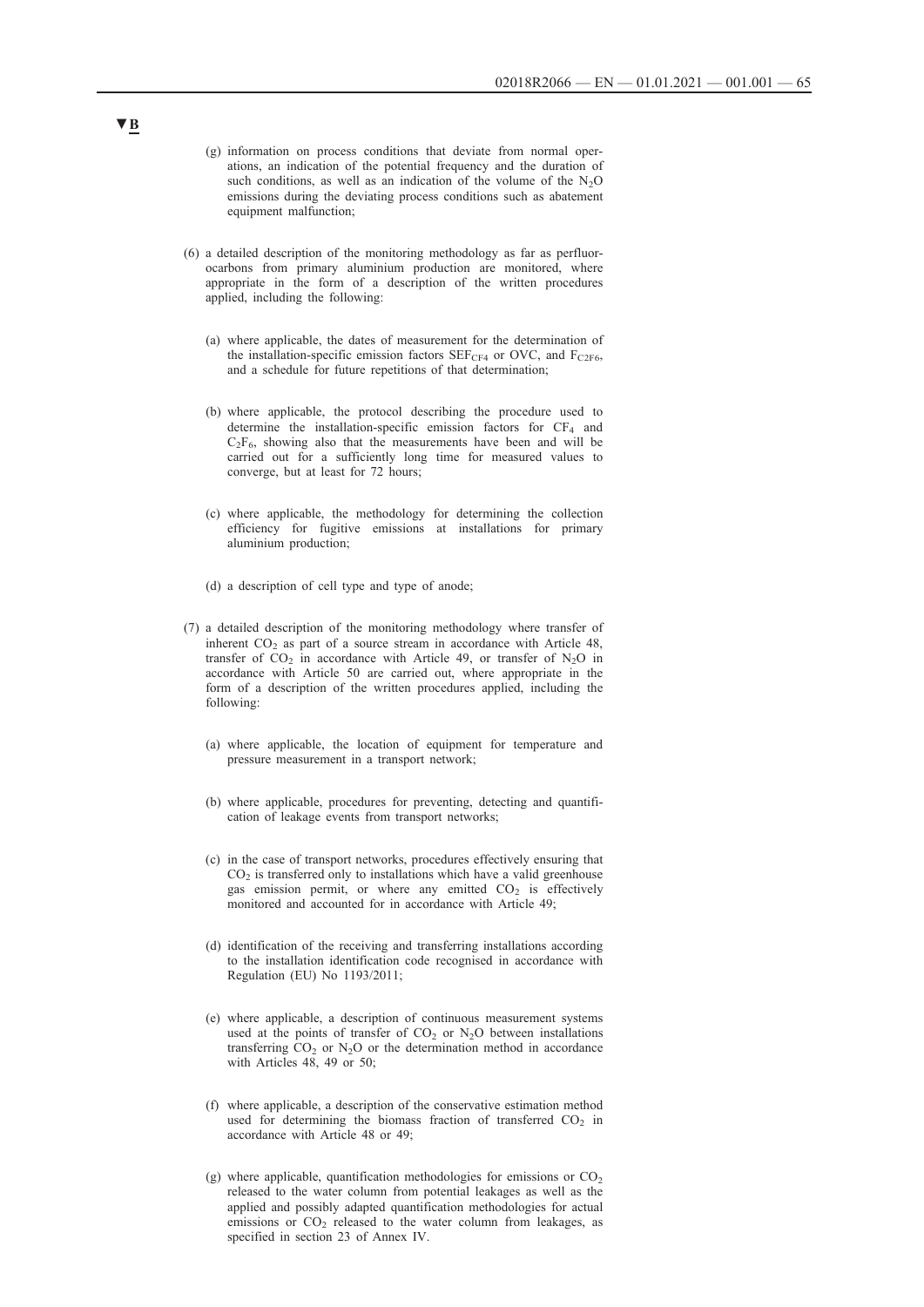2. MINIMUM CONTENT OF MONITORING PLANS FOR AVIATION EMISSIONS

- 1. The monitoring plan shall contain the following information for all aircraft operators:
	- (a) the identification of the aircraft operator, call sign or other unique designator used for air traffic control purposes, contact details of the aircraft operator and of a responsible person at the aircraft operator, contact address, the administering Member State, the administering competent authority;
	- (b) an initial list of aircraft types in its fleet operated at the time of the submission of the monitoring plan and the number of aircraft per type, and an indicative list of additional aircraft types expected to be used including, where available, an estimated number of aircraft per type as well as the source streams (fuel types) associated with each aircraft type;
	- (c) a description of procedures, systems and responsibilities used to update the completeness of the list of emission sources over the monitoring year for the purpose of ensuring the completeness of monitoring and reporting of the emissions of owned aircraft as well as leased-in aircraft;
	- (d) a description of the procedures used to monitor the completeness of the list of flights operated under the unique designator by aerodrome pair, and the procedures used for determining whether flights are covered by Annex I to Directive 2003/87/EC for the purpose of ensuring completeness of flights and avoiding double counting;
	- (e) a description of the procedure for managing and assigning responsibilities for monitoring and reporting, and for managing the competences of responsible personnel;
	- (f) a description of the procedure for regular evaluation of the monitoring plan's appropriateness, including any potential measures for the improvement of the monitoring methodology and related procedures applied;
	- (g) a description of the written procedures of the data flow activities as required by Article 58, including a diagram, where appropriate, for clarification;
	- (h) a description of the written procedures for the control activities established under Article 59;
	- (i) where applicable, information on relevant links with activities undertaken in the framework of EMAS, systems covered by harmonised standard ISO 14001:2004 and other environmental management systems, including information on procedures and controls with relevance to greenhouse gas emissions monitoring and reporting;
	- (j) the version number of the monitoring plan and the date from which that version of the monitoring plan is applicable;
	- (k) confirmation if the aircraft operator intends to make use of the simplification pursuant to Article 28a(6) of Directive 2003/87/EC.
- 2. The monitoring plan shall contain the following information for aircraft operators which are not small emitters in accordance with Article 55(1) or which do not intend to use a small emitter tool in accordance with Article 55(2):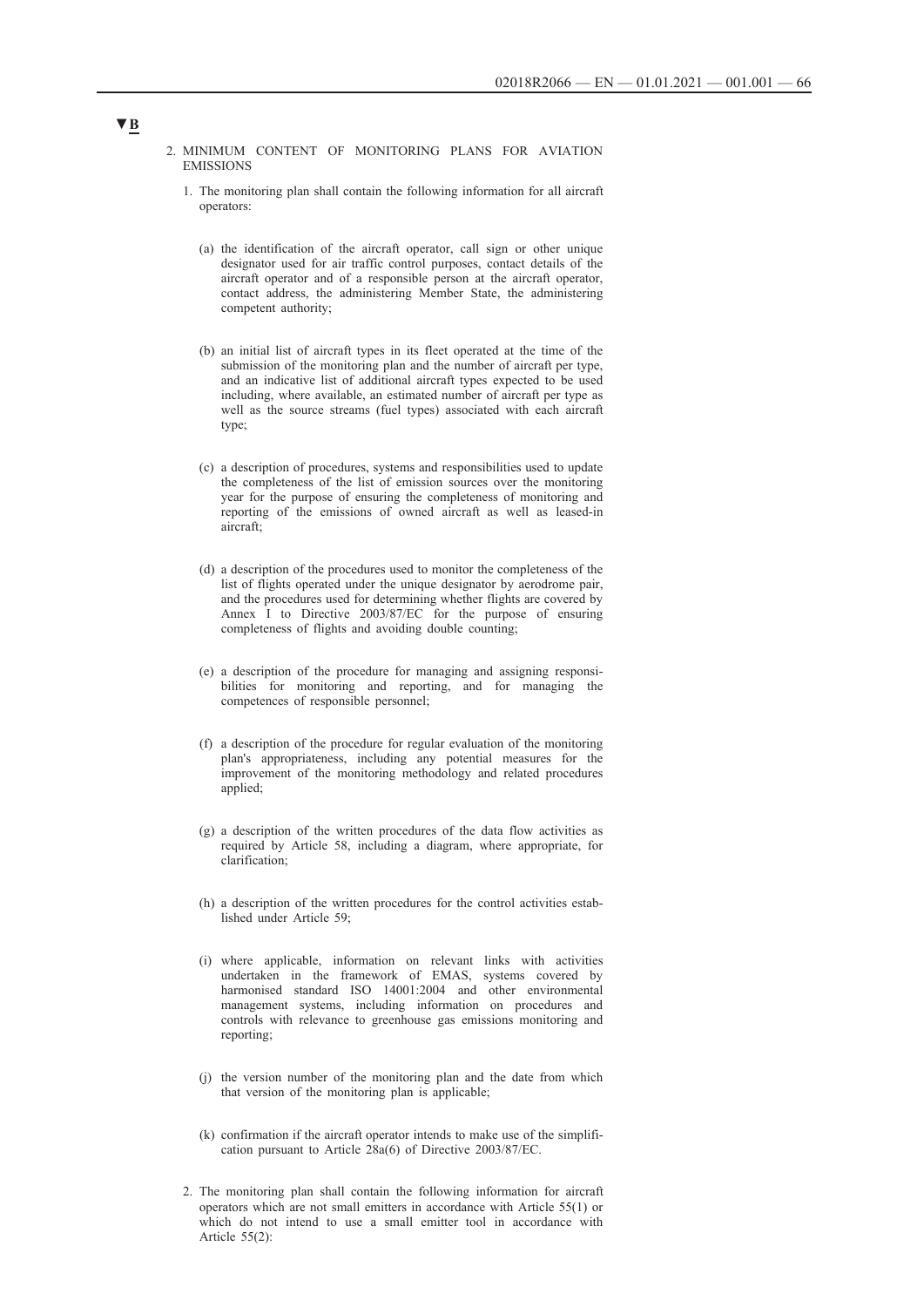- (a) a description of the written procedure to be used for defining the monitoring methodology for additional aircraft types which an aircraft operator expects to use;
- (b) a description of the written procedures for monitoring fuel consumption in every aircraft, including:
	- (i) the chosen methodology (Method A or Method B) for calculating the fuel consumption; and where the same method is not applied for all aircraft types, a justification for that methodology, as well as a list specifying which method is used under which conditions;
	- (ii) procedures for the measurement of fuel uplifts and fuel in tanks, a description of the measuring instruments involved and the procedures for recording, retrieving, transmitting and storing information regarding measurements, as applicable;
	- (iii) the method for the determination of density, where applicable;
	- (iv) justification of the chosen monitoring methodology, in order to ensure lowest levels of uncertainty, according to Article 56 (1);
- (c) a list of deviations for specific aerodromes from the general monitoring methodology as described in point (b) where it is not possible for the aircraft operator due to special circumstances to provide all the required data for the required monitoring methodology;
- (d) emission factors used for each fuel type, or in the case of alternative fuels, the methodologies for determining the emission factors, including the methodology for sampling, methods of analysis, a description of the laboratories used and of their accreditation and/or of their quality assurance procedures;
- (e) a description of the procedures and systems for identifying, assessing and handling data gaps pursuant to Article 66(2).
- 3. MINIMUM CONTENT OF MONITORING PLANS FOR TONNE-KILOMETRE DATA

The monitoring plan for tonne-kilometre data shall contain the following information:

- (a) the elements listed in point 1 of section 2 of this Annex;
- (b) a description of the written procedures used for determining tonnekilometre data per flight, including:
	- (i) the procedures, responsibilities, data sources and calculation formulae for determining and recording the distance per aerodrome pair;
	- (ii) the tier used for determining the mass of passengers including the checked in baggage; in the case of tier 2, a description of the procedure for obtaining the mass of passengers and baggage is to be provided;
	- (iii) a description of the procedures used to determine the mass of freight and mail, where applicable;
	- (iv) a description of the measurement devices used for measuring the mass of passengers, freight and mail as applicable.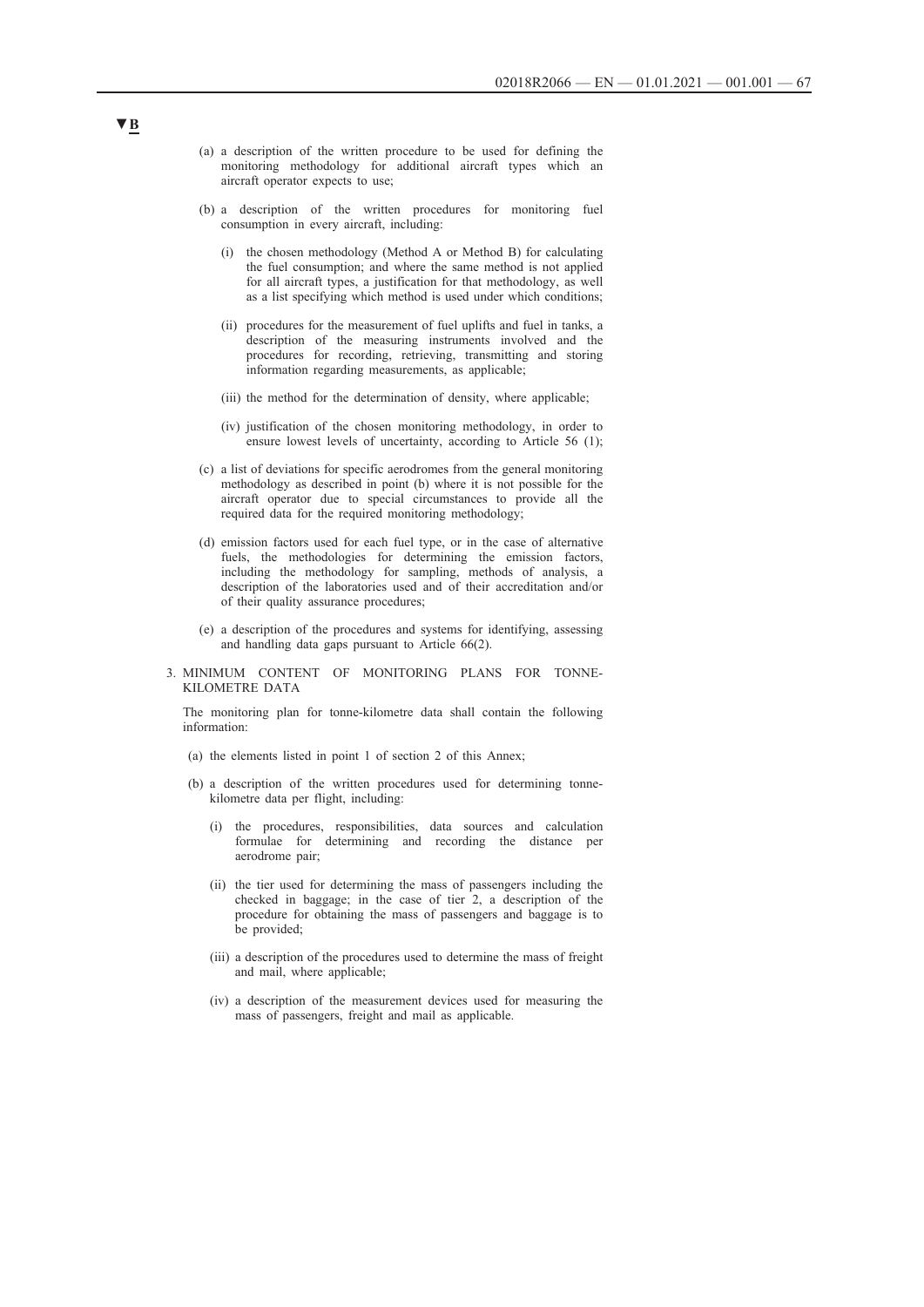### *ANNEX II*

#### **Tier definitions for calculation-based methodologies related to installations (Article 12(1))**

## 1. DEFINITION OF TIERS FOR ACTIVITY DATA

The uncertainty thresholds in Table 1 shall apply to tiers relevant to activity data requirements in accordance with point (a) of Article 28(1) and the first subparagraph of Article 29(2), and Annex IV, of this Regulation. The uncertainty thresholds shall be interpreted as maximum permissible uncertainties for the determination of source streams over a reporting period.

Where Table 1 does not include activities listed in Annex I to Directive 2003/87/EC and the mass balance is not applied, the operator shall use the tiers listed in Table 1 under 'Combustion of fuels and fuels used as process input' for those activities.

### *Table 1*

### **Tiers for activity data (maximum permissible uncertainty for each tier)**

| Activity/source stream type | Parameter to which the uncertainty is<br>applied | Tier 1 | Tier 2 | Tier 3 | Tier 4 |
|-----------------------------|--------------------------------------------------|--------|--------|--------|--------|
|-----------------------------|--------------------------------------------------|--------|--------|--------|--------|

### **Combustion of fuels and fuels used as process input**

| Commercial standard<br>fuels       | Amount of fuel [t] or $[Nm3]$    | $\pm$ 7,5 %  | $\pm$ 5 %    | $\pm$ 2,5 % | $\pm$ 1,5 % |
|------------------------------------|----------------------------------|--------------|--------------|-------------|-------------|
| Other gaseous and liquid<br>fuels  | Amount of fuel [t] or $[Nm3]$    | $\pm$ 7,5 %  | $\pm$ 5 %    | ± 2,5%      | $\pm$ 1,5 % |
| Solid fuels                        | Amount of fuel [t]               | $\pm$ 7,5 %  | $\pm$ 5 %    | $\pm$ 2,5 % | $\pm$ 1,5 % |
| Flaring                            | Amount of flare gas $[Nm3]$      | $\pm$ 17.5 % | $\pm$ 12,5 % | $\pm$ 7.5 % |             |
| Scrubbing: carbonate<br>(Method A) | Amount carbonate consumed<br>[t] | $\pm 7.5 \%$ |              |             |             |
| Scrubbing: gypsum<br>(Method B)    | Amount gypsum produced [t]       | ± 7,5%       |              |             |             |
| Scrubbing: urea                    | Amount urea consumed             | ± 7,5%       |              |             |             |

### **Refining of mineral oil**

| ation $(*)$ | Catalytic cracker regener-   Uncertainty requirements apply   $\pm 10\%$   $\pm 7.5\%$   $\pm 5\%$   $\pm 2.5\%$<br>separately for each emission<br>source |  |  |
|-------------|------------------------------------------------------------------------------------------------------------------------------------------------------------|--|--|
|             |                                                                                                                                                            |  |  |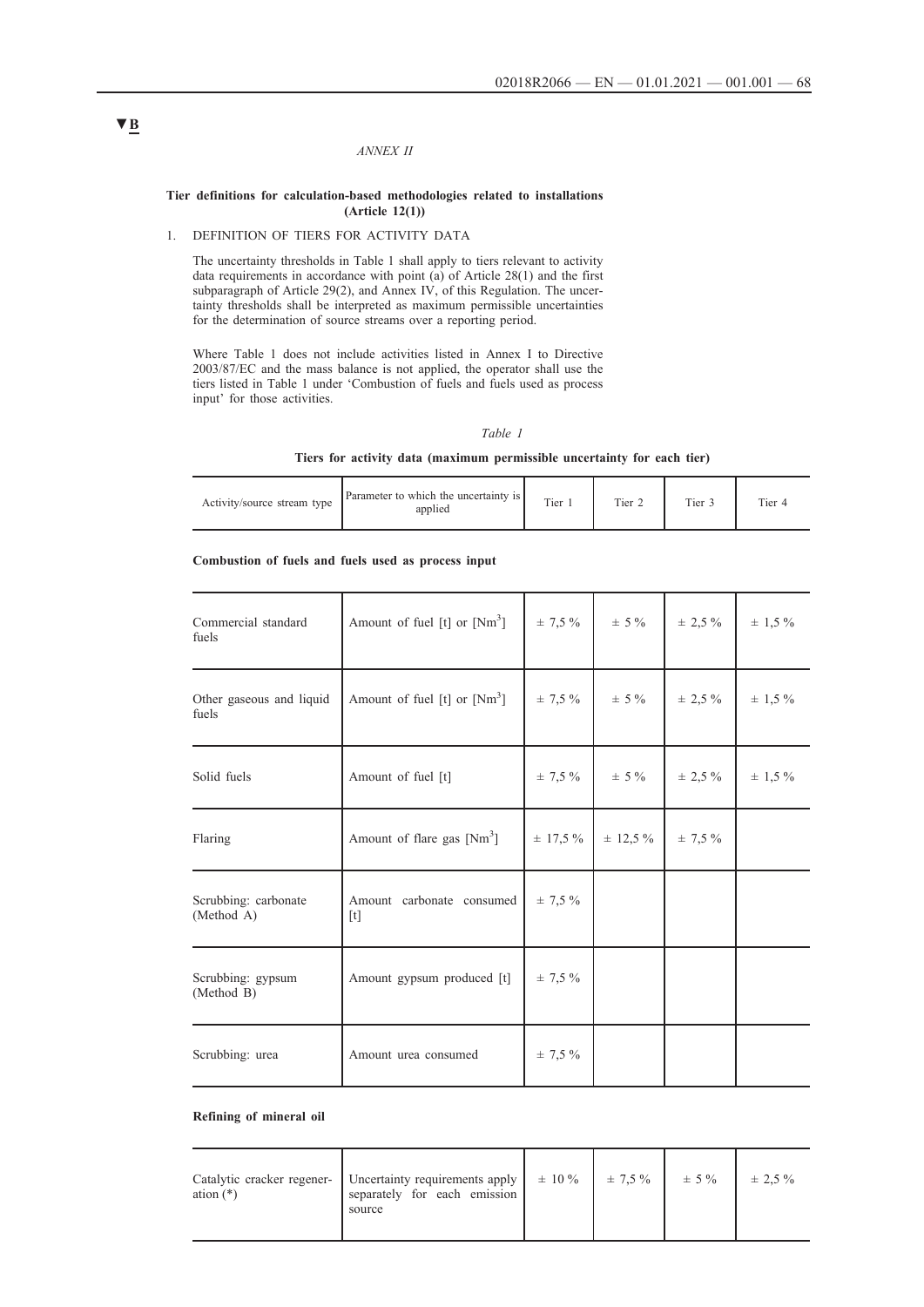applied Tier 1 Tier 2 Tier 3 Tier 4

**Production of coke**

| Mass balance method-<br>ology | Each input and output material $\pm 7.5\%$ $\pm 5\%$ $\pm 2.5\%$ $\pm 1.5\%$ |  |  |  |  |
|-------------------------------|------------------------------------------------------------------------------|--|--|--|--|
|-------------------------------|------------------------------------------------------------------------------|--|--|--|--|

# **Metal ore roasting and sintering**

Activity/source stream type Parameter to which the uncertainty is applied

| Carbonate input and<br>process residues | Carbonate input material and<br>process residues [t] | $\pm$ 5 %   | $\pm$ 2.5 % |             |             |
|-----------------------------------------|------------------------------------------------------|-------------|-------------|-------------|-------------|
| Mass balance method-<br>ology           | Each input and output material<br>$[t]$              | $\pm$ 7,5 % | $\pm$ 5 %   | $\pm$ 2.5 % | $\pm$ 1,5 % |

## **Production of iron and steel**

| Fuel as process input         | Each mass flow into and from<br>the installation [t] | $\pm 7.5 \%$ | $\pm$ 5 % | $\pm$ 2.5 %  | $\pm$ 1.5 % |
|-------------------------------|------------------------------------------------------|--------------|-----------|--------------|-------------|
| Mass balance method-<br>ology | Each input and output material<br>$[t]$              | $\pm 7.5 \%$ | $\pm$ 5 % | $\pm 2.5 \%$ | $\pm$ 1,5 % |

## **Production of cement clinker**

| Kiln input based<br>(Method A) | Each relevant kiln input [t] | $\pm 7.5 \%$ | $\pm$ 5 %               | $\pm$ 2,5 % |  |
|--------------------------------|------------------------------|--------------|-------------------------|-------------|--|
| Clinker output (Method<br>B)   | Clinker produced [t]         | $\pm$ 5 %    | $\pm$ 2,5 %             |             |  |
| <b>CKD</b>                     | CKD or bypass dust [t]       |              | n.a. $(**)$ $\pm$ 7,5 % |             |  |
| Non-carbonate carbon           | Each raw material [t]        |              | $\pm$ 15 % $\pm$ 7.5 %  |             |  |

## **Production of lime and calcination of dolomite and magnesite**

| Carbonates and other<br>process materials<br>(Method A) | Each relevant kiln input [t] | $\pm$ 7,5 %   | $\pm$ 5 %   | $\pm$ 2,5 % |  |
|---------------------------------------------------------|------------------------------|---------------|-------------|-------------|--|
| Alkali earth oxide<br>(Method B)                        | Lime produced [t]            | $\pm$ 5 %     | $\pm$ 2,5 % |             |  |
| Kiln dust (Method B)                                    | Kiln dust [t]                | $n.a.$ $(**)$ | $\pm$ 7,5 % |             |  |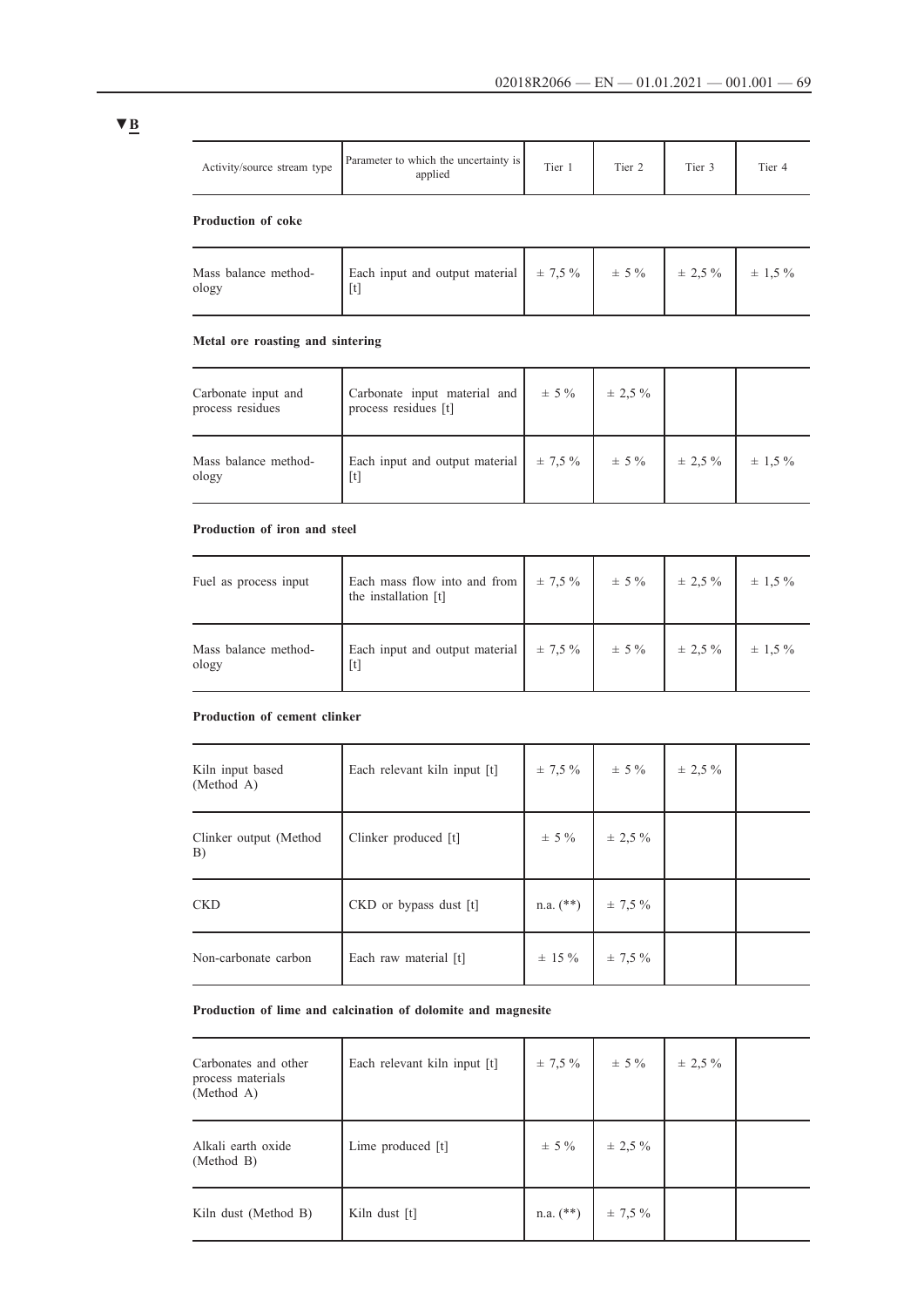| Activity/source stream type | Parameter to which the uncertainty is<br>applied | Tier 1 | Tier 2 | Tier 3 | Tier 4 |
|-----------------------------|--------------------------------------------------|--------|--------|--------|--------|
|-----------------------------|--------------------------------------------------|--------|--------|--------|--------|

# **Manufacture of glass and mineral wool**

| Carbonates and other<br>process materials (input) | Each carbonate raw material or $\pm 2.5\%$ $\pm 1.5\%$<br>$\vert$ additives associated with CO <sub>2</sub><br>emissions [t] |  |  |
|---------------------------------------------------|------------------------------------------------------------------------------------------------------------------------------|--|--|
|                                                   |                                                                                                                              |  |  |

## **Manufacture of ceramic products**

| Carbon inputs (Method A) | Each carbonate raw material or<br>additive associated with CO <sub>2</sub><br>emissions [t]   | $\pm$ 7.5 %  | $\pm$ 5 % | $\pm 2.5 \%$ |  |
|--------------------------|-----------------------------------------------------------------------------------------------|--------------|-----------|--------------|--|
| Alkali oxide (Method B)  | Gross production including<br>rejected products and cullet<br>from the kilns and shipment [t] | $\pm 7.5 \%$ | $\pm$ 5 % | $\pm 2.5 \%$ |  |
| Scrubbing                | Dry $CaCO3$ consumed [t]                                                                      | $\pm$ 7.5 %  |           |              |  |

## **Production of pulp and paper**

|  | Make up chemicals | Amount of $CaCO3$<br>$\text{Na}_2\text{CO}_3$ [t] |  | and $\pm 2.5 \%$ $\pm 1.5 \%$ |  |  |  |
|--|-------------------|---------------------------------------------------|--|-------------------------------|--|--|--|
|--|-------------------|---------------------------------------------------|--|-------------------------------|--|--|--|

## **Production of carbon black**

| Mass balance method-<br>ology | Each input and output material $\pm 7.5\%$ $\pm 5\%$ $\pm 2.5\%$ $\pm 1.5\%$ |  |  |
|-------------------------------|------------------------------------------------------------------------------|--|--|
|                               |                                                                              |  |  |

## **Production of ammonia**

| Fuel as process input | Amount fuel used as process   $\pm 7.5\%$   $\pm 5\%$   $\pm 2.5\%$   $\pm 1.5\%$<br>input [t] or $[Nm^3]$ |  |  |
|-----------------------|------------------------------------------------------------------------------------------------------------|--|--|
|                       |                                                                                                            |  |  |

## **Production of hydrogen and synthesis gas**

| Fuel as process input         | Amount fuel used as process<br>$\left[\begin{array}{cc} \text{input} & \text{for hydrogen production} \\ \text{[t] or } \text{[Nm}^3 \end{array}\right]$ | $\pm 7.5 \%$ | $\pm$ 5 % | $\pm$ 2.5 %  | $\pm$ 1.5 % |
|-------------------------------|----------------------------------------------------------------------------------------------------------------------------------------------------------|--------------|-----------|--------------|-------------|
| Mass balance method-<br>ology | Each input and output material<br>$[t]$                                                                                                                  | $\pm 7.5 \%$ | $\pm$ 5 % | $\pm 2.5 \%$ | $\pm$ 1.5 % |

### **Production of bulk organic chemicals**

| Mass balance method-<br>ology | Each input and output material $\pm 7.5\%$ $\pm 5\%$ $\pm 2.5\%$ $\pm 1.5\%$ |  |  |  |  |
|-------------------------------|------------------------------------------------------------------------------|--|--|--|--|
|-------------------------------|------------------------------------------------------------------------------|--|--|--|--|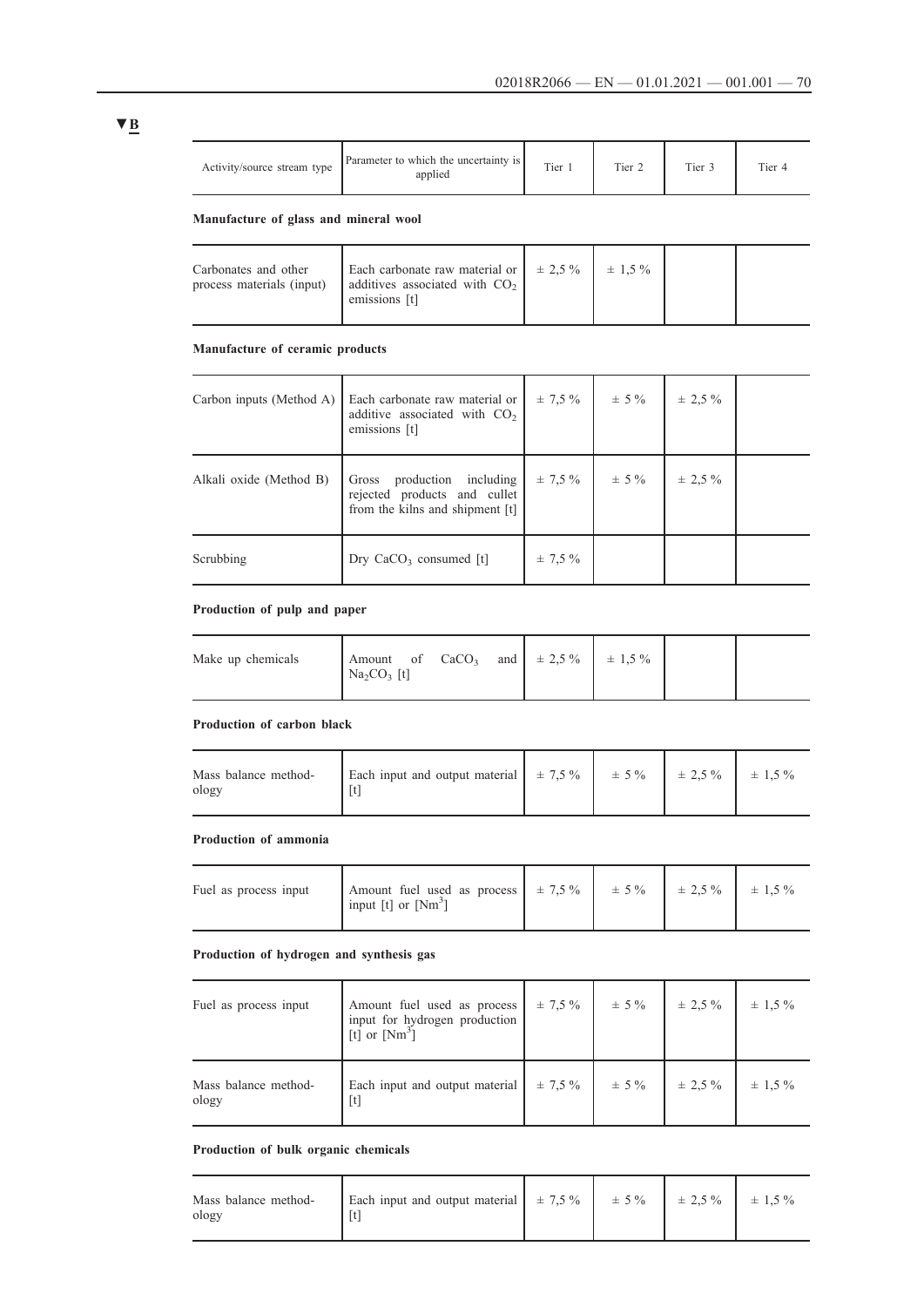| Activity/source stream type | Parameter to which the uncertainty is<br>applied | Tier | Tier 2 | Tier 3 | Tier 4 |
|-----------------------------|--------------------------------------------------|------|--------|--------|--------|
|                             |                                                  |      |        |        |        |

#### **Production or processing of ferrous and non-ferrous metals, including secondary aluminium**

| Process emissions             | Each input material or process<br>residue used as input material<br>in the process [t]                                                                                                                                                                                                                                                                                                                                                                                                                                                       | $\pm$ 5 %    | $\pm$ 2.5 % |             |             |
|-------------------------------|----------------------------------------------------------------------------------------------------------------------------------------------------------------------------------------------------------------------------------------------------------------------------------------------------------------------------------------------------------------------------------------------------------------------------------------------------------------------------------------------------------------------------------------------|--------------|-------------|-------------|-------------|
| Mass balance method-<br>ology | Each input and output material<br>$[t] % \begin{center} % \includegraphics[width=\linewidth]{imagesSupplemental_3.png} % \end{center} % \caption { % \textit{DefNet} and { % \textit{DefNet}~\textit{DefNet}~\textit{DefNet}~\textit{DefNet}~\textit{DefNet}~\textit{DefNet}~\textit{DefNet}~\textit{DefNet}~\textit{DefNet}~\textit{DefNet}~\textit{DefNet}~\textit{DefNet}~\textit{DefNet}~\textit{DefNet}~\textit{DefNet}~\textit{DefNet}~\textit{DefNet}~\textit{DefNet}~\textit{DefNet}~\textit{DefNet}~\textit{DefNet}~\textit{DefNet$ | $\pm 7.5 \%$ | $\pm$ 5 %   | $\pm$ 2,5 % | $\pm$ 1,5 % |

#### **Primary aluminium production**

| Mass balance method-<br>ology           | Each input and output material<br>[t]                                                                                                           |              | $\pm 7.5 \%$ $\pm 5 \%$   | $\pm 2.5 \%$ | $\pm$ 1,5 % |
|-----------------------------------------|-------------------------------------------------------------------------------------------------------------------------------------------------|--------------|---------------------------|--------------|-------------|
| PFC emissions (slope)<br>method)        | primary aluminium production<br>in [t], anode effect minutes in<br>[number anode effects/cell day]<br>and [anode effect minutes/<br>occurrence] |              | $\pm 2.5 \%$ $\pm 1.5 \%$ |              |             |
| PFC emissions (over-<br>voltage method) | primary aluminium production<br>in [t], anode effect overvoltage<br>$[mV]$ and current efficiency $[-]$                                         | $\pm 2.5 \%$ | $\pm$ 1.5 %               |              |             |

(\*) For monitoring emissions from catalytic cracker regeneration (other catalyst regeneration and flexi-cokers) in mineral oil refineries, the required uncertainty is related to the total uncertainty of all emissions from that source.

(\*\*) Amount [t] of CKD or bypass dust (where relevant) leaving the kiln system over a reporting period estimated using industry best practice guidelines.

### 2. DEFINITION OF TIERS FOR CALCULATION FACTORS FOR COMBUSTION EMISSIONS

Operators shall monitor  $CO<sub>2</sub>$  emissions from all types of combustion processes taking place under all activities as listed in Annex I to Directive 2003/87/EC or included in the Union system under Article 24 of that Directive using the tier definitions laid down in this section. ► <u>M1</u> Where fuels or combustible materials which give rise to CO<sub>2</sub> emissions are used as a process input, section 4 of this Annex shall apply. ◄ Where fuels form part of a mass balance in accordance with Article 25(1) of this Regulation, the tier definitions for mass balances in section 3 of this Annex apply.

For process emissions from related exhaust gas scrubbing tier definitions according to sections 4 and 5 of this Annex shall be used, as applicable.

### 2.1 **Tiers for emission factors**

Where a biomass fraction is determined for a mixed fuel or material, the tiers defined shall relate to the preliminary emission factor. For fossil fuels and materials the tiers shall relate to the emission factor.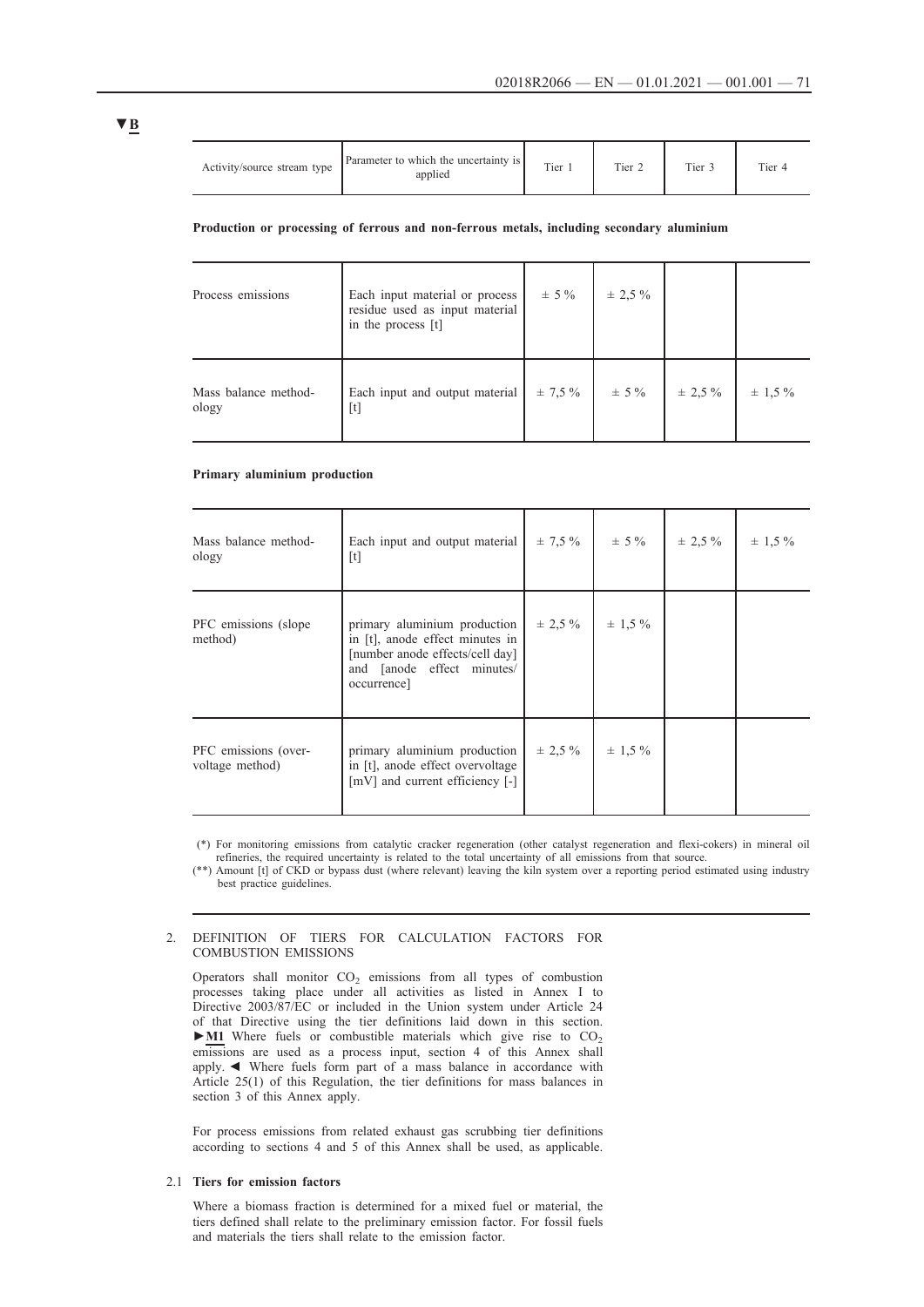**Tier 1:** The operator shall apply one of the following:

- (a) the standard factors listed in section 1 of Annex VI;
- (b) other constant values in accordance with point (e) of Article 31(1), where no applicable value is contained in section 1 of Annex VI.

**Tier 2a:** The operator shall apply country specific emission factors for the respective fuel or material in accordance with points (b) and (c) of Article 31(1) or values in accordance with point (d) of Article 31(1).

**Tier 2b:** The operator shall derive emission factors for the fuel based on one of the following established proxies, in combination with an empirical correlation as determined at least once per year in accordance with Articles 32 to 35 and 39:

- (a) density measurement of specific oils or gases, including those common to the refinery or steel industry;
- (b) net calorific value for specific coal types.

The operator shall ensure that the correlation satisfies the requirements of good engineering practice and that it is applied only to values of the proxy which fall into the range for which it was established.

**Tier 3:** The operator shall apply one of the following:

- (a) determination of the emission factor in accordance with the relevant provisions of Articles 32 to 35;
- (b) the empirical correlation as specified for Tier 2b, where the operator demonstrates to the satisfaction of the competent authority that the uncertainty of the empirical correlation does not exceed  $1/3$  of the uncertainty value to which the operator has to adhere with regard to the activity data determination of the relevant fuel or material.

#### 2.2 **Tiers for net calorific value (NCV)**

**Tier 1:** The operator shall apply one of the following:

- (a) the standard factors listed in section 1 of Annex VI;
- (b) other constant values in accordance with point (e) of Article 31(1), where no applicable value is contained in section 1 of Annex VI.

**Tier 2a:** The operator shall apply country specific factors for the respective fuel in accordance with point (b) or (c) of Article 31(1) or values in accordance with point (d) of Article 31(1).

**Tier 2b:** For commercially traded fuels the net calorific value as derived from the purchasing records for the respective fuel provided by the fuel supplier shall be used provided it has been derived based on accepted national or international standards.

**Tier 3:** The operator shall determine the net calorific value in accordance with Article 32 to 35.

#### 2.3 **Tiers for oxidation factors**

**Tier 1:** The operator shall apply an oxidation factor of 1.

**Tier 2:** The operator shall apply oxidation factors for the respective fuel in accordance with point (b) or (c) of Article 31(1).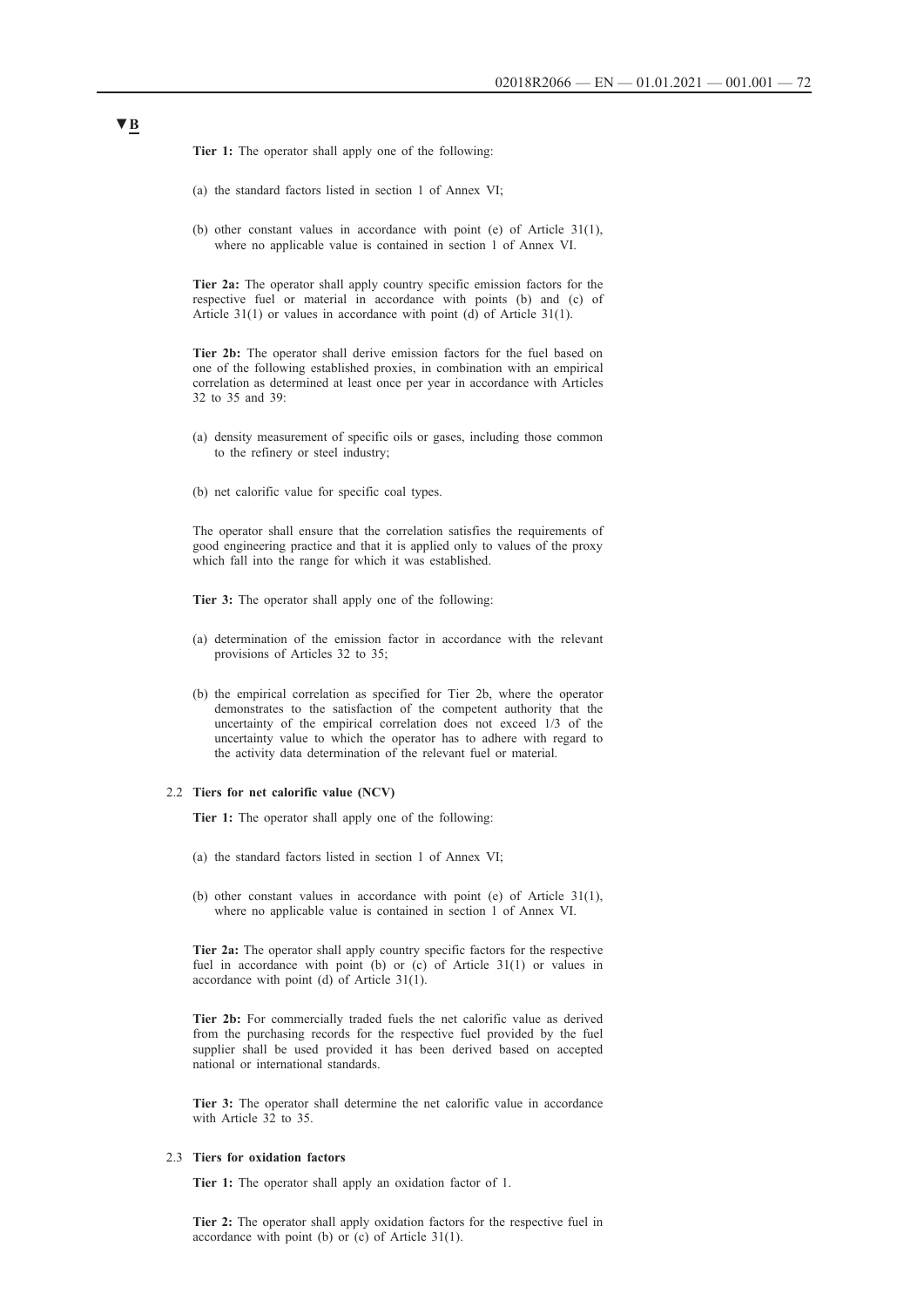**Tier 3:** For fuels, the operator shall derive activity-specific factors based on the relevant carbon contents of ashes, effluents and other wastes and byproducts, and other relevant incompletely oxidised gaseous forms of carbon emitted except CO. Composition data shall be determined in accordance with Article 32 to 35.

## 2.4 **Tiers for biomass fraction**

**Tier 1:** The operator shall apply an applicable value published by the competent authority or the Commission, or values in accordance with Article 31(1).

**Tier 2:** The operator shall apply an estimation method approved in accordance with the second subparagraph of Article 39(2).

**Tier 3:** The operator shall apply analyses in accordance with the first subparagraph of Article 39 (2), and in accordance with Articles 32 to 35.

Where an operator assumes a fossil fraction of 100 % in accordance with Article 39(1), no tier shall be assigned for the biomass fraction.

3. DEFINITION OF TIERS FOR CALCULATION FACTORS FOR MASS BALANCES

Where an operator uses a mass balance in accordance with Article 25, it shall use the tier definitions of this section.

### 3.1 **Tiers for carbon content**

The operator shall apply one of the tiers listed in this point. For deriving the carbon content from an emission factor, the operator shall use the following equations:

- (a) for emission factors expressed as t  $CO<sub>2</sub>/TJ$  : C = (EF × NCV) / f
- (b) for emission factors expressed as t  $CO_2/t$  :  $C = EF / f$

In those formulae, C is the carbon content expressed as fraction (tonne carbon per tonne product), EF is the emission factor, NCV is the net calorific value, and f is the factor laid down in Article 36(3).

Where a biomass fraction is determined for a mixed fuel or material, the tiers defined shall relate to the total carbon content. The biomass fraction of the carbon shall be determined using the tiers defined in section 2.4 of this Annex.

**Tier 1:** The operator shall apply one of the following:

- (a) the carbon content derived from standard factors listed in Annex VI sections 1 and 2:
- (b) other constant values in accordance with point (e) of Article 31(1), where no applicable value is contained in Annex VI sections 1 and 2.

**Tier 2a:** The operator shall derive the carbon content from country specific emission factors for the respective fuel or material in accordance with point (b) or (c) of Article 31(1) or values in accordance with point (d) of Article 31(1).

**Tier 2b:** The operator shall derive the carbon content from emission factors for the fuel based on one of the following established proxies in combination with an empirical correlation as determined at least once per year in accordance with Articles 32 to 35:

- (a) density measurement of specific oils or gases common, for example, to the refinery or steel industry;
- (b) net calorific value for specific coals types.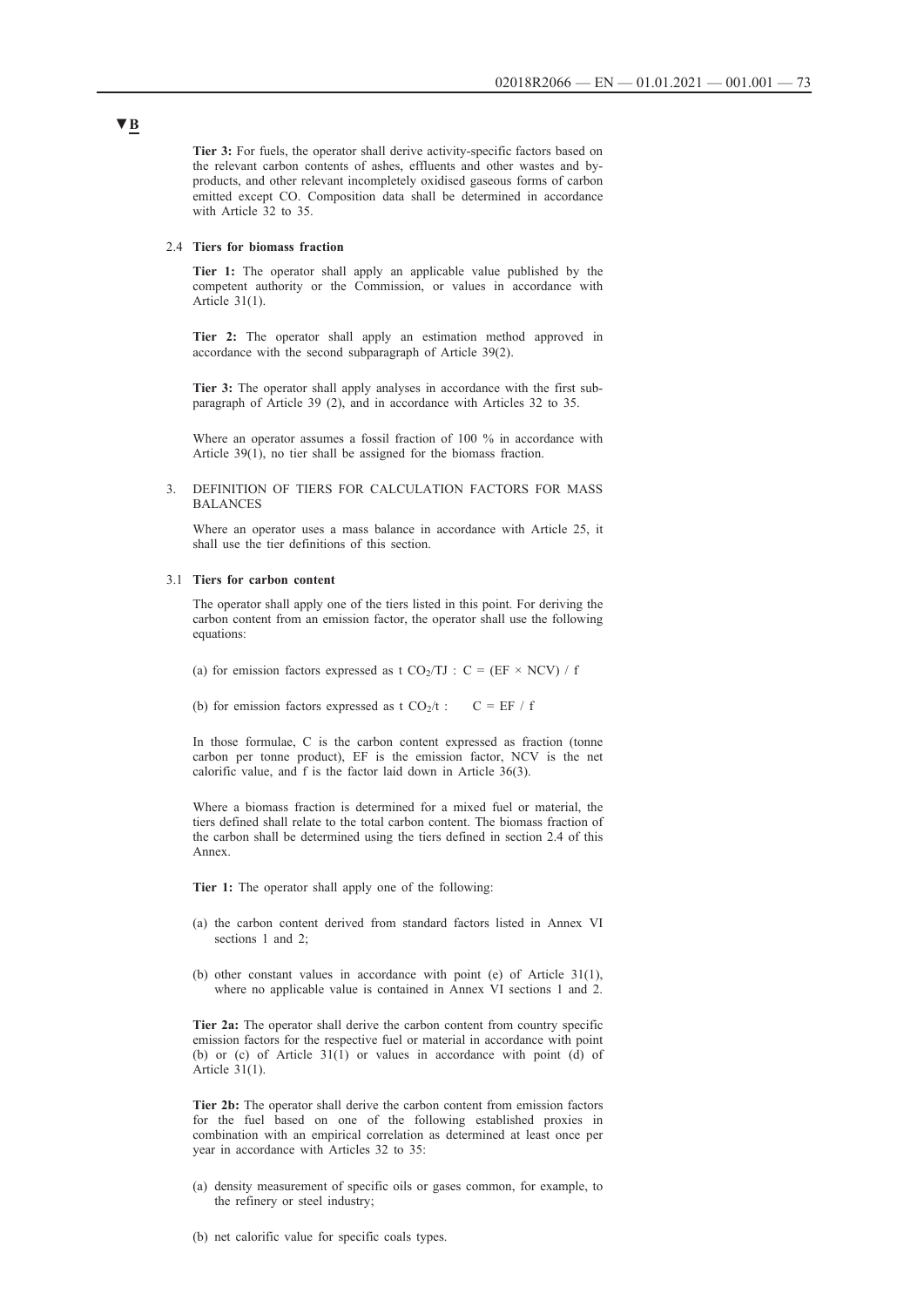The operator shall ensure that the correlation satisfies the requirements of good engineering practice and that it is applied only to values of the proxy which fall into the range for which it was established.

**Tier 3:** The operator shall apply one of the following:

- (a) determination of the carbon content in accordance with the relevant provisions of Articles 32 to 35;
- (b) the empirical correlation as specified for Tier 2b, where the operator demonstrates to the satisfaction of the competent authority that the uncertainty of the empirical correlation does not exceed 1/3 of the uncertainty value to which the operator has to adhere with regard to the activity data determination of the relevant fuel or material.

## 3.2 **Tiers for net calorific values**

The tiers defined in section 2.2 of this Annex shall be used.

### 3.3 **Tiers for biomass fraction**

The tiers defined in section 2.4 of this Annex shall be used.

# **▼M1**

4. DEFINITION OF TIERS FOR THE CALCULATION FACTORS FOR CO2 PROCESS EMISSIONS

For all  $CO<sub>2</sub>$  process emissions, in particular for emissions from the decomposition of carbonates and from process materials containing carbon other than in form of carbonates, including urea, coke and graphite, where they are monitored using the standard methodology in accordance with Article 24(2), the tiers defined in this section for the applicable calculation factors shall be applied.

In case of mixed materials which contain inorganic as well as organic forms of carbon, the operator may choose:

- to determine a total preliminary emission factor for the mixed material by analysing the total carbon content, and using a conversion factor and – if applicable – biomass fraction and net calorific value related to that total carbon content; or
- to determine the organic and inorganic contents separately and treat them as two separate source streams.

For emissions from the decomposition of carbonates, the operator may choose for each source stream one of the following methods:

- (a) **Method A** (Input based): The emission factor, conversion factor and activity data are related to the amount of material input into the process.
- (b) **Method B** (Output based): The emission factor, conversion factor and activity data are related to the amount of output from the process.

For other  $CO<sub>2</sub>$  process emissions, the operator shall apply only method A.

#### 4.1. **Tiers for the emission factor using Method A**

**Tier 1:** The operator shall apply one of the following:

(a) the standard factors listed in Annex VI section 2 Table 2 in case of carbonate decomposition, or in Tables 1, 4 or 5 for other process materials;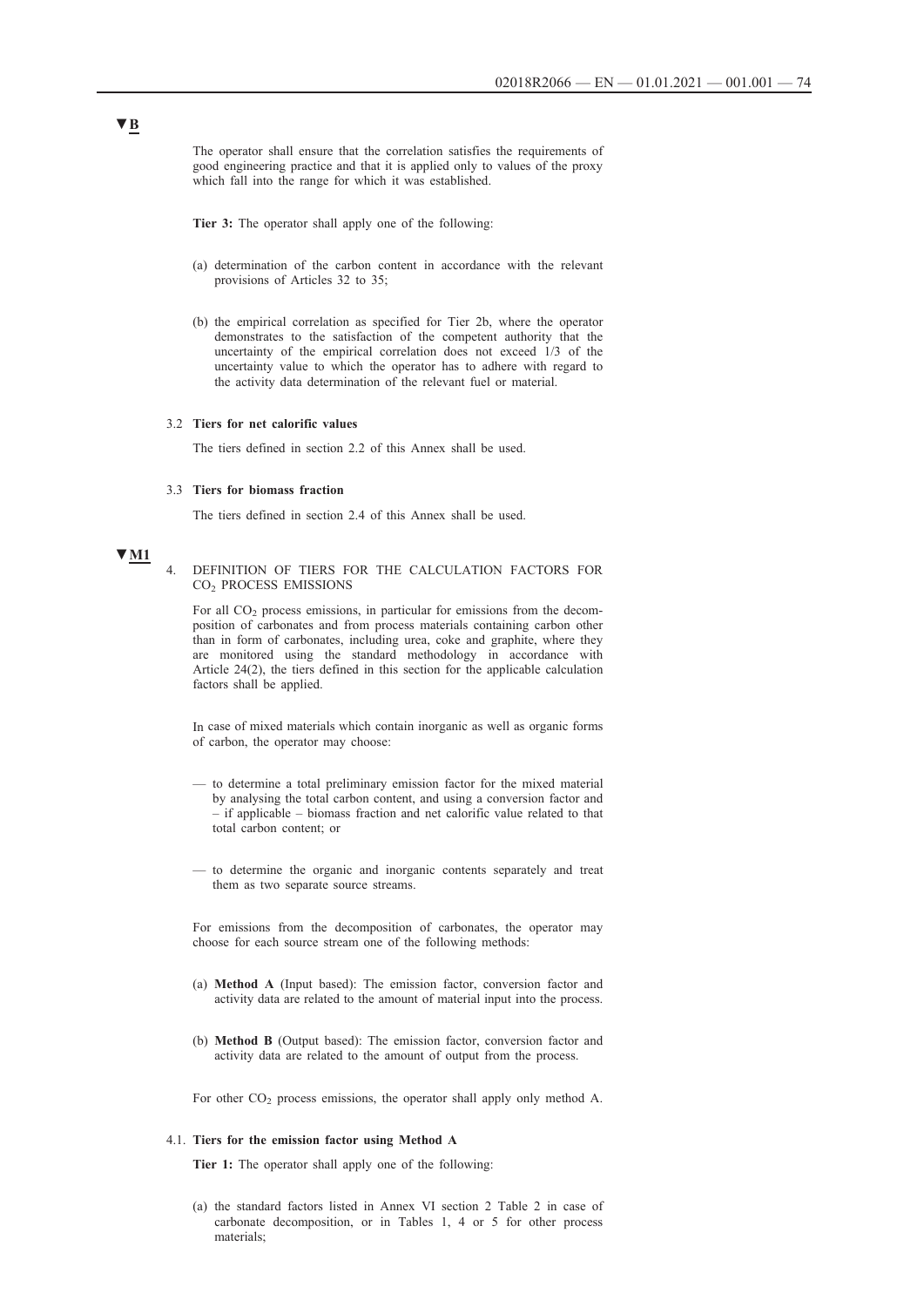(b) other constant values in accordance with point (e) of Article 31(1), where no applicable value is contained in Annex VI.

**Tier 2:** The operator shall apply a country specific emission factor in accordance with point (b) or  $(c)$  of Article 31(1), or values in accordance with point (d) of Article 31(1).

**Tier 3:** The operator shall determine the emission factor in accordance with Articles 32 to 35. Stoichiometric ratios as listed in section 2 of Annex VI shall be used to convert composition data into emission factors, where relevant.

### 4.2. **Tiers for the conversion factor using Method A**

**Tier 1:** A conversion factor of 1 shall be used.

**Tier 2:** Carbonates and other carbon leaving the process shall be considered by means of a conversion factor with a value between 0 and 1. The operator may assume complete conversion for one or several inputs and attribute unconverted materials or other carbon to the remaining inputs. The additional determination of relevant chemical parameters of the products shall be carried out in accordance with Articles 32 to 35.

## 4.3. **Tiers for the emission factor using Method B**

**Tier 1:** The operator shall apply one of the following:

- (a) the standard factors listed in Annex VI section 2 Table 3.
- (b) other constant values in accordance with point (e) of Article 31(1), where no applicable value is contained in Annex VI.

**Tier 2:** The operator shall apply a country specific emission factor in accordance with point (b) or (c) of Article  $31(1)$ , or values in accordance with point (d) of Article 31(1).

**Tier 3:** The operator shall determine the emission factor in accordance with Articles 32 to 35. Stoichiometric ratios referred to in Annex VI section 2 Table 3 shall be used to convert composition data into emission factors assuming that all of the relevant metal oxides have been derived from respective carbonates. For this purpose the operator shall take into account at least CaO and MgO, and shall provide evidence to the competent authority as to which further metal oxides relate to carbonates in the raw materials.

## 4.4. **Tiers for the conversion factor using Method B**

**Tier 1:** A conversion factor of 1 shall be used.

**Tier 2:** The amount of non-carbonate compounds of the relevant metals in the raw materials, including return dust or fly ash or other already calcined materials, shall be reflected by means of conversion factors with a value between 0 and 1 with a value of 1 corresponding to a full conversion of raw material carbonates into oxides. The additional determination of relevant chemical parameters of the process inputs shall be carried out in accordance with Articles 32 to 35.

#### 4.5. **Tiers for the net calorific value (NCV)**

If relevant, the operator shall determine the net calorific value of the process material using the tiers defined in section 2.2 of this Annex. NCV is considered not relevant for *de minimis* source streams or where the material is not itself combustible without other fuels being added. If in doubt, the operator shall seek confirmation by the competent authority on whether NCV has to be monitored and reported.

## **▼M1**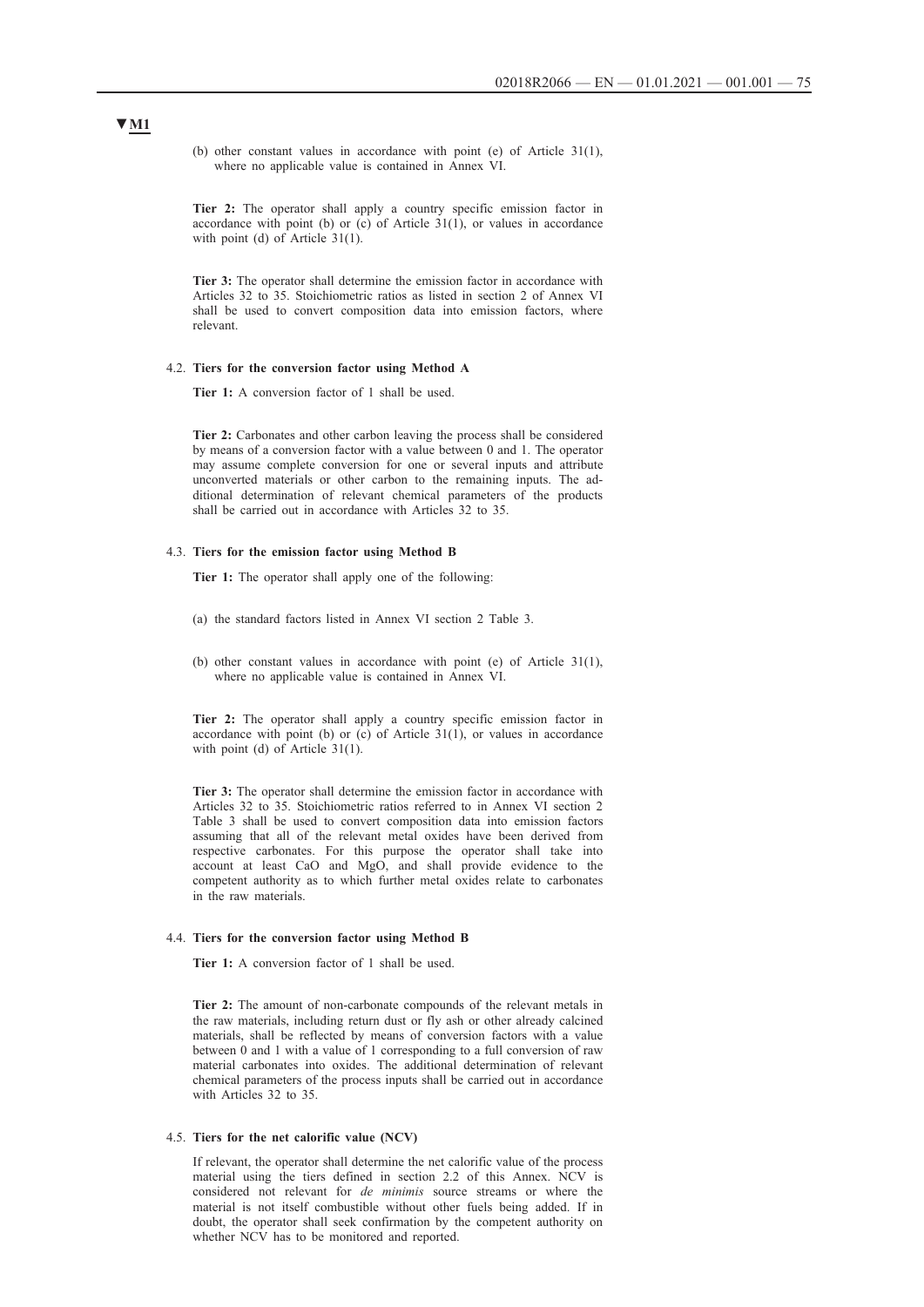# **▼M1**

## 4.6. **Tiers for the biomass fraction**

 $\frac{1}{2}$ 

If relevant, the operator shall determine the biomass fraction of the carbon contained in the process material, using the tiers defined in section 2.4 of this Annex.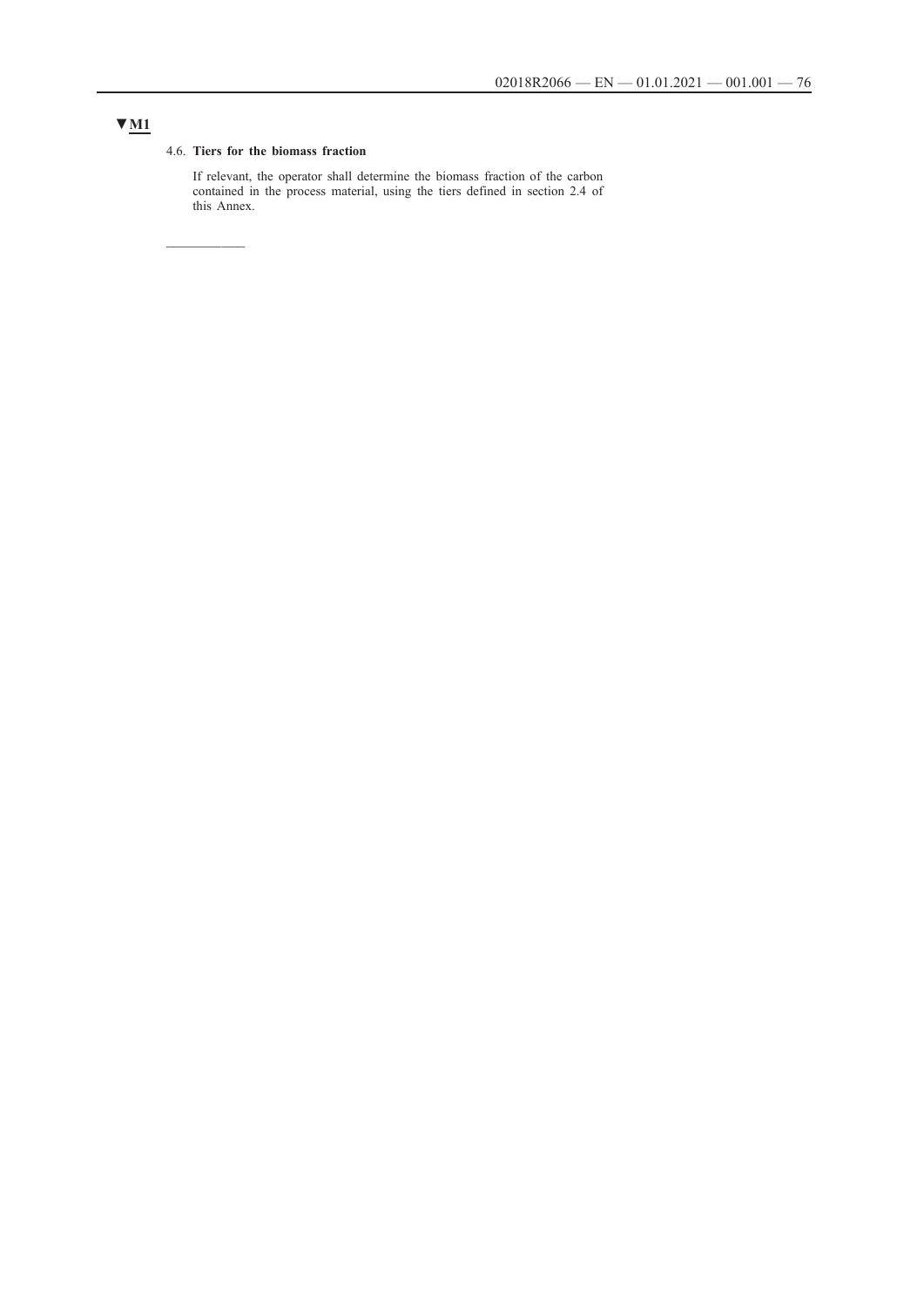### *ANNEX III*

## **Monitoring methodologies for aviation (Article 53 and Article 57)**

1. CALCULATION METHODOLOGIES FOR THE DETERMINATION OF GHGS IN THE AVIATION SECTOR

### **Method A:**

The operator shall use the following formula:

Actual fuel consumption for each flight  $[t]$  = Amount of fuel contained in aircraft tanks once fuel uplift for the flight is complete [t] – Amount of fuel contained in aircraft tanks once fuel uplift for subsequent flight is complete [t] + Fuel uplift for that subsequent flight [t]

Where there is no fuel uplift for the flight or subsequent flight, the amount of fuel contained in aircraft tanks shall be determined at block-off for the flight or subsequent flight. In the exceptional case that an aircraft performs activities other than a flight, including undergoing major maintenance involving the emptying of the tanks, after the flight for which fuel consumption is being monitored, the aircraft operator may substitute the quantity 'Amount of fuel contained in aircraft tanks once fuel uplift for subsequent flight is complete + Fuel uplift for that subsequent flight' with the 'Amount of fuel remaining in tanks at the start of the subsequent activity of the aircraft', as recorded by technical logs.

#### **Method B:**

The operator shall use the following formula:

Actual fuel consumption for each flight  $[t]$  = Amount of fuel remaining in aircraft tanks at block-on at the end of the previous flight  $[t]$  + Fuel uplift for the flight [t] - Amount of fuel contained in tanks at block-on at the end of the flight [t]

The moment of block-on may be considered equivalent to the moment of engine shut down. Where an aircraft does not perform a flight previous to the flight for which fuel consumption is being monitored, the aircraft operator may substitute the quantity 'Amount of fuel remaining in aircraft tanks at block-on at the end of the previous flight' with the 'Amount of fuel remaining in aircraft tanks at the end of the previous activity of the aircraft', as recorded by technical logs.

## 2. EMISSION FACTORS FOR STANDARD FUELS

*Table 1*

**Aviation fuel CO2 emission factors**

| Fuel                           | Emission factor ( $t$ CO <sub>2</sub> / $t$ fuel) |
|--------------------------------|---------------------------------------------------|
| Aviation gasoline (AvGas)      | 3,10                                              |
| Jet gasoline (Jet B)           | 3,10                                              |
| Jet kerosene (Jet A1 or Jet A) | 3,15                                              |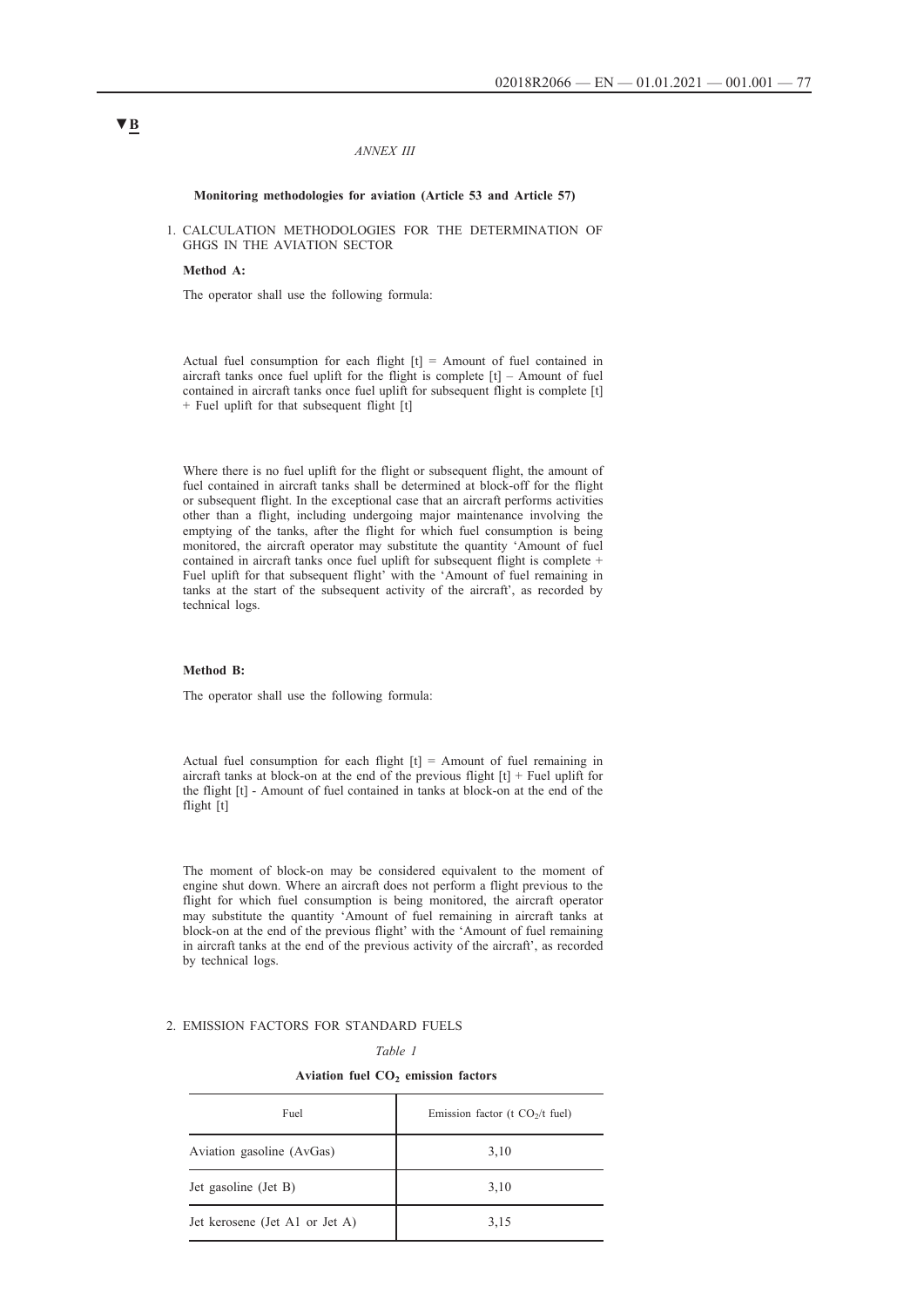## 3. CALCULATION OF GREAT CIRCLE DISTANCE

Distance [km] = Great Circle Distance [km] + 95 km

The Great Circle Distance shall be the shortest distance between any two points on the surface of the Earth, which shall be approximated using the system referred to in Article 3.7.1.1 of Annex 15 to the Chicago Convention (WGS 84).

The latitude and longitude of aerodromes shall be taken either from aerodrome location data published in Aeronautical Information Publications (AIP) in compliance with Annex 15 to the Chicago Convention or from a source using AIP data.

Distances calculated by software or by a third party may also be used, provided that the calculation methodology is based on the formula set out in this section, AIP data and WGS 84 requirements.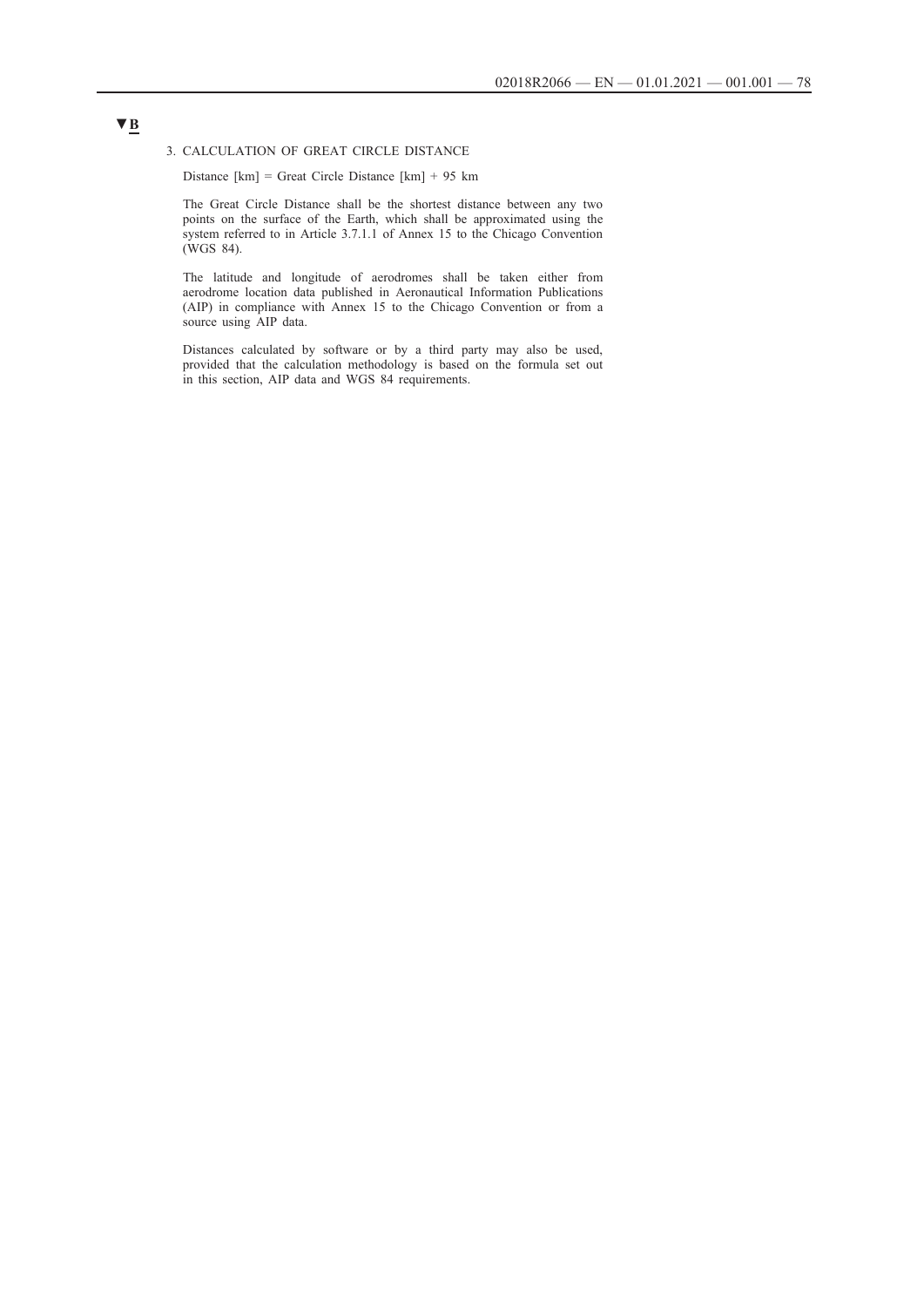#### *ANNEX IV*

## **Activity-specific monitoring methodologies related to installations (Article 20(2))**

## 1. SPECIFIC MONITORING RULES FOR EMISSIONS FROM COMBUSTION PROCESSES

#### A. **Scope**

Operators shall monitor  $CO<sub>2</sub>$  emissions from all types of combustion processes taking place under all activities as listed in Annex I to Directive 2003/87/EC or included in the Union system under Article 24 of that Directive including the related scrubbing processes using the rules laid down in this Annex. Any emissions from fuels used as process input shall be treated like combustion emissions with regard to monitoring and reporting methodologies, without prejudice to other classifications applied to emissions.

The operator shall not monitor and report emissions from internal combustion engines for transportation purposes. The operator shall assign all emissions from the combustion of fuels at the installation to the installation, regardless of exports of heat or electricity to other installations. The operator shall not assign emissions associated with the production of heat or electricity that is imported from other installations to the importing installation.

The operator shall include at least the following emission sources: boilers, burners, turbines, heaters, furnaces, incinerators, calciners, kilns, ovens, dryers, engines, fuel cells, chemical looping combustion units, flares, thermal or catalytic post-combustion units, and scrubbers (process emissions) and any other equipment or machinery that uses fuel, excluding equipment or machinery with combustion engines that are used for transportation purposes.

### B. **Specific monitoring rules**

The emissions from combustion processes shall be calculated in accordance with Article 24(1), unless the fuels are included in a mass balance in accordance with Article 25. The tiers defined in section 2 of Annex II shall apply. In addition, process emissions from flue gas scrubbing shall be monitored using the provisions laid down in subsection C.

For emissions from flares special requirements shall apply, as laid down in subsection D of this section.

Combustion processes taking place in gas processing terminals may be monitored using a mass balance in accordance with Article 25.

## C. **Flue gas scrubbing**

#### C.1 *Desulphurisation*

Process  $CO<sub>2</sub>$  emissions from the use of carbonate for acid gas scrubbing from the flue gas stream shall be calculated in accordance with Article  $24(2)$ on the basis of carbonate consumed, Method A as follows, or gypsum produced, Method B as follows. The following applies by way of derogation from section 4 of Annex II.

## **Method A: Emission factor**

**Tier 1:** The emission factor shall be determined from stoichiometric ratios as laid down in section 2 of Annex VI. The determination of the amount of  $CaCO<sub>3</sub>$  and  $MgCO<sub>3</sub>$  or other carbonates in the relevant input material shall be carried out using industry best practice guidelines.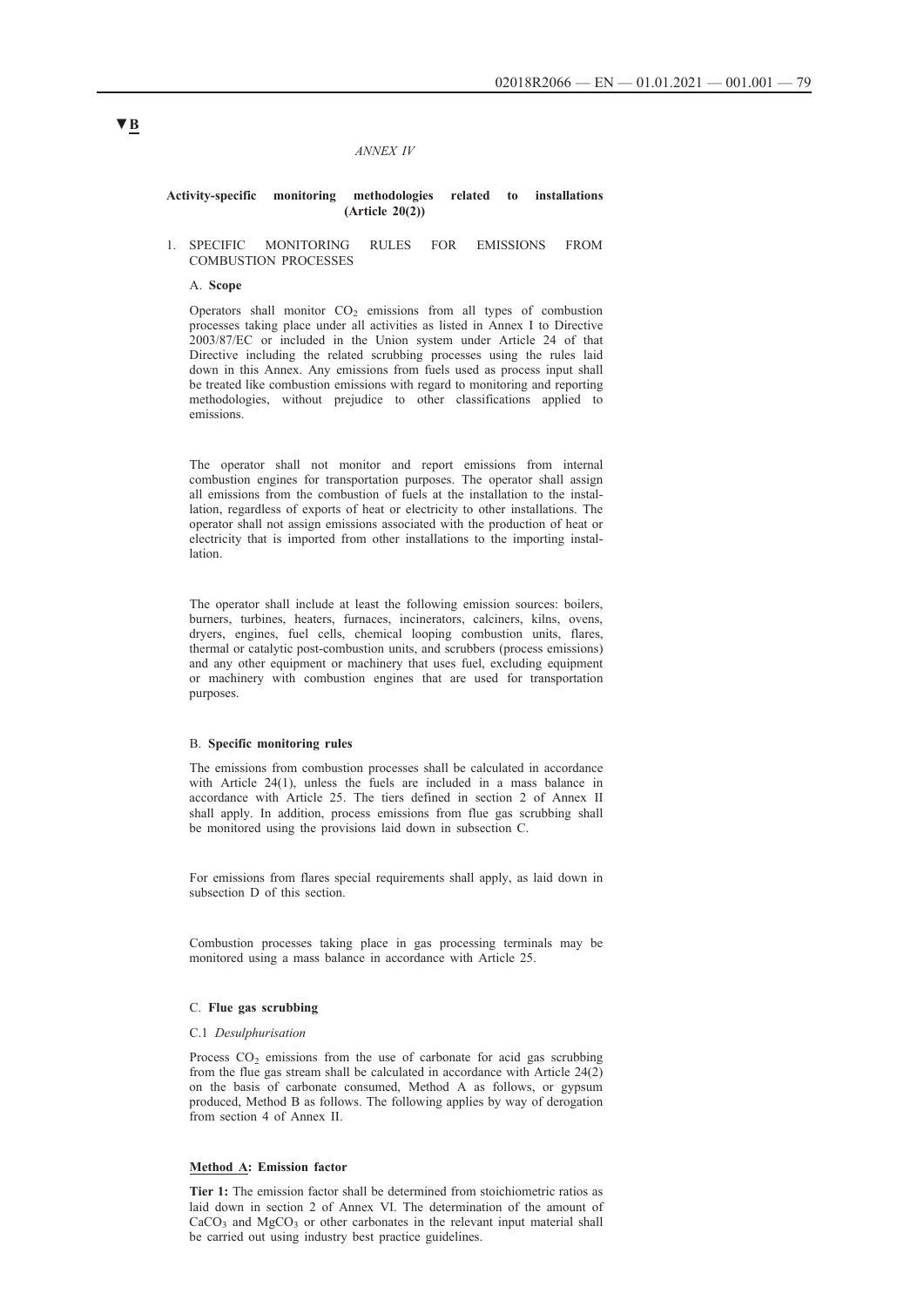### **Method B: Emission factor**

**Tier 1:** The emission factor shall be the stoichiometric ratio of dry gypsum  $(CaSO<sub>4</sub> \times 2H<sub>2</sub>O)$  to  $CO<sub>2</sub>$  emitted: 0,2558 t  $CO<sub>2</sub>/t$  gypsum.

Conversion Factor:

**Tier 1:** A conversion factor of 1 shall be used.

C.2 *De-NOx*

## **▼M1**

By way of derogation from section 4 of Annex II, process  $CO<sub>2</sub>$  emissions from the use of urea for scrubbing of the flue gas stream shall be calculated in accordance with Article 24(2) applying the following tiers.

# **▼B**

Emission factor:

Tier 1: The determination of the amount of urea in the relevant input material shall be carried out using industry best practice guidelines. The emission factor shall be determined using a stoichiometric ratio of 0,7328 t  $CO<sub>2</sub>/t$  urea.

Conversion Factor:

Only tier 1 shall be applicable.

## D. **Flares**

When calculating emissions from flares the operator shall include routine flaring and operational flaring (trips, start-up and shutdown as well as emergency relieves). The operator shall also include inherent  $CO<sub>2</sub>$  in accordance with Article 48.

By way of derogation from section 2.1 of Annex II, tiers 1 and 2b for the emission factor shall be defined as follows:

**Tier 1:** The operator shall use a reference emission factor of 0,00393 t  $CO<sub>2</sub>/Nm<sup>3</sup>$  derived from the combustion of pure ethane used as a conservative proxy for flare gases.

**Tier 2b:** Installation-specific emission factors shall be derived from an estimate of the molecular weight of the flare stream, using process modelling based on industry standard models. By considering the relative proportions and the molecular weights of each of the contributing streams, a weighted annual average figure shall be derived for the molecular weight of the flare gas.

By way of derogation from section 2.3 of Annex II, only tiers 1 and 2 shall be applied for the oxidation factor in the case of flares.

## 2. REFINING OF MINERAL OIL AS LISTED IN ANNEX I TO DIRECTIVE 2003/87/EC

## A. **Scope**

The operator shall monitor and report all  $CO<sub>2</sub>$  emissions from combustion and production processes as occurring in refineries.

The operator shall include at least the following potential sources of  $CO<sub>2</sub>$ emissions: boilers, process heaters/treaters, internal combustion engines/turbines, catalytic and thermal oxidisers, coke calcining kilns, firewater pumps, emergency/standby generators, flares, incinerators, crackers, hydrogen production units, Claus process units, catalyst regeneration (from catalytic cracking and other catalytic processes) and cokers (flexi-coking, delayed coking).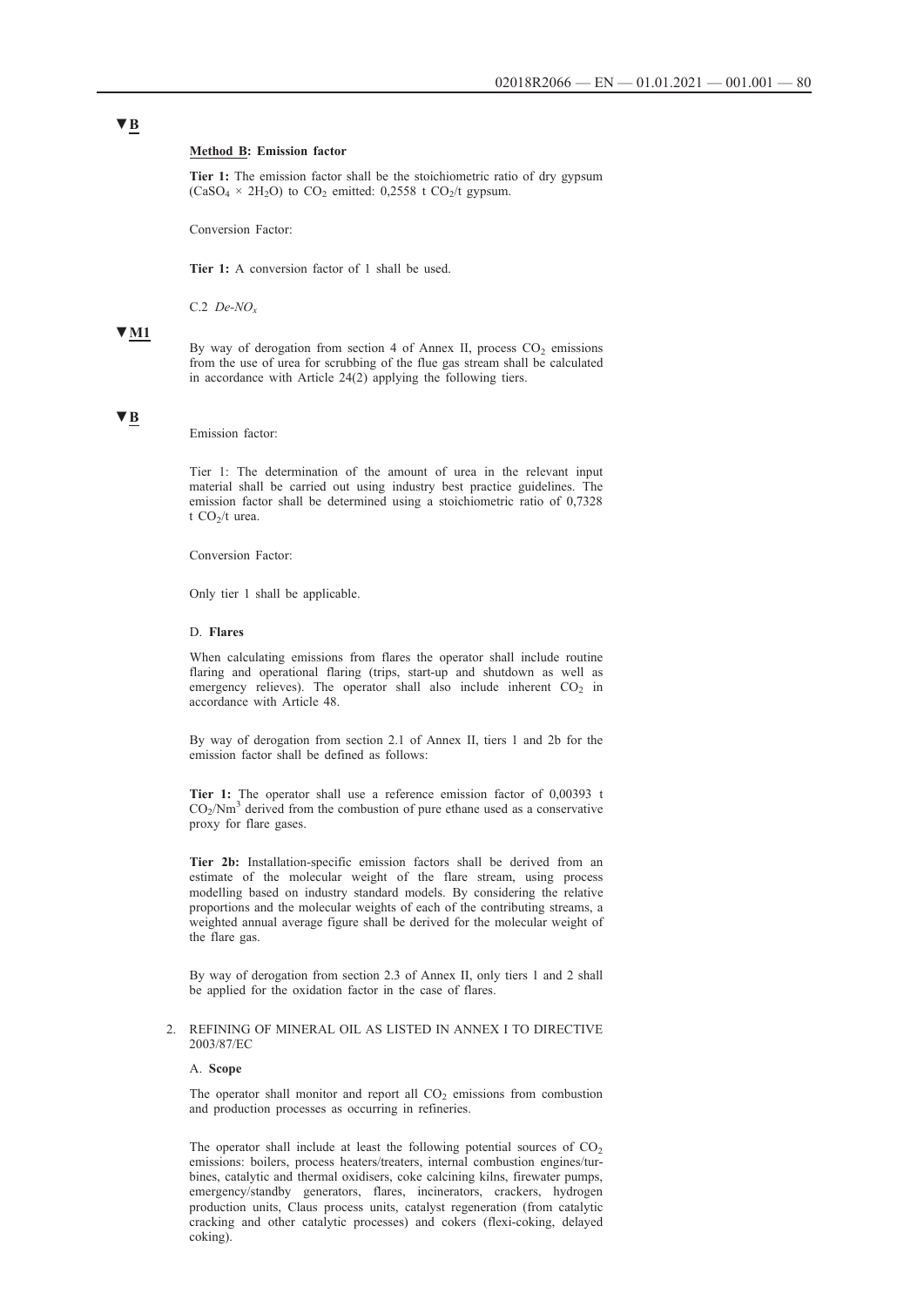### B. **Specific monitoring rules**

The monitoring of mineral oil refining activities shall be carried out in accordance with section 1 of this Annex for combustion emissions including flue gas scrubbing. The operator may choose to use the mass balance methodology in accordance with Article 25 for the whole refinery or individual process units such as heavy oil gasification or calcinations plants. Where combinations of standard methodology and mass balance are used, the operator shall provide evidence to the competent authority demonstrating the completeness of emissions covered, and that no double counting of emissions occurs.

Emissions from dedicated hydrogen production units shall be monitored in accordance with section 19 of this Annex.

By way of derogation from Article 24 and 25, emissions from catalytic cracker regeneration, other catalyst regeneration and flexi-cokers shall be monitored using a mass balance, taking into account the state of the input air and the flue gas. All CO in the flue gas shall be accounted for as  $CO<sub>2</sub>$ , applying the mass relation: t CO<sub>2</sub> = t CO<sup> $*$ </sup> 1,571. The analysis of input air and flue gases and the choice of tiers shall be in accordance with the provisions of Articles 32 to 35. The specific calculation methodology shall be approved by the competent authority.

## 3. PRODUCTION OF COKE AS LISTED IN ANNEX I TO DIRECTIVE 2003/87/EC

### A. **Scope**

The operator shall include at least the following potential sources of  $CO<sub>2</sub>$ emissions: raw materials (including coal or petroleum coke), conventional fuels (including natural gas), process gases (including blast furnace gas – BFG), other fuels and waste gas scrubbing.

### B. **Specific monitoring rules**

For the monitoring of emissions from the production of coke, the operator may choose to use a mass balance in accordance with Article 25 and section 3 of Annex II, or the standard methodology in accordance with Article 24 and sections 2 and 4 of Annex II.

## 4. METAL ORE ROASTING AND SINTERING AS LISTED IN ANNEX I TO DIRECTIVE 2003/87/EC

#### A. **Scope**

The operator shall include at least the following potential sources of  $CO<sub>2</sub>$ emissions: raw materials (calcination of limestone, dolomite and carbonatic iron ores, including  $FeCO<sub>3</sub>$ ), conventional fuels (including natural gas and coke/coke breeze), process gases (including coke oven gas – COG, and blast furnace gas – BFG), process residues used as input material including filtered dust from the sintering plant, the converter and the blast furnace, other fuels and flue gas scrubbing.

## **▼M1**

## B. **Specific monitoring rules**

For the monitoring of emissions from metal ore roasting, sintering or pelletisation, the operator may choose to use a mass balance in accordance with Article 25 and section 3 of Annex II or the standard methodology in accordance with Article 24 and sections 2 and 4 of Annex II.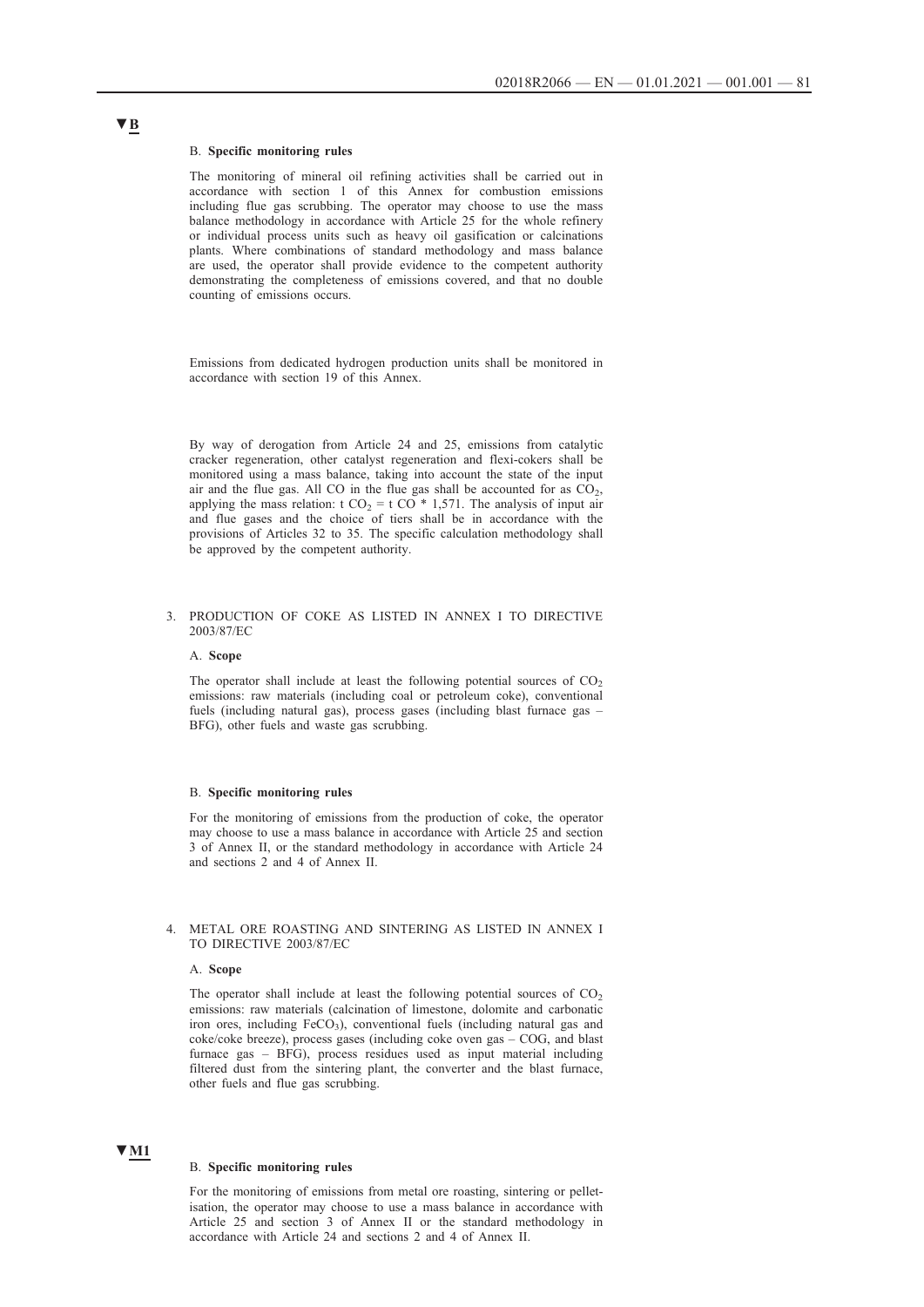## 5. PRODUCTION OF PIG IRON AND STEEL AS LISTED IN ANNEX I TO DIRECTIVE 2003/87/EC

## A. **Scope**

The operator shall include at least the following potential sources of  $CO<sub>2</sub>$ emissions: raw materials (calcination of limestone, dolomite and carbonatic iron ores, including FeCO<sub>3</sub>), conventional fuels (natural gas, coal and coke), reducing agents (including coke, coal and plastics), process gases (coke oven gas – COG, blast furnace gas – BFG and basic oxygen furnace gas – BOFG), consumption of graphite electrodes, other fuels and waste gas scrubbing.

## B. **Specific monitoring rules**

For the monitoring of emissions from production of pig iron and steel, the operator may choose to use a mass balance in accordance with Article 25 and section 3 of Annex II, or the standard methodology in accordance with Article 24 and sections 2 and 4 of Annex II, at least for a part of the source streams, avoiding any gaps or double counting of emissions.

By way of derogation from section 3.1 of Annex II, tier 3 for the carbon content is defined as follows:

**Tier 3:** The operator shall derive the carbon content of input or output stream following Articles 32 to 35 in respect to the representative sampling of fuels, products and by-products, the determination of their carbon contents and biomass fraction. The operator shall base the carbon content of products or semi-finished products on annual analyses following Articles 32 to 35 or derive the carbon content from mid-range composition values as specified by relevant international or national standards.

## 6. PRODUCTION OR PROCESSING OF FERROUS AND NON-FERROUS METALS AS LISTED IN ANNEX I TO DIRECTIVE 2003/87/EC

### A. **Scope**

The operator shall not apply the provisions in this section for the monitoring and reporting of  $CO<sub>2</sub>$  emissions from the production of pig iron and steel and primary aluminium.

The operator shall consider at least the following potential emission sources for  $CO<sub>2</sub>$  emissions: conventional fuels; alternative fuels including plastics granulated material from post shredder plants; reducing agents including coke, graphite electrodes; raw materials including limestone and dolomite; carbon containing metal ores and concentrates; and secondary feed materials.

### B. **Specific monitoring rules**

Where carbon stemming from fuels or input materials used at this installation remains in the products or other outputs of the production, the operator shall use a mass balance in accordance with Article 25 and section 3 of Annex II. Where this is not the case the operator shall calculate combustion and process emission separately using the standard methodology in accordance with Article 24 and sections 2 and 4 of Annex II.

Where a mass balance is used, the operator may choose to include emissions from combustion processes in the mass balance or to use the standard methodology in accordance with Article 24 and section 1 of this Annex for a part of the source streams, avoiding any gaps or double counting of emissions.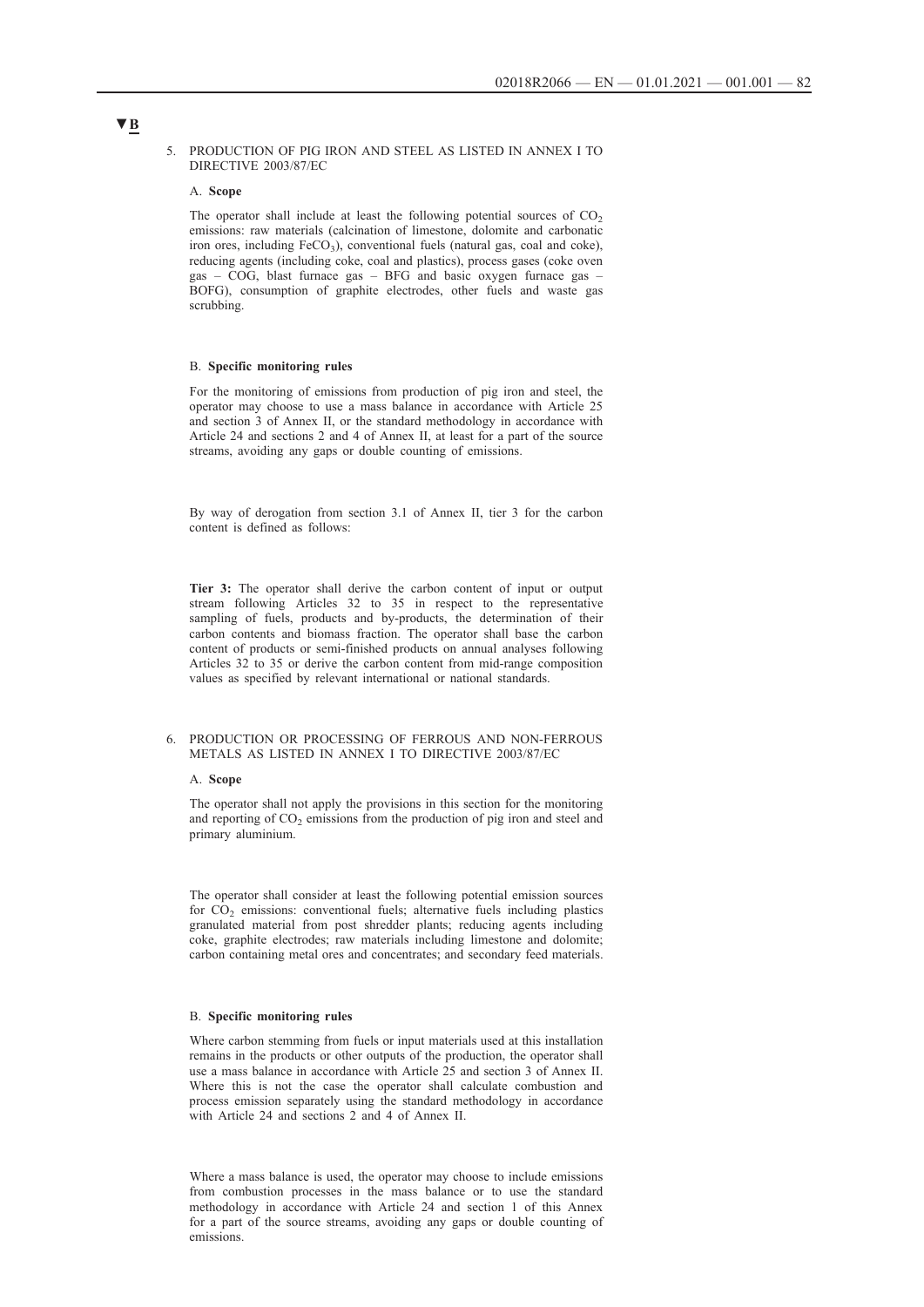7. CO<sub>2</sub> EMISSIONS FROM PRODUCTION OR PROCESSING OF PRIMARY ALUMINIUM AS LISTED IN ANNEX I TO DIRECTIVE 2003/87/EC

#### A. **Scope**

The operator shall apply the provisions of this section to the monitoring and reporting of CO<sub>2</sub> emissions from the production of electrodes for primary aluminium smelting, including stand-alone plants for the production of such electrodes, and the consumption of electrodes during electrolysis.

The operator shall consider at least the following potential sources for  $CO<sub>2</sub>$ emissions: fuels for the production of heat or steam, electrode production, reduction of  $Al_2O_3$  during electrolysis which is related to electrode consumption, and use of soda ash or other carbonates for waste gas scrubbing.

The associated emissions of perfluorocarbons – PFCs, resulting from anode effects, including fugitive emissions, shall be monitored in accordance with section 8 of this Annex.

### B. **Specific monitoring rules**

The operator shall determine  $CO<sub>2</sub>$  emissions from the production or processing of primary aluminium using the mass balance methodology in accordance with Article 25. The mass balance methodology shall consider all carbon in inputs, stocks, products and other exports from the mixing, forming, baking and recycling of electrodes as well as from electrode consumption in electrolysis. Where pre-baked anodes are used, either separate mass balances for production and consumption may be applied, or one common mass balance taking into account both production and consumption of electrodes. In the case of Søderberg cells, the operator shall use one common mass balance.

For emissions from combustion processes the operator may choose to include them in the mass balance or to use the standard methodology in accordance with Article 24 and section 1 of this Annex at least for a part of the source streams, avoiding any gaps or double counting of emissions.

8. PFC EMISSIONS FROM PRODUCTION OR PROCESSING OF PRIMARY ALUMINIUM AS LISTED IN ANNEX I TO DIRECTIVE 2003/87/EC

## A. **Scope**

The operator shall apply the following for emissions of perfluorocarbons (PFCs) resulting from anode effects including fugitive emissions of PFCs. For associated  $CO<sub>2</sub>$  emissions, including emissions from electrode production, the operator shall apply section 7 of this Annex. The operator shall furthermore calculate PFC emissions not related to anode effects based on estimation methods in accordance with industry best practice, and any guidelines published by the Commission for this purpose.

### B. **Determination of PFC emissions**

PFC emissions shall be calculated from the emissions measurable in a duct or stack ('point source emissions') as well as fugitive emissions using the collection efficiency of the duct:

PFC emissions (total) = PFC emissions (duct) / collection efficiency

The collection efficiency shall be measured when the installation-specific emission factors are determined. For its determination the most recent version of the guidance mentioned under Tier 3 of section 4.4.2.4 of the 2006 IPCC Guidelines shall be used.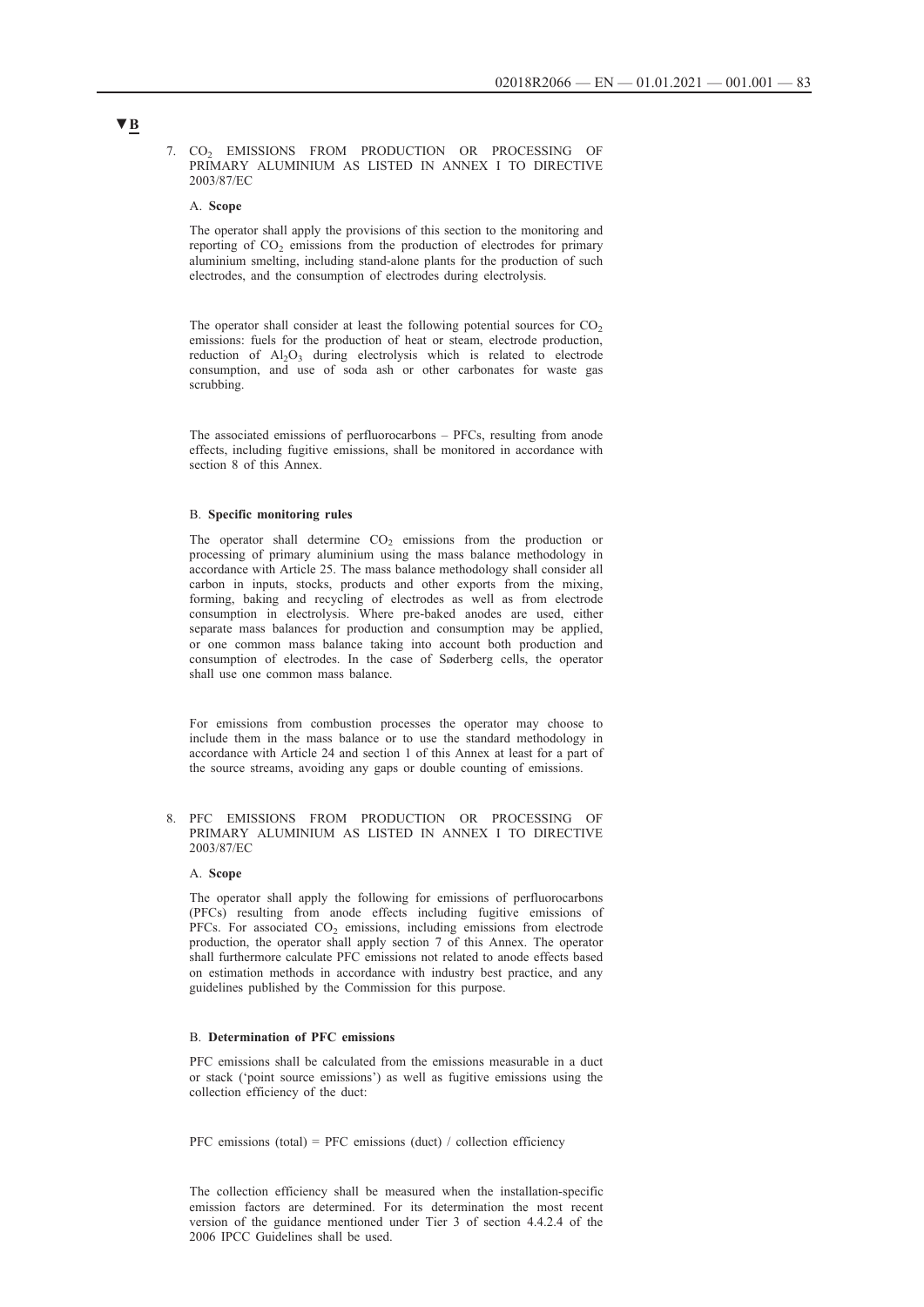The operator shall calculate emissions of  $CF_4$  and  $C_2F_6$  emitted through a duct or stack using one of the following methods:

(a) Method A where the anode effect minutes per cell-day are recorded;

(b) Method B where the anode effect overvoltage is recorded.

#### **Calculation Method A – Slope Method:**

The operator shall use the following equations for determining PFC emissions:

 $CF_4$  emissions  $[t] = AEM \times (SEF_{CF4}/1000) \times Pr_{A1}$ 

 $C_2F_6$  emissions  $[t] = CF_4$  emissions  $\times F_{C2F6}$ 

Where:

AEM = Anode effect minutes / cell-day;

 $SEF_{CF4}$  = Slope emission factor [(kg CF<sub>4</sub> / t Al produced) / (anode effect minutes / cell-day)]. Where different cell-types are used, different SEF may be applied as appropriate;

 $Pr_{A1}$  = Annual production of primary Aluminium [t];

 $F_{C2F6}$  = Weight fraction of C<sub>2</sub>F<sub>6</sub> (t C<sub>2</sub>F<sub>6</sub> / t CF<sub>4</sub>).

The anode effect minutes per cell-day shall express the frequency of anode effects (number anode effects / cell-day) multiplied by the average duration of anode effects (anode effect minutes / occurrence):

 $AEM$  = frequency  $\times$  average duration

**Emission factor:** The emission factor for  $CF_4$  (slope emission factor,  $SEF_{CF4}$ ) expresses the amount [kg] of  $CF_4$  emitted per tonne of aluminium produced per anode effect minute / cell-day. The emission factor (weight fraction  $F_{C2F6}$ ) of  $C_2F_6$  expresses the amount [t] of  $C_2F_6$ emitted proportionate to the amount  $[t]$  of  $CF_4$  emitted.

**Tier 1:** The operator shall use technology-specific emission factors from Table 1 of this section of Annex IV.

**Tier 2:** The operator shall use installation-specific emission factors for CF4 and  $C_2F_6$  established through continuous or intermittent field measurements. For the determination of those emission factors the operator shall use the most recent version of the guidance mentioned under Tier 3 of section 4.4.2.4 of the 2006 IPCC Guidelines (1). The emission factor shall also take into account emissions related to non-anode effects. The operator shall determine each emission factor with a maximum uncertainty of  $\pm$  15 %.

The operator shall determine the emission factors at least every three years or earlier where necessary due to relevant changes at the installation. Relevant changes shall include a change in the distribution of anode effect duration, or a change in the control algorithm affecting the mix of the types of anode effects or the nature of the anode effect termination routine.

<sup>(1)</sup> International Aluminium Institute; The Aluminium Sector Greenhouse Gas Protocol; October 2006;US Environmental Protection Agency and International Aluminium Institute; Protocol for Measurement of Tetrafluoromethane (CF4) and Hexafluoroethane (C2F6) Emissions from Primary Aluminum Production; April 2008.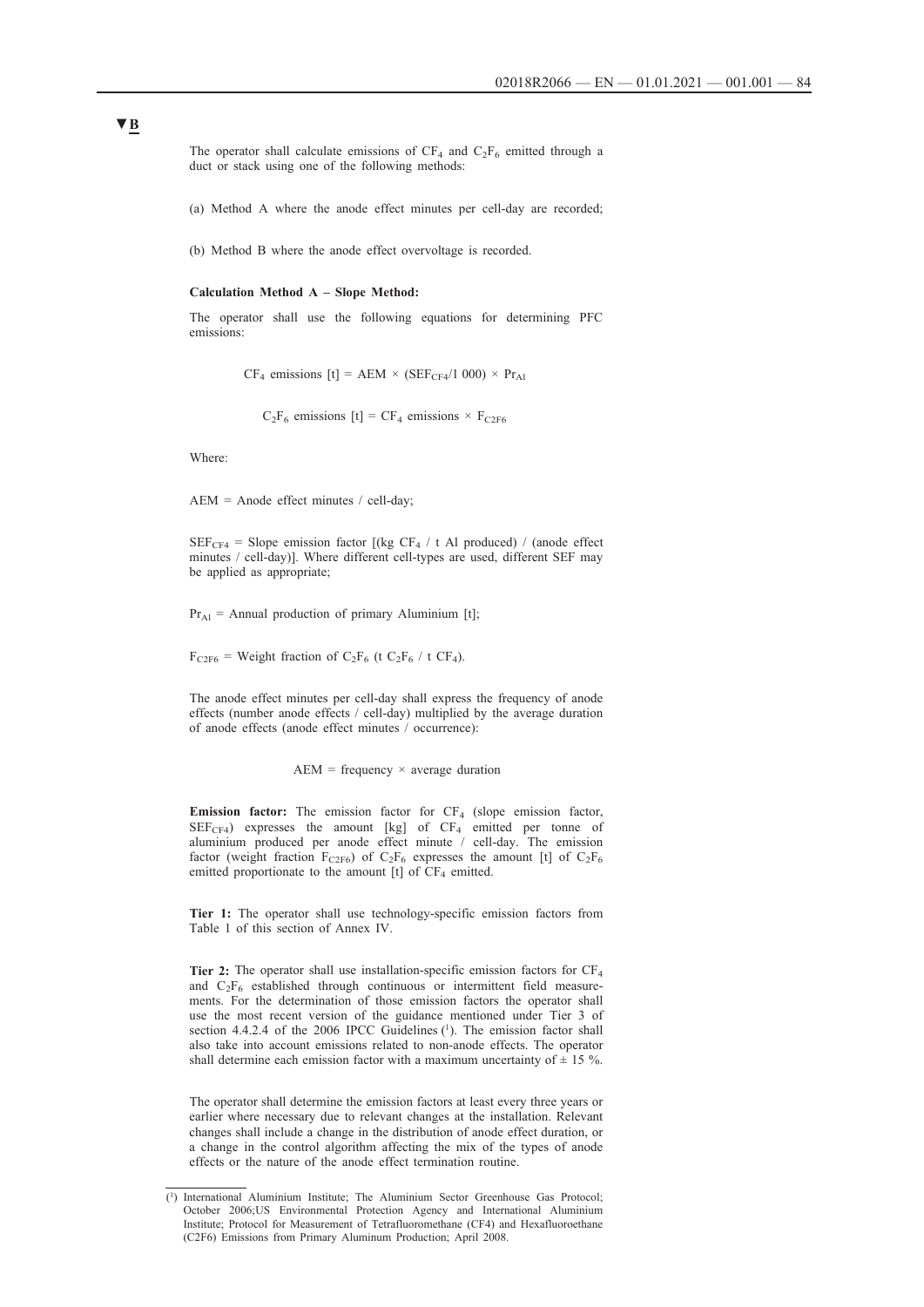## *Table 1*

**Technology-specific emission factors related to activity data for the slope method.**

| Technology                    | Emission factor for $CF4$<br>(SEF <sub>CF4</sub> )<br>[(kg $CF_4$ /t Al) / (AE-Mins/<br>cell-day)] | Emission factor<br>for $C_2F_6$<br>$(F_{C2F6})$<br>[t $C_2F_6/t$ CF <sub>4</sub> ] |
|-------------------------------|----------------------------------------------------------------------------------------------------|------------------------------------------------------------------------------------|
| Centre Worked Prebake (CWPB)  | 0,143                                                                                              | 0,121                                                                              |
| Vertical Stud Søderberg (VSS) | 0,092                                                                                              | 0,053                                                                              |

## **Calculation Method B – Overvoltage Method:**

Where the anode effect overvoltage is measured, the operator shall use the following equations for the determination of PFC emissions:

CF<sub>4</sub> emissions [t] = OVC × (AEO/CE) × Pr<sub>Al</sub> × 0,001

## **▼M1**

 $C_2F_6$  emissions  $[t] = CF_4$  emissions  $\times F_{C2F6}$ 

## **▼B**

Where:

 $\text{OVC} = \text{Overvoltage coefficient (}'\text{emission factor}')$  expressed as kg CF<sub>4</sub> per tonne of aluminium produced per mV overvoltage;

AEO = Anode effect overvoltage per cell [mV] determined as the integral of (time  $\times$  voltage above the target voltage) divided by the time (duration) of data collection;

 $CE = Average$  current efficiency of aluminium production [%];

 $Pr_{\text{A1}}$  = Annual production of primary Aluminium [t];

## **▼M1**

 $F_{C2F6}$  = Weight fraction of C<sub>2</sub>F<sub>6</sub> (t C<sub>2</sub>F<sub>6</sub>/t CF<sub>4</sub>).

## **▼B**

The term AEO/CE (Anode effect overvoltage / current efficiency) expresses the time-integrated average anode effect overvoltage [mV overvoltage] per average current efficiency [%].

**Emission factor:** The emission factor for CF<sub>4</sub> ('overvoltage coefficient' OVC) shall express the amount [kg] of  $CF_4$  emitted per tonne of aluminium produced per millivolt overvoltage [mV]. The emission factor of  $C_2F_6$  (weight fraction  $F_{C2F6}$ ) shall express the amount [t] of  $C_2F_6$ emitted proportionate to the amount  $[t]$  of  $CF_4$  emitted.

**Tier 1:**: The operator shall apply technology-specific emission factors from Table 2 of this section of Annex IV.

**Tier 2:** The operator shall use installation-specific emission factors for  $CF_4$ [(kg CF<sub>4</sub> / t Al ) / (mV)] and C<sub>2</sub>F<sub>6</sub> [t C<sub>2</sub>F<sub>6</sub>/ t CF<sub>4</sub>] established through continuous or intermittent field measurements. For the determination of those emission factors, the operator shall use the most recent version of the guidance mentioned under Tier 3 of section 4.4.2.4 of the 2006 IPCC Guidelines. The operator shall determine the emission factors with a maximum uncertainty of  $\pm$  15 % each.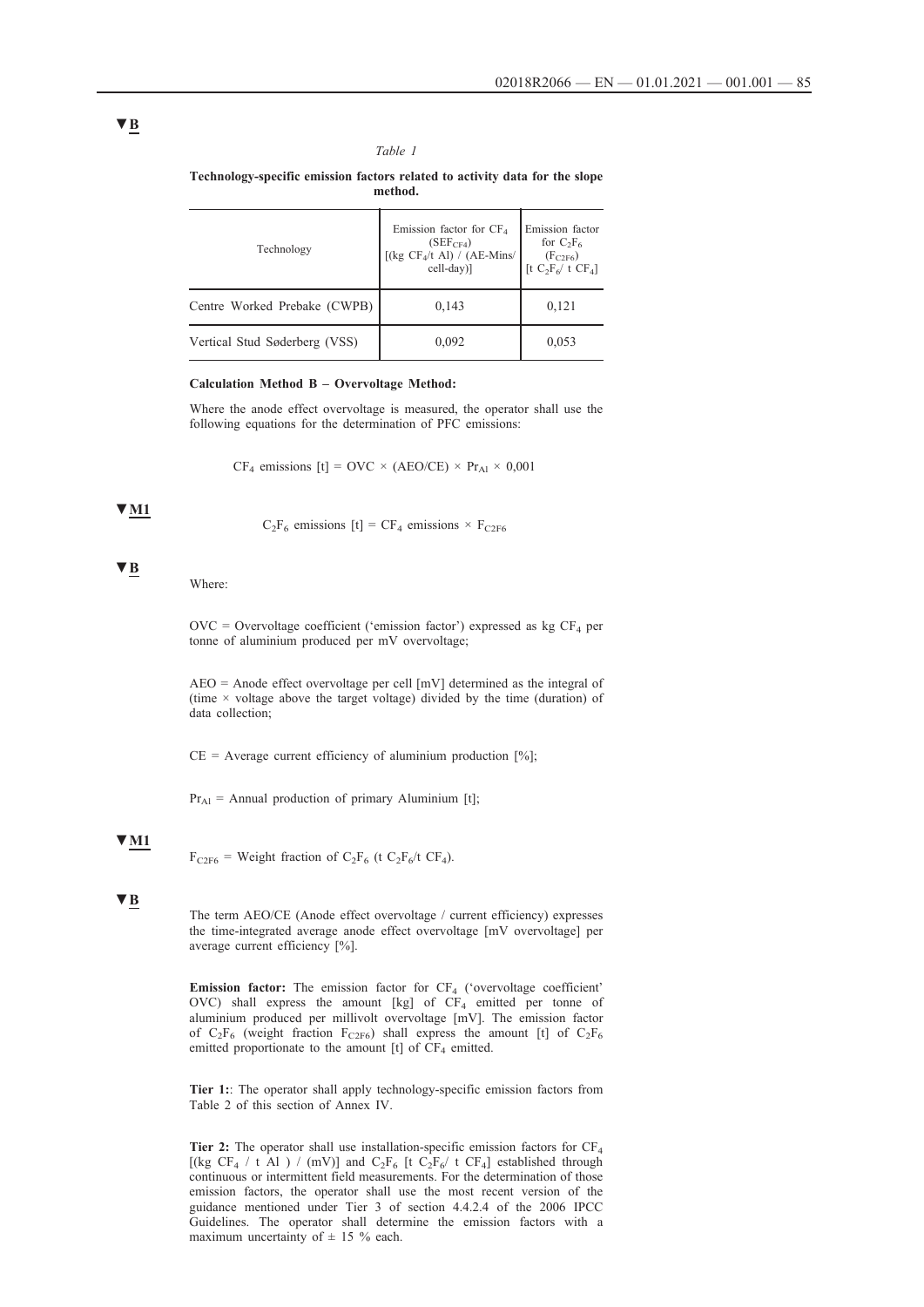The operator shall determine the emission factors at least every three years or earlier where necessary due to relevant changes at the installation. Relevant changes shall include a change in the distribution of anode effect duration or a change in the control algorithm affecting the mix of the types of anode effects or the nature of the anode effect termination routine.

### *Table 2*

**Technology-specific emission factors related to overvoltage activity data.**

| Technology                    | Emission factor for $CF4$<br>[(kg CF <sub>4</sub> /t Al) / mV] | Emission factor<br>for $C_2F_6$<br>[t $C_2F_6$ / t $CF_4$ ] |
|-------------------------------|----------------------------------------------------------------|-------------------------------------------------------------|
| Centre Worked Prebake (CWPB)  | 1,16                                                           | 0,121                                                       |
| Vertical Stud Søderberg (VSS) | N.A.                                                           | 0,053                                                       |

## C. Determination of  $CO<sub>2(e)</sub>$  emissions

The operator shall calculate  $CO<sub>2(e)</sub>$  emissions from  $CF<sub>4</sub>$  and  $C<sub>2</sub>F<sub>6</sub>$  emissions as follows, using the global warming potentials listed in Annex VI section 3 Table 6:

PFC emissions  $[t \text{ CO}_{2(e)}] = CF_4$  emissions  $[t] \times GWP_{CF4} + C_2F_6$  emissions  $[t] \times GWP_{C2F6}$ 

## 9. PRODUCTION OF CEMENT CLINKER AS LISTED IN ANNEX I TO DIRECTIVE 2003/87/EC

## **▼M1**

### A. **Scope**

The operator shall include at least the following potential sources of  $CO<sub>2</sub>$ emissions: calcination of limestone in the raw materials, conventional fossil kiln fuels, alternative fossil-based kiln fuels and raw materials, biomass kiln fuels (biomass wastes), non-kiln fuels, non-carbonate carbon content of limestone and shales and raw materials used for waste gas scrubbing.

## **▼B**

### B. **Specific monitoring rules**

Emissions from combustion shall be monitored in accordance with section 1 of this Annex. Process emissions from raw meal components shall be monitored in accordance with section 4 of Annex II based on the carbonate content of the process input (calculation Method A) or on the amount of clinker produced (calculation Method B). In case of Method A, carbonates to be taken into account shall at least include  $CaCO<sub>3</sub>$ , MgCO<sub>3</sub> and  $FeCO<sub>3</sub>$ . In case of Method B, the operator shall take into account at least CaO and MgO, and shall provide evidence to the competent authority as to which extent further carbon sources have to be taken into account.

## **▼M1**

 $CO<sub>2</sub>$  emissions related to dust removed from the process and non-carbonate carbon in the raw materials shall be added in accordance with subsections C and D of this section.

## **▼B**

## **Calculation Method A: Kiln Input Based**

Where cement kiln dust (CKD) and bypass dust leave the kiln system the operator shall not consider the related raw material as process input, but calculate emissions from CKD in accordance with subsection C.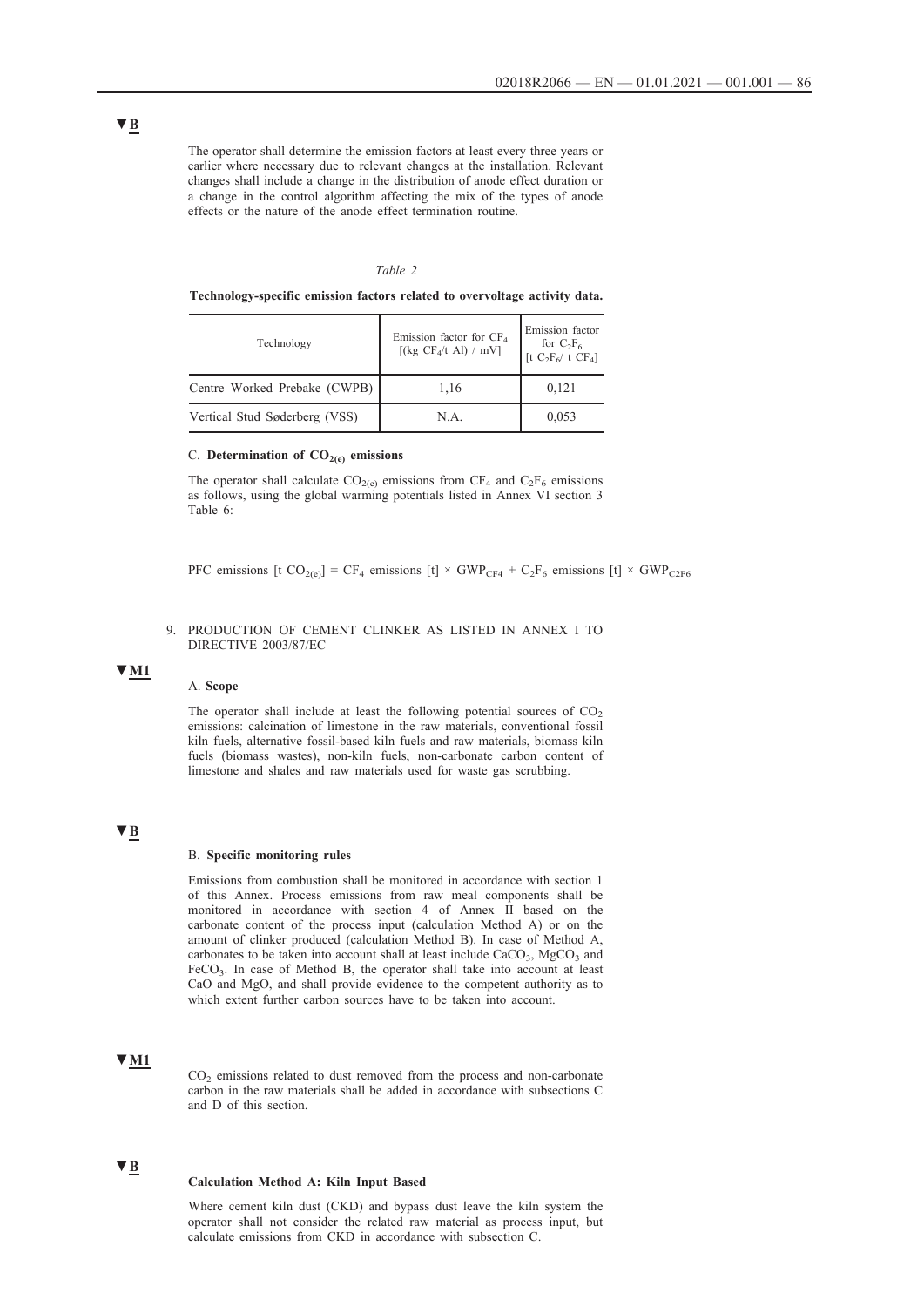Unless the raw meal is characterised, the operator shall apply the uncertainty requirements for activity data separately to each of the relevant carbonbearing kiln inputs, avoiding double counting or omissions from returned or by-passed materials. Where activity data is determined based on the clinker produced, the net amount of raw meal may be determined by means of a site-specific empirical raw meal/clinker ratio. That ratio shall be updated at least once per year applying industry best practice guidelines.

## **Calculation Method B: Clinker Output Based**

The operator shall determine activity data as the clinker production [t] over the reporting period in one of the following ways:

- (a) by direct weighing of clinker;
- (b) based on cement deliveries, by material balance taking into account dispatch of clinker, clinker supplies as well as clinker stock variation, using the following formula:

clinker produced  $[t] = ((\text{cement deliveries } [t]) - \text{cement stock variation } [t]) \times \text{chiker } /$ cement ratio [t clinker / t cement]) – (clinker supplied [t]) + (clinker dispatched  $[t]$ ) – (clinker stock variation  $[t]$ ).

The operator shall either derive the clinker / cement ratio for each of the different cement products based on the provisions of Articles 32 to 35 or calculate the ratio from the difference of cement deliveries and stock changes and all materials used as additives to the cement including by-pass dust and cement kiln dust.

By way of derogation from section 4 of Annex II, tier 1 for the emission factor shall be defined as follows:

**Tier 1:** The operator shall apply an emission factor of  $0.525$  t  $CO<sub>2</sub>/t$  clinker.

#### C. **Emissions Related to Discarded Dust**

The operator shall add  $CO<sub>2</sub>$  emissions, from bypass dust or cement kiln dust (CKD) leaving the kiln system, corrected for a partial calcination ratio of CKD calculated as process emissions in accordance with Article 24(2). By way of derogation from section 4 of Annex II, tiers 1 and 2 for the emission factor shall be defined as follows:

**Tier 1:** The operator shall apply an emission factor of  $0,525$  t  $CO<sub>2</sub>/t$  dust.

**Tier 2:** The operator shall determine the emission factor (EF) at least once annually following Articles 32 to 35 and using the following formula:

$$
EF_{CKD} = \left(\frac{EF_{Cli}}{1 + EF_{Cli}} \cdot d\right) / \left(1 - \frac{EF_{Cli}}{1 + EF_{Cli}} \cdot d\right)
$$

Where:

- $EF_{CKD}$  = Emission factor of partially calcined cement kiln dust [t CO<sub>2</sub>/t] CKD];
- $EF_{\text{Cli}}$  = Installation-specific emission factor of clinker [t CO<sub>2</sub>/t clinker];
- $d =$  Degree of CKD calcination (released CO<sub>2</sub> as % of total carbonate  $CO<sub>2</sub>$  in the raw mix).

Tier 3 for the emission factor is not applicable.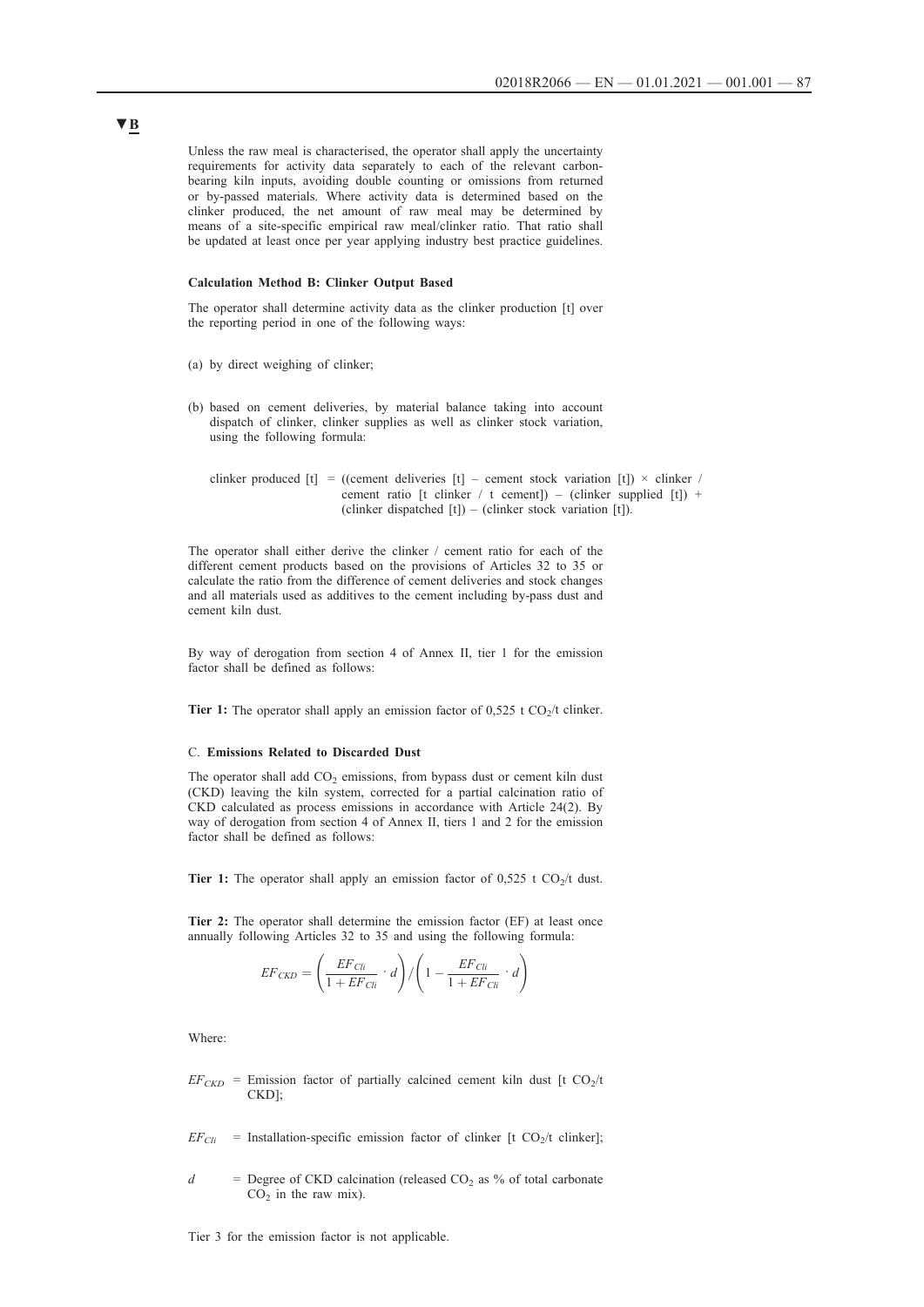### D. **Emissions from non-carbonate carbon in raw meal**

The operator shall determine the emissions from non-carbonate carbon at least from limestone, shale or alternative raw materials (for example, fly ash) used in the raw meal in the kiln in accordance with Article 24(2).

## **▼M1**

By way of derogation from section 4 of Annex II, the following tier definitions for the emission factor shall apply:

**Tier 1**: The content of non-carbonate carbon in the relevant raw material shall be estimated using industry best practice guidelines.

**Tier 2**: The content of non-carbonate carbon in the relevant raw material shall be determined at least annually following the provisions of Article 32 to 35.

By way of derogation from section 4 of Annex II, the following tier definitions for the conversion factor shall apply:

**Tier 1**: A conversion factor of 1 shall be applied.

**Tier 2**: The conversion factor shall be calculated applying industry best practice.

## **▼B**

10. PRODUCTION OF LIME OR CALCINATION OF DOLOMITE OR MAGNESITE AS LISTED IN ANNEX I TO DIRECTIVE 2003/87/EC

#### A. **Scope**

The operator shall include at least the following potential sources of  $CO<sub>2</sub>$ emissions: calcination of limestone, dolomite or magnesite in the raw materials, conventional fossil kiln fuels, alternative fossil-based kiln fuels and raw materials, biomass kiln fuels (biomass wastes) and other fuels.

Where the burnt lime and the  $CO<sub>2</sub>$  stemming from the limestone are used for purification processes, such that approximately the same amount of  $CO<sub>2</sub>$  is bound again, the decomposition of carbonates as well as the purification process shall not be required to be included separately in the monitoring plan of the installation.

## B. **Specific monitoring rules**

## **▼M1**

Emissions from combustion shall be monitored in accordance with section 1 of this Annex. Process emissions from raw materials shall be monitored in accordance with section 4 of Annex II. Carbonates of calcium and magnesium shall be always taken into account. Other carbonates and noncarbonate carbon in the raw material shall be taken into account, whenever they are relevant for emission calculation.

## **▼B**

For the input based methodology, carbonate content values shall be adjusted for the respective moisture and gangue content of the material. In the case of magnesia production, other magnesium bearing minerals than carbonates must be taken into account, as appropriate.

Double counting or omissions resulting from returned or by-pass material must be avoided. When applying Method B, lime kiln dust shall be considered a separate source stream where relevant.

## **▼M1**

#### C. **Emissions from non-carbonate carbon in raw materials**

The operator shall determine the emissions from non-carbonate carbon at least from limestone, shale or alternative raw materials in the kiln in accordance with Article 24(2).

By way of derogation from section 4 of Annex II, the following tier definitions for the emission factor shall apply: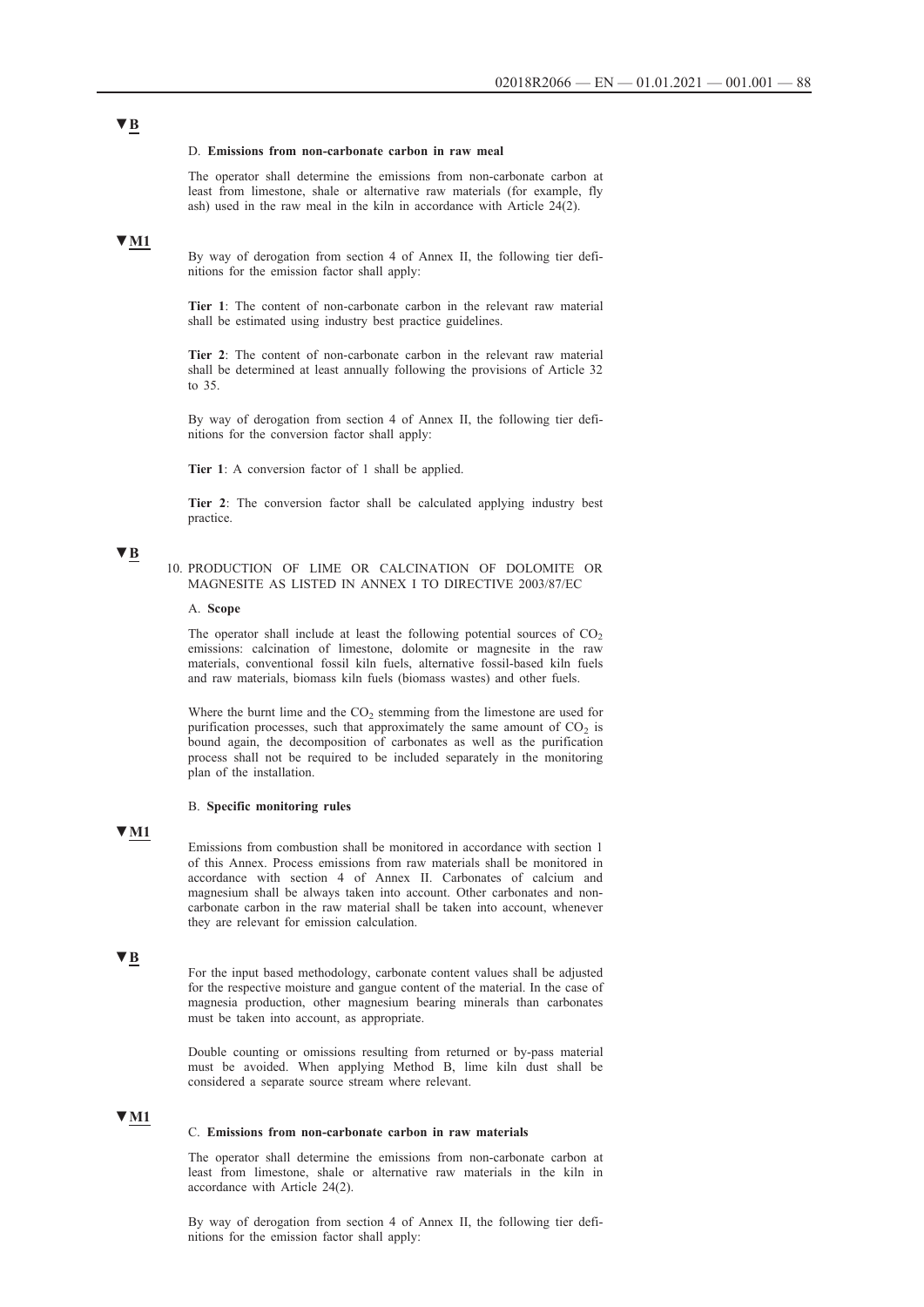**Tier 1:** The content of non-carbonate carbon in the relevant raw material shall be estimated using industry best practice guidelines.

**Tier 2:** The content of non-carbonate carbon in the relevant raw material shall be determined at least annually following the provisions of Article 32 to 35.

By way of derogation from section 4 of Annex II, the following tier definitions for the conversion factor shall apply:

**Tier 1:** A conversion factor of 1 shall be applied.

**Tier 2:** The conversion factor shall be calculated applying industry best practice.

## **▼B**

11. MANUFACTURE OF GLASS, GLASS FIBRE OR MINERAL WOOL INSULATION MATERIAL AS LISTED IN ANNEX I TO DIRECTIVE 2003/87/EC

### A. **Scope**

The operator shall apply the provisions in this section also to installations for the production of water glass and stone/rock wool.

The operator shall include at least the following potential sources of  $CO<sub>2</sub>$ emissions: decomposition of alkali- and alkali earth carbonates as the result of melting the raw material, conventional fossil fuels, alternative fossil-based fuels and raw materials, biomass fuels (biomass wastes), other fuels, carbon containing additives including coke, coal dust and graphite, post-combustion of flue gases and flue gas scrubbing.

### B. **Specific monitoring rules**

## **▼M1**

Emissions from combustion, including flue gas scrubbing, shall be monitored in accordance with section 1 of this Annex. Process emissions from raw materials shall be monitored in accordance with section 4 of Annex II. Carbonates to be taken into account include at least  $CaCO<sub>3</sub>$ ,  $MgCO<sub>3</sub>$ , Na<sub>2</sub>CO<sub>3</sub>, NaHCO<sub>3</sub>, BaCO<sub>3</sub>, Li<sub>2</sub>CO<sub>3</sub>, K<sub>2</sub>CO<sub>3</sub>, and SrCO<sub>3</sub>. Only Method A shall be used. Emissions from other process materials including coke, graphite and coal dust shall be monitored in accordance with section 4 of Annex II.

## **▼B**

By way of derogation from section 4 of Annex II, the following tier definitions for the emission factor shall apply:

**Tier 1:** Stoichiometric ratios as listed in section 2 of Annex VI shall be used. The purity of relevant input materials shall be determined by means of industry best practice.

**Tier 2:** The determination of the amount of relevant carbonates in each relevant input material shall be carried out in accordance with Articles 32 to 35.

For the conversion factor, only tier 1 shall be applicable.

## 12. MANUFACTURE OF CERAMIC PRODUCTS AS LISTED IN ANNEX I TO DIRECTIVE 2003/87/EC

## **▼M1**

## A. **Scope**

The operator shall include at least the following potential sources of  $CO<sub>2</sub>$ emissions: kiln fuels, calcination of limestone/dolomite and other carbonates in the raw material, limestone and other carbonates for reducing air pollutants and other flue gas cleaning, fossil/biomass additives used to induce porosity including polystyrol, residues from paper production or sawdust, noncarbonate carbon content in the clay and other raw materials.

## **▼M1**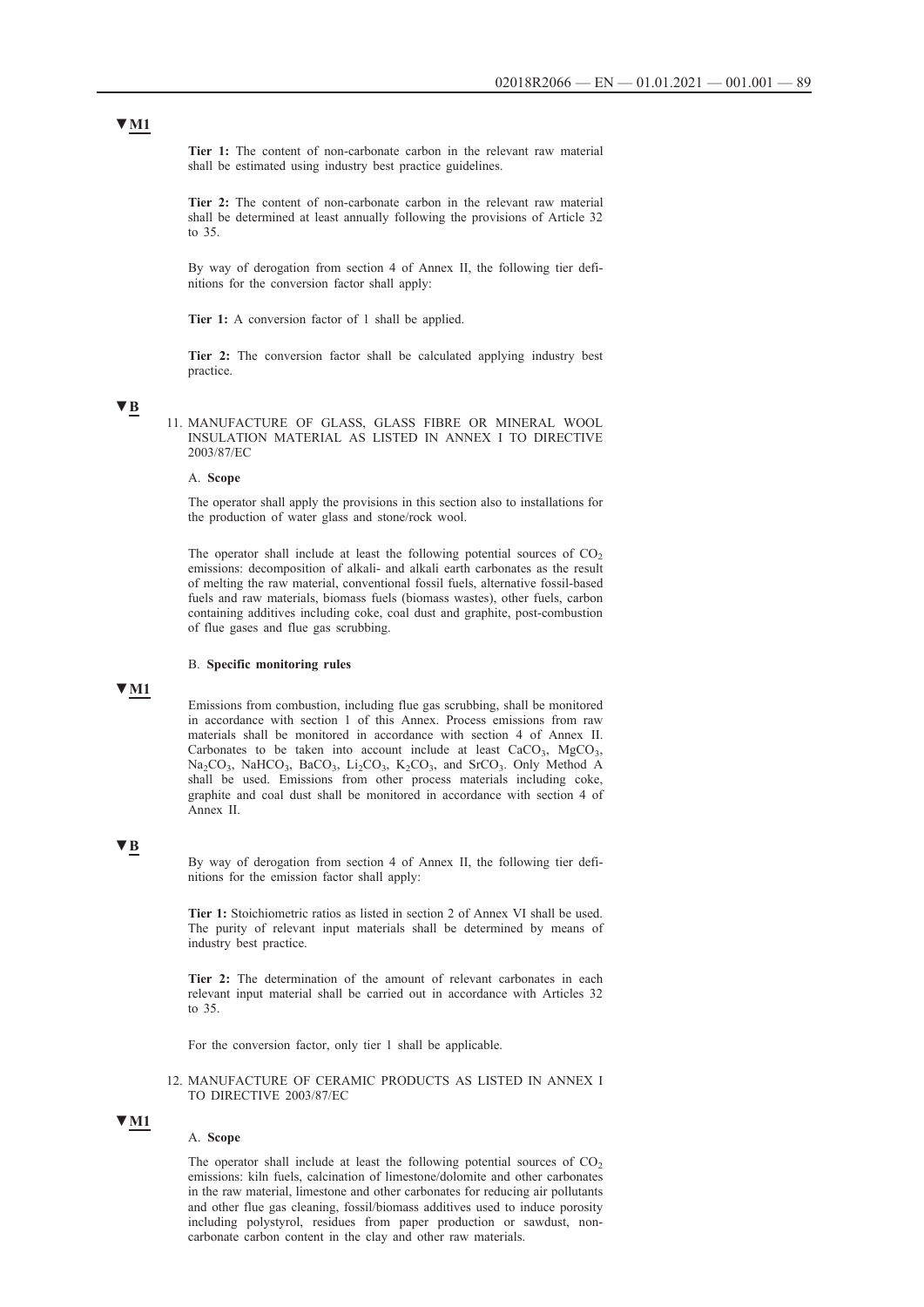#### B. **Specific monitoring rules**

## **▼M1**

Emissions from combustion including flue gas scrubbing shall be monitored in accordance with section 1 of this Annex. Process emissions from raw meal components and additives shall be monitored in accordance with section 4 of Annex II. For ceramics based on purified or synthetic clays the operator may use either Method A or Method B. For ceramic products based on unprocessed clays and whenever clays or additives with significant non-carbonate carbon content are used, the operator shall use Method A. Carbonates of calcium shall be always taken into account. Other carbonates and noncarbonate carbon in the raw material shall be taken into account, where they are relevant for emission calculation.

## **▼B**

Activity data for input materials for Method A may be determined by a suitable back-calculation based on industry best practice and approved by the competent authority. Such back-calculation shall take into account what metering is available for dried green products or fired products, and appropriate data sources for moisture of clay and additives and annealing loss (loss on ignition) of the materials involved.

By way of derogation from section 4 of Annex II, the following tier definitions for emission factors for process emissions of raw materials containing carbonates shall apply:

#### **Method A (Input based):**

**Tier 1:** A conservative value of  $0.2$  tonnes  $CaCO<sub>3</sub>$  (corresponding to  $0.08794$ ) tonnes of  $CO<sub>2</sub>$ ) per tonne of dry clay shall be applied for the calculation of the emission factor instead of results of analyses. All inorganic and organic carbon in the clay material shall be considered as included in this value. Additives shall be considered as not included in this value.

**Tier 2:** An emission factor for each source stream shall be derived and updated at least once per year using industry best practice reflecting sitespecific conditions and the product mix of the installation.

**Tier 3:** The determination of the composition of the relevant raw materials shall be carried out in accordance with Articles 32 to 35. Stoichiometric ratios as listed in section 2 of Annex VI shall be used to convert composition data into emission factors, where relevant.

#### **Method B (Output based):**

**Tier 1:** A conservative value of 0,123 tonnes of CaO (corresponding to  $0,09642$  tonnes of  $CO<sub>2</sub>$ ) per tonne of product shall be applied for the calculation of the emission factor instead of the results of analyses. All inorganic and organic carbon in the clay material shall be considered as included in this value. Additives shall be considered as not included in this value.

**Tier 2:** An emission factor shall be derived and updated at least once per year using industry best practice reflecting site-specific conditions and the product mix of the installation.

**Tier 3:** The determination of the composition of the products shall be carried out in accordance with Articles 32 to 35. Stoichiometric ratios referred to in Annex VI section 2 Table 3 shall be used to convert composition data into emission factors assuming that all of the relevant metal oxides have been derived from respective carbonates, where relevant.

By way of derogation from section 1 of this Annex, for the scrubbing of flue gases the following tier for the emission factor shall apply: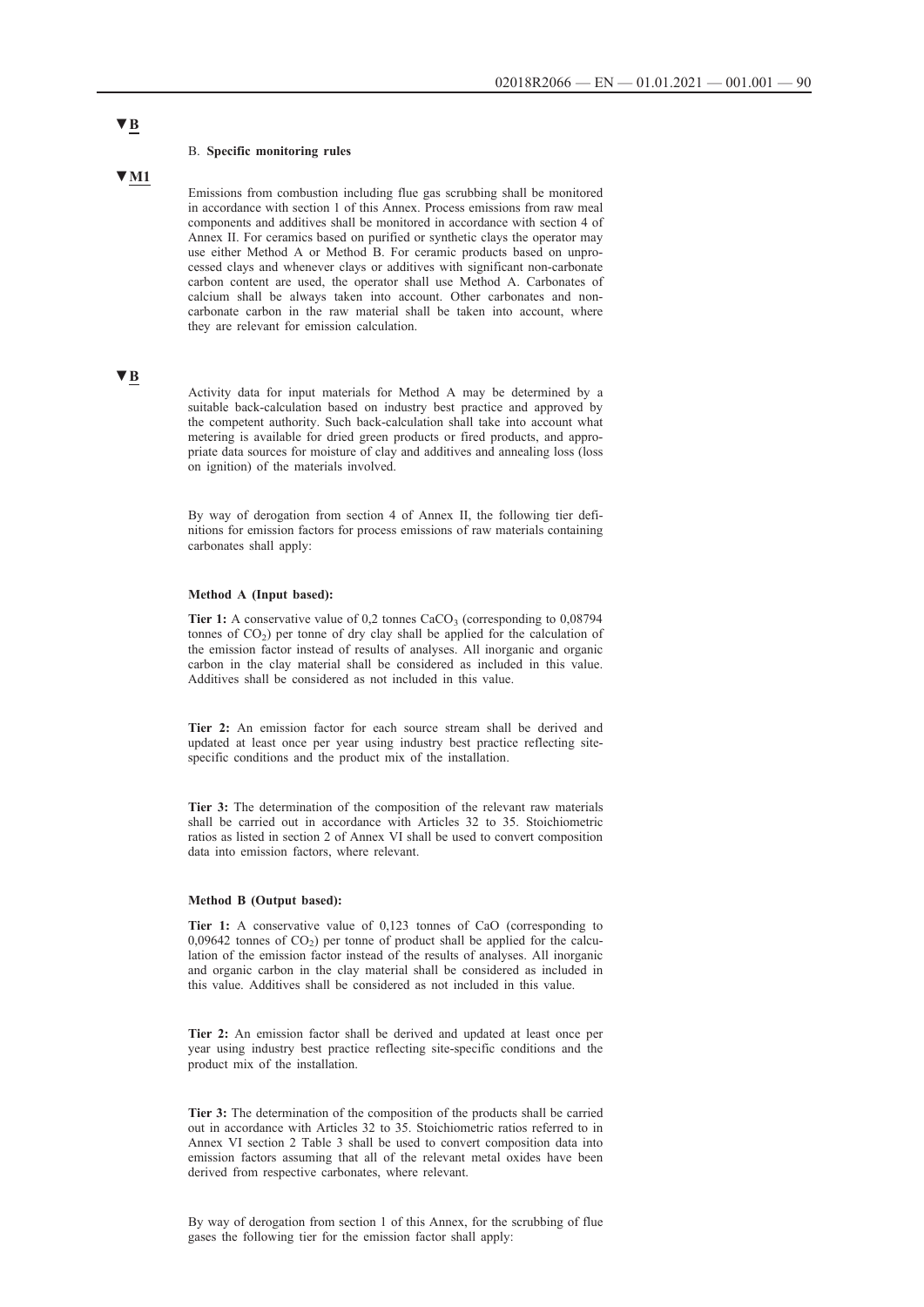Tier 1: The operator shall apply the stoichiometric ratio of CaCO<sub>3</sub> as shown in section 2 of Annex VI.

For scrubbing, no other tier and no conversion factor shall be used. Double counting from used limestone recycled as raw material in the same installation shall be avoided.

### 13. PRODUCTION OF GYPSUM PRODUCTS AND PLASTER BOARDS AS LISTED IN ANNEX I TO DIRECTIVE 2003/87/EC

#### A. **Scope**

The operator shall include at least  $CO<sub>2</sub>$  emissions from all types of combustion activities.

## B. **Specific monitoring rules**

Emissions from combustion shall be monitored in accordance with section 1 of this Annex.

## 14. PULP AND PAPER PRODUCTION AS LISTED IN ANNEX I TO DIRECTIVE 2003/87/EC

## A. **Scope**

The operator shall include at least the following potential sources of  $CO<sub>2</sub>$ emissions: boilers, gas turbines, and other combustion devices producing steam or power, recovery boilers and other devices burning spent pulping liquors, incinerators, lime kilns and calciners, waste gas scrubbing and fuelfired dryers (such as infrared dryers).

### B. **Specific monitoring rules**

The monitoring of emissions from combustion including flue gas scrubbing shall be carried out in accordance with section 1 of this Annex.

Process emissions from raw materials used as make-up chemicals, including at least limestone or soda ash, shall be monitored by Method A in accordance with section 4 of Annex II.  $CO<sub>2</sub>$  emissions from the recovery of limestone sludge in pulp production shall be assumed to be recycled biomass  $CO<sub>2</sub>$ . Only the amount of  $CO<sub>2</sub>$  proportional to the input from make-up chemicals shall be assumed to give rise to fossil  $CO<sub>2</sub>$  emissions.

For emissions from make-up chemicals, the following tier definitions for the emission factor shall apply:

**Tier 1:** Stoichiometric ratios as listed in section 2 of Annex VI shall be used. The purity of relevant input materials shall be determined by means of industry best practice. The derived values shall be adjusted in accordance with the moisture and gangue content of the applied carbonate materials.

**Tier 2:** The determination of the amount of relevant carbonates in each relevant input material shall be carried out in accordance with Articles 32 to 35. Stoichiometric ratios as listed in section 2 of Annex VI shall be used to convert composition data into emission factors, where relevant.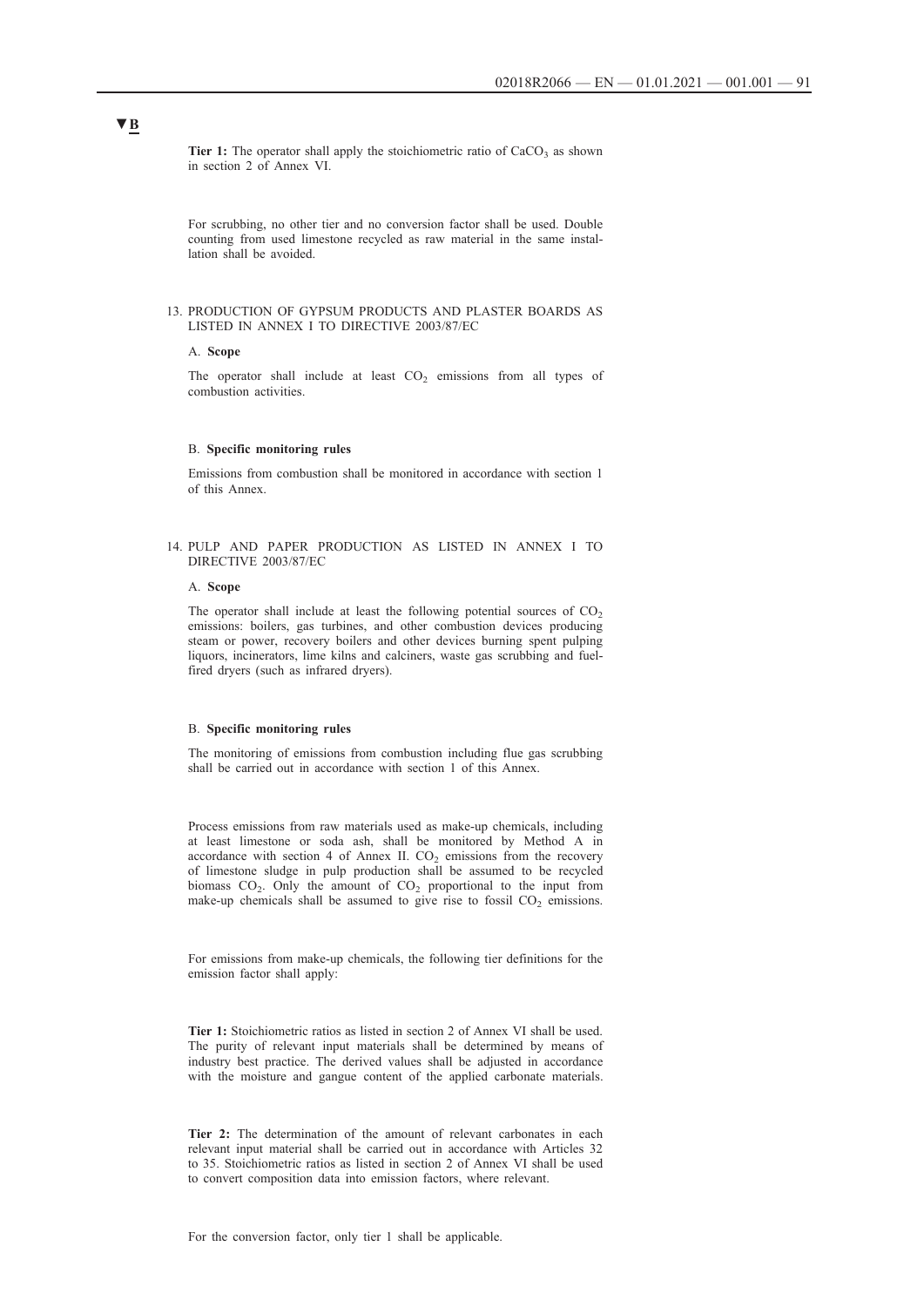15. PRODUCTION OF CARBON BLACK AS LISTED IN ANNEX I TO DIRECTIVE 2003/87/EC

## A. **Scope**

The operator shall include at least all fuels for combustion and all fuels used as process material as sources for  $CO<sub>2</sub>$  emissions.

#### B. **Specific monitoring rules**

The monitoring of emissions from carbon black production may be monitored either as a combustion process, including flue gas scrubbing, in accordance with section 1 of this Annex or using a mass balance in accordance with Article 25 and section 3 of Annex II.

16. DETERMINATION OF NITROUS OXIDE  $(N_2O)$  EMISSIONS FROM NITRIC ACID, ADIPIC ACID, CAPROLACTAM, GLYOXAL AND GLYOXYLIC ACID PRODUCTION AS LISTED IN ANNEX I TO DIRECTIVE 2003/87/EC

## A. **Scope**

Each operator shall consider for each activity from which  $N_2O$  emissions result, all sources emitting  $N_2O$  from production processes, including where N2O emissions from production are channelled through any abatement equipment. This includes any of the following:

- (a) nitric acid production  $N_2O$  emissions from the catalytic oxidation of ammonia and/or from the  $NO<sub>x</sub>/N<sub>2</sub>O$  abatement units;
- (b) adipic acid production  $N_2O$  emissions including from the oxidation reaction, any direct process venting and/or any emissions control equipment;
- (c) glyoxal and glyoxylic acid production  $N_2O$  emissions including from the process reactions, any direct process venting and/or any emissions control equipment;
- (d) caprolactam production  $N_2O$  emissions including from the process reactions, any direct process venting and/or any emissions control equipment.

These provisions shall not apply to any  $N_2O$  emissions from the combustion of fuels.

## B. Determination of N<sub>2</sub>O emissions

## B.1. *Annual N2O emissions*

The operator shall monitor emissions of  $N<sub>2</sub>O$  from nitric acid production using continuous emissions measurement. The operator shall monitor emissions of  $N_2O$  from adipic acid, caprolactam, glyoxal and glyoxylic acid production using a measurement-based methodology for abated emissions and a calculation-based method (based on a mass balance methodology) for temporary occurrences of unabated emissions.

For each emission source where continuous emissions measurement is applied, the operator shall consider the total annual emissions to be the sum of all hourly emissions using equation 1 given in section 3 of Annex VIII.

## B.2. *Hourly N2O emissions*

The operator shall calculate annual average hourly  $N_2O$  emissions for each source where continuous emission measurement is applied using equation 2 given in section 3 of Annex VIII.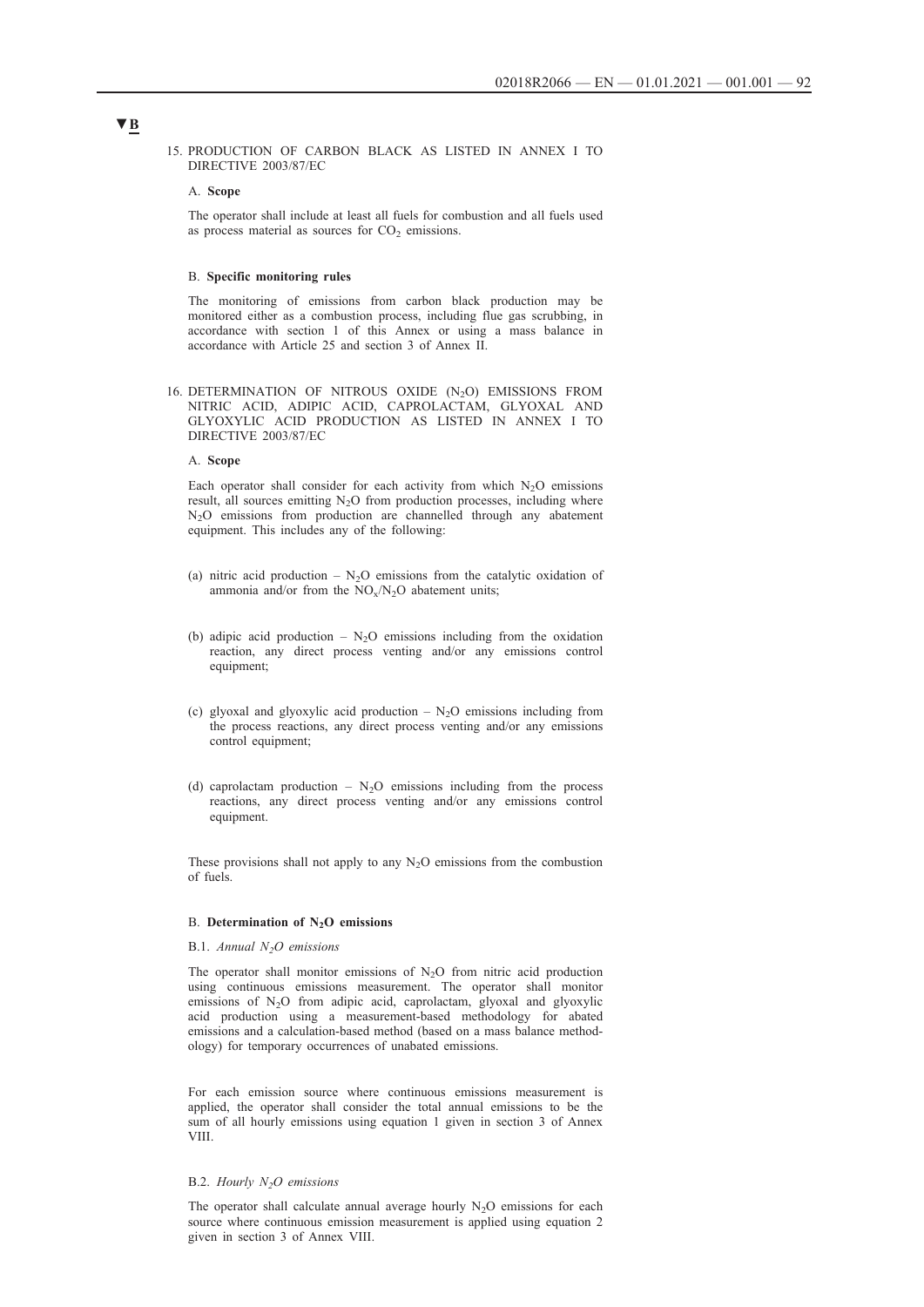The operator shall determine hourly  $N_2O$  concentrations in the flue gas from each emission source using a measurement-based methodology at a representative point, after the  $NO_x/N_2O$  abatement equipment, where abatement is used. The operator shall apply techniques capable of measuring  $N_2O$  concentrations of all emission sources during both abated and unabated conditions. Where uncertainties increase during such periods, the operator shall take them into account in the uncertainty assessment.

The operator shall adjust all measurements to a dry gas basis where required and report them consistently.

#### B.3. *Determination of flue gas flow*

The operator shall use the methods for monitoring flue gas flow set out in Article 43(5) of this Regulation for measuring the flue gas flow for  $N_2O$ emissions monitoring. For nitric acid production, the operator shall apply the method in accordance with point (a) of Article 43(5) unless it is technically not feasible. In that case and upon approval by the competent authority, the operator shall apply an alternative method, including by a mass balance methodology based on significant parameters such as ammonia input load, or determination of flow by continuous emissions flow measurement.

The flue gas flow shall be calculated in accordance with the following formula:

$$
V_{\text{flue gas flow}} \text{[Nm}^3/\text{h} \text{]} = V_{\text{air}} \cdot (1 - O_{2, \text{ air}}) / (1 - O_{2, \text{ flue gas}})
$$

Where:

 $V_{air}$  = Total input air flow in Nm<sup>3</sup>/h at standard conditions;

 $O_{2, air}$  = Volume fraction of  $O_2$  in dry air [= 0,2095];

 $O_{2, \text{flue gas}}$  = Volume fraction of  $O_2$  in the flue gas.

The  $V_{\text{air}}$  shall be calculated as the sum of all air flows entering the nitric acid production unit.

The operator shall apply the following formula, unless stated otherwise in its monitoring plan:

$$
V_{air} = V_{prim} + V_{sec} + V_{seal}
$$

Where:

 $V_{\text{prim}}$  = Primary input air flow in Nm<sup>3</sup>/h at standard conditions;

 $V_{\text{sec}}$  = Secondary input air flow in Nm<sup>3</sup>/h at standard conditions;

 $V_{\text{seal}}$  = Seal input air flow in Nm<sup>3</sup>/h at standard conditions.

The operator shall determine  $V_{prim}$  by continuous flow measurement before the mixing with ammonia takes place. The operator shall determine  $V_{\text{sec}}$  by continuous flow measurement, including where the measurement is before the heat recovery unit. For  $V_{\text{seal}}$  the operator shall consider the purged airflow within the nitric acid production process.

For input air streams accounting for cumulatively less than 2,5 % of the total air flow, the competent authority may accept estimation methods for the determination of that air flow rate proposed by the operator based on industry best practices.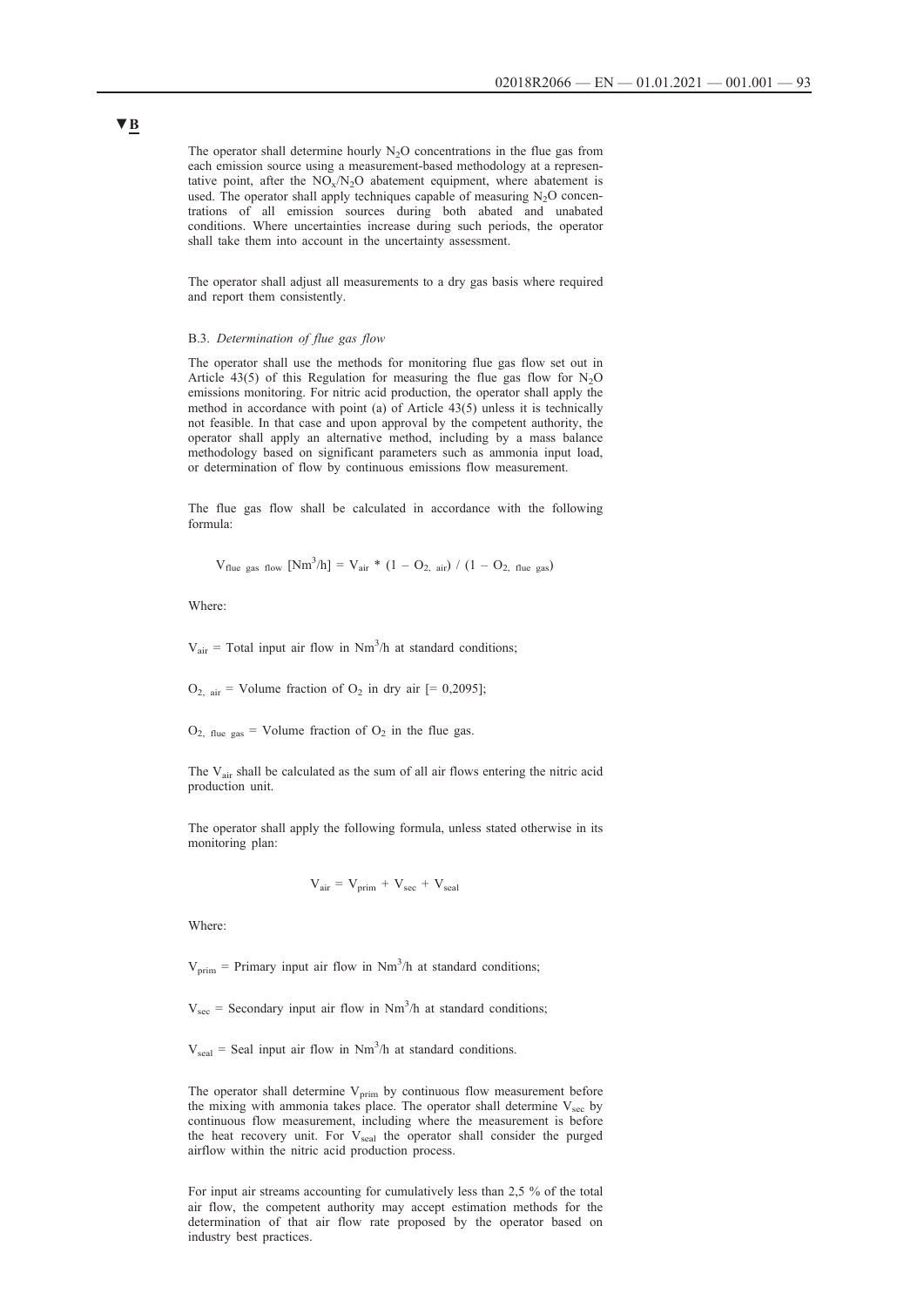The operator shall provide evidence through measurements under normal operating conditions that the flue gas flow measured is sufficiently homogeneous to allow for the proposed measurement method. Where non-homogeneous flow is confirmed through these measurements, the operator shall take that into account when determining appropriate monitoring methods and when calculating the uncertainty in the  $N_2O$  emissions.

The operator shall adjust all measurements to a dry gas basis and report them consistently.

#### B.4. *Oxygen (O2) concentrations*

The operator shall measure the oxygen concentrations in the flue gas where necessary for calculating the flue gas flow in accordance with subsection B.3 of this section of Annex IV. In doing so, the operator shall comply with the requirements for concentration measurements within Article 41(1) and (2). In determining the uncertainty of  $N_2O$  emissions, the operator shall take the uncertainty of  $O<sub>2</sub>$  concentration measurements into account.

The operator shall adjust all measurements to a dry gas basis where required and report them consistently.

## B.5. *Calculation of N2O emissions*

For specific periods of unabated emissions of  $N<sub>2</sub>O$  from adipic acid, caprolactam, glyoxal and glyoxylic acid production, including unabated emissions from venting for safety reasons and when abatement plant fails, and where continuous emissions monitoring of  $N_2O$  is technically not feasible, the operator shall subject to the approval of the specific methodology by the competent authority calculate  $N_2O$  emissions using a mass balance methodology. For this purpose the overall uncertainty shall be similar to the result of applying the tier requirements of Article 41(1) and (2). The operator shall base the calculation method on the maximum potential emission rate of  $N_2O$ from the chemical reaction taking place at the time and the period of the emission.

The operator shall take the uncertainty in any calculated emissions for a specific emission source into account in determining the annual average hourly uncertainty for the emission source.

### B.6. *Determination of activity production rates*

Production rates shall be calculated using daily production reports and hours of operation.

### B.7. *Sampling rates*

Valid hourly averages or averages for shorter reference periods shall be calculated in accordance with Article 44 for:

- (a) concentration of  $N_2O$  in the flue gas;
- (b) total flue gas flow where this is measured directly and where required;
- (c) all gas flows and oxygen concentrations necessary to determine the total flue gas flow indirectly.

#### C. Determination of annual  $CO_2$  equivalent –  $CO_{2(e)}$

The operator shall convert the total annual  $N_2O$  emissions from all emissions sources, measured in tonnes to three decimal places, to annual  $CO<sub>2(e)</sub>$  in rounded tonnes, using the following formula and the GWP values in Annex VI section 3:

$$
CO_{2(e)} [t] = N_2O_{annual}[t] \times GWP_{N2O}
$$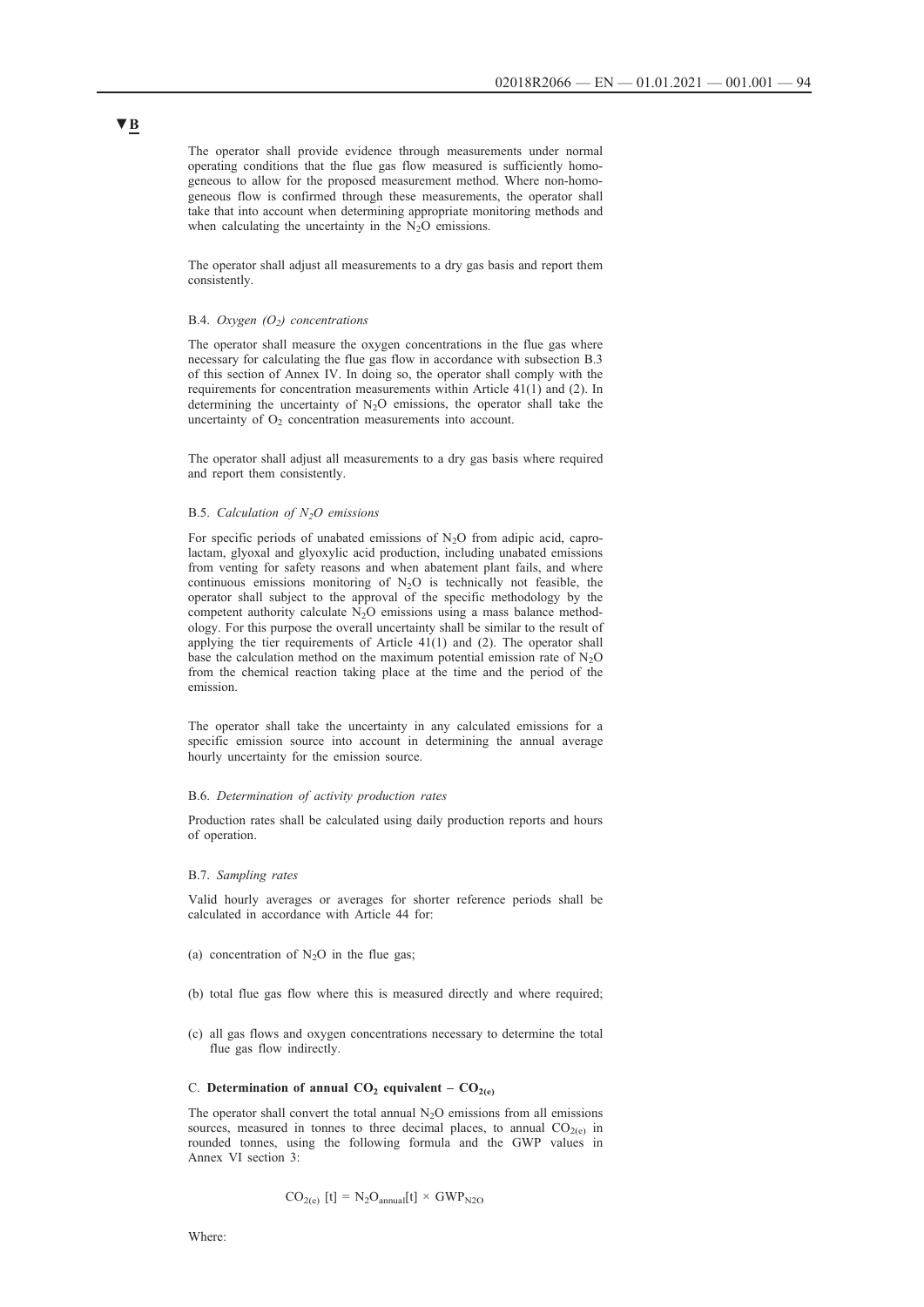$N_2O_{\text{annual}}$  = total annual  $N_2O$  emissions, calculated according to equation 1 given in section 3 of Annex VIII.

The total annual  $CO<sub>2(e)</sub>$  generated by all emission sources and any direct  $CO<sub>2</sub>$ emissions from other emission sources included under the greenhouse gas permit shall be added to the total annual  $CO<sub>2</sub>$  emissions generated by the installation and shall be used for reporting and surrendering allowances.

Total annual emissions of  $N_2O$  shall be reported in tonnes to three decimal places and as  $CO<sub>2(e)</sub>$  in rounded tonnes.

## 17. PRODUCTION OF AMMONIA AS LISTED IN ANNEX I TO DIRECTIVE 2003/87/EC

#### A. **Scope**

The operator shall include at least the following potential emission sources for  $CO<sub>2</sub>$  emissions: combustion of fuels supplying the heat for reforming or partial oxidation, fuels used as process input in the ammonia production process (reforming or partial oxidation), fuels used for other combustion processes including for the purpose of producing hot water or steam.

### B. **Specific monitoring rules**

For monitoring of emissions from combustion processes and from fuels used as process inputs, the standard methodology in accordance with Article 24 and section 1 of this Annex shall be applied.

Where  $CO<sub>2</sub>$  from ammonia production is used as feedstock for the production of urea or other chemicals, or transferred out of the installation for any use not covered by Article 49(1), the related amount of  $CO<sub>2</sub>$  shall be considered as emitted by the installation producing the  $CO<sub>2</sub>$ .

## 18. PRODUCTION OF BULK ORGANIC CHEMICALS AS LISTED IN ANNEX I TO DIRECTIVE 2003/87/EC

## A. **Scope**

The operator shall take into account at least the following sources of  $CO<sub>2</sub>$ emissions: cracking (catalytic and non-catalytic), reforming, partial or full oxidation, similar processes which lead to  $CO<sub>2</sub>$  emissions from carbon contained in hydrocarbon based feedstock, combustion of waste gases and flaring, and the burning of fuel in other combustion processes.

## B. **Specific monitoring rules**

Where the production of bulk organic chemicals is technically integrated in a mineral oil refinery, the operator of that installation shall apply the relevant provisions of section 2 of this Annex.

Notwithstanding the first subparagraph, the operator shall monitor emissions from combustion processes where the fuels used do not take part in or stem from chemical reactions for the production of bulk organic chemicals using the standard methodology in accordance with Article 24 and section 1 of this Annex. In all other cases, the operator may choose to monitor the emissions from bulk organic chemicals production by mass balance methodology in accordance with Article 25 or the standard methodology in accordance with Article 24. Where using the standard methodology, the operator shall provide evidence to the competent authority that the chosen methodology covers all relevant emissions that would also be covered by a mass-balance methodology.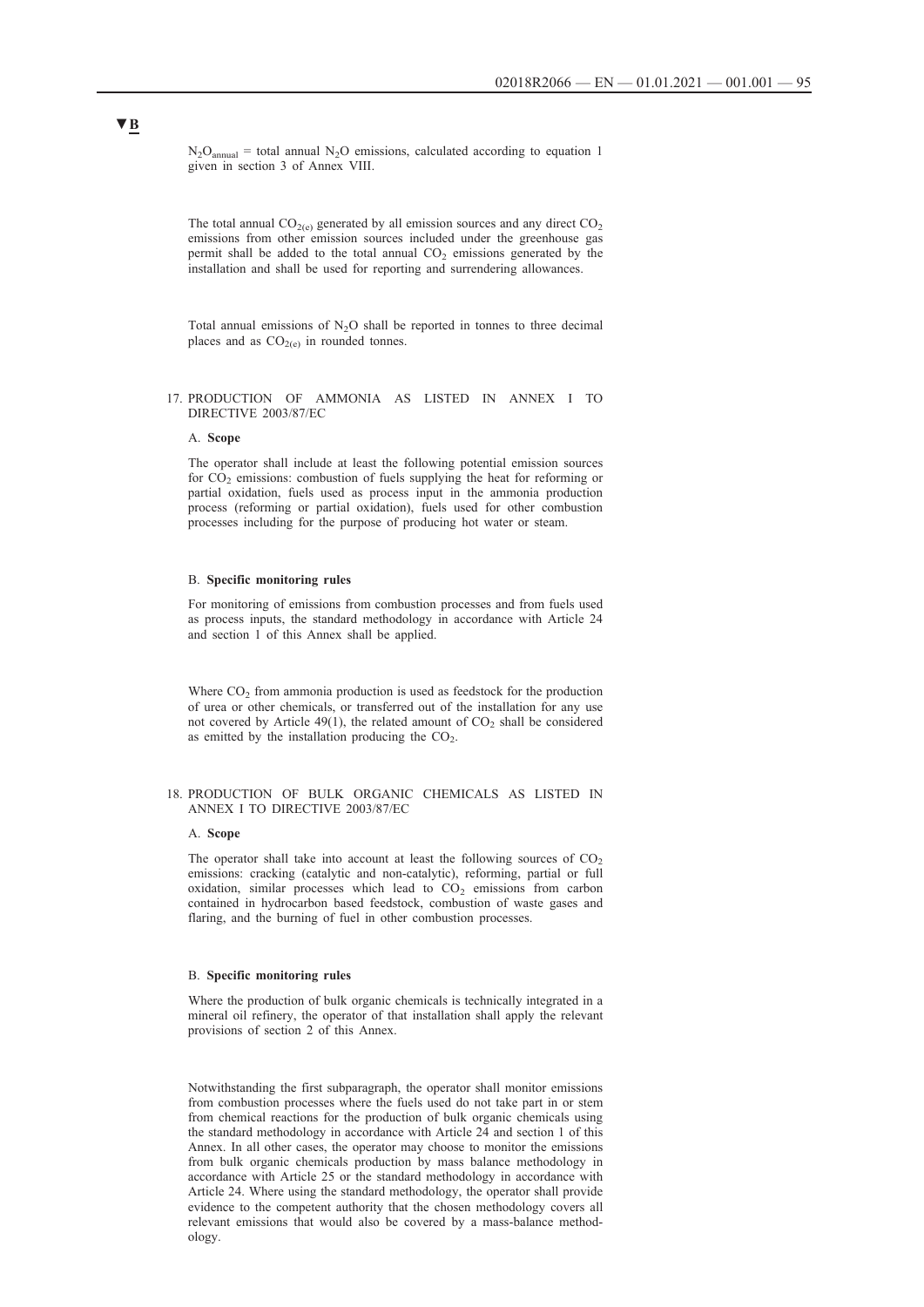For the determination of the carbon content under Tier 1, the reference emission factors as listed in Table 5 in Annex VI shall be applied. For substances not listed in Table 5 of Annex VI or other provisions of this Regulation, the operator shall calculate the carbon content from the stoichiometric carbon content in the pure substance and the concentration of the substance in the input or output stream.

### 19. PRODUCTION OF HYDROGEN AND SYNTHESIS GAS AS LISTED IN ANNEX I TO DIRECTIVE 2003/87/EC

#### A. **Scope**

The operator shall include at least the following potential emission sources for  $CO<sub>2</sub>$  emissions: fuels used in the hydrogen or synthesis gas production process (reforming or partial oxidation), and fuels used for other combustion processes including for the purpose of producing hot water or steam. Synthesis gas produced shall be considered as source stream under the mass balance methodology.

### B. **Specific monitoring rules**

For monitoring of emissions from combustion processes and from fuels used as process inputs in hydrogen production, the standard methodology in accordance with Article 24 and section 1 of this Annex shall be used.

For the monitoring of emissions from the production of synthesis gas, a mass balance in accordance with Article 25 shall be used. For emissions from separate combustion processes, the operator may choose to include them in the mass balance or to use the standard methodology in accordance with Article 24 at least for a part of the source streams, avoiding any gaps or double counting of emissions.

Where hydrogen and synthesis gas are produced at the same installation, the operator shall calculate  $CO<sub>2</sub>$  emissions using either separate methodologies for hydrogen and for synthesis gas as outlined in the first two paragraphs of this subsection, or using one common mass balance.

## 20. PRODUCTION OF SODA ASH AND SODIUM BICARBONATE AS LISTED IN ANNEX I TO DIRECTIVE 2003/87/EC

### A. **Scope**

The emission sources and source streams for  $CO<sub>2</sub>$  emissions from installations for the production of soda ash and sodium bicarbonate shall include:

- (a) fuels used for combustion processes, including fuels used for the purpose of producing hot water or steam;
- (b) raw materials, including vent gas from calcination of limestone, to the extent it is not used for carbonation;
- (c) waste gases from washing or filtration steps after carbonation, to the extent it is not used for carbonation.

## B. **Specific monitoring rules**

For the monitoring of emissions from the production of soda ash and sodium bicarbonate, the operator shall use a mass balance in accordance with Article 25. For emissions from combustion processes, the operator may choose to include them in the mass balance or to use the standard methodology in accordance with Article 24 at least for a part of the source streams, avoiding any gaps or double counting of emissions.

Where  $CO<sub>2</sub>$  from the production of soda ash is used for the production of sodium bicarbonate, the amount of  $CO<sub>2</sub>$  used for producing sodium bicarbonate from soda ash shall be considered as emitted by the installation producing the  $CO<sub>2</sub>$ .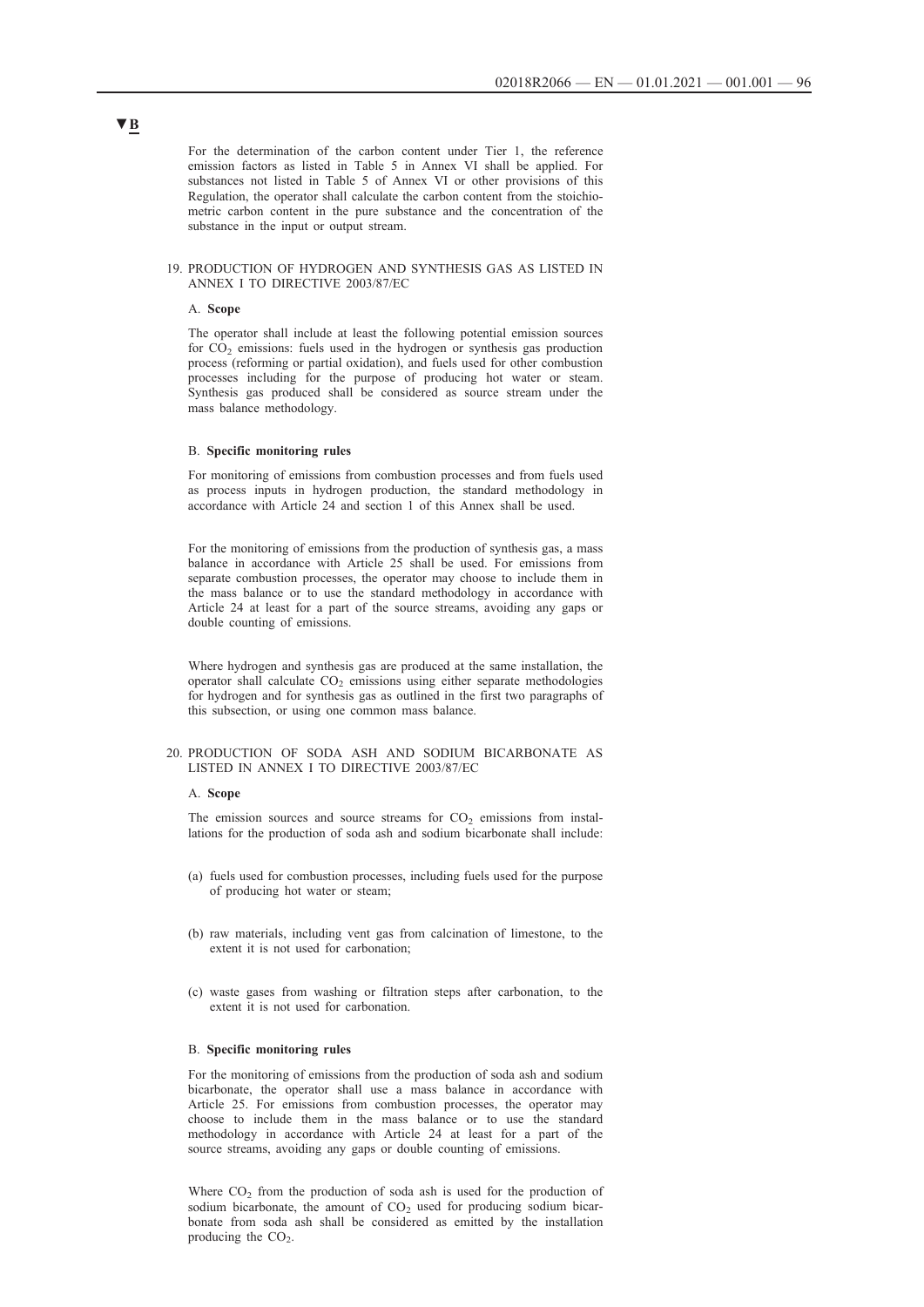21. DETERMINATION OF GREENHOUSE GAS EMISSIONS FROM CO<sub>2</sub> CAPTURE ACTIVITIES FOR THE PURPOSES OF TRANSPORT AND GEOLOGICAL STORAGE IN A STORAGE SITE PERMITTED UNDER DIRECTIVE 2009/31/EC

## A. **Scope**

CO2 capture shall be performed either by a dedicated installation receiving  $CO<sub>2</sub>$  by transfer from one or more other installations, or by the same installation carrying out the activities producing the captured  $CO<sub>2</sub>$  under the same greenhouse gas emissions permit. All parts of the installation related to  $CO<sub>2</sub>$ capture, intermediate storage, transfer to a  $CO<sub>2</sub>$  transport network or to a site for geological storage of  $CO<sub>2</sub>$  greenhouse gas emissions shall be included in the greenhouse gas emissions permit and accounted for in the associated monitoring plan. In the case of the installation carrying out other activities covered by Directive 2003/87/EC, the emissions of those activities shall be monitored in accordance with the other relevant sections of this Annex.

The operator of a  $CO<sub>2</sub>$  capture activity shall at least include the following potential sources of  $CO<sub>2</sub>$  emission:

- (a)  $CO<sub>2</sub>$  transferred to the capture installation;
- (b) combustion and other associated activities at the installation that are related to the capture activity, including fuel and input material use.

#### B. **Quantification of transferred and emitted CO2 amounts**

B.1. *Installation level quantification*

Each operator shall calculate the emissions by taking into account the potential  $CO<sub>2</sub>$  emissions from all emission relevant processes at the installation, as well as the amount of  $CO<sub>2</sub>$  captured and transferred to the transport network, using the following formula:

 $E_{\text{capture installation}} = T_{\text{input}} + E_{\text{without capture}} - T_{\text{for storage}}$ 

Where:

 $E_{\text{capture installation}} = \text{Total greenhouse gas emissions of the capture installation}$ ;

 $T_{input}$  = Amount of  $CO_2$  transferred to the capture installation, determined in accordance with Article 40 to 46 and Article 49.

 $E_{without\ capture}$  = Emissions of the installation assuming the  $CO<sub>2</sub>$  were not captured, meaning the sum of the emissions from all other activities at the installation, monitored in accordance with relevant sections of Annex IV;

 $T_{\text{for storage}}$  = Amount of CO<sub>2</sub> transferred to a transport network or a storage site, determined in accordance with Article 40 to 46 and Article 49.

In cases where  $CO<sub>2</sub>$  capture is carried out by the same installation as the one from which the captured  $CO<sub>2</sub>$  originates, the operator shall use zero for Tinput.

In cases of stand-alone capture installations, the operator shall consider Ewithout capture to represent the amount of emissions that occur from other sources than the  $CO<sub>2</sub>$  transferred to the installation for capture. The operator shall determine those emissions in accordance with this Regulation.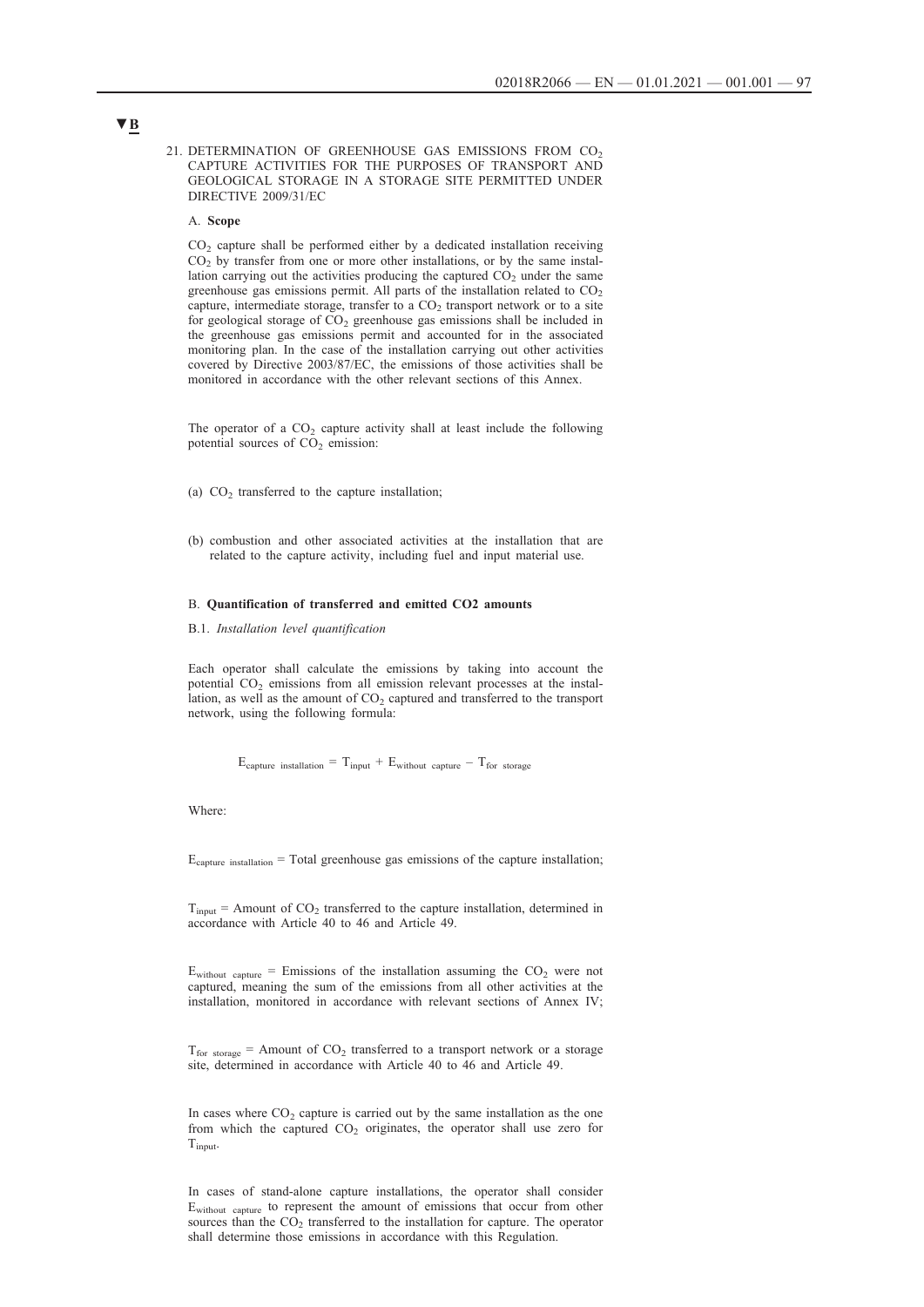In the case of stand-alone capture installations, the operator of the installation transferring  $CO_2$  to the capture installation shall deduct the amount  $T_{input}$ from the emissions of its installation in accordance with Article 49.

#### B.2. Determination of transferred CO<sub>2</sub>

Each operator shall determine the amount of  $CO<sub>2</sub>$  transferred from and to the capture installation in accordance with Article 49 by means of measurement methodologies carried out in accordance with Articles 40 to 46.

Only where the operator of the installation transferring  $CO<sub>2</sub>$  to the capture installation demonstrates to the satisfaction of the competent authority that  $CO<sub>2</sub>$  transferred to the capture installation is transferred in total and to at least equivalent accuracy, may the competent authority allow that operator to use a calculation-based methodology in accordance with Article 24 or 25 to determine the amount Tinput instead of a measurement-based methodology in accordance with Article 40 to 46 and Article 49.

## 22. DETERMINATION OF GREENHOUSE GAS EMISSIONS FROM THE TRANSPORT OF CO2 BY PIPELINES FOR GEOLOGICAL STORAGE IN A STORAGE SITE PERMITTED UNDER DIRECTIVE 2009/31/EC

#### A. **Scope**

The boundaries for monitoring and reporting emissions from  $CO<sub>2</sub>$  transport by pipeline shall be laid down in the transport network's greenhouse gas emissions permit, including all ancillary plant functionally connected to the transport network, including booster stations and heaters. Each transport network shall have a minimum of one start point and one end point, each connected to other installations carrying out one or more of the activities: capture, transport or geological storage of  $CO<sub>2</sub>$ . Start and end points may include bifurcations of the transport network and cross national borders. Start and end points as well as the installations they are connecting to, shall be laid down in the greenhouse gas emissions permit.

Each operator shall consider at least the following potential emission sources for  $CO<sub>2</sub>$  emissions: combustion and other processes at installations functionally connected to the transport network including booster stations; fugitive emissions from the transport network; vented emissions from the transport network; and emissions from leakage incidents in the transport network.

#### B. Quantification Methodologies for CO<sub>2</sub>

The operator of transport networks shall determine emissions using one of the following methods:

- (a) Method A (overall mass balance of all input and output streams) set out in subsection B.1;
- (b) Method B (monitoring of emission sources individually) set out in subsection B.2.

In choosing either Method A or Method B, each operator shall demonstrate to the competent authority that the chosen methodology will lead to more reliable results with lower uncertainty of the overall emissions, using best available technology and knowledge at the time of the application for the greenhouse gas emissions permit and approval of the monitoring plan, without incurring unreasonable costs. Where Method B is chosen each operator shall demonstrate to the satisfaction of the competent authority that the overall uncertainty for the annual level of greenhouse gas emissions for the operator's transport network does not exceed 7,5 %.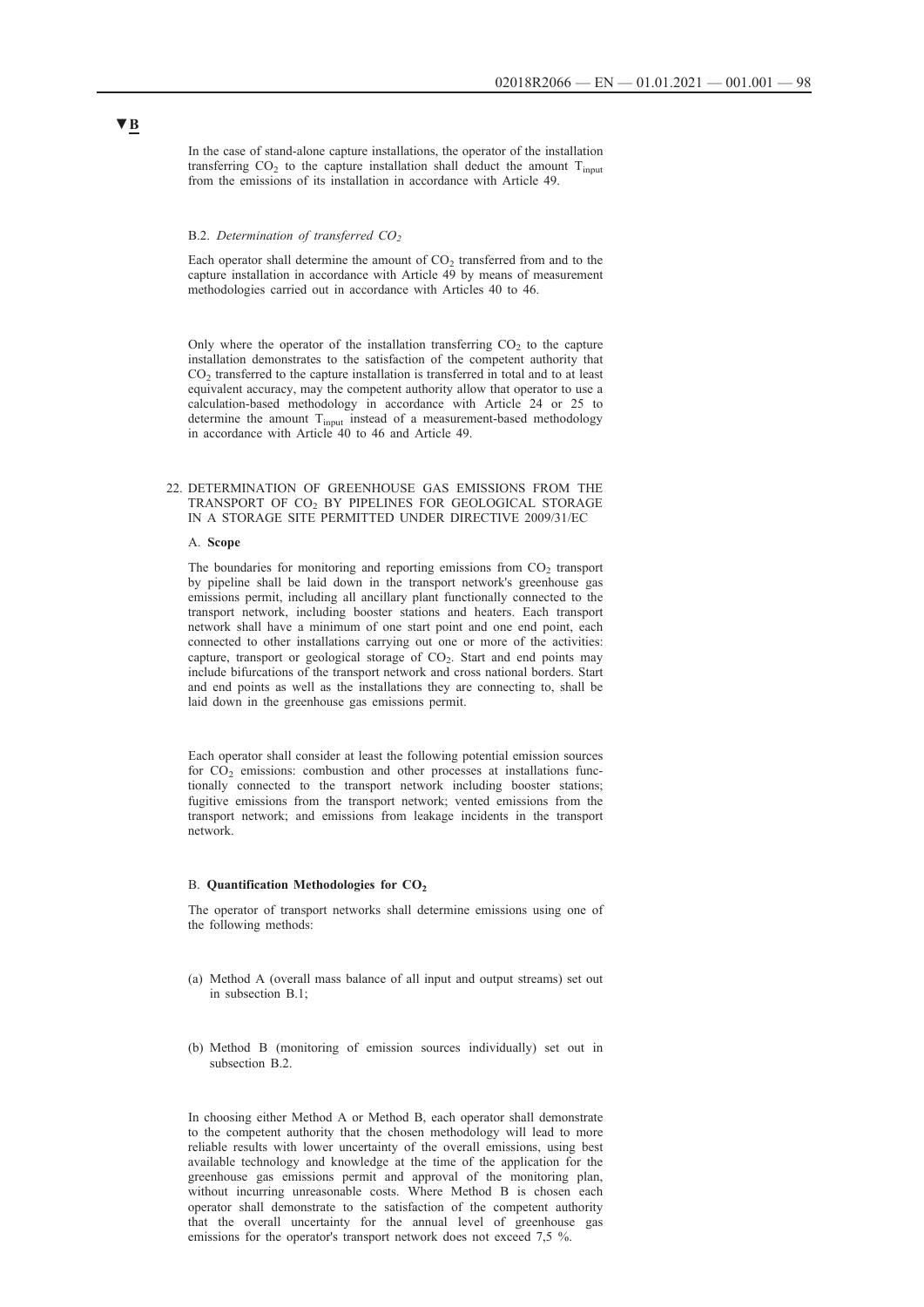The operator of a transport network using Method B shall not add  $CO<sub>2</sub>$ received from another installation permitted in accordance with Directive 2003/87/EC to its calculated level of emissions, and shall not subtract from its calculated level of emissions any  $CO<sub>2</sub>$  transferred to another installation permitted in accordance with Directive 2003/87/EC.

Each operator of a transport network shall use Method A for the validation of the results of Method B at least once annually. For that validation, the operator may use lower tiers for the application of Method A.

#### B.1. **Method A**

Each operator shall determine emissions in accordance with the following formula:

$$
Emissions[t\ CO_2] = E_{own\ activity} + \sum_i T_{IN,i} - \sum_i T_{OUT,i}
$$

Where:

Emissions = Total  $CO_2$  emissions of the transport network [t  $CO_2$ ];

 $E_{own\ activity}$  = Emissions from the transport network's own activity, meaning not emissions stemming from the CO<sub>2</sub> transported, but including emissions from fuel used in booster stations, monitored in accordance with the relevant sections of Annex IV;

 $T_{IN,i}$  = Amount of  $CO_2$  transferred to the transport network at entry point *i*, determined in accordance with Articles 40 to 46 and Article 49.

 $T_{\text{OUT},i}$  = Amount of CO<sub>2</sub> transferred out of the transport network at exit point *i*, determined in accordance with Articles 40 to 46 and Article 49.

### B.2. **Method B**

Each operator shall determine emissions considering all processes relevant to emissions at the installation as well as the amount of  $CO<sub>2</sub>$  captured and transferred to the transport facility using the following formula:

Emissions  $[t CO_2] = CO_2$  fugitive +  $CO_2$  vented +  $CO_2$  leakage events +  $CO_2$  installations

Where:

Emissions = Total  $CO_2$  emissions of the transport network [t  $CO_2$ ];

 $CO<sub>2</sub>$  fugitive = Amount of fugitive emissions [t  $CO<sub>2</sub>$ ] from  $CO<sub>2</sub>$  transported in the transport network, including from seals, valves, intermediate compressor stations and intermediate storage facilities;

 $CO<sub>2</sub>$  vented = Amount of vented emissions [t  $CO<sub>2</sub>$ ] from  $CO<sub>2</sub>$  transported in the transport network;

 $CO<sub>2</sub>$  leakage events = Amount of  $CO<sub>2</sub>$  [t  $CO<sub>2</sub>$ ] transported in the transport network, which is emitted as the result of the failure of one or more components of the transport network;

 $CO<sub>2</sub>$  installations = Amount of  $CO<sub>2</sub>$  [t  $CO<sub>2</sub>$ ] being emitted from combustion or other processes functionally connected to the pipeline transport in the transport network, monitored in accordance with the relevant sections of Annex IV.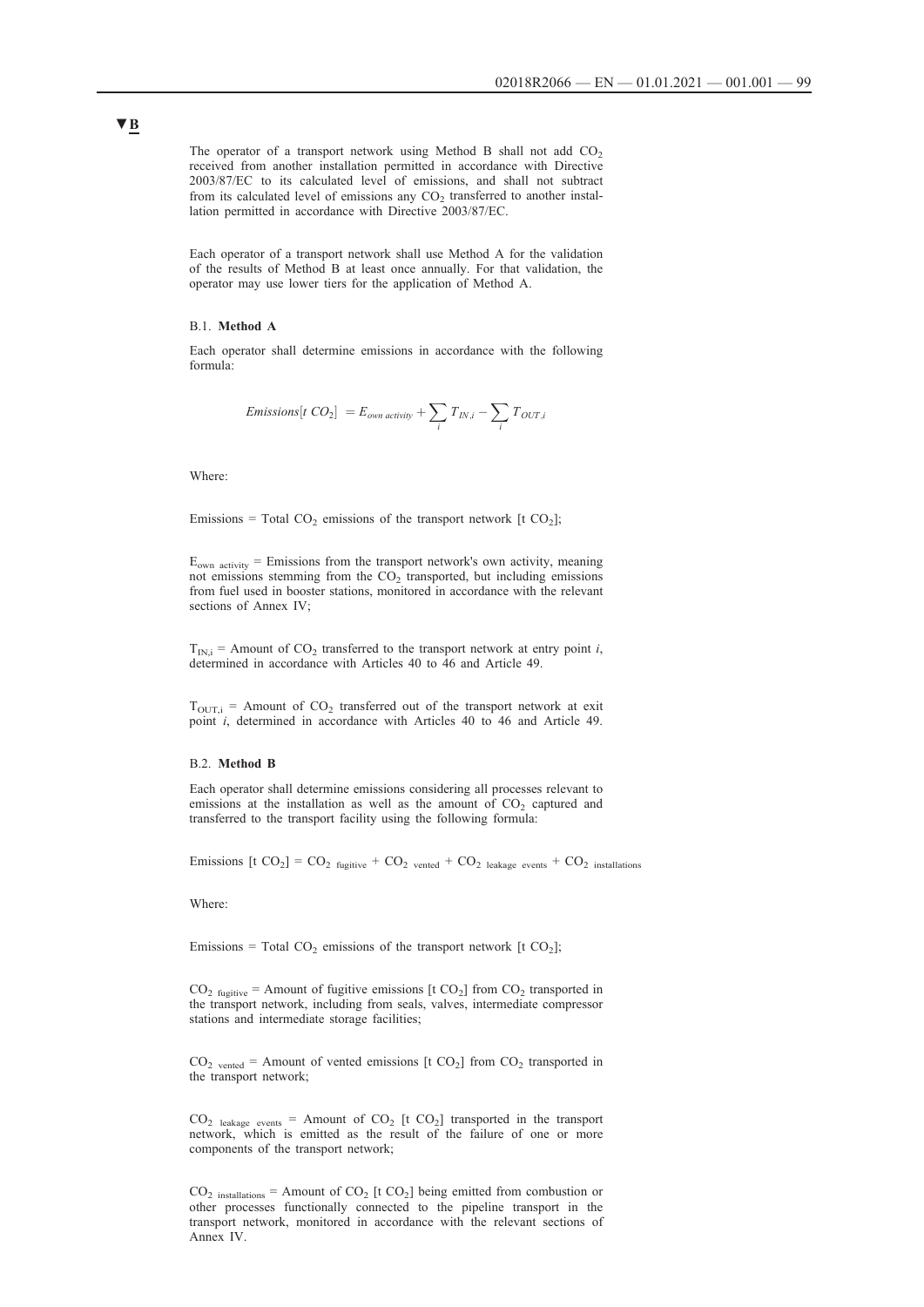### B.2.1. *Fugitive emissions from the transport network*

The operator shall consider fugitive emissions from any of the following types of equipment:

(a) seals;

- (b) measurement devices;
- (c) valves;
- (d) intermediate compressor stations;
- (e) intermediate storage facilities.

The operator shall determine average emission factors *EF* (expressed in  $g \text{CO}_2$ /unit time) per piece of equipment per occurrence where fugitive emissions can be anticipated at the beginning of operation, and by the end of the first reporting year in which the transport network is in operation at the latest. The operator shall review those factors at least every 5 years in the light of the best available techniques and knowledge.

The operator shall calculate fugitive emissions by multiplying the number of pieces of equipment in each category by the emission factor and adding up the results for the single categories as shown in the following equation:

Fugitive Em [
$$
t
$$
 CO<sub>2</sub>] =  $\left(\sum_{\text{Category}} EF[g \text{ CO}_2/\text{occurr}\right) \cdot N_{\text{occurr}}\right) / 10^6$ 

The number of occurrences (*Noccurr*) shall be the number of pieces of the given equipment per category, multiplied by the number of time units per year.

## B.2.2. *Emissions from leakage events*

The operator of a transport network shall provide evidence of the network integrity by using representative (spatial and time-related) temperature and pressure data. Where the data indicates that a leakage has occurred, the operator shall calculate the amount of  $CO<sub>2</sub>$  leaked with a suitable methodology documented in the monitoring plan, based on industry best practice guidelines, including by use of the differences in temperature and pressure data compared to integrity related average pressure and temperature values.

#### B.2.3. *Vented emissions*

Each operator shall provide in the monitoring plan an analysis regarding potential situations of venting emissions, including for maintenance or emergency reasons, and provide a suitable documented methodology for calculating the amount of  $CO<sub>2</sub>$  vented, based on industry best practice guidelines.

## 23. GEOLOGICAL STORAGE OF  $CO<sub>2</sub>$  IN A STORAGE SITE PERMITTED UNDER DIRECTIVE 2009/31/EC

#### A. **Scope**

The competent authority shall base the boundaries for monitoring and reporting of emissions from geological storage of  $CO<sub>2</sub>$  on the delimitation of the storage site and storage complex as specified in the permit pursuant to Directive 2009/31/EC. Where leakages from the storage complex are identified and lead to emissions or release of  $CO<sub>2</sub>$  into the water column, the operator shall immediately carry out all of the following:

- (a) notify the competent authority;
- (b) include the leakage as an emission source for the respective installation;
- (c) monitor and report the emissions.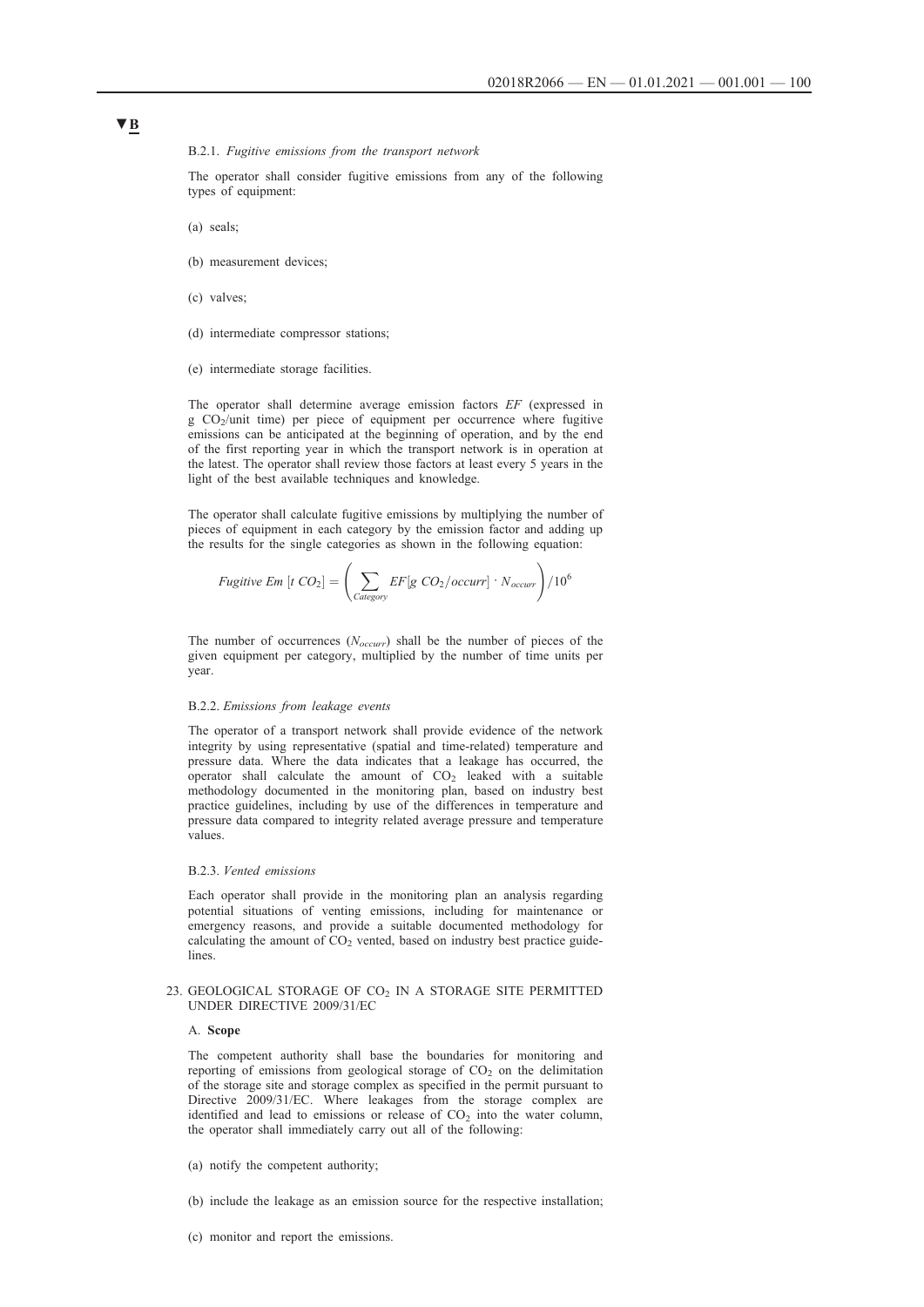Only when corrective measures in accordance with Article 16 of Directive 2009/31/EC have been taken and emissions or release into the water column from that leakage can no longer be detected shall the operator delete the respective leakage as emission source from the monitoring plan and no longer monitor and report those emissions.

Each operator of a geological storage activity shall consider at least the following potential emission sources for  $CO<sub>2</sub>$  overall: fuel use by associated booster stations and other combustion activities including on-site power plants; venting from injection or enhanced hydrocarbon recovery operations; fugitive emissions from injection; breakthrough  $CO<sub>2</sub>$  from enhanced hydrocarbon recovery operations; and leakages.

### B. Quantification of CO<sub>2</sub> emissions

The operator of the geological storage activity shall not add  $CO<sub>2</sub>$  received from another installation to its calculated level of emissions, and shall not subtract from its calculated level of emissions any  $CO<sub>2</sub>$  which is geologically stored in the storage site or which is transferred to another installation.

## B.1. *Vented and fugitive emissions from injection*

The operator shall determine emissions from venting and fugitive emissions as follows:

 $CO_2$  emitted [t  $CO_2$  ] = V  $CO_2$  [t  $CO_2$ ] + F  $CO_2$  [t  $CO_2$ ]

Where:

V  $CO_2$  = amount of  $CO_2$  vented;

F  $CO_2$  = amount of  $CO_2$  from fugitive emissions.

Each operator shall determine V  $CO<sub>2</sub>$  using measurement-based methodologies in accordance with Articles 41 to 46 of this Regulation. By way of derogation from the first sentence and upon approval by the competent authority, the operator may include in the monitoring plan an appropriate methodology for determining V  $CO<sub>2</sub>$  based on industry best practice, where the application of measurement-based methodologies would incur unreasonable costs.

The operator shall consider  $F CO<sub>2</sub>$  as one source, meaning that the uncertainty requirements associated with the tiers in accordance with section 1 of Annex VIII are applied to the total value instead of the individual emission points. Each operator shall provide in the monitoring plan an analysis regarding potential sources of fugitive emissions, and provide a suitable documented methodology to calculate or measure the amount of  $F CO<sub>2</sub>$ , based on industry best practice guidelines. For the determination of  $FCO<sub>2</sub>$ the operator may use data collected in accordance with Article 32 to 35 and Annex II $(1.1)(e)$  to  $(h)$  of Directive 2009/31/EC for the injection facility, where they comply with the requirements of this Regulation.

## B.2. *Vented and fugitive emissions from enhanced hydrocarbon recovery operations*

Each operator shall consider the following potential additional emission sources from enhanced hydrocarbon recovery (EHR):

- (a) the oil-gas separation units and gas recycling plant, where fugitive emissions of  $CO<sub>2</sub>$  could occur;
- (b) the flare stack, where emissions might occur due to the application of continuous positive purge systems and during depressurisation of the hydrocarbon production installation;
- (c) the  $CO<sub>2</sub>$  purge system, to avoid high concentrations of  $CO<sub>2</sub>$  extinguishing the flare.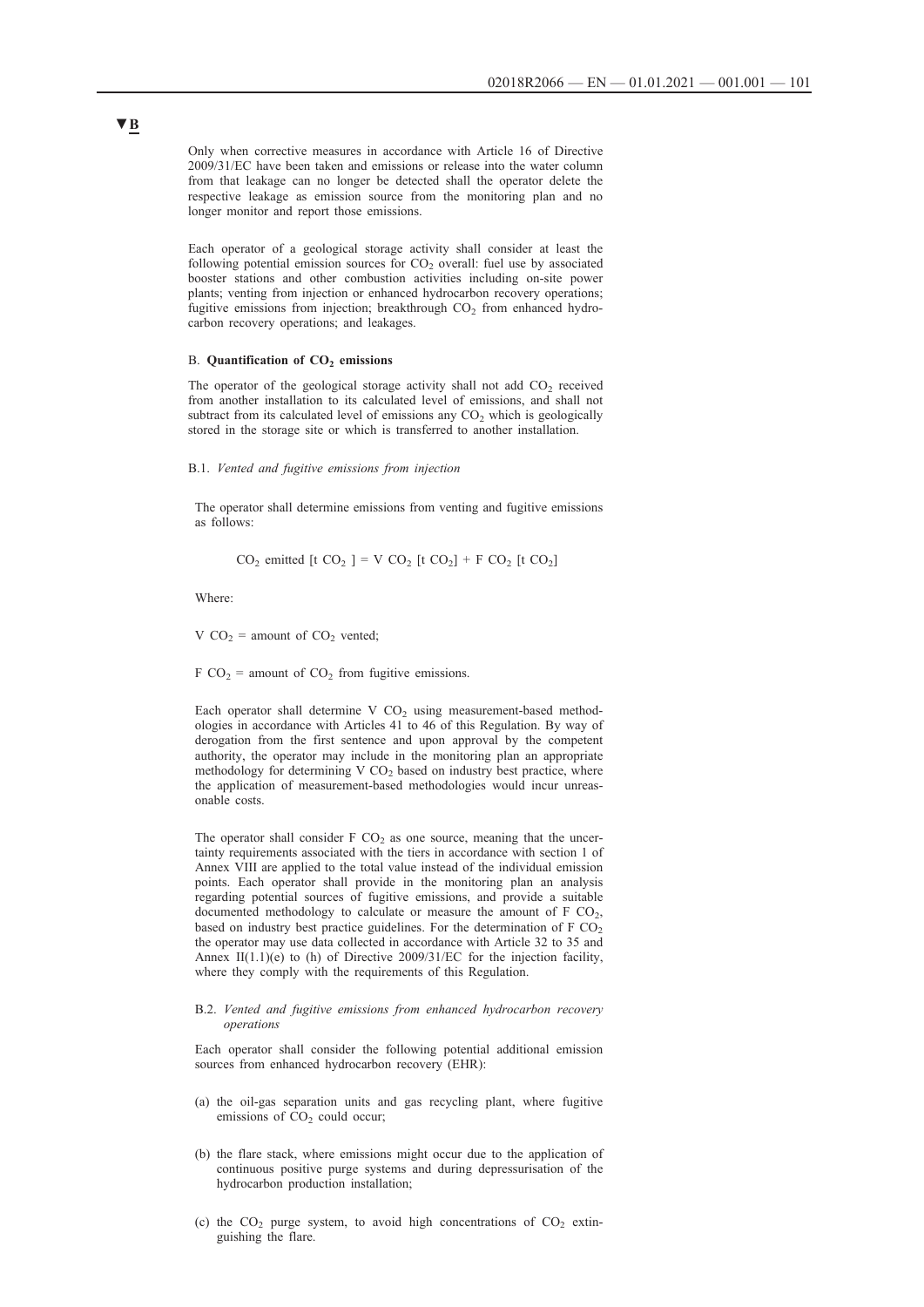Each operator shall determine fugitive emissions or vented  $CO<sub>2</sub>$  in accordance with subsection B.1 of this section of Annex IV.

Each operator shall determine emissions from the flare stack in accordance with subsection D of section 1 of this Annex, taking into account potential inherent  $CO<sub>2</sub>$  in the flare gas in accordance with Article 48.

B.3. *Leakage from the storage complex*

Emissions and release to the water column shall be quantified as follows:

$$
CO_2 emitted [t CO_2] = \sum_{T_{Sart}}^{T_{End}} L CO_2[t CO_2/d]
$$

Where:

L CO<sub>2</sub> = the mass of CO<sub>2</sub> emitted or released per calendar day due to the leakage in accordance with all of the following:

- (a) for each calendar day for which leakage is monitored, each operator shall calculate L  $CO<sub>2</sub>$  as the average of the mass leaked per hour [t CO<sub>2</sub>/h] multiplied by 24;
- (b) each operator shall determine the mass leaked per hour in accordance with the provisions in the approved monitoring plan for the storage site and the leakage;
- (c) for each calendar day prior to commencement of monitoring, the operator shall take the mass leaked per day to equal the mass leaked per day for the first day of monitoring ensuring no under-estimation occurs;
- $T_{start}$  = the latest of:
- (a) the last date when no emissions or release of  $CO<sub>2</sub>$  into the water column from the source under consideration were reported;
- (b) the date the  $CO<sub>2</sub>$  injection started;
- (c) another date such that there is evidence demonstrating to the satisfaction of the competent authority that the emission or release into the water column cannot have started before that date.

 $T_{end}$  = the date by which corrective measures in accordance with Article 16 of Directive 2009/31/EC have been taken and emissions or release of  $CO<sub>2</sub>$ into the water column can no longer be detected.

The competent authority shall approve and allow the use of other methods for the quantification of emissions or release of  $CO<sub>2</sub>$  into the water column from leakages where the operator can show to the satisfaction of the competent authority that such methods lead to a higher accuracy than the methodology set out in this subsection.

The operator shall quantify the amount of emissions leaked from the storage complex for each of the leakage events with a maximum overall uncertainty over the reporting period of 7,5 %. Where the overall uncertainty of the applied quantification methodology exceeds 7,5 %, each operator shall apply an adjustment, as follows:

 $CO_{2,Reported}$  [t  $CO_2$ ] =  $CO_{2,Ouantified}$  [t  $CO_2$ ] × (1 + (Uncertainty<sub>System</sub> [%]/100) – 0,075)

Where:

 $CO<sub>2,Reported</sub>$  = the amount of  $CO<sub>2</sub>$  to be included in the annual emission report with regards to the leakage event in question;

 $CO<sub>2.Quantified</sub>$  = the amount of  $CO<sub>2</sub>$  determined through the used quantification methodology for the leakage event in question;

Uncertainty<sub>System</sub> = the level of uncertainty associated with the quantification methodology used for the leakage event in question.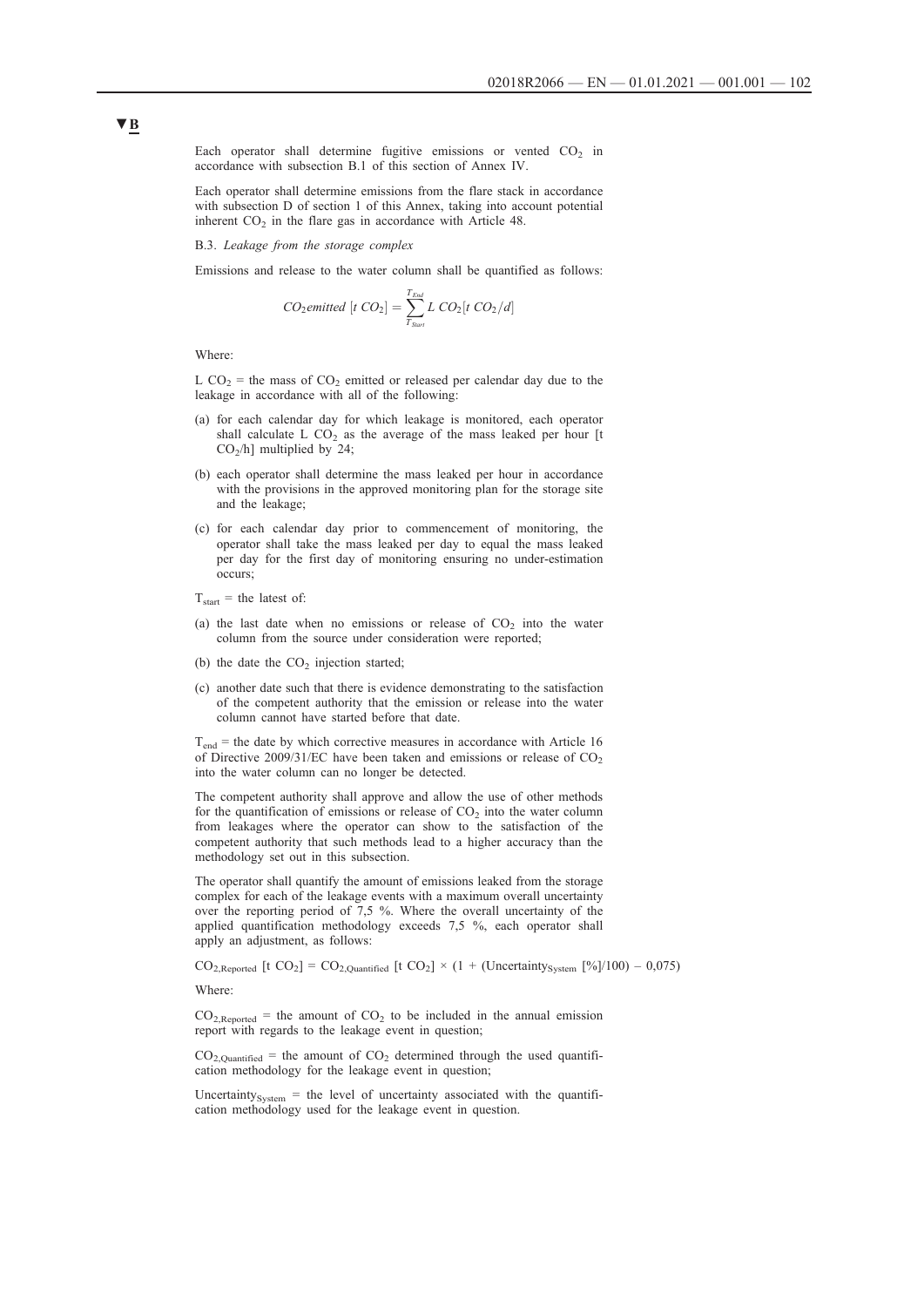## *ANNEX V*

## **Minimum tier requirements for calculation-based methodologies involving category A installations and calculation factors for commercial standard fuels used by category B and C installations (Article 26(1))**

## *Table 1*

**Minimum tiers to be applied for calculation-based methodologies in the case of category A installations and in the case of calculation factors for commercial standard fuels for all installations in accordance with point (a) of Article 26(1)**

|                                                                   | Activity data                    |                        |                          | Compositio-                       |                     |                      |
|-------------------------------------------------------------------|----------------------------------|------------------------|--------------------------|-----------------------------------|---------------------|----------------------|
| Activity/Source stream type                                       | Amount of<br>fuel or<br>material | Net calorific<br>value | Emission<br>factor $(*)$ | n data<br>(carbon<br>content) (*) | Oxidation<br>factor | Conversion<br>factor |
| <b>Combustion of fuels</b>                                        |                                  |                        |                          |                                   |                     |                      |
| Commercial standard fuels                                         | $\overline{2}$                   | 2a/2b                  | 2a/2b                    | n.a.                              | $\mathbf{1}$        | n.a.                 |
| Other gaseous and liquid fuels                                    | 2                                | 2a/2b                  | 2a/2b                    | n.a.                              | $\mathbf{1}$        | n.a.                 |
| Solid fuels                                                       | 1                                | 2a/2b                  | 2a/2b                    | n.a.                              | 1                   | n.a.                 |
| Mass<br>balance methodology<br>for<br>Gas<br>Processing Terminals | 1                                | n.a.                   | n.a.                     | $\mathbf{1}$                      | n.a.                | n.a.                 |
| Flares                                                            | 1                                | n.a.                   | 1                        | n.a.                              | $\mathbf{1}$        | n.a.                 |
| Scrubbing (carbonate)                                             | 1                                | n.a.                   | $\mathbf{1}$             | n.a.                              | n.a.                | $\mathbf{1}$         |
| Scrubbing (gypsum)                                                | $\mathbf{1}$                     | n.a.                   | $\mathbf{1}$             | n.a.                              | n.a.                | $\mathbf{1}$         |
| Scrubbing (urea)                                                  | 1                                | $\mathbf{1}$           | $\mathbf{1}$             | n.a.                              | $\mathbf{1}$        | n.a.                 |
| Refining of mineral oil                                           |                                  |                        |                          |                                   |                     |                      |
| Catalytic cracker regeneration                                    | 1                                | n.a.                   | n.a.                     | n.a.                              | n.a.                | n.a.                 |
| Production of coke                                                |                                  |                        |                          |                                   |                     |                      |
| Mass balance                                                      | $\mathbf{1}$                     | n.a.                   | n.a.                     | 2                                 | n.a.                | n.a.                 |
| Fuel as process input                                             | 1                                | 2                      | 2                        | n.a.                              | n.a.                | n.a.                 |
| Metal ore roasting and sintering                                  |                                  |                        |                          |                                   |                     |                      |
| Mass balance                                                      | $\mathbf{1}$                     | n.a.                   | n.a.                     | $\overline{2}$                    | n.a.                | n.a.                 |
| Carbonate input                                                   | $\mathbf{1}$                     | n.a.                   | $\mathbf{1}$             | n.a.                              | n.a.                | $\mathbf{1}$         |
| Production of iron and steel                                      |                                  |                        |                          |                                   |                     |                      |
| Mass balance                                                      | $\mathbf{1}$                     | n.a.                   | n.a.                     | $\overline{2}$                    | n.a.                | n.a.                 |
| Fuel as process input                                             | $\mathbf{1}$                     | 2a/2b                  | $\sqrt{2}$               | n.a.                              | n.a.                | n.a.                 |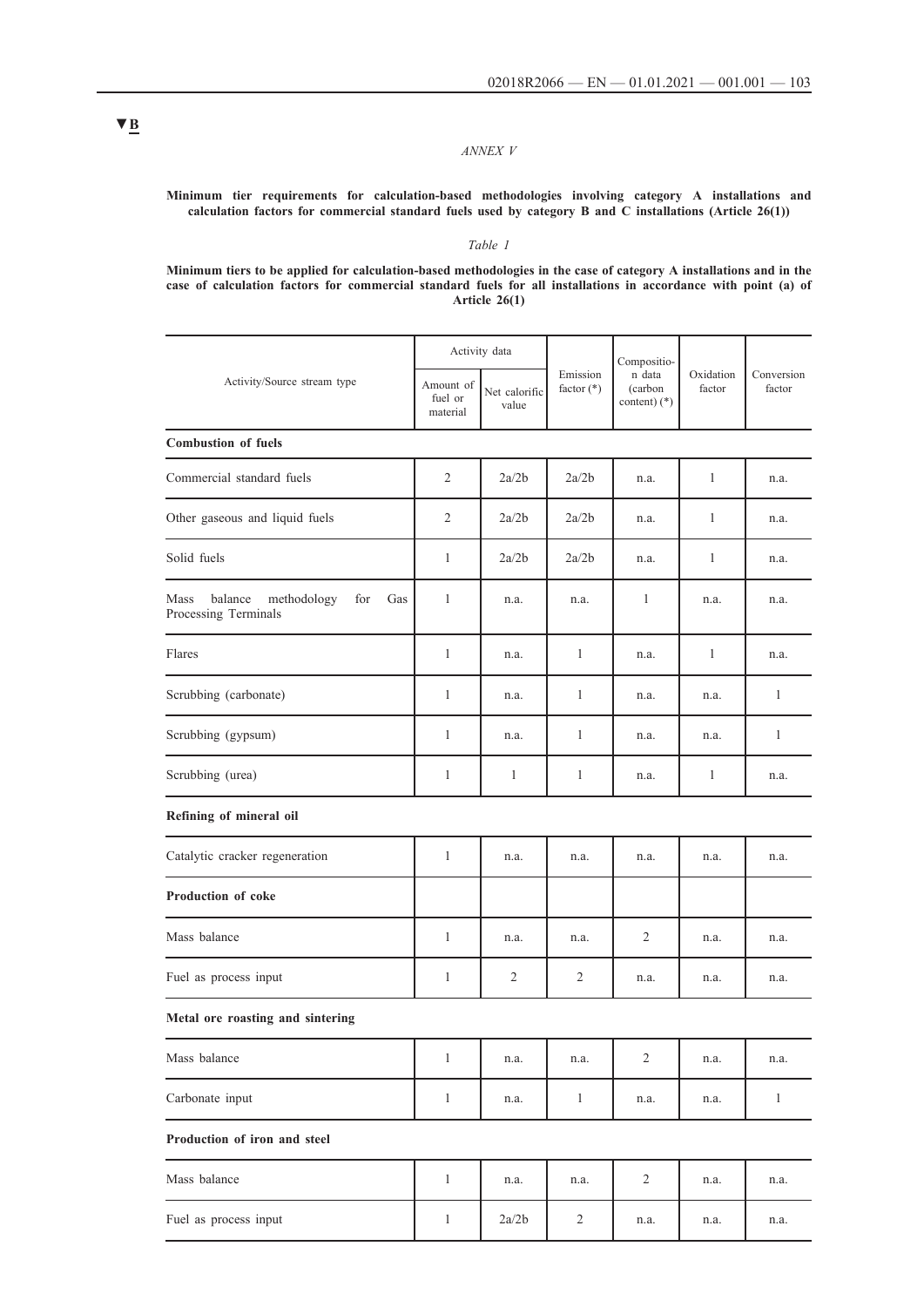|                                                                                           | Activity data                    |                        |                          | Compositio-                         |                     |                      |
|-------------------------------------------------------------------------------------------|----------------------------------|------------------------|--------------------------|-------------------------------------|---------------------|----------------------|
| Activity/Source stream type                                                               | Amount of<br>fuel or<br>material | Net calorific<br>value | Emission<br>factor $(*)$ | n data<br>(carbon<br>content) $(*)$ | Oxidation<br>factor | Conversion<br>factor |
| Production or processing of ferrous and non-ferrous metals, including secondary aluminium |                                  |                        |                          |                                     |                     |                      |
| Mass balance                                                                              | 1                                | n.a.                   | n.a.                     | 2                                   | n.a.                | n.a.                 |
| Process emissions                                                                         | 1                                | n.a.                   | 1                        | n.a.                                | n.a.                | 1                    |
| Primary aluminium production                                                              |                                  |                        |                          |                                     |                     |                      |
| Mass balance for $CO2$ emissions                                                          | 1                                | n.a.                   | n.a.                     | 2                                   | n.a.                | n.a.                 |
| PFC emissions (slope method)                                                              | 1                                | n.a.                   | 1                        | n.a.                                | n.a.                | n.a.                 |
| PFC emissions (overvoltage method)                                                        | 1                                | n.a.                   | 1                        | n.a.                                | n.a.                | n.a.                 |
| <b>Production of cement clinker</b>                                                       |                                  |                        |                          |                                     |                     |                      |
| Kiln input based (Method A)                                                               | 1                                | n.a.                   | 1                        | n.a.                                | n.a.                | 1                    |
| Clinker output (Method B)                                                                 | 1                                | n.a.                   | 1                        | n.a.                                | n.a.                | 1                    |
| <b>CKD</b>                                                                                | 1                                | n.a.                   | 1                        | n.a.                                | n.a.                | n.a.                 |
| Non-carbonate carbon input                                                                | $\mathbf{1}$                     | n.a.                   | 1                        | n.a.                                | n.a.                | $\mathbf{1}$         |
| Production of lime and calcination of dolomite and magnesite                              |                                  |                        |                          |                                     |                     |                      |
| Carbonates (Method A)                                                                     | 1                                | n.a.                   | 1                        | n.a.                                | n.a.                | $\mathbf{1}$         |
| Other process inputs                                                                      | 1                                | n.a.                   | 1                        | n.a.                                | n.a.                | $\mathbf{1}$         |
| Alkali earth oxide (Method B)                                                             | $\mathbf{1}$                     | n.a.                   | 1                        | n.a.                                | n.a.                | 1                    |
| Manufacture of glass and mineral wool                                                     |                                  |                        |                          |                                     |                     |                      |
| Carbonate inputs                                                                          | $\mathbf{1}$                     | n.a.                   | $\mathbf{1}$             | n.a.                                | n.a.                | n.a.                 |
| Other process inputs                                                                      | 1                                | n.a.                   | 1                        | n.a.                                | n.a.                | $\mathbf{1}$         |
| Manufacture of ceramic products                                                           |                                  |                        |                          |                                     |                     |                      |
| Carbon inputs (Method A)                                                                  | 1                                | n.a.                   | 1                        | n.a.                                | n.a.                | 1                    |
| Other process inputs                                                                      | $\mathbf{1}$                     | n.a.                   | $\mathbf{1}$             | n.a.                                | n.a.                | $\mathbf{1}$         |
| Alkali oxide (Method B)                                                                   | $\mathbf{1}$                     | n.a.                   | 1                        | n.a.                                | n.a.                | 1                    |
| Scrubbing                                                                                 | 1                                | n.a.                   | 1                        | n.a.                                | n.a.                | n.a.                 |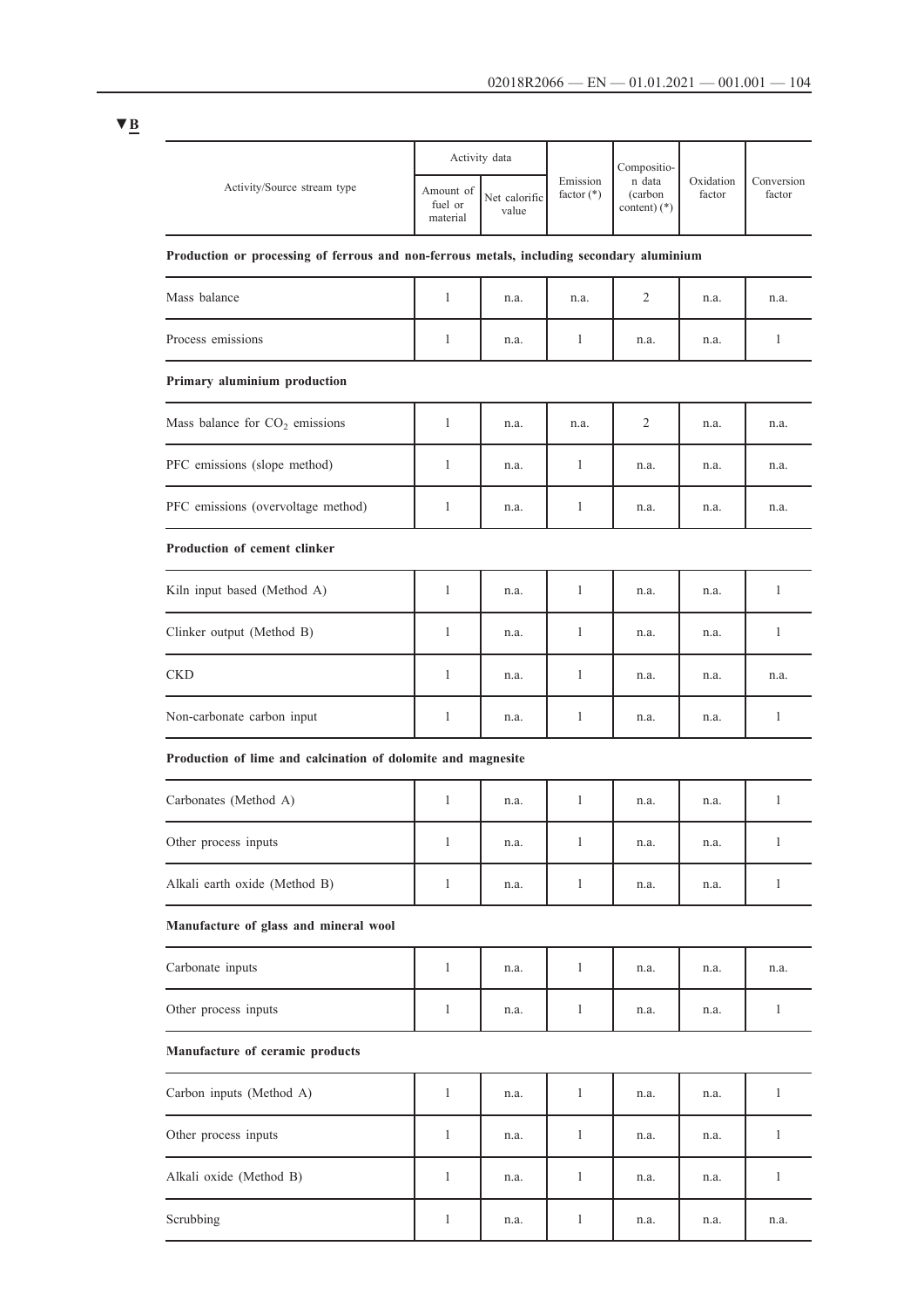|                                                                | Activity data                    |                        |                          | Compositio-                          |                     |                      |
|----------------------------------------------------------------|----------------------------------|------------------------|--------------------------|--------------------------------------|---------------------|----------------------|
| Activity/Source stream type                                    | Amount of<br>fuel or<br>material | Net calorific<br>value | Emission<br>factor $(*)$ | n data<br>(carbon)<br>content) $(*)$ | Oxidation<br>factor | Conversion<br>factor |
| Production of gypsum and plasterboard: see combustion of fuels |                                  |                        |                          |                                      |                     |                      |
| Production of pulp and paper                                   |                                  |                        |                          |                                      |                     |                      |
| Make up chemicals                                              | 1                                | n.a.                   | 1                        | n.a.                                 | n.a.                | n.a.                 |
| Production of carbon black                                     |                                  |                        |                          |                                      |                     |                      |
| Mass balance methodology                                       | 1                                | n.a.                   | n.a.                     | 1                                    | n.a.                | n.a.                 |
| Production of ammonia                                          |                                  |                        |                          |                                      |                     |                      |
| Fuel as process input                                          | $\overline{2}$                   | 2a/2b                  | 2a/2b                    | n.a.                                 | n.a.                | n.a.                 |
| Production of bulk organic chemicals                           |                                  |                        |                          |                                      |                     |                      |
| Mass balance                                                   | 1                                | n.a.                   | n.a.                     | 2                                    | n.a.                | n.a.                 |
| Production of hydrogen and synthesis gas                       |                                  |                        |                          |                                      |                     |                      |
| Fuel as process input                                          | $\mathfrak{D}$                   | 2a/2b                  | 2a/2b                    | n.a.                                 | n.a.                | n.a.                 |
| Mass balance                                                   | 1                                | n.a.                   | n.a.                     | 2                                    | n.a.                | n.a.                 |
| Production of soda ash and sodium bicarbonate                  |                                  |                        |                          |                                      |                     |                      |
| Mass balance                                                   | 1                                | n.a.                   | n.a.                     | 2                                    | n.a.                | n.a.                 |
|                                                                |                                  |                        |                          |                                      |                     |                      |

('n.a.' means 'not applicable')

(\*) Tiers for the emission factor relate to the preliminary emission factor, and carbon content relates to the total carbon content. For mixed materials, the biomass fraction must be determined separately. Tier 1 shall be the minimum tier to be applied for the biomass fraction in the case of category A installations and in the case of commercial standard fuels for all installations in accordance with point (a) of Article 26(1).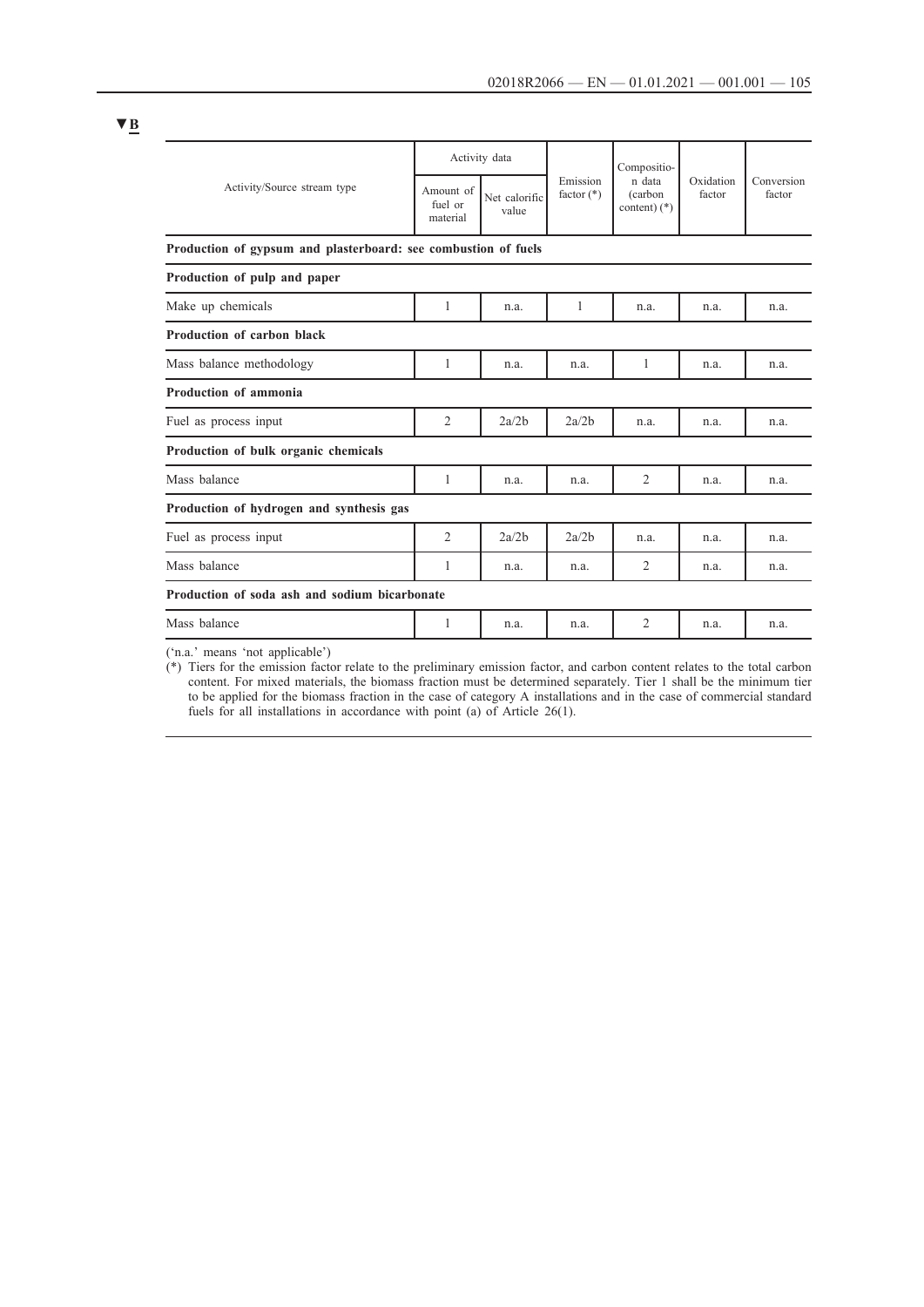## *ANNEX VI*

## **Reference values for calculation factors (Article 31(1)(a))**

1. FUEL EMISSION FACTORS RELATED TO NET CALORIFIC VALUES (NCV)

## *Table 1*

## **Fuel emission factors related to net calorific value (NCV) and net calorific values per mass of fuel.**

| Fuel type description              | Emission factor<br>(t CO <sub>2</sub> /TJ) | Net calorific value<br>(TJ/Gg) | Source              |
|------------------------------------|--------------------------------------------|--------------------------------|---------------------|
| Crude oil                          | 73,3                                       | 42,3                           | <b>IPCC 2006 GL</b> |
| Orimulsion                         | 77,0                                       | 27,5                           | <b>IPCC 2006 GL</b> |
| Natural gas liquids                | 64,2                                       | 44,2                           | <b>IPCC 2006 GL</b> |
| Motor gasoline                     | 69,3                                       | 44,3                           | <b>IPCC 2006 GL</b> |
| Kerosene (other than jet kerosene) | 71,9                                       | 43,8                           | <b>IPCC 2006 GL</b> |
| Shale oil                          | 73,3                                       | 38,1                           | <b>IPCC 2006 GL</b> |
| Gas/Diesel oil                     | 74,1                                       | 43,0                           | <b>IPCC 2006 GL</b> |
| Residual fuel oil                  | 77,4                                       | 40,4                           | <b>IPCC 2006 GL</b> |
| Liquefied petroleum gases          | 63,1                                       | 47,3                           | <b>IPCC 2006 GL</b> |
| Ethane                             | 61,6                                       | 46,4                           | <b>IPCC 2006 GL</b> |
| Naphtha                            | 73,3                                       | 44,5                           | <b>IPCC 2006 GL</b> |
| Bitumen                            | 80,7                                       | 40,2                           | <b>IPCC 2006 GL</b> |
| Lubricants                         | 73,3                                       | 40,2                           | <b>IPCC 2006 GL</b> |
| Petroleum coke                     | 97,5                                       | 32,5                           | <b>IPCC 2006 GL</b> |
| Refinery feedstocks                | 73,3                                       | 43,0                           | <b>IPCC 2006 GL</b> |
| Refinery gas                       | 57,6                                       | 49,5                           | IPCC 2006 GL        |
| Paraffin waxes                     | 73,3                                       | 40,2                           | <b>IPCC 2006 GL</b> |
| White spirit and SBP               | 73,3                                       | 40,2                           | <b>IPCC 2006 GL</b> |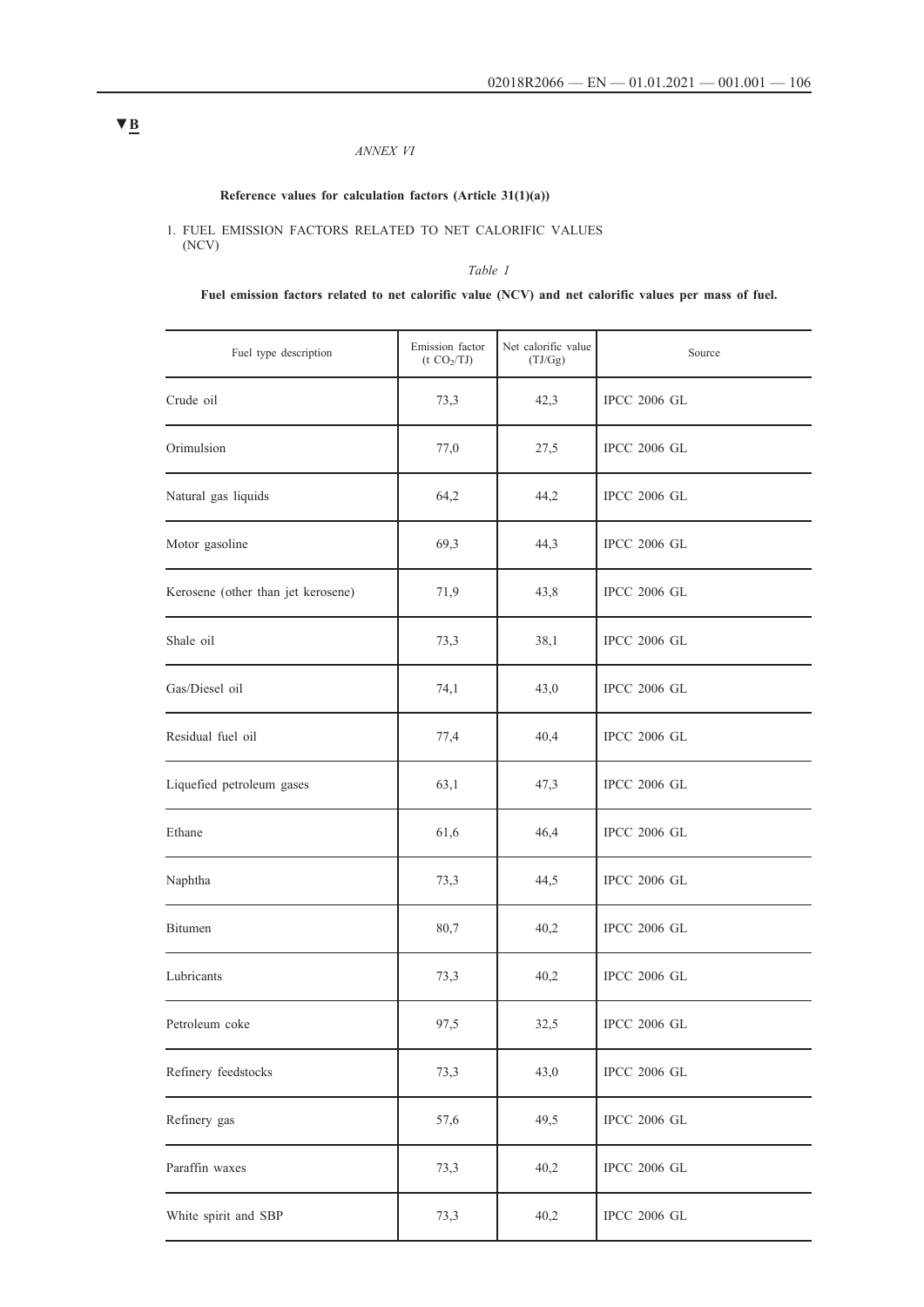| Fuel type description           | Emission factor<br>(t CO <sub>2</sub> /TJ) | Net calorific value<br>(TJ/Gg) | Source                  |
|---------------------------------|--------------------------------------------|--------------------------------|-------------------------|
| Other petroleum products        | 73,3                                       | 40,2                           | <b>IPCC 2006 GL</b>     |
| Anthracite                      | 98,3                                       | 26,7                           | <b>IPCC 2006 GL</b>     |
| Coking coal                     | 94,6                                       | 28,2                           | <b>IPCC 2006 GL</b>     |
| Other bituminous coal           | 94,6                                       | 25,8                           | <b>IPCC 2006 GL</b>     |
| Sub-bituminous coal             | 96,1                                       | 18,9                           | <b>IPCC 2006 GL</b>     |
| Lignite                         | 101,0                                      | 11,9                           | <b>IPCC 2006 GL</b>     |
| Oil shale and tar sands         | 107,0                                      | 8,9                            | <b>IPCC 2006 GL</b>     |
| Patent fuel                     | 97,5                                       | 20,7                           | <b>IPCC 2006 GL</b>     |
| Coke oven coke and lignite coke | 107,0                                      | 28,2                           | <b>IPCC 2006 GL</b>     |
| Gas coke                        | 107,0                                      | 28,2                           | <b>IPCC 2006 GL</b>     |
| Coal tar                        | 80,7                                       | 28,0                           | <b>IPCC 2006 GL</b>     |
| Gas works gas                   | 44,4                                       | 38,7                           | <b>IPCC 2006 GL</b>     |
| Coke oven gas                   | 44,4                                       | 38,7                           | <b>IPCC 2006 GL</b>     |
| Blast furnace gas               | 260                                        | 2,47                           | <b>IPCC 2006 GL</b>     |
| Oxygen steel furnace gas        | 182                                        | 7,06                           | <b>IPCC 2006 GL</b>     |
| Natural gas                     | 56,1                                       | 48,0                           | <b>IPCC 2006 GL</b>     |
| Industrial wastes               | 143                                        | n.a.                           | <b>IPCC 2006 GL</b>     |
| Waste oils                      | 73,3                                       | 40,2                           | <b>IPCC 2006 GL</b>     |
| Peat                            | 106,0                                      | 9,76                           | <b>IPCC 2006 GL</b>     |
| Wood/wood waste                 |                                            | 15,6                           | <b>IPCC 2006 GL</b>     |
| Other primary solid biomass     |                                            | 11,6                           | IPCC 2006 GL (only NCV) |
| Charcoal                        |                                            | 29,5                           | IPCC 2006 GL (only NCV) |
| Biogasoline                     |                                            | 27,0                           | IPCC 2006 GL (only NCV) |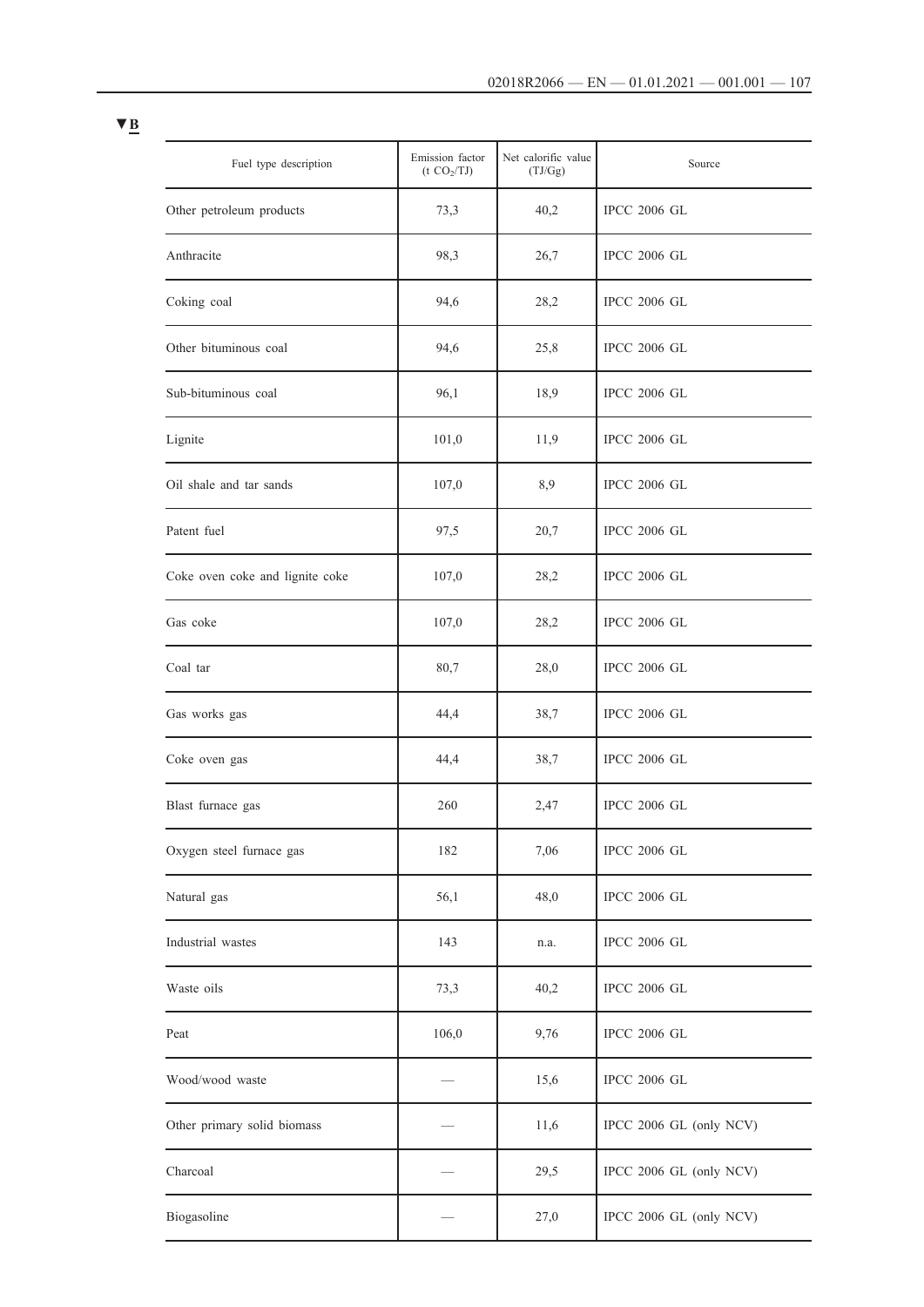| Fuel type description | Emission factor<br>(t CO <sub>2</sub> /TJ) | Net calorific value<br>(TJ/Gg) | Source                                                           |
|-----------------------|--------------------------------------------|--------------------------------|------------------------------------------------------------------|
| <b>Biodiesels</b>     |                                            | 27,0                           | IPCC 2006 GL (only NCV)                                          |
| Other liquid biofuels |                                            | 27,4                           | IPCC 2006 GL (only NCV)                                          |
| Landfill gas          |                                            | 50,4                           | IPCC 2006 GL (only NCV)                                          |
| Sludge gas            |                                            | 50,4                           | IPCC 2006 GL (only NCV)                                          |
| Other biogas          |                                            | 50,4                           | IPCC $2006$ GL (only NCV)                                        |
| Waste tyres           | $85,0$ ( <sup>1</sup> )                    | n.a.                           | WBCSD CSI                                                        |
| Carbon monoxide       | 155,2(2)                                   | 10,1                           | J. Falbe and M. Regitz, Römpp<br>Chemie Lexikon, Stuttgart, 1995 |
| Methane               | 54,9 $(3)$                                 | 50,0                           | J. Falbe and M. Regitz, Römpp<br>Chemie Lexikon, Stuttgart, 1995 |

(1) This value is the preliminary emission factor, i.e. before application of a biomass fraction, if applicable.

(2) Based on NCV of 10,12 TJ/t

 $(3)$  Based on NCV of 50,01 TJ/t

## 2. EMISSION FACTORS RELATED TO PROCESS EMISSIONS

*Table 2*

## **Stoichiometric emission factor for process emissions from carbonate decomposition (Method A)**

| Carbonate                       | Emission factor [t CO <sub>2</sub> /t Carbonate] |
|---------------------------------|--------------------------------------------------|
| CaCO <sub>3</sub>               | 0,440                                            |
| MgCO <sub>3</sub>               | 0,522                                            |
| Na <sub>2</sub> CO <sub>3</sub> | 0,415                                            |
| BaCO <sub>3</sub>               | 0,223                                            |
| Li <sub>2</sub> CO <sub>3</sub> | 0,596                                            |
| $K_2CO_3$                       | 0,318                                            |
| SrCO <sub>3</sub>               | 0,298                                            |
| NaHCO <sub>3</sub>              | 0,524                                            |
| FeCO <sub>3</sub>               | 0,380                                            |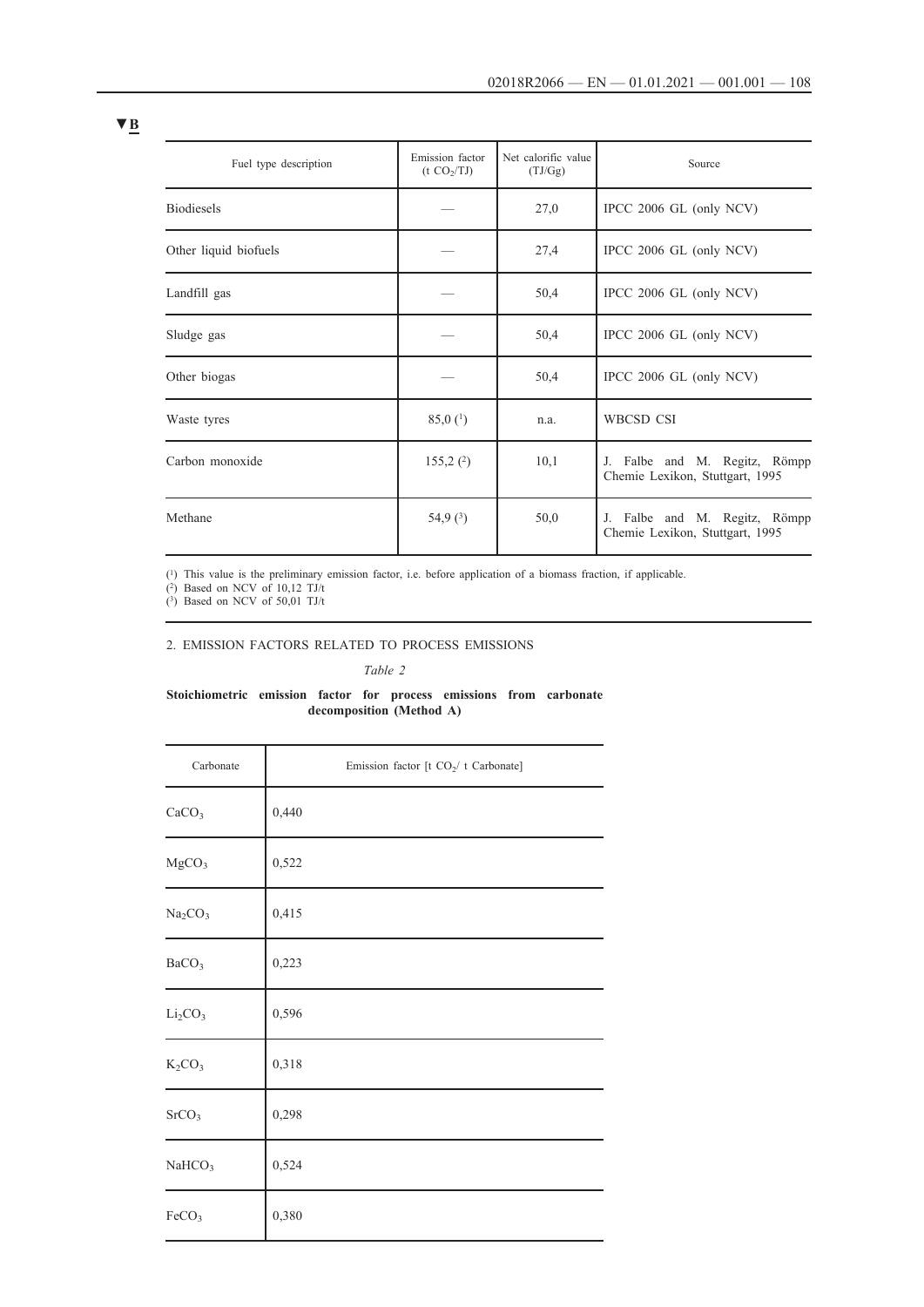| Carbonate | Emission factor [t $CO2/t$ Carbonate]                                                   |
|-----------|-----------------------------------------------------------------------------------------|
| General   | Emission factor = $[M(CO_2)] / {Y * [M(x)] + Z * [M(CO_3^{2-})]}$<br>$X = \text{metal}$ |
|           |                                                                                         |
|           | $M(x)$ = molecular weight of X in [g/mol]                                               |
|           | $M(CO2)$ = molecular weight of $CO2$ in [g/mol]                                         |
|           | $M(CO_3^2)$ = molecular weight of $CO_3^2$ in [g/mol]                                   |
|           | $Y = stoichiometric number of X$                                                        |
|           | Z = stoichiometric number of $CO_3^2$ <sup>-</sup>                                      |
|           |                                                                                         |

### *Table 3*

**Stoichiometric emission factor for process emissions from carbonate decomposition based on alkali earth oxides (Method B)**

| Oxide                    | Emission factor [t $CO2/t$ Oxide]                                                                                                                                                                                                                                                                                                                                                              |
|--------------------------|------------------------------------------------------------------------------------------------------------------------------------------------------------------------------------------------------------------------------------------------------------------------------------------------------------------------------------------------------------------------------------------------|
| CaO                      | 0,785                                                                                                                                                                                                                                                                                                                                                                                          |
| MgO                      | 1,092                                                                                                                                                                                                                                                                                                                                                                                          |
| BaO                      | 0,287                                                                                                                                                                                                                                                                                                                                                                                          |
| general:<br>$X_{Y}O_{Z}$ | Emission factor = $[M(CO_2)] / {Y * [M(x)] + Z * [M(O)]}$<br>$X = alkali$ earth or alkali metal<br>$M(x)$ = molecular weight of X in [g/mol]<br>$M(CO2)$ = molecular weight of CO <sub>2</sub> [g/mol]<br>$M(O)$ = molecular weight of O [g/mol]<br>$Y = stoichiometric number of X$<br>$= 1$ (for alkali earth metals)<br>$= 2$ (for alkali metals)<br>$Z =$ stoichiometric number of $Q = 1$ |

### *Table 4*

### **Emission factors for process emissions from other process materials (production of iron and steel, and processing of ferrous metals)** (1)

| Input or output material  | Carbon content<br>(t C/t) | Emission factor<br>(t CO <sub>2</sub> /t) |
|---------------------------|---------------------------|-------------------------------------------|
| Direct reduced iron (DRI) | 0,0191                    | 0,07                                      |
| EAF carbon electrodes     | 0,8188                    | 3,00                                      |
| EAF charge carbon         | 0,8297                    | 3,04                                      |
| Hot briquetted iron       | 0,0191                    | 0,07                                      |
| Oxygen steel furnace gas  | 0,3493                    | 1,28                                      |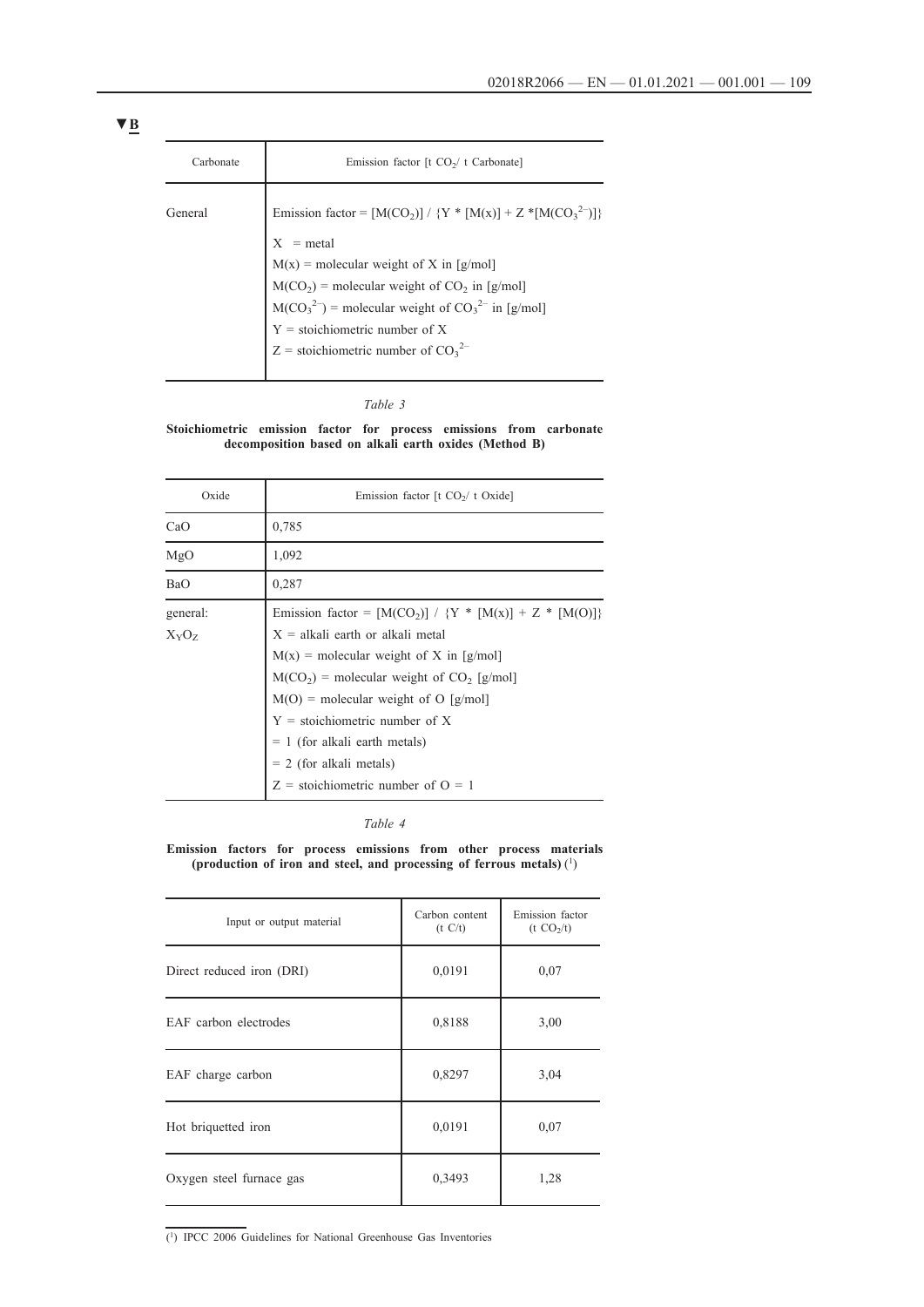| Input or output material | Carbon content<br>(t C/t) | Emission factor<br>(t CO <sub>2</sub> /t) |
|--------------------------|---------------------------|-------------------------------------------|
| Petroleum coke           | 0,8706                    | 3,19                                      |
| Pig iron                 | 0,0409                    | 0,15                                      |
| Iron $/$ iron scrap      | 0,0409                    | 0,15                                      |
| Steel / steel scrap      | 0,0109                    | 0,04                                      |

### *Table 5*

#### **Stoichiometric emission factors for process emissions from other process materials (Bulk organic chemicals)** (1)

| Substance              | Carbon content<br>(t C/t) | Emission factor<br>(t CO <sub>2</sub> / t) |
|------------------------|---------------------------|--------------------------------------------|
| Acetonitril            | 0,5852                    | 2,144                                      |
| Acrylonitrile          | 0,6664                    | 2,442                                      |
| Butadiene              | 0,888                     | 3,254                                      |
| Carbon black           | 0,97                      | 3,554                                      |
| Ethylene               | 0,856                     | 3,136                                      |
| Ethylene dichloride    | 0,245                     | 0,898                                      |
| Ethylene glycol        | 0,387                     | 1,418                                      |
| Ethylene oxide         | 0,545                     | 1,997                                      |
| Hydrogen cyanide       | 0,4444                    | 1,628                                      |
| Methanol               | 0,375                     | 1,374                                      |
| Methane                | 0,749                     | 2,744                                      |
| Propane                | 0,817                     | 2,993                                      |
| Propylene              | 0,8563                    | 3,137                                      |
| Vinyl chloride monomer | 0,384                     | 1,407                                      |

 $(1)$  IPCC 2006 Guidelines for National Greenhouse Gas Inventories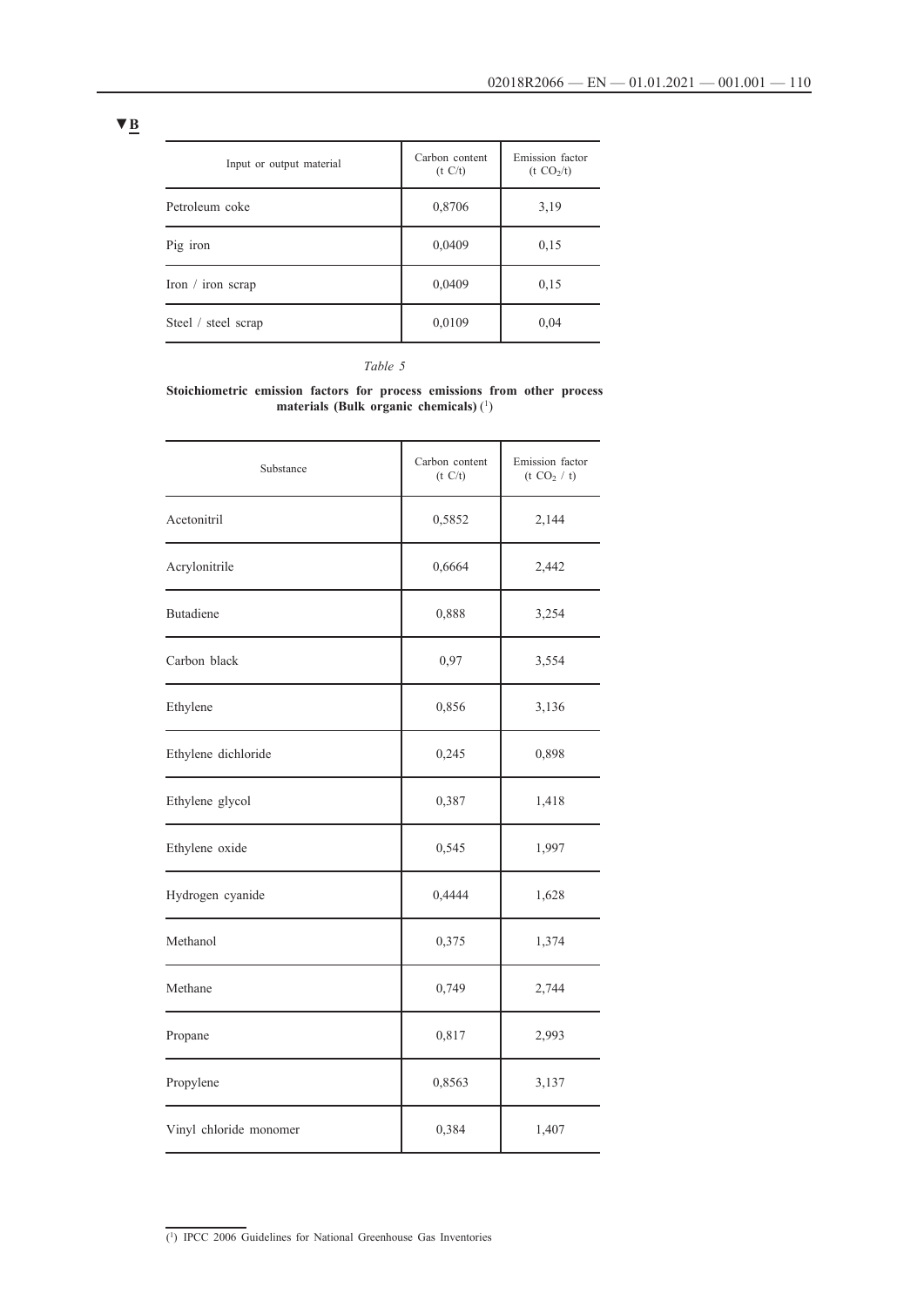**▼B**

### 3. GLOBAL WARMING POTENTIALS FOR NON-CO<sub>2</sub> GREENHOUSE GASES

## **▼M1**

### *Table 6*

## **Global warming potentials**

| Gas      | Global warming potential             |
|----------|--------------------------------------|
| $N_2O$   | 265 t $CO_{2(e)}/t$ N <sub>2</sub> O |
| $CF_4$   | 6 630 t $CO_{2(e)}$ /t $CF_4$        |
| $C_2F_6$ | 11 100 t $CO_{2(e)}$ /t $C_2F_6$     |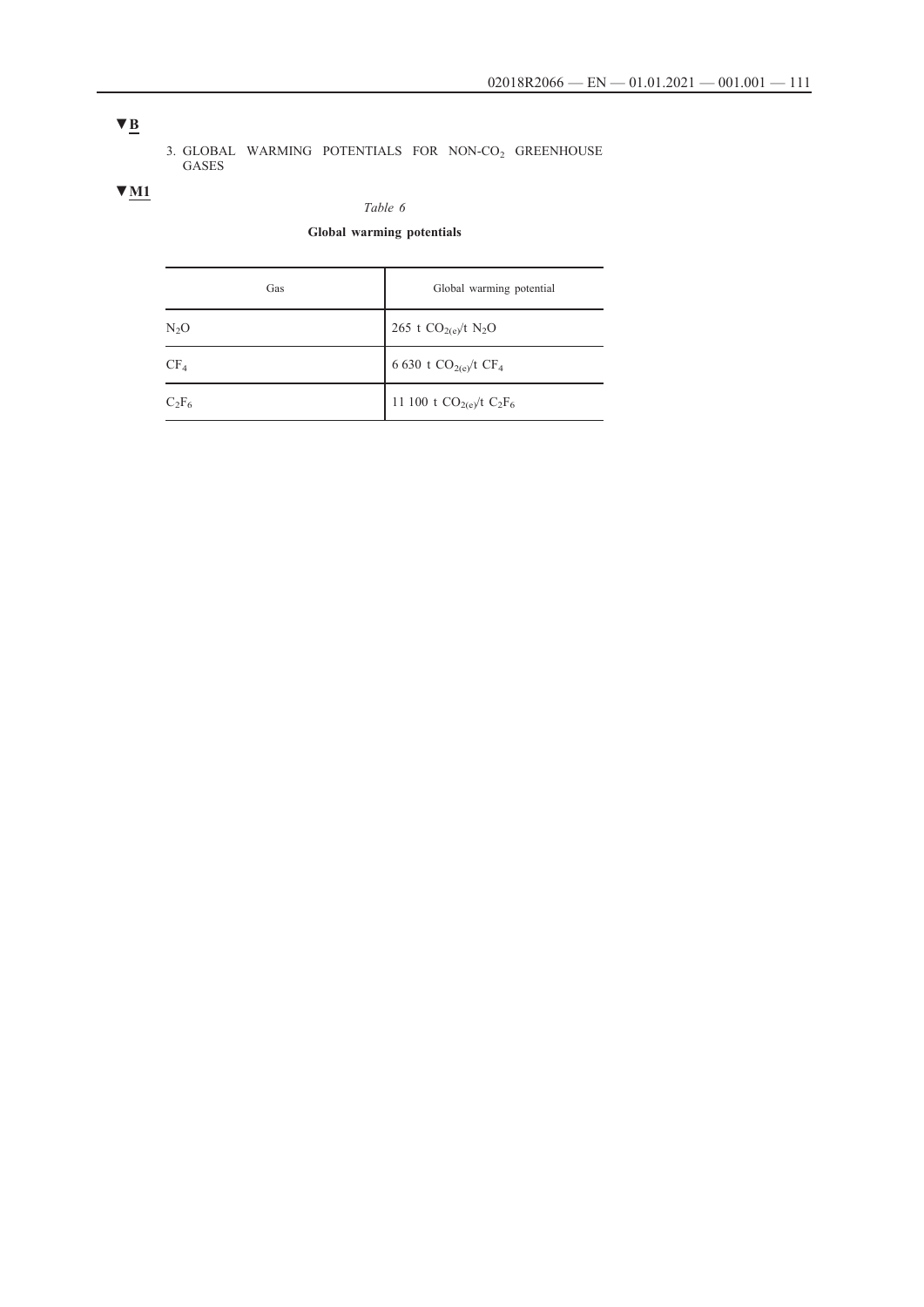### *ANNEX VII*

### **Minimum frequency of analyses (Article 35)**

| Fuel/material                                                                                                                                                                  | Minimum frequency of analyses                                                                                                                               |  |
|--------------------------------------------------------------------------------------------------------------------------------------------------------------------------------|-------------------------------------------------------------------------------------------------------------------------------------------------------------|--|
| Natural gas                                                                                                                                                                    | At least weekly                                                                                                                                             |  |
| Other gases, in particular synthesis gas<br>and process gases such as refinery<br>mixed gas, coke oven gas, blast-<br>furnace gas, convertor gas, oilfield<br>and gasfield gas | At least daily $-$ using appropriate<br>procedures at different parts of the day                                                                            |  |
| Fuel oils (for example light, medium,<br>heavy fuel oil, bitumen)                                                                                                              | Every 20 000 tonnes of fuel and at<br>least six times a year                                                                                                |  |
| Coal, coking coal, coke, petroleum<br>coke, peat                                                                                                                               | Every 20 000 tonnes of fuel/material<br>and at least six times a year                                                                                       |  |
| Other fuels                                                                                                                                                                    | Every 10 000 tonnes of fuel and at<br>least four times a year                                                                                               |  |
| Untreated solid waste (pure fossil or<br>mixed biomass/fossil)                                                                                                                 | Every 5 000 tonnes of waste and at<br>least four times a year                                                                                               |  |
| Liquid waste, pre-treated solid waste                                                                                                                                          | Every 10 000 tonnes of waste and at<br>least four times a year                                                                                              |  |
| Carbonate minerals<br>(including)<br>limestone and dolomite)                                                                                                                   | Every 50 000 tonnes of material and at<br>least four times a year                                                                                           |  |
| Clays and shales                                                                                                                                                               | Amounts of material corresponding to<br>50 000 tonnes of $CO2$ and at least four<br>times a year                                                            |  |
| Other materials (primary, intermediate<br>and final product)                                                                                                                   | Depending on the type of material and<br>the variation, amounts of material<br>corresponding to 50 000 tonnes<br>of<br>$CO2$ and at least four times a year |  |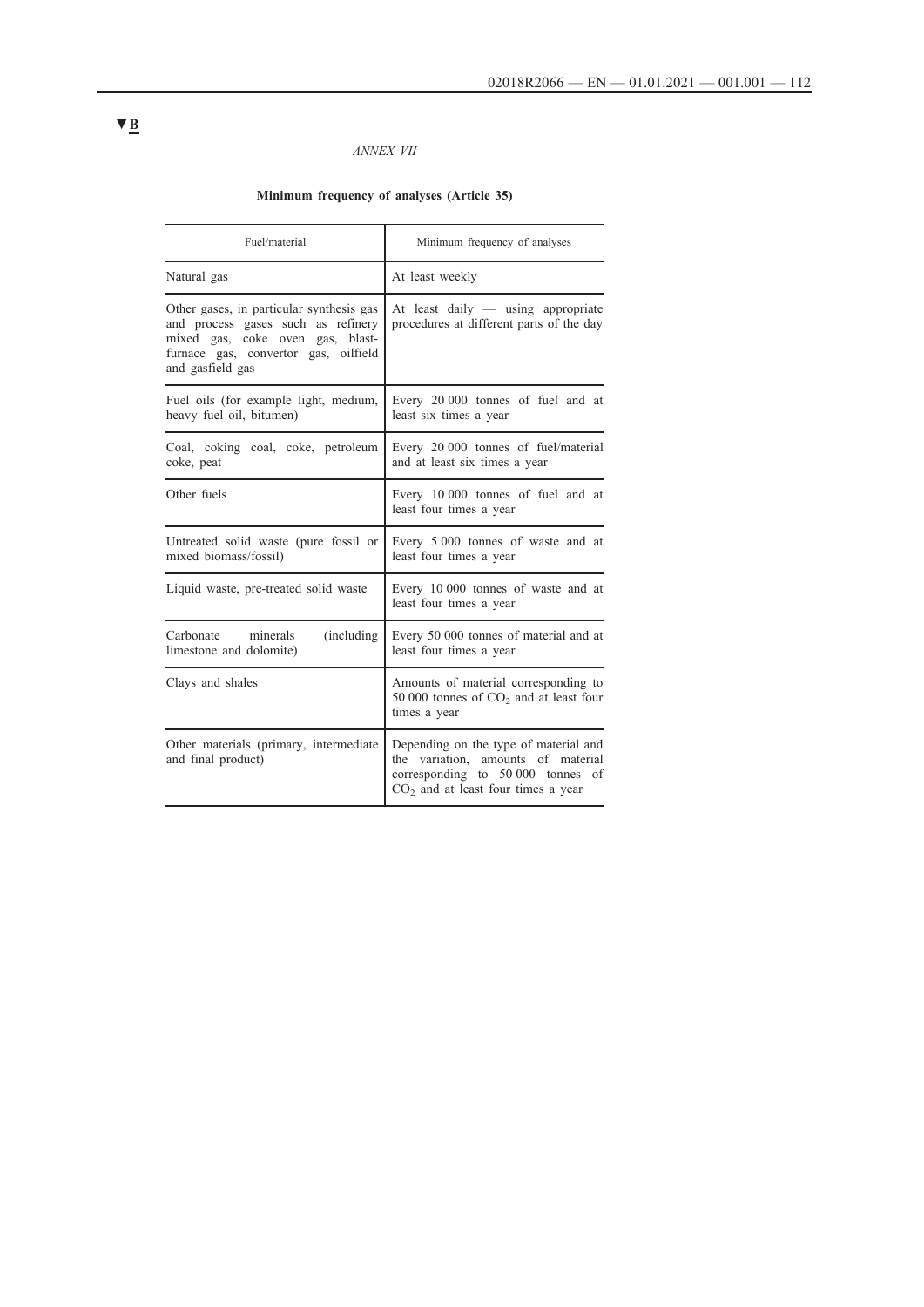#### *ANNEX VIII*

#### **Measurement-based methodologies (Article 41)**

#### 1. TIER DEFINITIONS FOR MEASUREMENT-BASED METHODOLOGIES

Measurement-based methodologies shall be approved in accordance with tiers with the following maximum permissible uncertainties for the annual average hourly emissions calculated in accordance with Equation 2 set out in section 3 of this Annex.

#### *Table 1*

### **Tiers for CEMS (maximum permissible uncertainty for each tier)**

In case of  $CO<sub>2</sub>$ , the uncertainty is to be applied to the total amount of  $CO<sub>2</sub>$ measured. Where the biomass fraction is determined using a measurement based methodology, the same tier definition as for  $CO<sub>2</sub>$  shall be applied to the biomass fraction.

|                        | Tier 1      | Tier 2       | Tier 3    | Tier 4      |
|------------------------|-------------|--------------|-----------|-------------|
| $CO2$ emission sources | $\pm 10 \%$ | $\pm$ 7.5 %  | $\pm$ 5 % | $\pm$ 2.5 % |
| $N2O$ emission sources | $\pm 10 \%$ | $\pm$ 7.5 %  | $\pm$ 5 % | N.A.        |
| $CO2$ transfer         | $\pm 10 \%$ | $\pm 7.5 \%$ | $\pm$ 5 % | $\pm$ 2.5 % |

#### 2. MINIMUM TIER REQUIREMENTS FOR CATEGORY A INSTAL-LATIONS

#### *Table 2*

**Minimum tiers to be applied by category A installations for measurement-based methodologies in accordance with point (a) of Article 41(1)**

| Greenhouse gas  | Minimum tier level required |
|-----------------|-----------------------------|
| CO <sub>2</sub> |                             |
| $N_2O$          |                             |

3. DETERMINATION OF GHGS USING MEASUREMENT-BASED METHODOLOGIES

*Equation 1:* Calculation of annual emissions in accordance with Article 43(1):

$$
GHG \text{ } Em_{total} \text{ } [t] = \sum_{i=1}^{HoursOp} GHG \text{ } conc_{hourly,i} \cdot V_{hourly,i} \cdot 10^{-6} [t/g]
$$

*Equation 2:* Determination of average hourly emissions:

$$
GHG \text{ } Em_{average} \text{ } [kg/h] = \frac{GHG \text{ } Em_{total}}{HoursOp} \cdot 10^3 [kg/t]
$$

*Equation 2a:* Determination of average hourly GHG concentration for the purpose of reporting in accordance with point 9(b) of Annex X, section 1:

GHG conc<sub>average</sub> 
$$
[g/Nm^3] = \frac{GHG \text{ Emtotal}}{H_{\text{ours}Op}} \cdot 10^6 [g/t]
$$
  

$$
\sum_{i=1}^{H \text{ Com.}} V_{\text{hourly},i}
$$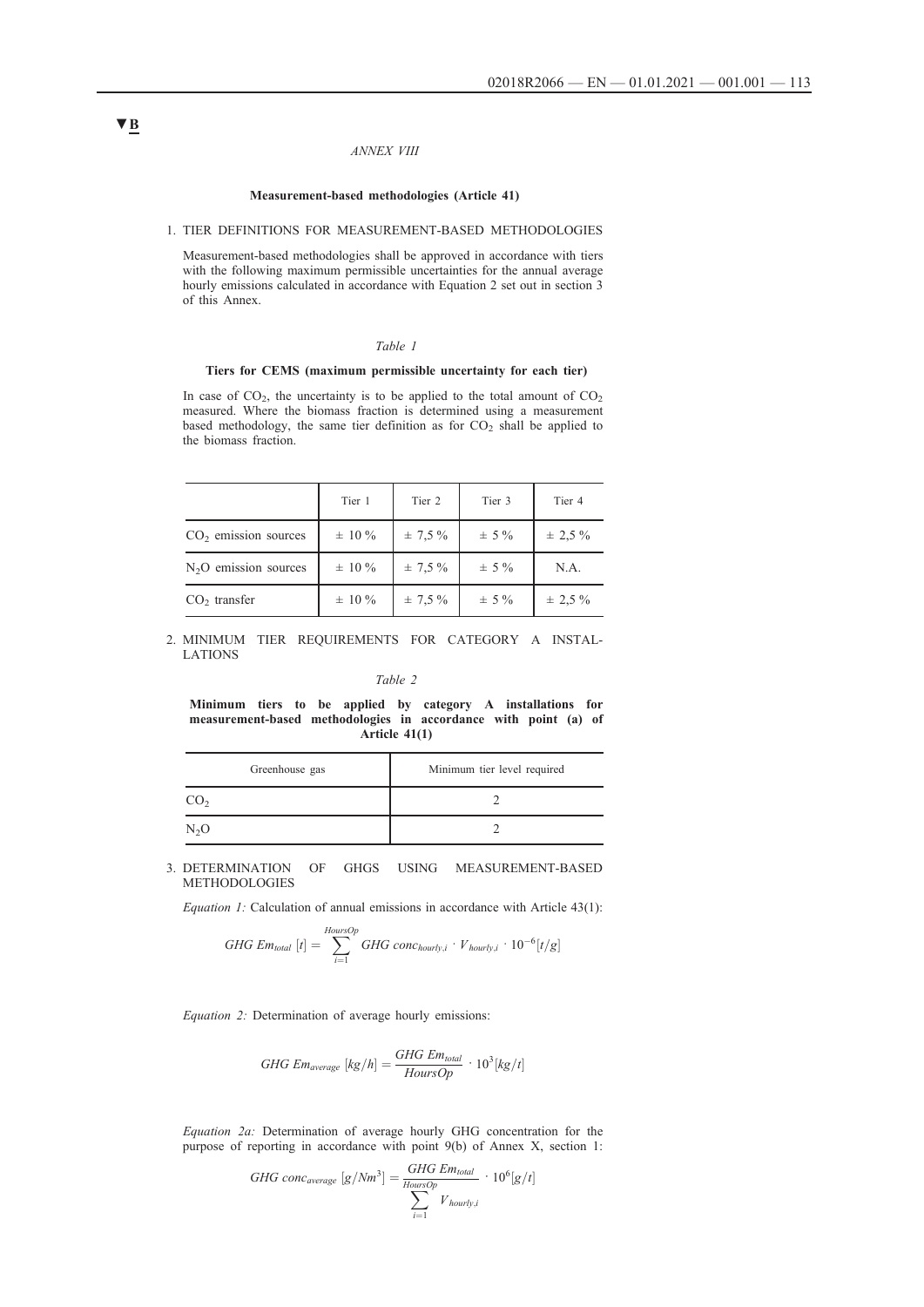*Equation 2b:* Determination of average hourly flue gas flow for the purpose of reporting in accordance with point 9(b) of Annex X, section 1:

$$
Flow_{average} [Nm^3/h] = \frac{\sum_{i=1}^{HoursOp} V_{hourly,i}}{HoursOp}
$$

*Equation 2c:* Calculation of annual emissions for the purpose of the annual emission report in accordance with point 9(b) of Annex X, section 1:

*GHG*  $Em_{total}[t] = GHG$   $conc_{average} \cdot Flow_{average} \cdot How_{average} \cdot How_{S}$ 

The following abbreviations are used in Equations 1 to 2c:

The index i refers to the individual operating hour. Where an operator uses shorter reference periods in accordance with Article 44(1), that reference period shall be used instead of hours for these calculations.

*GHG Em<sub>total</sub>* = total annual GHG emissions in tonnes

*GHG conc<sub>hourly, i* = hourly concentrations of GHG emissions in  $g/Nm<sup>3</sup>$  in the</sub> flue gas flow measured during operation for hour *i*;

 $V_{hourly, i}$  = flue gas volume in Nm<sup>3</sup> for hour *i (i.e. integrated flow over the hour or shorter reference period)*;

*GHG Em<sub>average</sub>* = annual average hourly emissions in kg/h from the source;

*HoursOp =* total number of hours for which the measurement-based methodology is applied, including the hours for which data has been substituted in accordance with Article 45(2) to (4);

*GHG concaverage =* annual average hourly concentrations of GHG emissions in  $g/Nm^3$ ;

 $Flow_{average}$  = annual average flue gas flow in Nm<sup>3</sup>/h.

4. CALCULATION OF THE CONCENTRATION USING INDIRECT CONCENTRATION MEASUREMENT

*Equation 3:* Calculation of the concentration

GHG concentration[%] = 
$$
100\% - \sum_{i}
$$
 concentration of component i[%]

5. SUBSTITUTION FOR MISSING CONCENTRATION DATA FOR MEASUREMENT-BASED METHODOLOGIES

*Equation 4:* Substitution for missing data for measurement-based methodologies

$$
C^*_{\text{subst}} = \overline{C} + 2\sigma c
$$

Where:

 $\overline{C}$  = the arithmetic mean of the concentration of the specific parameter over the whole reporting period or, where specific circumstances applied when data loss occurred, an appropriate period reflecting the specific circumstances;

 $\sigma_C$  = the best estimate of the standard deviation of the concentration of the specific parameter over the whole reporting or, where specific circumstances applied when data loss occurred, an appropriate period reflecting the specific circumstances.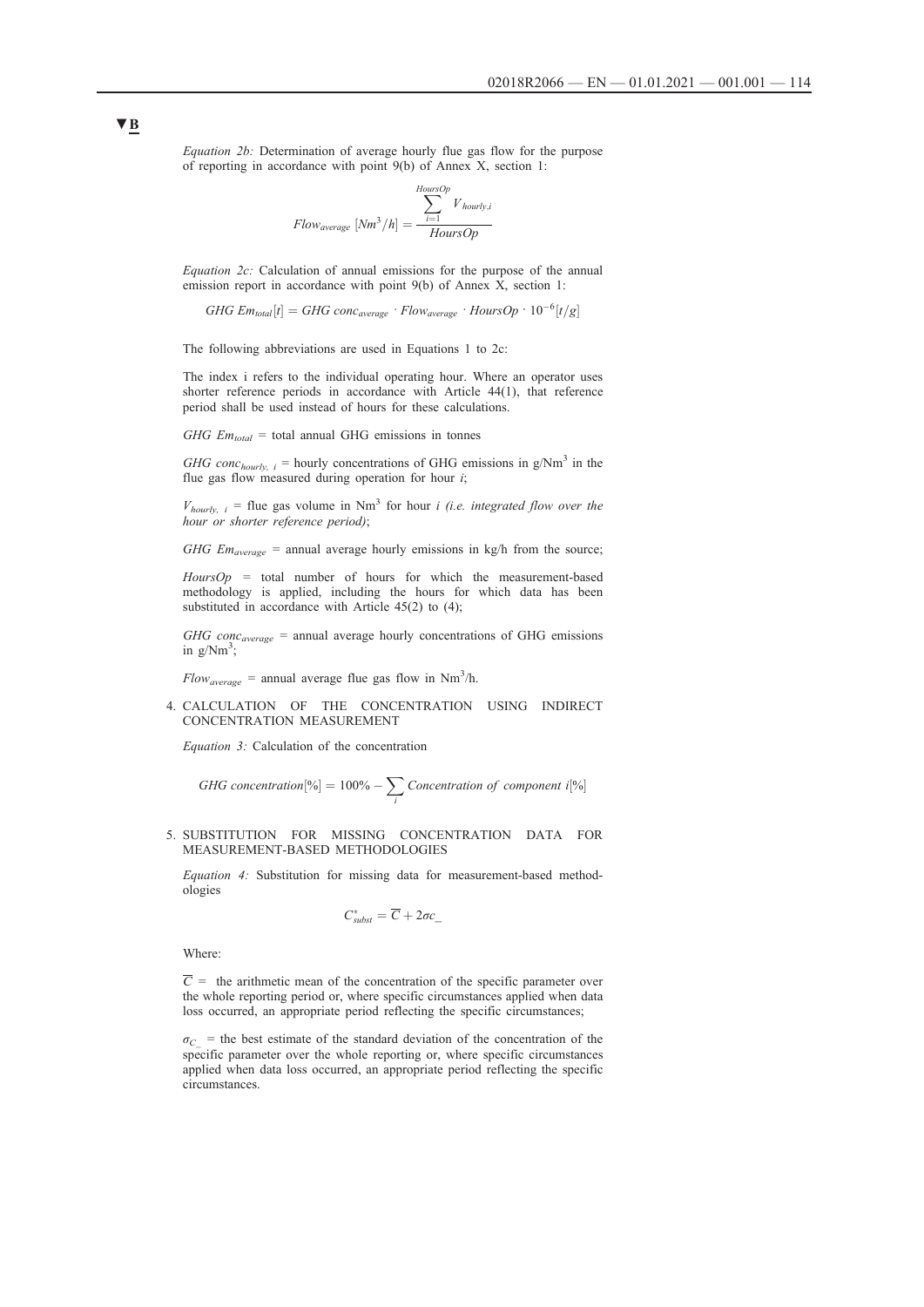#### *ANNEX IX*

### **Minimum data and information to be retained in accordance with Article 67(1)**

Operators and aircraft operators shall retain at least the following:

- 1. COMMON ELEMENTS FOR INSTALLATIONS AND AIRCRAFT OPERATORS
	- (1) The monitoring plan approved by the competent authority;
	- (2) Documents justifying the selection of the monitoring methodology and the documents justifying temporal or non-temporal changes of monitoring methodologies and, where applicable, tiers approved by the competent authority;
	- (3) All relevant updates of monitoring plans notified to the competent authority in accordance with Article 15, and the competent authority's replies;
	- (4) All written procedures referred to in the monitoring plan, including the sampling plan where relevant, the procedures for data flow activities and the procedures for control activities;
	- (5) A list of all versions used of the monitoring plan and all related procedures;
	- (6) Documentation of the responsibilities in connection to the monitoring and reporting;
	- (7) The risk assessment performed by the operator or aircraft operator, where applicable;
	- (8) The improvement reports in accordance with Article 69;
	- (9) The verified annual emission report;
	- (10) The verification report;
	- (11) Any other information that is identified as required for the verification of the annual emissions report.

#### 2. SPECIFIC ELEMENTS FOR STATIONARY SOURCE INSTALLATIONS:

- (1) The greenhouse gas emissions permit, and any updates thereof;
- (2) Any uncertainty assessments, where applicable;
- (3) For calculation-based methodologies applied in installations:
	- (a) the activity data used for any calculation of the emissions for each source stream, categorised according to process and fuel or material type;
	- (b) a list of all default values used as calculation factors, where applicable;
	- (c) the full set of sampling and analysis results for the determination of calculation factors;
	- (d) documentation about all ineffective procedures corrected and correction action taken in accordance with Article 64;
	- (e) any results of calibration and maintenance of measuring instruments.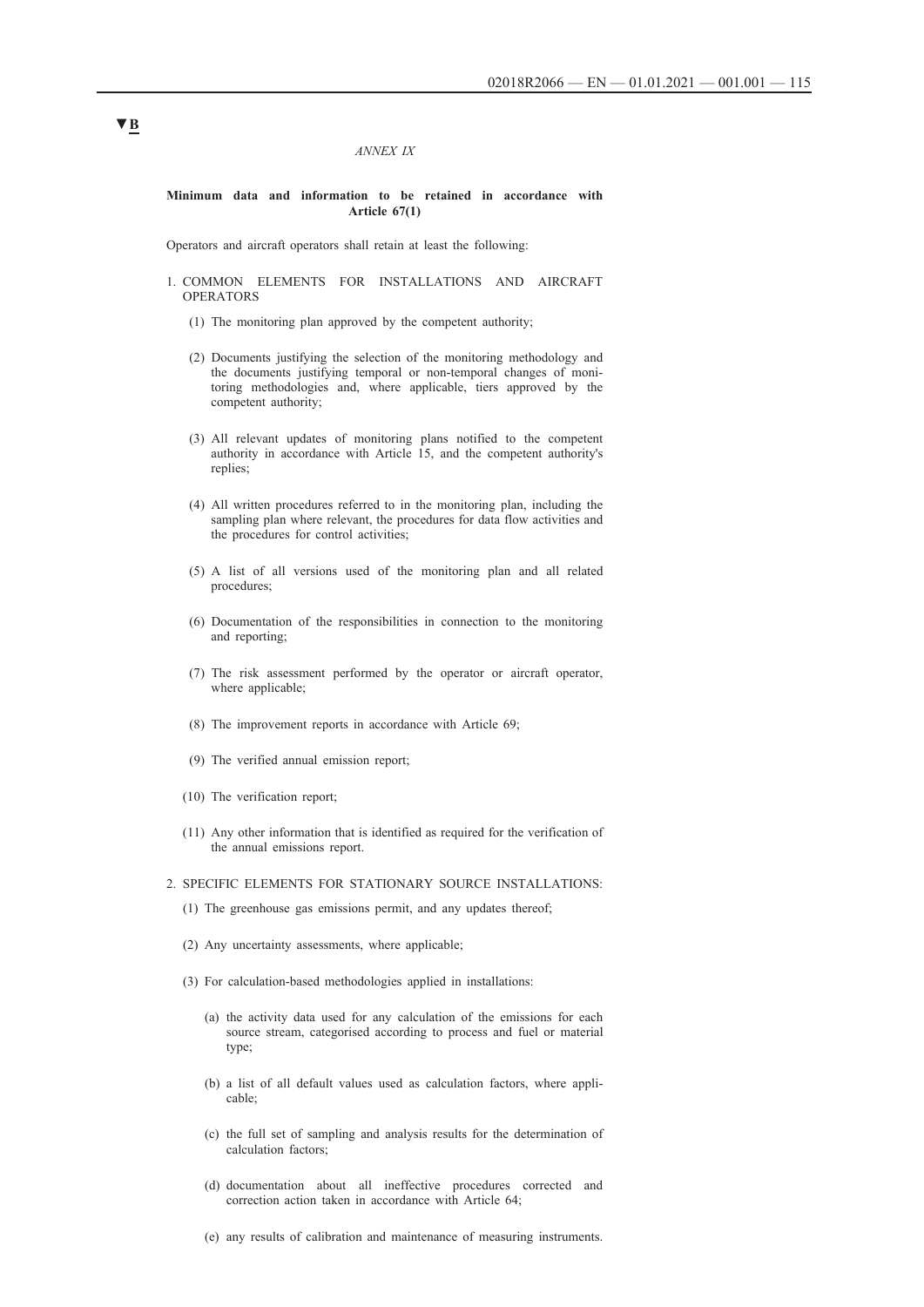- (4) For measurement-based methodologies in installations, the following additional elements:
	- (a) documentation justifying the selection of a measurement-based methodology;
	- (b) the data used for the uncertainty analysis of emissions from each emission source, categorised according to process;
	- (c) the data used for the corroborating calculations and results of the calculations;
	- (d) a detailed technical description of the continuous measurement system including the documentation of the approval from the competent authority;
	- (e) raw and aggregated data from the continuous measurement system, including documentation of changes over time, the log-book on tests, down-times, calibrations, servicing and maintenance;
	- (f) documentation of any changes to the continuous measurement system;
	- (g) any results of the calibration and maintenance of measuring instruments;
	- (h) where applicable, the mass or energy balance model used for the purpose of determining surrogate data in accordance with Article 45(4) and underlying assumptions;
- (5) Where a fall-back methodology as referred to in Article 22 is applied, all data necessary for determining the emissions for the emission sources and source streams for which that methodology is applied, as well as proxy data for activity data, calculation factors and other parameters which would be reported under a tier methodology;
- (6) For primary aluminium production, the following additional elements:
	- (a) documentation of results from measurement campaigns for the determination of the installation specific emission factors for  $CF_4$  and  $C_2F_6$ ;
	- (b) documentation of the results of the determination of the collection efficiency for fugitive emissions;
	- (c) all relevant data on primary aluminium production, anode effect frequency and duration or overvoltage data;
- (7) For CO2 capture, transport and geological storage activities, where applicable, the following additional elements:
	- (a) documentation of the amount of  $CO<sub>2</sub>$  injected into the storage complex by installations carrying out geological storage of  $CO<sub>2</sub>$ ;
	- (b) representatively aggregated pressure and temperature data from a transport network;
	- (c) a copy of the storage permit, including the approved monitoring plan, pursuant to Article 9 of Directive 2009/31/EC;
	- (d) the reports submitted in accordance with Article 14 of Directive 2009/31/EC;
	- (e) reports on the results of the inspections carried out in accordance with Article 15 of Directive 2009/31/EC;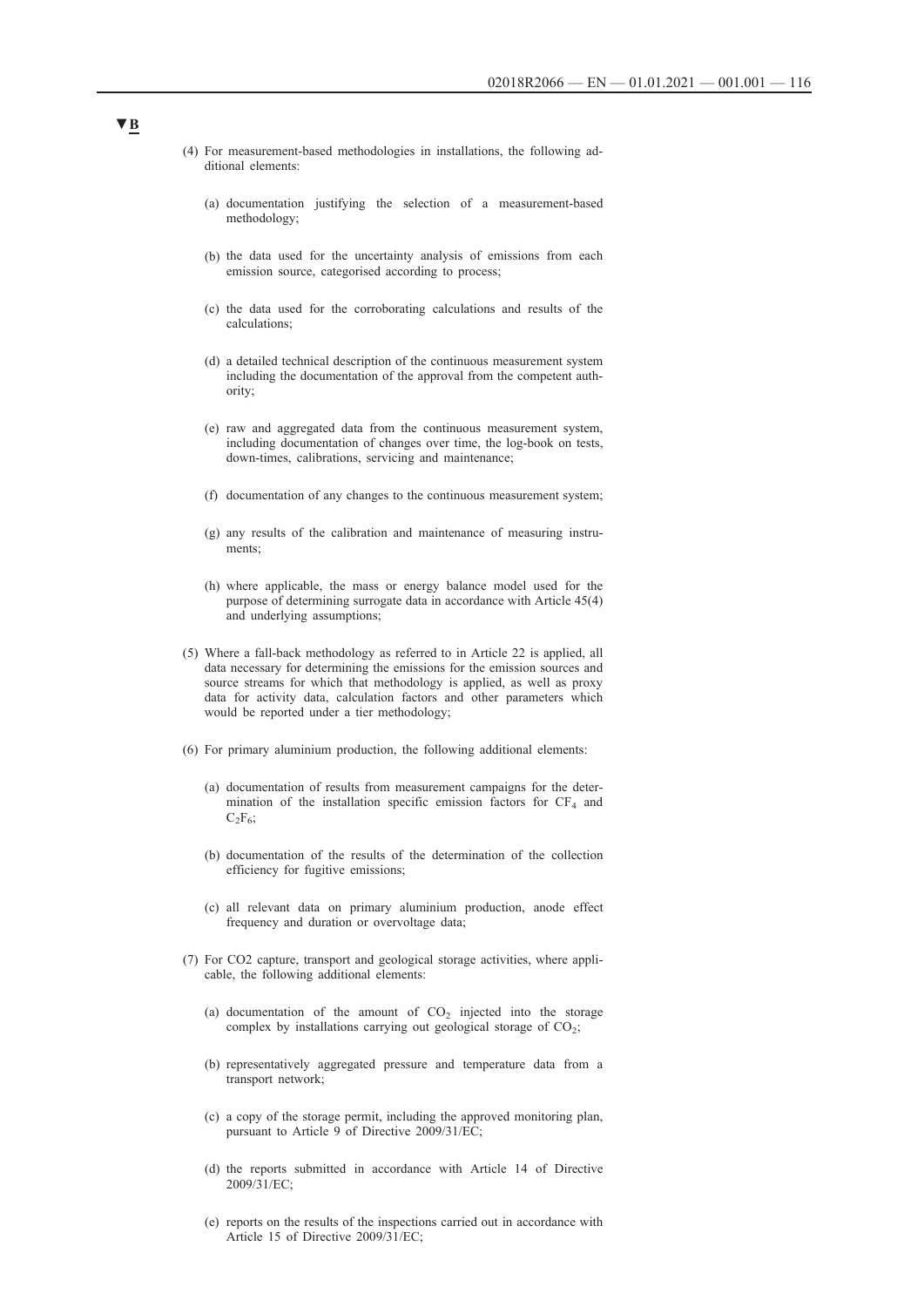(f) documentation on corrective measures taken in accordance with Article 16 of Directive 2009/31/EC.

#### 3. SPECIFIC ELEMENTS FOR AVIATION ACTIVITIES:

- (1) A list of aircraft owned, leased-in and leased-out, and necessary evidence for the completeness of that list; for each aircraft the date when it is added to or removed from the aircraft operator's fleet;
- (2) A list of flights covered in each reporting period, and necessary evidence for the completeness of that list;
- (3) Relevant data used for determining the fuel consumption and emissions;
- (4) Data used for determining the payload and distance relevant for the years for which tonne-kilometre data are reported;
- (5) Documentation on the methodology for data gaps where applicable, the number of flights where data gaps occurred, the data used for closing the data gaps, where they occurred, and, where the number of flights with data gaps exceeded 5 % of flights that were reported, reasons for the data gaps as well as documentation of remedial actions taken.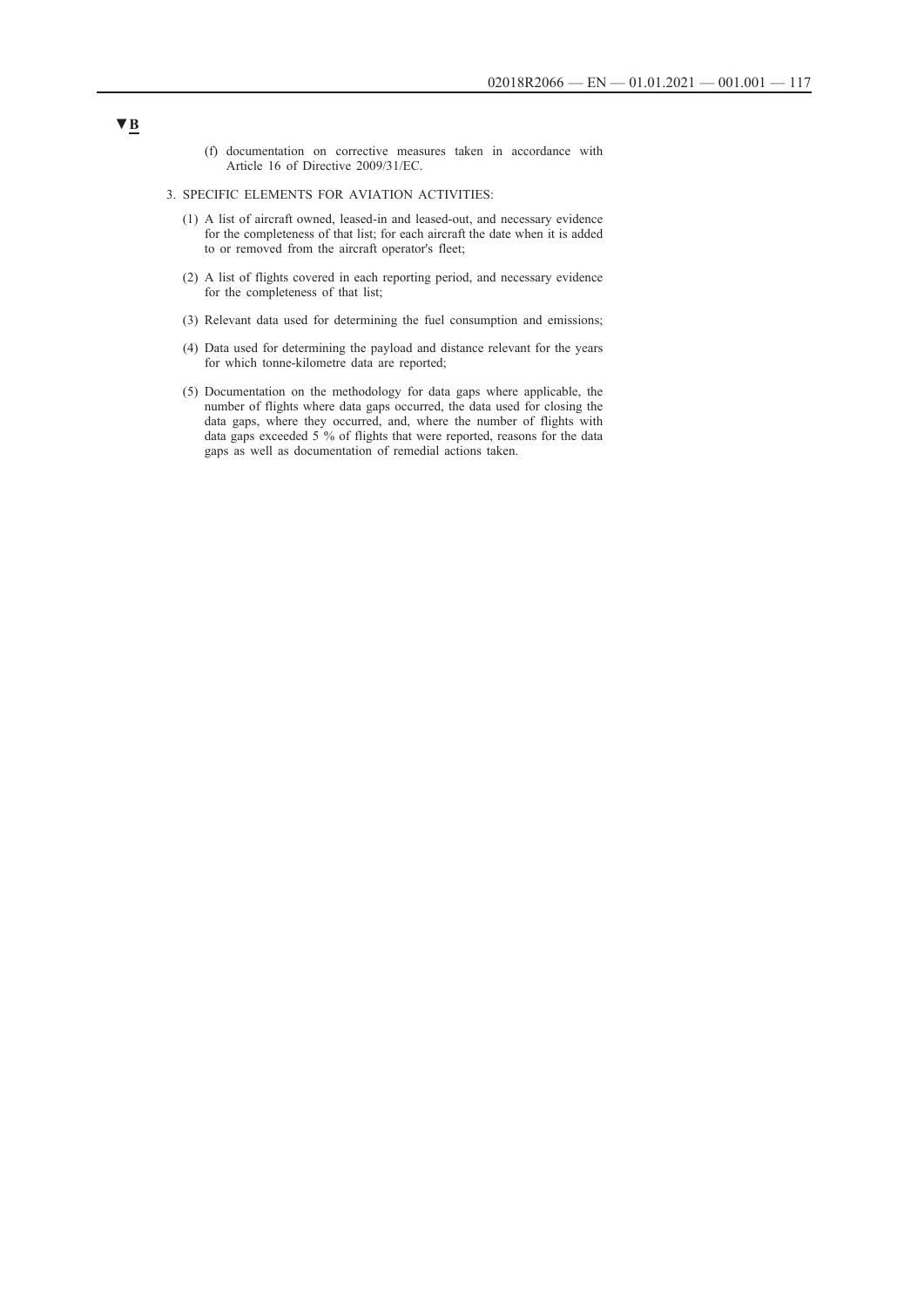#### *ANNEX X*

#### **Minimum content of Annual Reports (Article 68(3))**

1. ANNUAL EMISSION REPORTS OF STATIONARY SOURCE INSTAL-LATIONS

The annual emission report of an installation shall at least contain the following information:

- (1) Data identifying the installation, as specified in Annex IV to Directive 2003/87/EC, and its unique permit number;
- (2) Name and address of the verifier of the report;
- (3) The reporting year;
- (4) Reference to and version number of the latest approved monitoring plan and the date from which it is applicable, as well as reference to and version number of any other monitoring plans relevant for the reporting year;
- (5) Relevant changes in the operations of an installation and changes as well as temporary deviations that occurred during the reporting period to the monitoring plan approved by the competent authority; including temporal or permanent changes of tiers, reasons for those changes, starting date for the changes, and starting and ending dates of temporal changes;
- (6) Information for all emissions sources and source streams consisting of at least:
	- (a) the total emissions expressed as t  $CO<sub>2(e)</sub>$ ;
	- (b) where greenhouse gases other than  $CO<sub>2</sub>$  are emitted, the total emissions expressed as t;
	- (c) whether the measurement or the calculation methodology referred to in Article 21 is applied;
	- (d) the tiers applied;
	- (e) activity data:
		- (i) in the case of fuels the amount of fuel (expressed as tonnes or  $Nm^3$ ) and the net calorific value (GJ/t or GJ/  $Nm^3$ ) reported separately;
		- (ii) for all other source streams the amount expressed as tonnes or  $Nm^3$ ;
	- (f) emission factors, expressed in accordance with the requirements set out in Article 36(2); biomass fraction, oxidation and conversion factors, expressed as dimensionless fractions;
	- (g) where emission factors for fuels are related to mass or volume instead of energy, values determined pursuant to Article 26(5) for the net calorific value of the respective source stream;
- (7) Where a mass balance methodology is applied, the mass flow, and carbon content for each source stream into and out of the installation; biomass fraction and net calorific value, where relevant;
- (8) Information to be reported as memo items, consisting of at least:
	- (a) amounts of biomass combusted, expressed in TJ, or employed in processes, expressed in t or  $Nm^3$ ;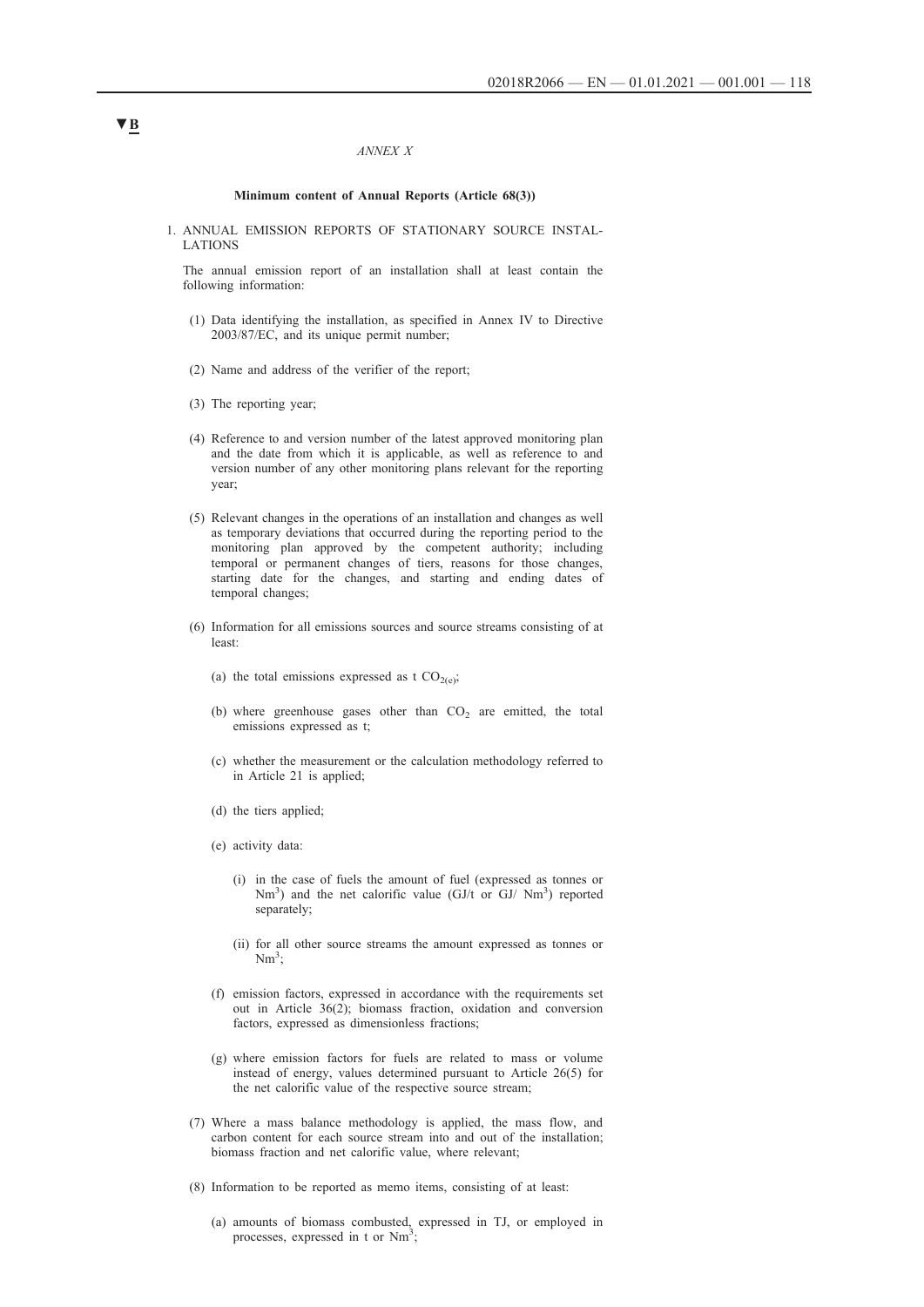- (b)  $CO<sub>2</sub>$  emissions from biomass, expressed in t  $CO<sub>2</sub>$ , where measurement-based methodology is used to determine emissions;
- (c) a proxy for the net calorific value of the biomass source streams used as fuel, where relevant;
- (d) amounts and energy content of bioliquids and biofuels combusted, expressed in t and TJ.
- (e)  $CO<sub>2</sub>$  or N<sub>2</sub>O transferred to an installation or received from an installation, where Article 49 or 50 is applicable, expressed in t  $CO_{2(e)}$ ;
- (f) inherent  $CO<sub>2</sub>$  transferred to an installation or received from an installation, where Article 48 is applicable, expressed in  $t CO<sub>2</sub>$ ;
- (g) where applicable, the name of the installation and its identification code as recognised in accordance with the acts adopted pursuant to Article 19(3) of Directive 2003/87/EC:
	- (i) of the installation(s) to which  $CO<sub>2</sub>$  or N<sub>2</sub>O is transferred in accordance with points (e) and (f) of this point (8);
	- (ii) of the installation(s) from which  $CO<sub>2</sub>$  or  $N<sub>2</sub>O$  is received in accordance with points (e) and (f) of this point (8);

Where that installation does not have such identification code, the name and address of the installation as well as relevant contact information of a contact person shall be provided.

- (h) transferred  $CO<sub>2</sub>$  from biomass, expressed in t  $CO<sub>2</sub>$ ;
- (9) Where a measurement methodology is applied:
	- (a) where  $CO_2$  is measured as the annual fossil  $CO_2$ -emissions and the annual  $CO_2$ -emissions from biomass use;
	- (b) the hours of operation of the continuous emission measurement system (CEMS), the measured greenhouse gas concentrations and the flue gas flow expressed as an annual hourly average, and as an annual total value;
- (10) Where a methodology referred to in Article 22 is applied, all data necessary for determining the emissions for the emission sources and source streams for which that methodology is applied, as well as proxy data for activity data, calculation factors and other parameters which would be reported under a tier methodology;
- (11) Where data gaps have occurred and have been closed by surrogate data in accordance with Article 66(1):
	- (a) the source stream or emission source to which each data gap applies;
	- (b) the reasons for each data gap;
	- (c) the starting and ending date and time of each data gap;
	- (d) the emissions calculated based on surrogate data;
	- (e) where the estimation method for surrogate data has not yet been included in the monitoring plan, a detailed description of the estimation method including evidence that the methodology used does not lead to an underestimation of emissions for the respective time period;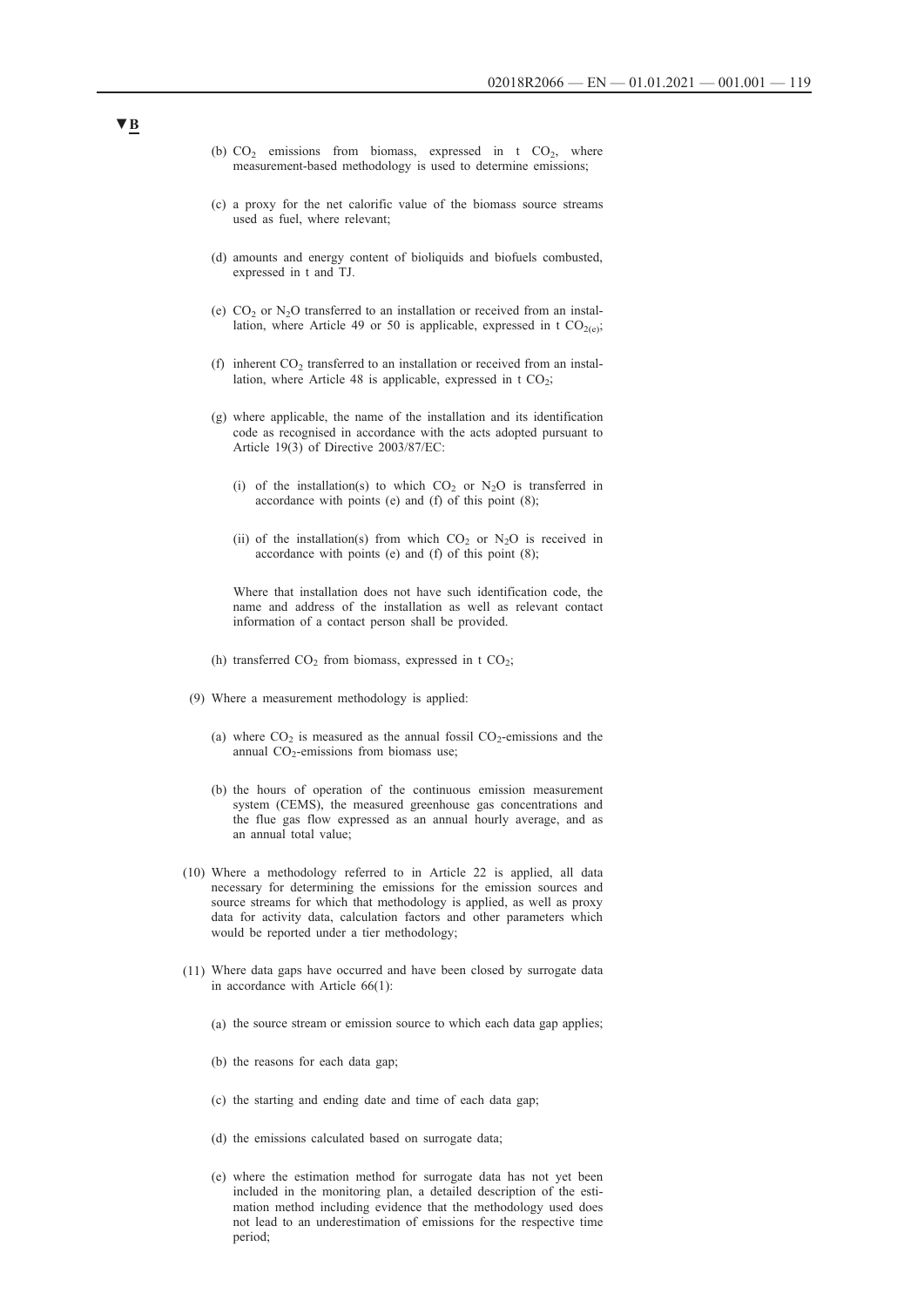- (12) Any other changes in the installation during the reporting period with relevance for that installation's greenhouse gas emissions during the reporting year;
- (13) Where applicable, the production level of primary aluminium, the frequency and average duration of anode effects during the reporting period, or the anode effect overvoltage data during the reporting period, as well as the results of the most recent determination of the installation-specific emission factors for  $CF_4$  and  $C_2F_6$  as outlined in Annex IV, and of the most recent determination of the collection efficiency of the ducts.

Emissions occurring from different emission sources, or source streams of the same type of a single installation belonging to the same type of activity may be reported in an aggregate manner for the type of activity.

Where tiers have been changed within a reporting period, the operator shall calculate and report emission as separate sections of the annual report for the respective parts of the reporting period.

Operators of  $CO<sub>2</sub>$  storage sites may use simplified emission reports after closure of the storage site in accordance with Article 17 of Directive 2009/31/EC containing at least the elements listed under points 1 to 5, provided the greenhouse gas emissions permit contains no emission sources.

#### 2. ANNUAL EMISSION REPORTS OF AIRCRAFT OPERATORS

The emission report for an aircraft operator shall at least contain the following information:

- (1) Data identifying the aircraft operator as set out by Annex IV to Directive 2003/87/EC, and the call sign or other unique designators used for air traffic control purposes, as well as relevant contact details;
- (2) Name and address of the verifier of the report;
- (3) The reporting year;
- (4) Reference to and version number of the latest approved monitoring plan and the date from which it is applicable, reference to and version number of other monitoring plans relevant for the reporting year;
- (5) Relevant changes in the operations and deviations from the approved monitoring plan during the reporting period;
- (6) The aircraft registration numbers and types of aircraft used in the period covered by the report to perform the aviation activities covered by Annex I to Directive 2003/87/EC carried out by the aircraft operator;
- (7) The total number of flights per State pair covered by the report;
- (8) Mass of fuel (in tonnes) per fuel type per State pair;
- (9) Total  $CO<sub>2</sub>$  emissions in tonnes of  $CO<sub>2</sub>$  disaggregated by the Member State of departure and arrival;
- (10) Where emissions are calculated using an emission factor or carbon content related to mass or volume, proxy data for the net calorific value of the fuel;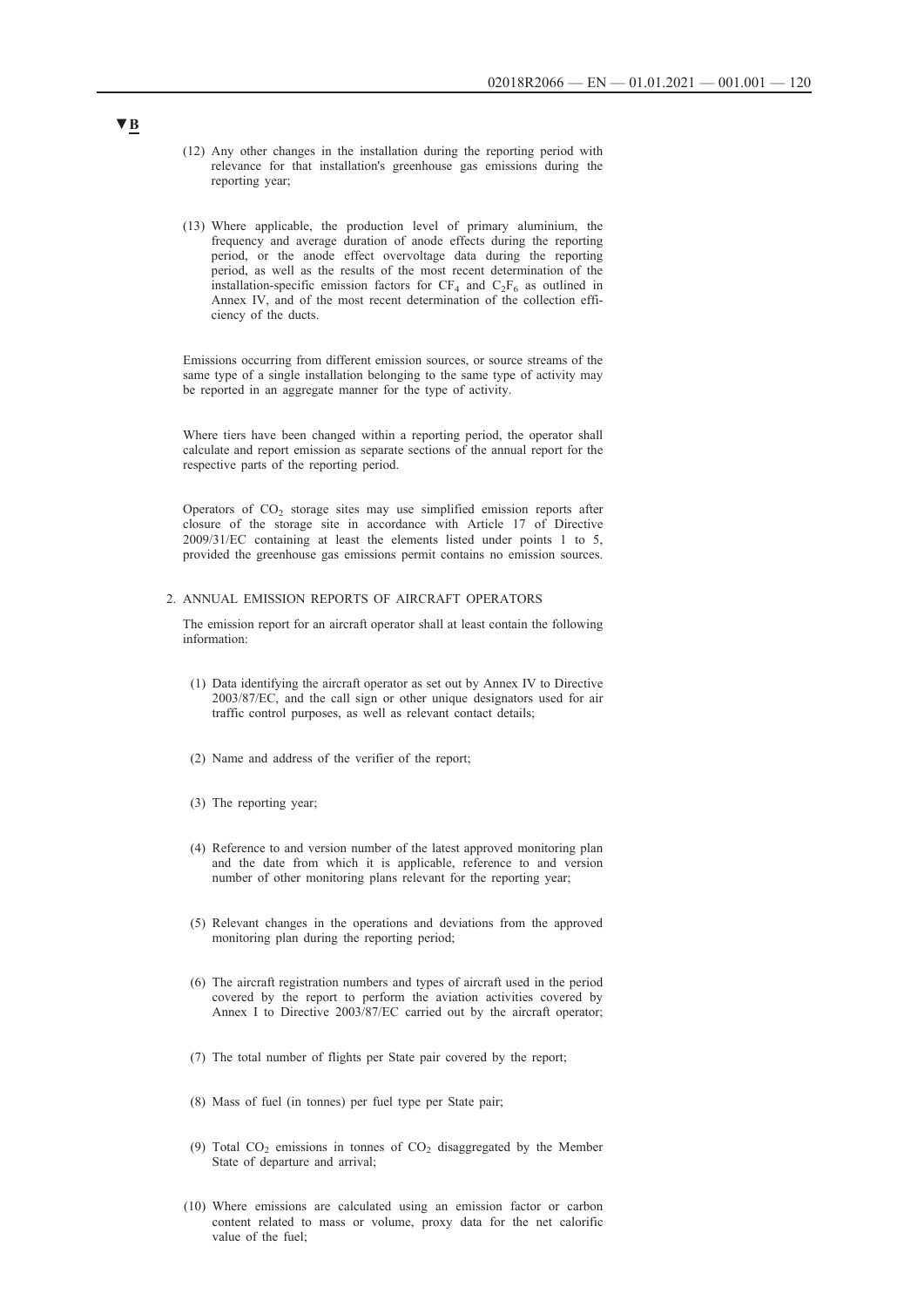- (11) Where data gaps have occurred and have been closed by surrogate data in accordance with Article 66(2):
	- (a) the number of flights expressed as percentage of annual flights (rounded to the nearest 0,1 %) for which data gaps occurred; and the circumstances and reasons for data gaps that apply;
	- (b) the estimation method for surrogate data applied;
	- (c) the emissions calculated based on surrogate data;
- (12) Memo-items:
	- (a) amount of biomass used as fuel during the reporting year (in tonnes or  $m<sup>3</sup>$ ) listed per fuel type;
	- (b) the net calorific value of alternative fuels;
- (13) As an annex to the annual emission report, the operator shall include annual emissions and annual numbers of flights per aerodrome pair. Upon request of the operator the competent authority shall treat that information as confidential.
- 3. TONNE-KILOMETRE DATA REPORTS OF AIRCRAFT OPERATORS

The tonne-kilometre data report for an aircraft operator shall at least contain the following information:

- (1) Data identifying the aircraft operator as set out by Annex IV to Directive 2003/87/EC, and the call sign or other unique designator used for air traffic control purposes, as well as relevant contact details;
- (2) Name and address of the verifier of the report;
- (3) The reporting year;
- (4) Reference to and version number of the latest approved monitoring plan and the date from which it is applicable, reference to and version number of other monitoring plans relevant for the reporting year;
- (5) Relevant changes in the operations and deviations from the approved monitoring plan during the reporting period;
- (6) The aircraft registration numbers and types of aircraft used in the period covered by the report to perform the aviation activities covered by Annex I to Directive 2003/87/EC carried out by the aircraft operator;
- (7) Chosen method for calculating the mass of passengers and checked baggage, as well as freight and mail;
- (8) Total number of passenger-kilometres and tonne-kilometres for all flights performed during the year to which the report relates falling within the aviation activities listed in Annex I of Directive 2003/87/EC;
- (9) For each aerodrome pair, the: ICAO designator of the two aerodromes; distance (great circle distance  $+ 95$  km) in km; total number of flights per aerodrome pair in the reporting period; total mass of passengers and checked baggage (tonnes) during the reporting period per aerodrome pair; total number of passengers during the reporting period; total number of passenger multiplied by kilometres per aerodrome pair; total mass of freight and mail (tonnes) during the reporting period per aerodrome pair; total tonne-kilometres per aerodrome pair (t km).